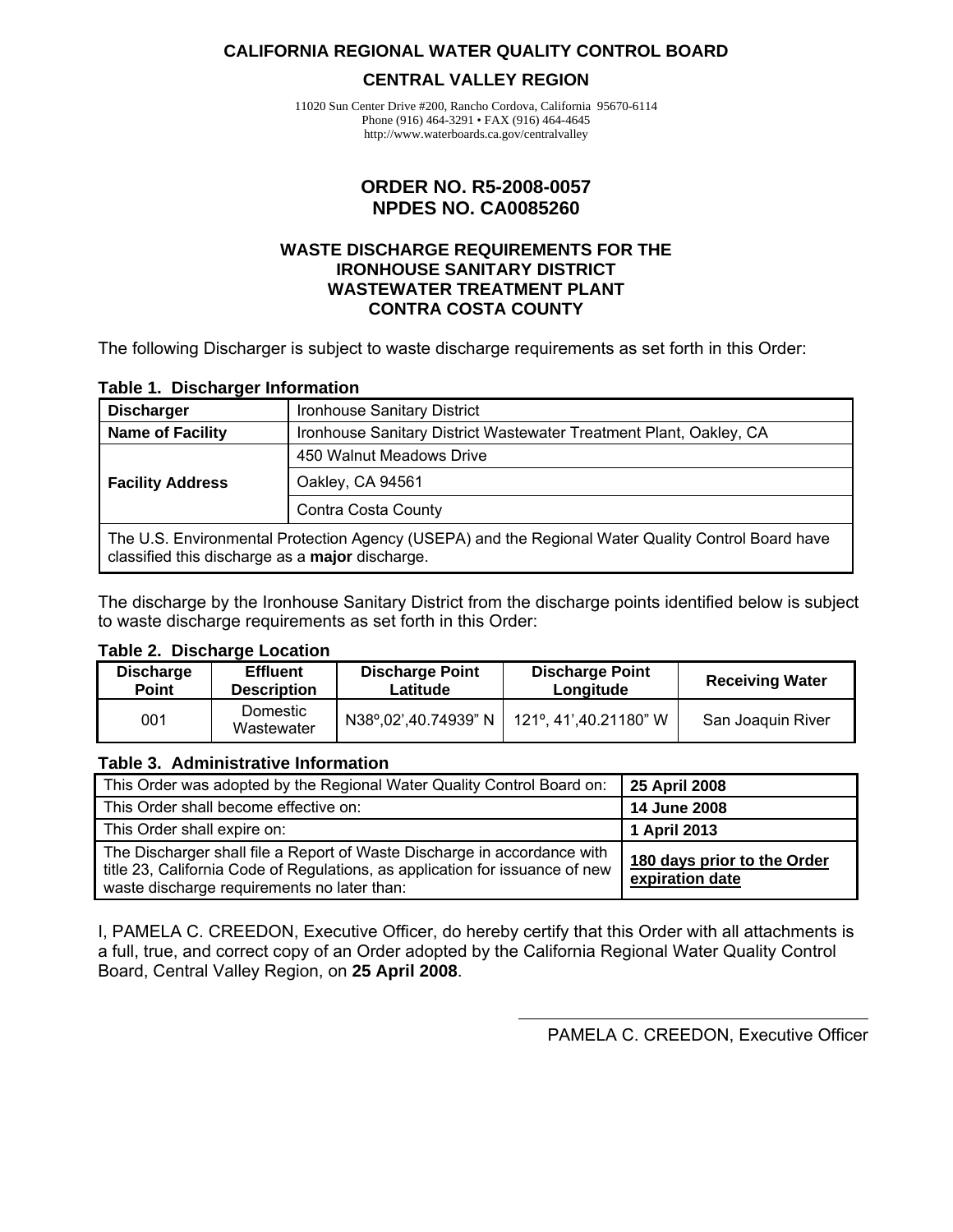#### **Table of Contents**

| Ш.   |                                                                                   |    |
|------|-----------------------------------------------------------------------------------|----|
| III. |                                                                                   |    |
|      |                                                                                   |    |
|      |                                                                                   |    |
|      |                                                                                   |    |
|      | В.                                                                                |    |
|      | $C_{\cdot}$                                                                       |    |
| V.   |                                                                                   |    |
|      |                                                                                   |    |
|      |                                                                                   |    |
| VI.  |                                                                                   |    |
|      | A                                                                                 |    |
|      | В.                                                                                |    |
|      | C.                                                                                |    |
|      |                                                                                   |    |
|      | 2. Special Studies, Technical Reports and Additional Monitoring Requirements  23  |    |
|      | 3.                                                                                |    |
|      | Construction, Operation and Maintenance Specifications - Not Applicable  26<br>4. |    |
|      |                                                                                   |    |
|      | 6.                                                                                |    |
|      |                                                                                   |    |
| VII. |                                                                                   | 28 |

# List of Tables

| Table 8. Electrical Conductivity Concentrations Demonstrating Assimilative Capacity 13 |  |
|----------------------------------------------------------------------------------------|--|
|                                                                                        |  |

#### List of Attachments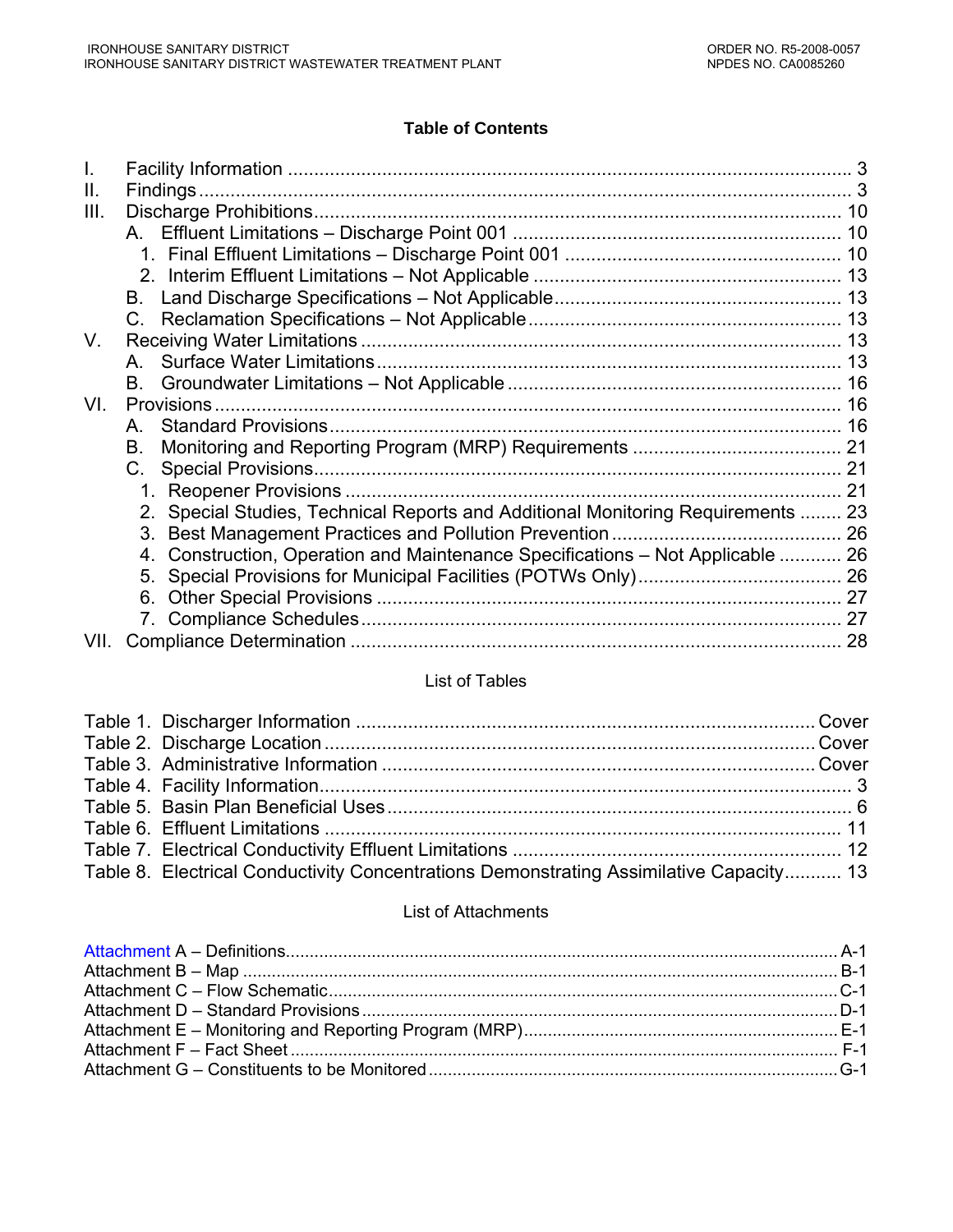# <span id="page-2-0"></span>**I. FACILITY INFORMATION**

The following Discharger is subject to waste discharge requirements as set forth in this Order:

 **Table 4. Facility Information** 

| <b>Discharger</b>               | <b>Ironhouse Sanitary District</b>                     |
|---------------------------------|--------------------------------------------------------|
| <b>Name of Facility</b>         | Ironhouse Sanitary District Wastewater Treatment Plant |
|                                 | 450 Walnut Meadows Drive                               |
| <b>Facility Address</b>         | Oakley, CA 94561                                       |
|                                 | Contra Costa County                                    |
| <b>Facility Contact, Title,</b> | Ms. Jennifer Skrel, District Engineer                  |
| and Phone                       |                                                        |
| <b>Mailing Address</b>          | Same                                                   |
| <b>Type of Facility</b>         | <b>Publicly Owned Treatment Works</b>                  |
| <b>Facility Design Flow</b>     | 4.3 mgd (ADWF)                                         |

# **II. FINDINGS**

The California Regional Water Quality Control Board, Central Valley Region (hereinafter Regional Water Board), finds:

## **A. Background.**

 The Ironhouse Sanitary District (hereinafter Discharger) owns and operates the Ironhouse Sanitary District Wastewater Treatment Plant (WWTP) and provides sewerage service for the communities of Oakley, Bethel Island and unincorporated areas in between, serving a population of approximately 31,200. The current WWTP consists of headworks, aerated ponds, and two effluent storage ponds. The Discharger disposes of disinfected secondary treated wastewater through irrigation of agricultural lands for production of hay and pastureland for grazing cattle. The effluent is dosed with sodium hypochlorite for disinfection prior to discharge to the irrigation fields. The current average dry weather flow (ADWF) is 2.64 mgd and the treatment ADWF capacity is 2.7 mgd.

The Discharger submitted a Report of Waste Discharge, dated 11 June 2007**,** and applied for a National Pollutant Discharge Elimination System (NPDES) permit authorization to discharge up to 4.3 mgd, ADWF, of treated wastewater, from a new WWTP to be constructed, to the San Joaquin River, within the Sacramento-San Joaquin Delta (Delta). The Discharger requested a year-round surface water discharge due to lack of adequate storage and disposal capacity. The application was deemed complete.

For the purposes of this Order, references to the "discharger" or "permittee" in applicable federal and state laws, regulations, plans, or policy are held to be equivalent to references to the Discharger herein.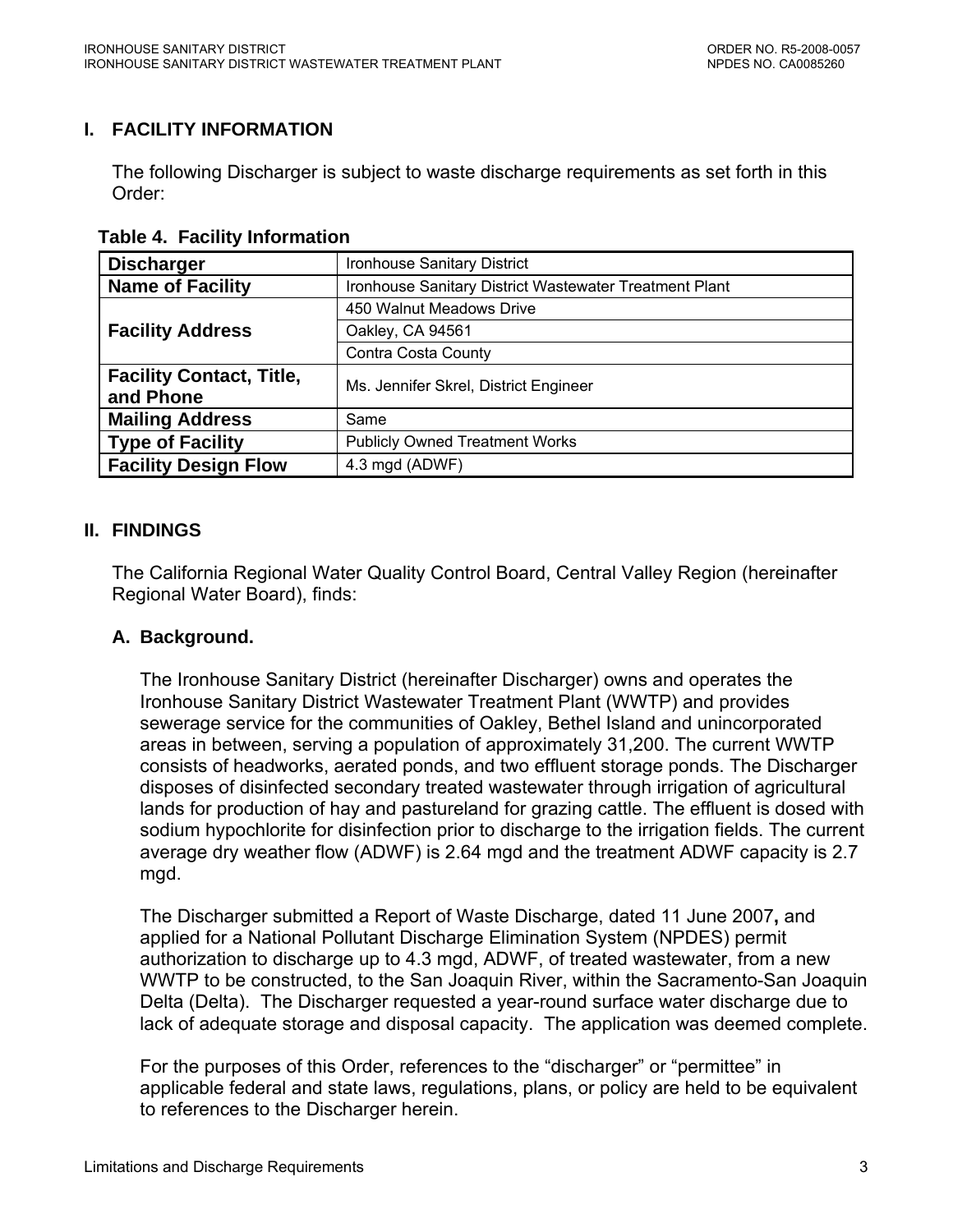B. **Facility Description.** The Discharger has designed the new WWTP (hereinafter Facility) to produce tertiary treated effluent with ultraviolet (UV) light disinfection and have a capacity of 4.3 mgd ADWF. The effluent from this Facility will be discharged in accordance with this Order through a new dedicated pipeline that will convey effluent to the San Joaquin River off of Jersey Island. The Discharger would continue to maximize land disposal and water reclamation with tertiary, nitrified and denitrified effluent. The Discharger expects to begin construction August 2008 with funding from the State Revolving Fund (SRF) loan program.

The Discharger proposes to discharge from Discharge 001 (see table on cover page) to the San Joaquin River, within the legal boundaries of the Delta, a water of the United States. Attachment B provides a map of the area around the Facility. Attachment C provides a flow schematic of the Facility.

This Order will only regulate surface water discharges to the San Joaquin River. The regulation of the wastewater treatment plant, storage and land disposal of wastewater effluent is provided by separate Waste Discharge Requirements (WDR) Order No. 5-01- 237 or subsequent Waste Discharge Requirements.

- **C. Legal Authorities.** This Order is issued pursuant to section 402 of the federal Clean Water Act (CWA) and implementing regulations adopted by the U.S. Environmental Protection Agency (USEPA) and chapter 5.5, division 7 of the California Water Code (commencing with section 13370). It shall serve as a NPDES permit for point source discharges from this facility to surface waters. This Order also serves as Waste Discharge Requirements (WDRs) pursuant to article 4, chapter 4, division 7 of the Water Code (commencing with section 13260).
- **D. Background and Rationale for Requirements**. The Regional Water Board developed the requirements in this Order based on information submitted as part of the application, through monitoring and reporting programs, and other available information. The Fact Sheet (Attachment F), which contains background information and rationale for Order requirements, is hereby incorporated into this Order and constitutes part of the Findings for this Order. Attachments A through F are also incorporated into this Order.
- **E. California Environmental Quality Act (CEQA).** Under Water Code section 13389, this action to adopt an NPDES permit is exempt from the provisions of CEQA, Public Resources Code sections 21100-21177.

The Discharger prepared and circulated a Notice of Preparation and a Supplemental EIR describing the proposed treatment plant expansion and discharge to the San Joaquin River. The Supplemental EIR was circulated 18 October 2006 and a public hearing was held to hear comments on 5 December 2006. The Notice of Determination accepting the SEIR was filed with the State Clearinghouse 18 January 2007. CEQA requirements under Water Code section 13389 have been met.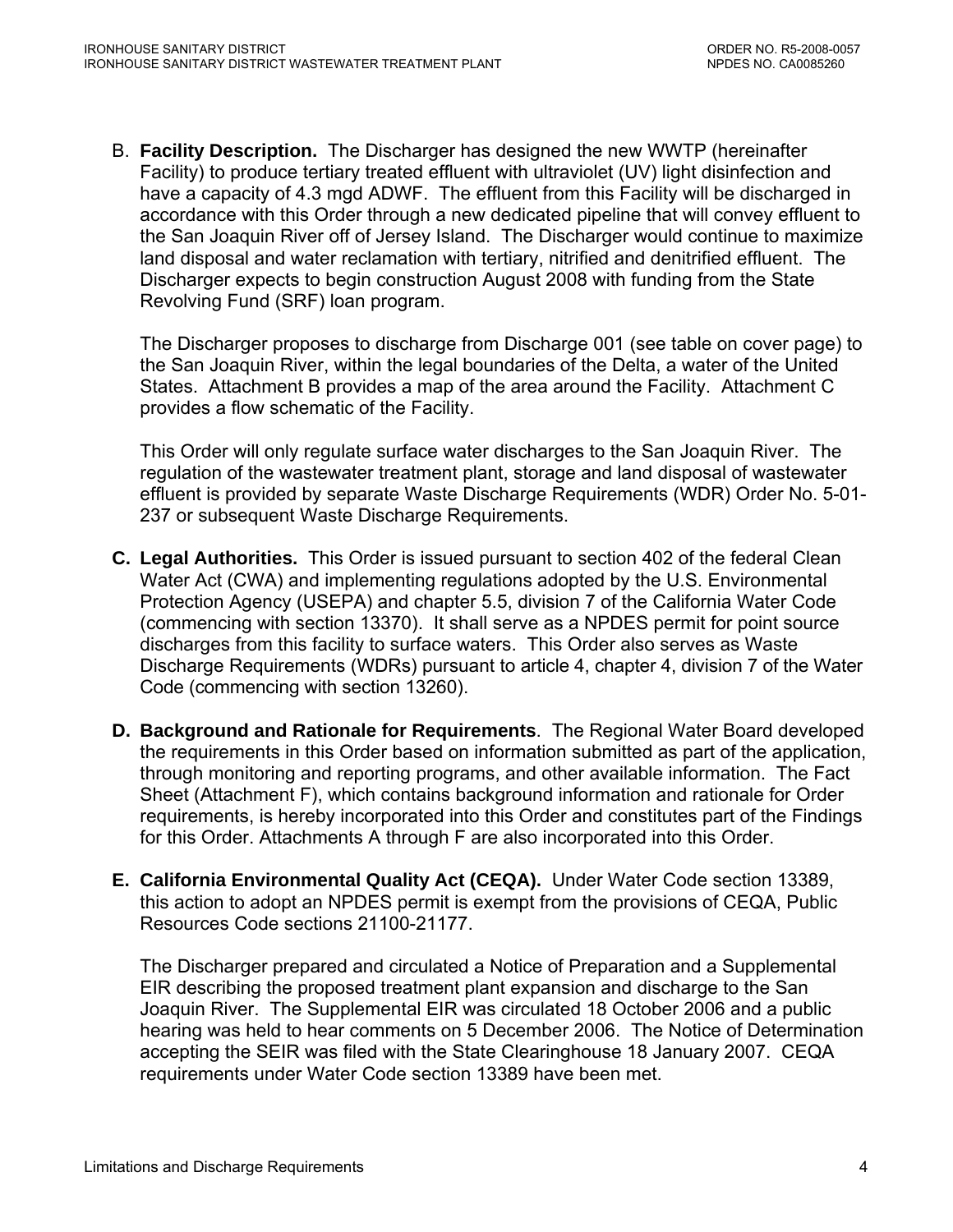- **F. Technology-based Effluent Limitations***.* Section 301(b) of the CWA and implementing USEPA permit regulations at section 122.44, title 40 of the Code of Federal Regulations  $(CFR)^1$  $(CFR)^1$  require that permits include conditions meeting applicable technology-based requirements at a minimum, and any more stringent effluent limitations necessary to meet applicable water quality standards. The discharge authorized by this Order must meet minimum federal technology-based requirements based on Secondary Treatment Standards at Part 133 and Best Professional Judgment (BPJ) in accordance with Part 125, section 125.3. A detailed discussion of the technology-based effluent limitations development is included in the Fact Sheet (Attachment F).
- **G. Water Quality-based Effluent Limitations.** Section 301(b) of the CWA and section 122.44(d) require that permits include limitations more stringent than applicable federal technology-based requirements where necessary to achieve applicable water quality standards. This Order contains requirements, expressed as a technology equivalence requirement, more stringent than secondary treatment requirements that are necessary to meet applicable water quality standards. The Regional Water Board has considered the factors listed in CWC Section 13241 in establishing these requirements. The rationale for these requirements, which consist of tertiary treatment or equivalent requirements, is discussed in the Fact Sheet.

Section 122.44(d)(1)(i) mandates that permits include effluent limitations for all pollutants that are or may be discharged at levels that have the reasonable potential to cause or contribute to an exceedance of a water quality standard, including numeric and narrative objectives within a standard. Where reasonable potential has been established for a pollutant, but there is no numeric criterion or objective for the pollutant, water quality-based effluent limitations (WQBELs) must be established using: (1) EPA criteria guidance under CWA section 304(a), supplemented where necessary by other relevant information; (2) an indicator parameter for the pollutant of concern; or (3) a calculated numeric water quality criterion, such as a proposed State criterion or policy interpreting the State's narrative criterion, supplemented with other relevant information, as provided in 40 CFR section 122.44(d)(1)(vi).

**H. Water Quality Control Plans.** The Regional Water Board adopted a *Water Quality Control Plan, Fourth Edition (Revised August 2006), for the Sacramento and San Joaquin River* (hereinafter Basin Plan) that designates beneficial uses, establishes water quality objectives, and contains implementation programs and policies to achieve those objectives for all waters addressed through the plan. In addition, the Basin Plan implements State Water Resources Control Board (State Water Board) Resolution No. 88-63, which established state policy that all waters, with certain exceptions, should be considered suitable or potentially suitable for municipal or domestic supply. Beneficial uses applicable to San Joaquin River are as follows:

<span id="page-4-0"></span> $\overline{a}$ 

 $1$  All further statutory references are to title 40 of the Code of Federal Regulations unless otherwise indicated.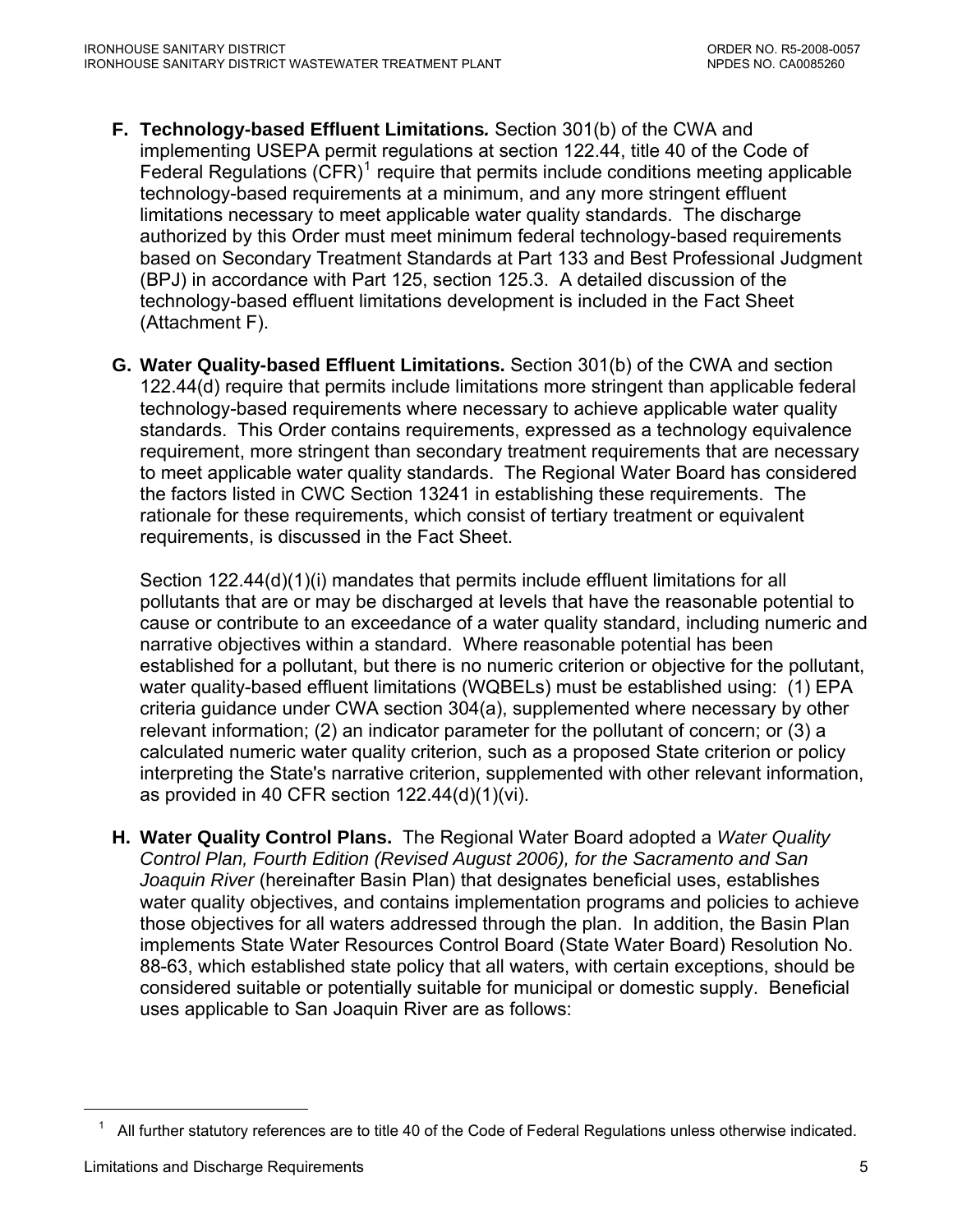| <b>Discharge</b><br><b>Point</b> | <b>Receiving Water</b><br><b>Name</b> | <b>Beneficial Use(s)</b>                                                                                                                                                                                                                                                                                                                                                                                                                                                                                                        |
|----------------------------------|---------------------------------------|---------------------------------------------------------------------------------------------------------------------------------------------------------------------------------------------------------------------------------------------------------------------------------------------------------------------------------------------------------------------------------------------------------------------------------------------------------------------------------------------------------------------------------|
| 001                              | <b>San Joaquin River</b>              | Existing: municipal and domestic supply; agricultural<br>supply, including stock watering; industrial service<br>supply; industrial process supply; navigation; water<br>contact recreation: non-contact water recreation,<br>including aesthetic enjoyment; commercial and sport<br>fishing; aquaculture; warm freshwater habitat; cold<br>freshwater habitat; warm migration of aquatic organisms;<br>cold migration of aquatic organisms; warm spawning,<br>reproduction, and/or early development; and wildlife<br>habitat. |

<span id="page-5-0"></span>

| Table 5. Basin Plan Beneficial Uses |  |  |  |  |
|-------------------------------------|--|--|--|--|
|-------------------------------------|--|--|--|--|

The Basin Plan includes a list of Water Quality Limited Segments (WQLSs), which are defined as "…*those sections of lakes, streams, rivers or other fresh water bodies where water quality does not meet (or is not expected to meet) water quality standards even after the application of appropriate limitations for point sources (40 CFR 130, et seq.)*." The Basin Plan also states, "*Additional treatment beyond minimum federal standards will be imposed on dischargers to WQLSs. Dischargers will be assigned or allocated a maximum allowable load of critical pollutants so that water quality objectives can be met in the segment.*" The Western Delta is listed as a WQLS for Chlorpyrifos, DDT, Diazinon, electrical conductivity, exotic species, group A pesticides, mercury and unknown toxicity in the 303(d) list of impaired water bodies.

The State Water Board adopted a *Water Quality Control Plan for Control of Temperature in the Coastal and Interstate Water and Enclosed Bays and Estuaries of California* (Thermal Plan) on 18 May 1972, and amended this plan on 18 September 1975. This plan contains temperature objectives applicable to the Delta. Requirements of this Order implement the Thermal Plan.

Requirements of this Order specifically implement the applicable Water Quality Control Plans.

- **I. National Toxics Rule (NTR) and California Toxics Rule (CTR).** USEPA adopted the NTR on 22 December 1992, and later amended it on 4 May 1995 and 9 November 1999. About forty criteria in the NTR applied in California. On 18 May 2000, USEPA adopted the CTR. The CTR promulgated new toxics criteria for California and, in addition, incorporated the previously adopted NTR criteria that were applicable in the state. The CTR was amended on 13 February 2001. These rules contain water quality criteria for priority pollutants.
- **J. State Implementation Policy.** On 2 March 2000, the State Water Board adopted the *Policy for Implementation of Toxics Standards for Inland Surface Waters, Enclosed Bays, and Estuaries of California* (State Implementation Policy or SIP). The SIP became effective on 28 April 2000 with respect to the priority pollutant criteria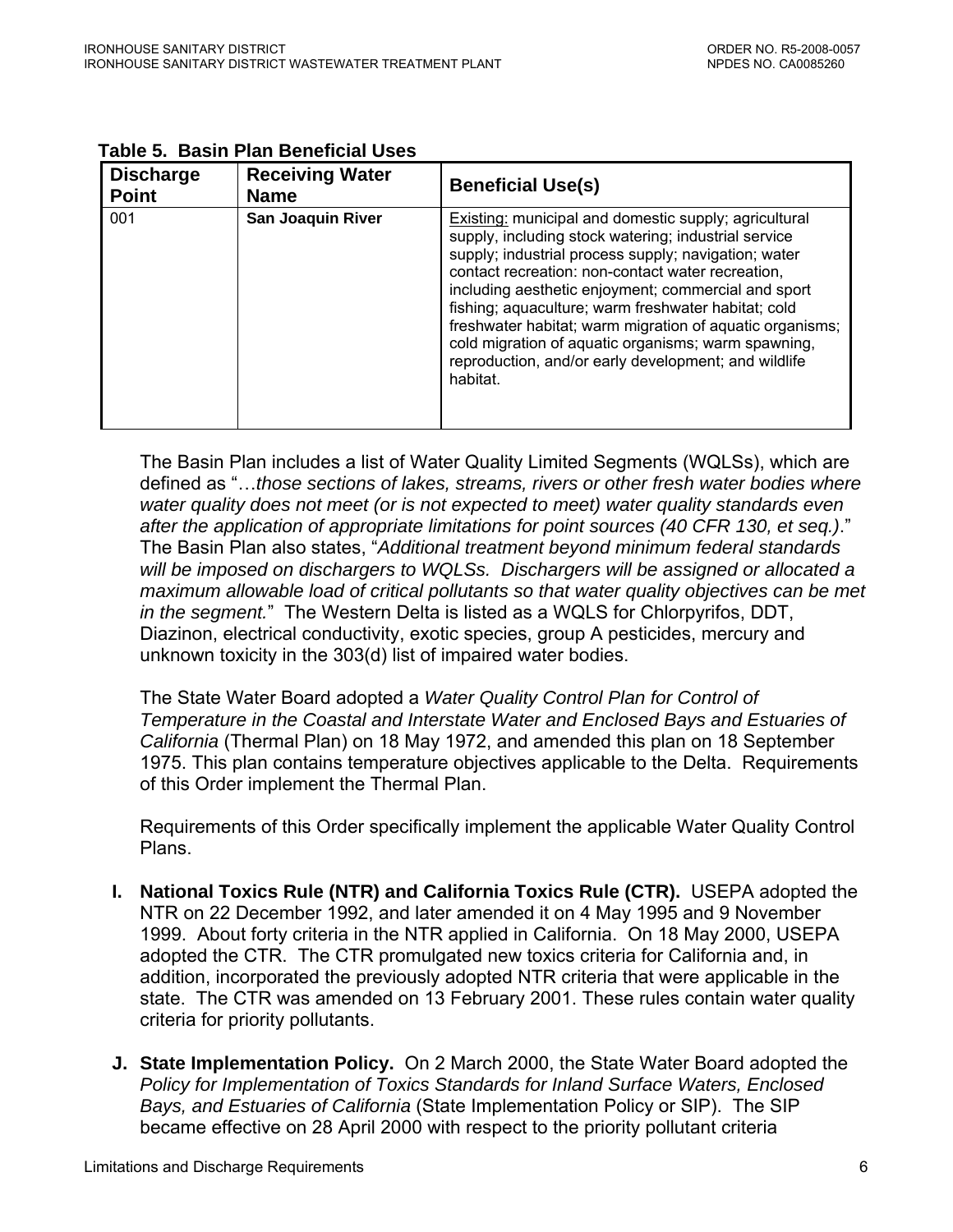promulgated for California by the USEPA through the NTR and to the priority pollutant objectives established by the Regional Water Board in the Basin Plan. The SIP became effective on 18 May 2000 with respect to the priority pollutant criteria promulgated by the USEPA through the CTR. The State Water Board adopted amendments to the SIP on 24 February 2005 that became effective on 13 July 2005. The SIP establishes implementation provisions for priority pollutant criteria and objectives and provisions for chronic toxicity control. Requirements of this Order implement the SIP.

**K. Compliance Schedules and Interim Requirements.** In general, an NPDES permit must include final effluent limitations that are consistent with Clean Water Act section 301 and with 40 CFR 122.44(d). There are exceptions to this general rule. The State Water Board has concluded that where the Regional Water Board's Basin Plan allows for schedules of compliance and the Regional Water Board is newly interpreting a narrative standard, it may include schedules of compliance in the permit to meet effluent limits that implement a narrative standard. See In the Matter of Waste Discharge Requirements for Avon Refinery (State Board Order WQ 2001-06 at pp. 53-55). See also Communities for a Better Environment et al. v. State Water Resources Control Board, 34 Cal.Rptr.3d 396, 410 (2005). The Basin Plan for the Sacramento and San Joaquin Rivers includes a provision that authorizes the use of compliance schedules in NPDES permits for water quality objectives that are adopted after the date of adoption of the Basin Plan, which was 25 September 1995 (See Basin Plan at page IV-16). Consistent with the State Water Board's Order in the CBE matter, the Regional Water Board has the discretion to include compliance schedules in NPDES permits when it is including an effluent limitation that is a "new interpretation" of a narrative water quality objective. This conclusion is also consistent with the United States Environmental Protection Agency policies and administrative decisions. See, e.g., Whole Effluent Toxicity (WET) Control Policy. The Regional Water Board, however, is not required to include a schedule of compliance, but may issue a Time Schedule Order pursuant to Water Code section 13300 or a Cease and Desist Order pursuant to Water Code section 13301 where it finds that the discharger is violating or threatening to violate the permit. The Regional Water Board will consider the merits of each case in determining whether it is appropriate to include a compliance schedule in a permit, and, consistent with the Basin Plan, should consider feasibility of achieving compliance, and must impose a schedule that is as short as practicable to achieve compliance with the objectives, criteria, or effluent limit based on the objective or criteria.

For CTR constituents, Section 2.1 of the SIP provides that, based on a Discharger's request and demonstration that it is infeasible for an existing Discharger to achieve immediate compliance with an effluent limitation derived from a CTR criterion, compliance schedules may be allowed in an NPDES permit. Unless an exception has been granted under section 5.3 of the SIP, a compliance schedule may not exceed 5 years from the date that the permit is issued or reissued, nor may it extend beyond 10 years from the effective date of the SIP (or 18 May 2010) to establish and comply with CTR criterion-based effluent limitations. Where a compliance schedule for a final effluent limitation that exceeds 1 year, the Order must include interim numeric limitations for that constituent or parameter. Where allowed by the Basin Plan, compliance schedules and interim effluent limitations or discharge specifications may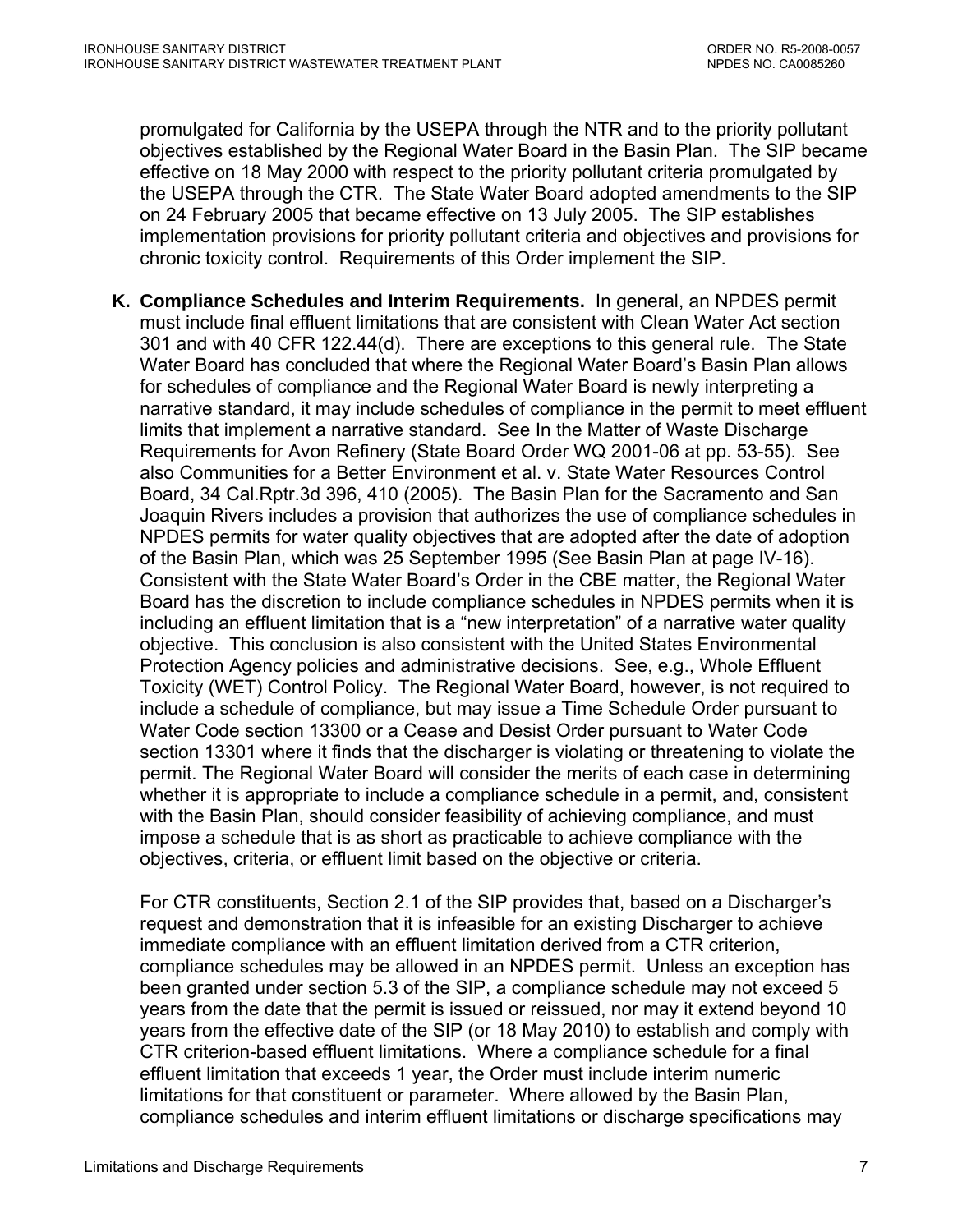also be granted to allow time to implement a new or revised water quality objective. Since this Order is for a new discharger, no compliance schedules have been allowed.

- **L. Alaska Rule.** On 30 March 2000, USEPA revised its regulation that specifies when new and revised state and tribal water quality standards (WQS) become effective for CWA purposes. (40 C.F.R. § 131.21; 65 Fed. Reg. 24641 (27 April 2000).) Under the revised regulation (also known as the Alaska rule), new and revised standards submitted to USEPA after 30 May 2000, must be approved by USEPA before being used for CWA purposes. The final rule also provides that standards already in effect and submitted to USEPA by May 30, 2000 may be used for CWA purposes, whether or not approved by USEPA.
- **M. Stringency of Requirements for Individual Pollutants.** This Order contains both technology-based and water quality-based effluent limitations for individual pollutants. The technology-based effluent limitations consist of restrictions on  $BOD<sub>5</sub>$  and TSS. The water quality-based effluent limitations consist of restrictions on turbidity and pathogens. This Order's technology-based pollutant restrictions implement the minimum, applicable federal technology-based requirements. In addition, this Order contains effluent limitations more stringent than the minimum, federal technology-based requirements that are necessary to meet water quality standards. These limitations are more stringent than required by the CWA. Specifically, this Order includes effluent limitations for BOD, TSS, turbidity and pathogens that are more stringent than applicable federal standards, but that are nonetheless necessary to meet numeric objectives or protect beneficial uses. The rationale for including these limitations is explained in the Fact Sheet. In addition, the Regional Water Board has considered the factors in Water Code section 13241 in establishing these requirements.

Water quality-based effluent limitations have been scientifically derived to implement water quality objectives that protect beneficial uses. Both the beneficial uses and the water quality objectives have been approved pursuant to federal law and are the applicable federal water quality standards. To the extent that toxic pollutant water quality-based effluent limitations were derived from the CTR, the CTR is the applicable standard pursuant to 40 CFR section 131.38. The scientific procedures for calculating the individual water quality-based effluent limitations are based on the CTR-SIP, which was approved by USEPA on 1 May 2001. All beneficial uses and water quality objectives contained in the Basin Plan were approved under state law and submitted to and approved by USEPA prior to 30 May 2000. Any water quality objectives and beneficial uses submitted to USEPA prior to 30 May 2000, but not approved by USEPA before that date, are nonetheless "*applicable water quality standards for purposes of the [Clean Water] Act*" pursuant to 40 CFR section 131.21(c)(1). Collectively, this Order's restrictions on individual pollutants are no more stringent than required to implement the technology-based requirements of the CWA and the applicable water quality standards for purposes of the CWA.

On 5 February 2008, the Discharger submitted economic information indicating that the cost of complying with this Order would be \$18.0 million. The Regional Water Board has considered the specific costs identified in the Discharger's submittal. As discussed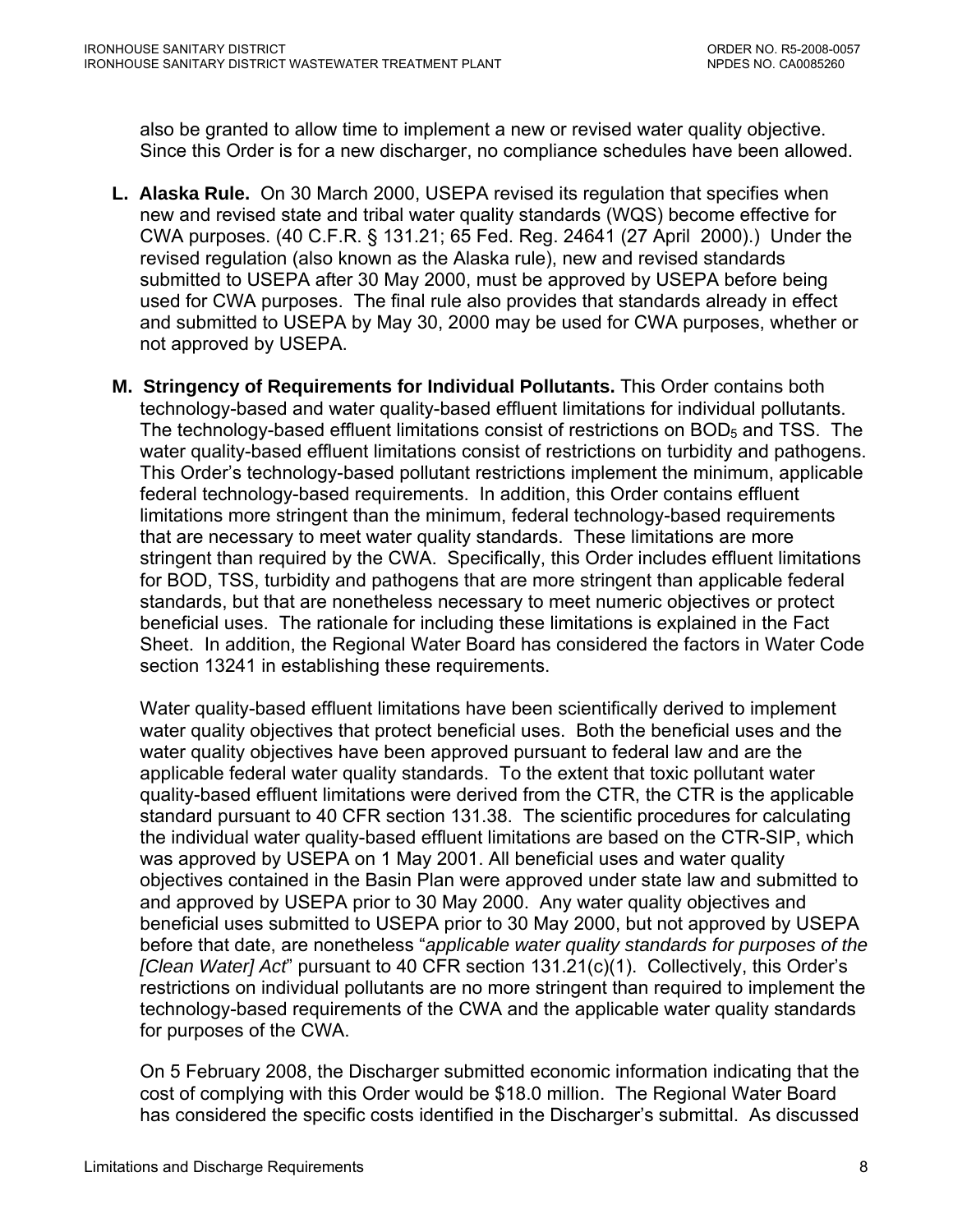in the Fact Sheet, IV. 2. C (3)(q), the individual pollutant restrictions are reasonably necessary to protect beneficial uses identified in the Basin Plan, and the economic information related to costs of compliance are not sufficient, in the Regional Water Board's determination, to justify failing to protect beneficial uses. Where appropriate, the Time Schedule Order provides additional time to achieve the pollutant-specific restriction.

- **N. Antidegradation Policy.** Section 131.12 requires that the state water quality standards include an antidegradation policy consistent with the federal policy. The State Water Board established California's antidegradation policy in State Water Board Resolution No. 68-16. Resolution No. 68-16 is consistent with the federal antidegradation policy where the federal policy applies under federal law. Resolution No. 68-16 requires that existing quality of waters be maintained unless degradation is justified based on specific findings. The Regional Water Board's Basin Plan implements, and incorporates by reference, both the state and federal antidegradation policies. As discussed in detail in the Fact Sheet the permitted discharge is consistent with the antidegradation provision of section 131.12 and State Water Board Resolution No. 68-16.
- **O. Anti-Backsliding Requirements.** Sections 402(o)(2) and 303(d)(4) of the CWA and federal regulations at title 40, Code of Federal Regulations section 122.44(l) prohibit backsliding in NPDES permits. These anti-backsliding provisions require effluent limitations in a reissued permit to be as stringent as those in the previous permit, with some exceptions where limitations may be relaxed. Since this Order is a new NPDES permit for a new discharge, the anti-backsliding requirements are not applicable.
- **P. Endangered Species Act.** This Order does not authorize any act that results in the taking of a threatened or endangered species or any act that is now prohibited, or becomes prohibited in the future, under either the California Endangered Species Act (Fish and Game Code sections 2050 to 2097) or the Federal Endangered Species Act (16 U.S.C.A. sections 1531 to 1544). This Order requires compliance with effluent limits, receiving water limits, and other requirements to protect the beneficial uses of waters of the state. The discharger is responsible for meeting all requirements of the applicable Endangered Species Act.
- **Q. Monitoring and Reporting.** Section 122.48 requires that all NPDES permits specify requirements for recording and reporting monitoring results. Water Code sections 13267 and 13383 authorizes the Regional Water Board to require technical and monitoring reports. The Monitoring and Reporting Program establishes monitoring and reporting requirements to implement federal and State requirements. This Monitoring and Reporting Program is provided in Attachment E.
- **R. Standard and Special Provisions.** Standard Provisions, which apply to all NPDES permits in accordance with section 122.41, and additional conditions applicable to specified categories of permits in accordance with section 122.42, are provided in Attachment D. The discharger must comply with all standard provisions and with those additional conditions that are applicable under section 122.42. The Regional Water Board has also included in this Order special provisions applicable to the Discharger. A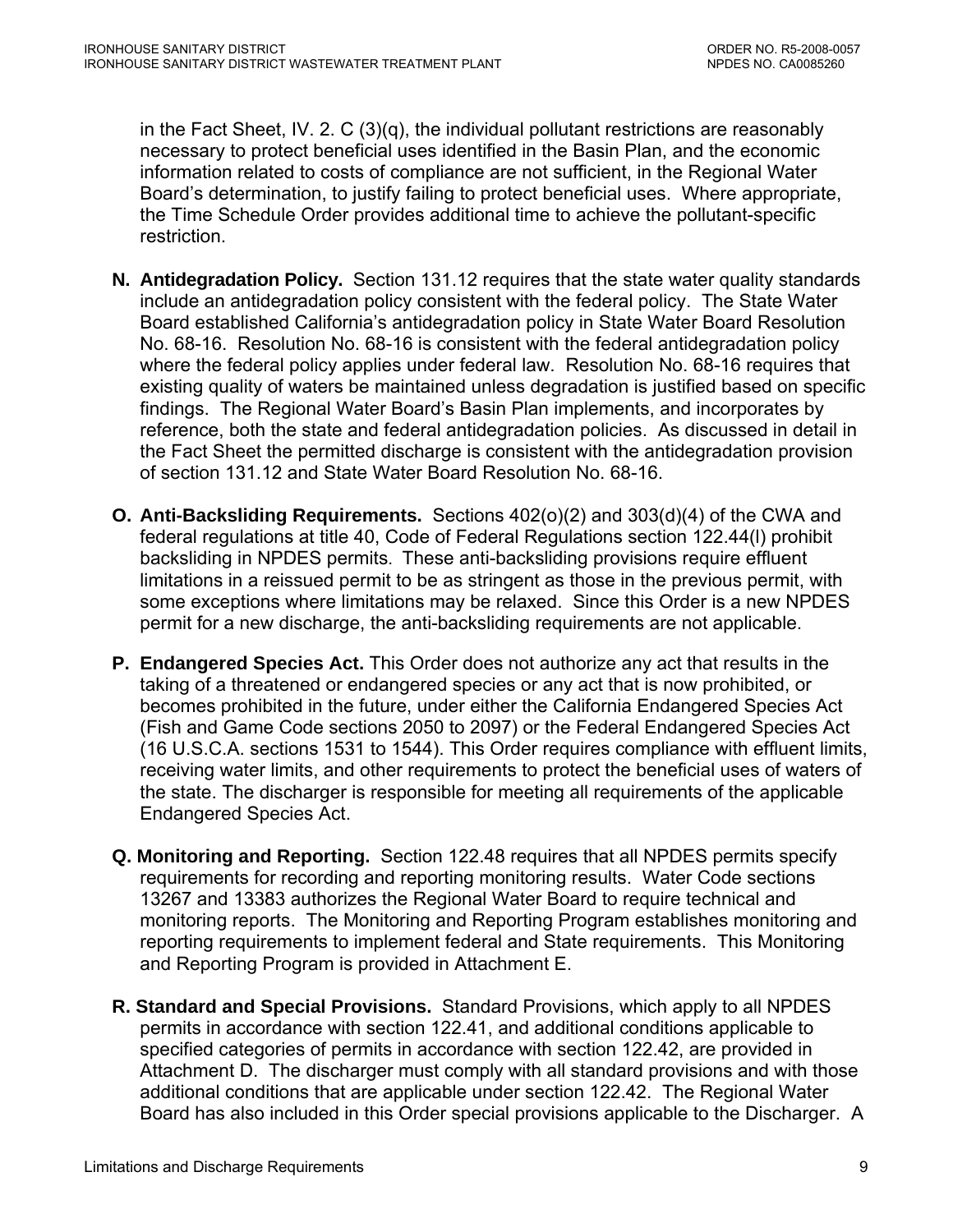<span id="page-9-0"></span>rationale for the special provisions contained in this Order is provided in the attached Fact Sheet.

### **S. Provisions and Requirements Implementing State Law – Not Applicable.**

- **T. Notification of Interested Parties.** The Regional Water Board has notified the Discharger and interested agencies and persons of its intent to prescribe Waste Discharge Requirements for the discharge and has provided them with an opportunity to submit their written comments and recommendations. Details of notification are provided in the Fact Sheet of this Order.
- **U. Consideration of Public Comment.** The Regional Water Board, in a public meeting, heard and considered all comments pertaining to the discharge. Details of the Public Hearing are provided in the Fact Sheet of this Order.

**IT IS HEREBY ORDERED**, that in order to meet the provisions contained in division 7 of the Water Code (commencing with section 13000) and regulations adopted thereunder and the provisions of the federal Clean Water Act (CWA) and regulations and guidelines adopted thereunder, the Discharger shall comply with the requirements in this Order.

# **III. DISCHARGE PROHIBITIONS**

- A. Discharge of wastewater at a location or in a manner different from that described in the Findings is prohibited.
- B. The by-pass or overflow of wastes to surface waters is prohibited, except as allowed by Federal Standard Provisions [I.G.](#page-37-0) and [I.H.](#page-38-0) (Attachment D).
- C. Neither the discharge nor its treatment shall create a nuisance as defined in Section 13050 of the California Water Code.
- D. The Discharger shall not allow pollutant-free wastewater to be discharged into the collection, treatment, and disposal system in amounts that significantly diminish the system's capability to comply with this Order. Pollutant-free wastewater means rainfall, groundwater, cooling waters, and condensates that are essentially free of pollutants.

# **IV. EFFLUENT LIMITATIONS AND DISCHARGE SPECIFICATIONS**

## **A. Effluent Limitations – Discharge Point 001**

**1. Final Effluent Limitations – Discharge Point 001** 

The Discharger shall maintain compliance with the following effluent limitations at Discharge Point 001, with compliance measured at Monitoring Location EFF-001 as described in the attached MRP (Attachment E):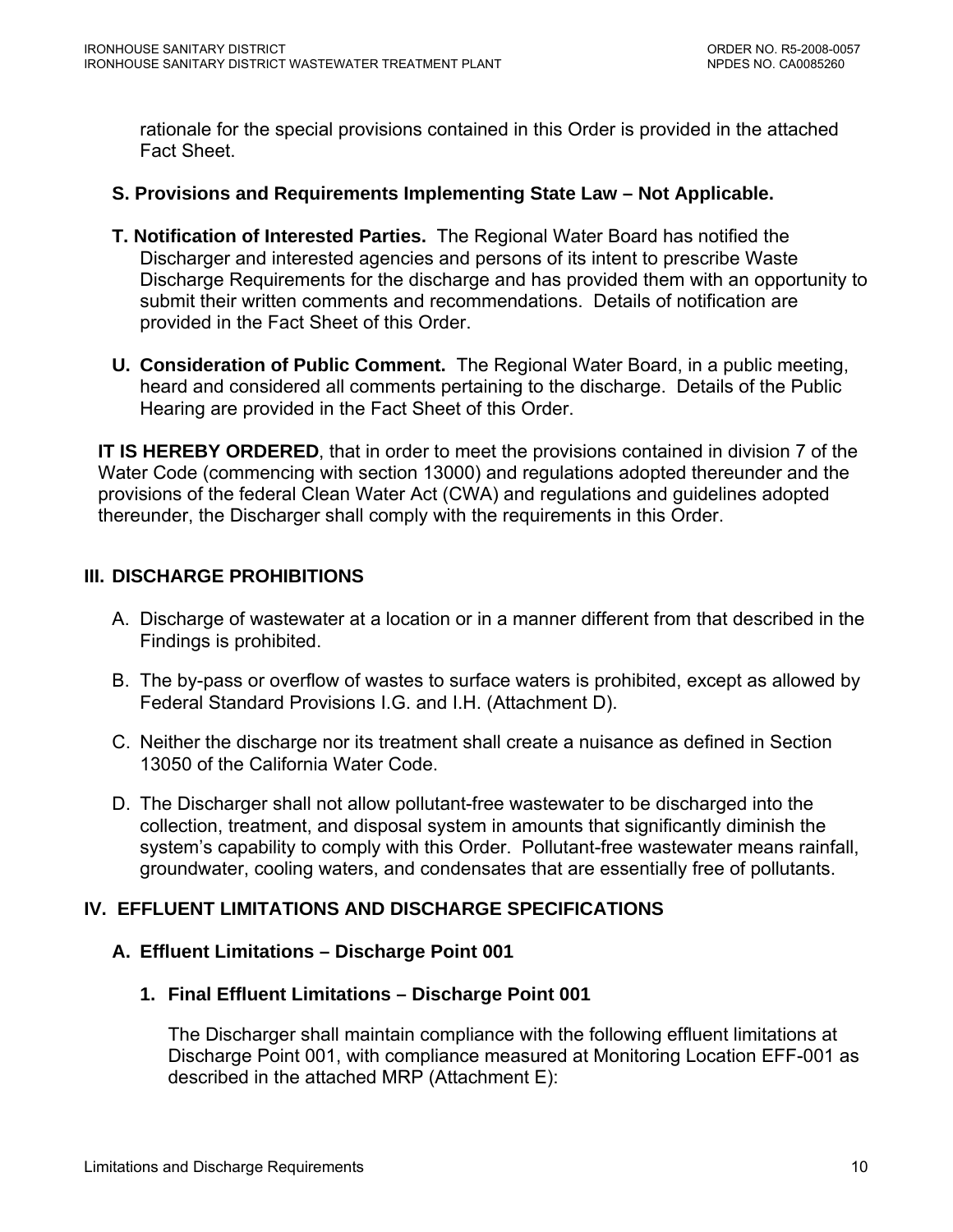a. The Discharger shall maintain compliance with the effluent limitations specified in Table 6:

# <span id="page-10-0"></span>**Table 6. Effluent Limitations**

|                                   |                      | <b>Effluent Limitations</b> |                   |                                |                                        |                                        |
|-----------------------------------|----------------------|-----------------------------|-------------------|--------------------------------|----------------------------------------|----------------------------------------|
| <b>Parameter</b>                  | <b>Units</b>         | Average<br><b>Monthly</b>   | Average<br>Weekly | <b>Maximum</b><br><b>Daily</b> | <b>Instantaneous</b><br><b>Minimum</b> | <b>Instantaneous</b><br><b>Maximum</b> |
| 5-day Biochemical                 | mg/L                 | 10                          | 15                | 20                             |                                        |                                        |
| Oxygen Demand                     | lbs/day <sup>1</sup> | 359                         | 537               | 717                            |                                        |                                        |
| <b>Total Suspended</b>            | mg/L                 | 10                          | 15                | 20                             | ---                                    | ---                                    |
| Solids                            | lbs/day <sup>1</sup> | 359                         | 537               | 717                            |                                        |                                        |
| Settleable solids                 | mI/L                 | 0.1                         |                   | 0.2                            |                                        |                                        |
| pH                                | std units            | $\qquad \qquad -$           | --                | $\overline{\phantom{a}}$       | 6.5                                    | 8.5                                    |
| Oil and Grease                    | mg/L                 | 10                          |                   | 15                             |                                        |                                        |
| Turbidity                         | <b>NTU</b>           | ---                         | ---               | ---                            | ---                                    | 10 <sup>1</sup>                        |
| <b>Total Coliform</b>             | MPN/100 mL           | ---                         |                   | ---                            |                                        | 240                                    |
| Ammonia as N                      | mg/L                 | 1.1                         | ---               | 2.1                            |                                        |                                        |
| (total)                           | lbs/day <sup>1</sup> | 39.4                        |                   | 75.3                           | ---                                    | ---                                    |
| Nitrate + Nitrite as<br>N (total) | mg/L                 | 10                          |                   | $-$                            |                                        |                                        |
| Aluminum (Total<br>Recoverable)   | µg/L                 | 71                          |                   | 143                            |                                        |                                        |
| Copper, Total                     | µg/L                 | 8.5                         |                   | 17                             |                                        |                                        |
| Fluoride                          | mg/L                 | 19.6                        | ---               | ---                            | ---                                    | ---                                    |
| Lead, Total                       | µg/L                 | 3.4                         |                   | 6.9                            |                                        |                                        |
| <b>Total Residual</b><br>Chlorine | mg/L                 | 0.01                        |                   | 0.02                           |                                        |                                        |

 $1$  Based on a design average dry weather flow of 4.3 mgd.

- b. **Percent Removal:** The average monthly percent removal of BOD 5-day 20°C and total suspended solids shall not be less than 85 percent.
- c. **Acute Whole Effluent Toxicity.** Survival of aquatic organisms in 96-hour bioassays of undiluted waste shall be no less than:
	- i. 70%, minimum for any one bioassay; and
	- ii. 90%, median for any three consecutive bioassays.
- d. **Temperature.** The maximum temperature of the discharge shall not exceed the natural receiving water temperature by more than 20°F.
- e. **Turbidity.** Effluent turbidity shall not exceed:
	- i. 2 NTU, as a daily average; and
	- ii. 5 NTU, more than 5% of the time within a 24-hour period.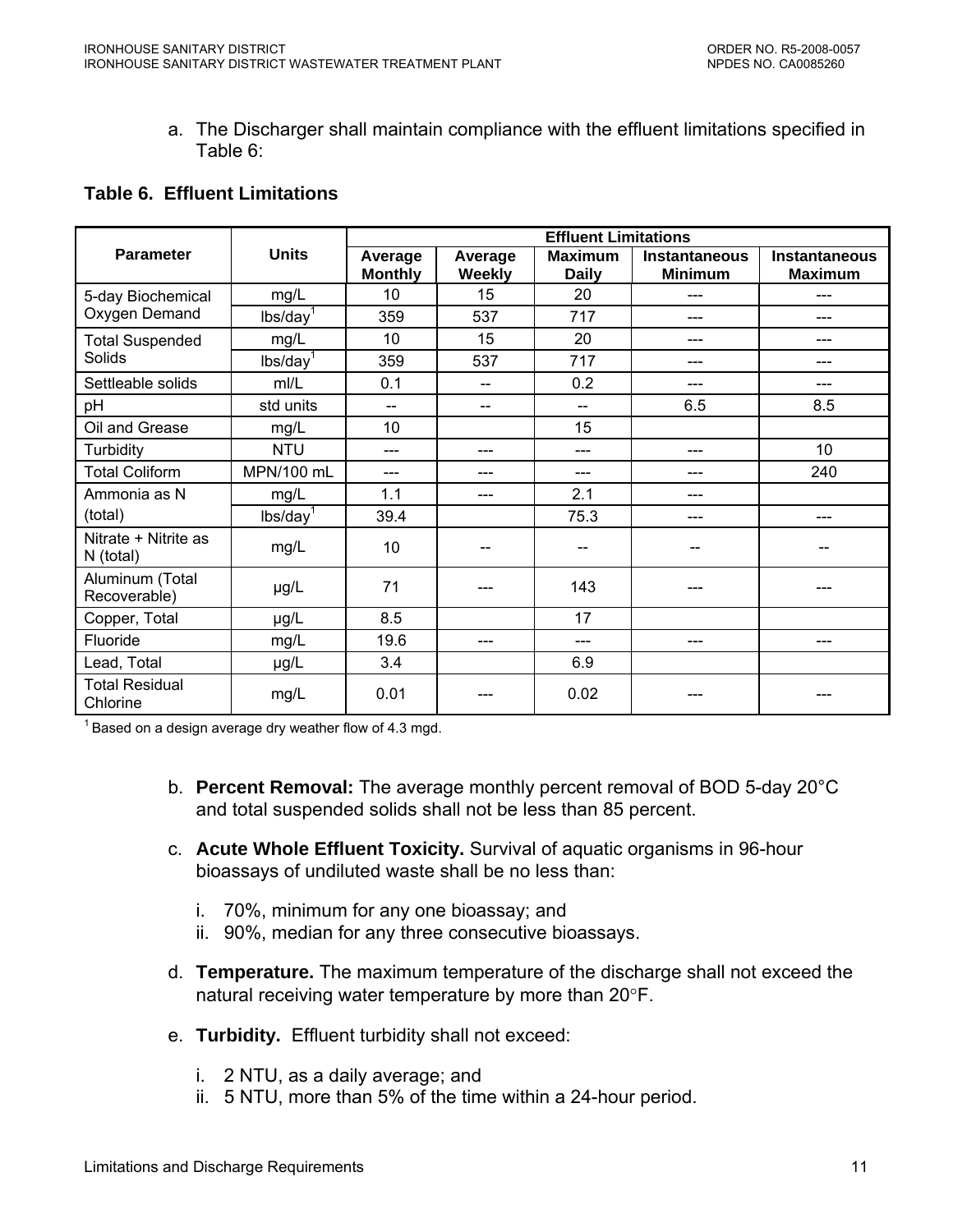- <span id="page-11-0"></span>f. **Total Coliform Organisms.** Effluent total coliform organisms shall not exceed:
	- i. 2.2 most probable number (MPN) per 100 mL, as a 7-day median; and
	- ii. 23 MPN/100 mL, more than once in any 30-day period.
- g. **Average Dry Weather Discharge Flow.** The Average Dry Weather Discharge Flow shall not exceed 4.3 mgd.
- h. **Total Recoverable Iron.** Effluent total recoverable iron concentrations shall not exceed 300 μg/L, as an annual average.
- i. **Total Recoverable Manganese.** Effluent total recoverable manganese concentrations shall not exceed 50 µg/L, as an annual average.
- j. **Foaming Agents (MBAS).** Effluent MBAS concentrations shall not exceed 340 mg/L, as an annual average.
- k. **Salinity**.
	- i. From 16 August through 31 March, the effluent electrical conductivity shall not exceed 1,505 µmhos/cm, as a monthly average.
	- ii. From 1 April through 15 August, the Discharger shall maintain compliance with the salinity effluent limitations specified below:
		- (a) If the 14-day running average electrical conductivity of the San Joaquin River at Jersey Point is less than or equal to the concentrations identified in Table 8 below, the effluent electrical conductivity shall not exceed 1,505 µmhos/cm, as a monthly average.
		- (b) If the 14-day running average electrical conductivity of the San Joaquin River at Jersey Point is greater than the concentrations identified in Table 8 below, the effluent electrical conductivity shall not exceed the concentrations specified in Table 7, below, for the specific water year type and dates shown.

| $\frac{1}{2}$          |     |                        |                               |      |                 |  |
|------------------------|-----|------------------------|-------------------------------|------|-----------------|--|
| <b>Water Year Type</b> |     |                        |                               |      |                 |  |
| Date                   | Wet | Above<br><b>Normal</b> | <b>Below</b><br><b>Normal</b> | Dry  | <b>Critical</b> |  |
| 1 April - 31 May       | 440 | 440                    | 440                           | 440  | 1505            |  |
| 1 June $-$ 14 June     | 450 | 450                    | 450                           | 1350 | 1505            |  |
| 15 June $-$ 19 June    | 450 | 450                    | 450                           | 1350 | 1505            |  |
| $20$ June $-15$ August | 450 | 450                    | 740                           | 1350 | 1505            |  |

# **Table 7. Electrical Conductivity Effluent Limitations**  Based on Water Year Type<sup>1</sup>, as a monthly average (µmhos/cm)

 $1$  The Water Year Type is based on the State Water Board's Sacramento Valley 40-30-30 Index.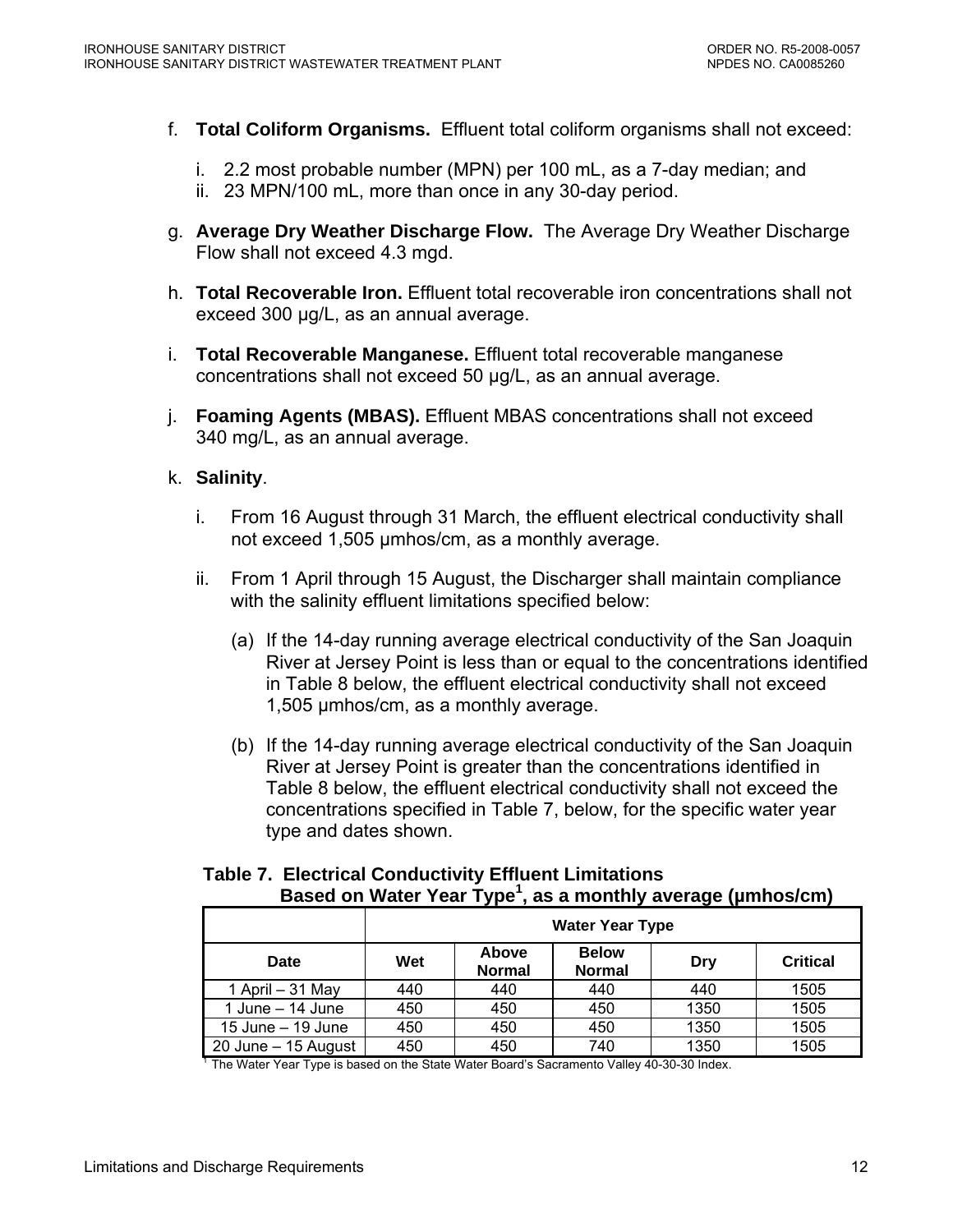#### <span id="page-12-0"></span>**Table 8. Electrical Conductivity Concentrations Demonstrating Assimilative Capacity Basin Plan Water Quality Objectives – San Joaquin River at Jersey Point, Based on Water Year Type (µmhos/cm)**

|                      | <b>Water Year Type</b> |                        |                               |      |                  |  |  |
|----------------------|------------------------|------------------------|-------------------------------|------|------------------|--|--|
| Date                 | Wet                    | Above<br><b>Normal</b> | <b>Below</b><br><b>Normal</b> | Dry  | <b>Critical</b>  |  |  |
| 1 April - 31 May     | 436                    | 436                    | 436                           | 436  | N/A <sup>1</sup> |  |  |
| 1 June $-$ 14 June   | 446                    | 446                    | 446                           | 1346 | N/A <sup>1</sup> |  |  |
| $15$ June $-19$ June | 446                    | 446                    | 446                           | 1346 | N/A <sup>1</sup> |  |  |
| 20 June - 15 August  | 446                    | 446                    | 736                           | 1346 | N/A <sup>1</sup> |  |  |

 Not Applicable - During a critical water year, the effluent EC shall not exceed 1505 µmhos/cm, regardless of the receiving water EC concentration.

# **2. Interim Effluent Limitations – Not Applicable**

## **B. Land Discharge Specifications – Not Applicable**

Discharges to land are regulated by separate waste discharge requirements.

### **C. Reclamation Specifications – Not Applicable**

Discharges to land are regulated by separate waste discharge requirements.

# **V. RECEIVING WATER LIMITATIONS**

1

## **A. Surface Water Limitations**

Receiving water limitations are based on water quality objectives contained in the Basin Plan and are a required part of this Order. The discharge shall not cause the following in San Joaquin River:

- 1. **Bacteria**. The fecal coliform concentration, based on a minimum of not less than five samples for any 30-day period, to exceed a geometric mean of 200 MPN/100 mL, nor more than ten percent of the total number of fecal coliform samples taken during any 30-day period to exceed 400 MPN/100 mL.
- 2. **Biostimulatory Substances**. Water to contain biostimulatory substances which promote aquatic growths in concentrations that cause nuisance or adversely affect beneficial uses.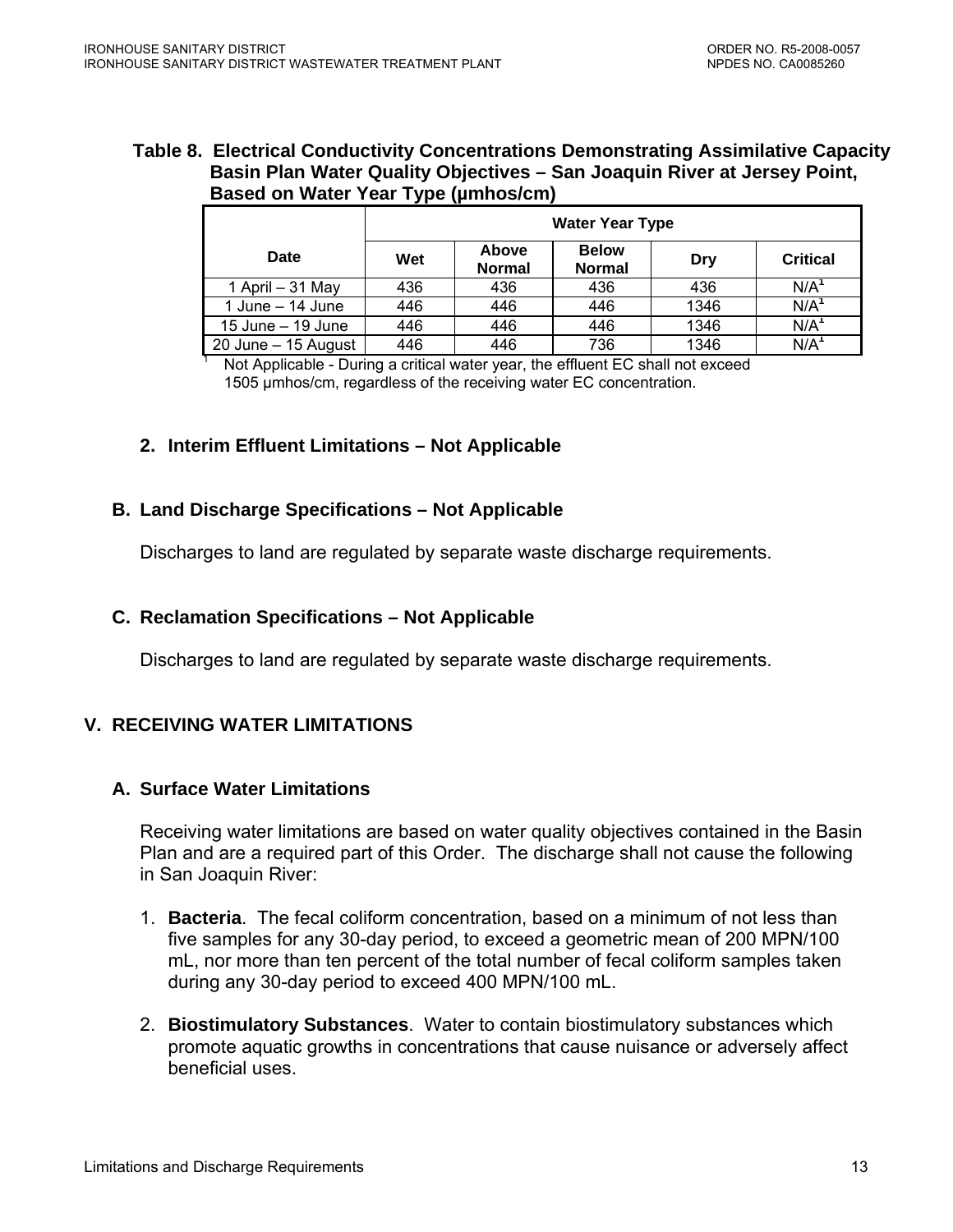- 3. **Chemical Constituents**. Chemical constituents to be present in concentrations that adversely affect beneficial uses.
- 4. **Color**. Discoloration that causes nuisance or adversely affects beneficial uses.
- 5. **Dissolved Oxygen**: The dissolved oxygen concentration to be reduced below 5.0 mg/L at any time.
- 6. **Floating Material**. Floating material to be present in amounts that cause nuisance or adversely affect beneficial uses.
- 7. **Oil and Grease**. Oils, greases, waxes, or other materials to be present in concentrations that cause nuisance, result in a visible film or coating on the surface of the water or on objects in the water, or otherwise adversely affect beneficial uses.
- 8. **pH**. The pH to be depressed below 6.5 or raised above 8.5. Furthermore, the pH to be changed by more than 0.5 on an annual average.

# 9. **Pesticides**:

- a. Pesticides to be present, individually or in combination, in concentrations that adversely affect beneficial uses;
- b. Pesticides to be present in bottom sediments or aquatic life in concentrations that adversely affect beneficial uses;
- c. Total identifiable persistent chlorinated hydrocarbon pesticides to be present in the water column at concentrations detectable within the accuracy of analytical methods approved by USEPA or the Executive Officer.
- d. Pesticide concentrations to exceed those allowable by applicable antidegradation policies (see State Water Board Resolution No. 68-16 and 40 CFR §131.12.).
- e. Pesticide concentrations to exceed the lowest levels technically and economically achievable.
- f. Pesticides to be present in concentration in excess of the maximum contaminant levels set forth in California Code of Regulations, Title 22, Division 4, Chapter 15**.**
- g. Thiobencarb to be present in excess of 1.0 µg/L.

# 10. **Radioactivity**:

- a. Radionuclides to be present in concentrations that are harmful to human, plant, animal, or aquatic life nor that result in the accumulation of radionuclides in the food web to an extent that presents a hazard to human, plant, animal, or aquatic life.
- b. Radionuclides to be present in excess of the maximum contaminant levels specified in Table 4 (MCL Radioactivity) of Section 64443 of Title 22 of the California Code of Regulations.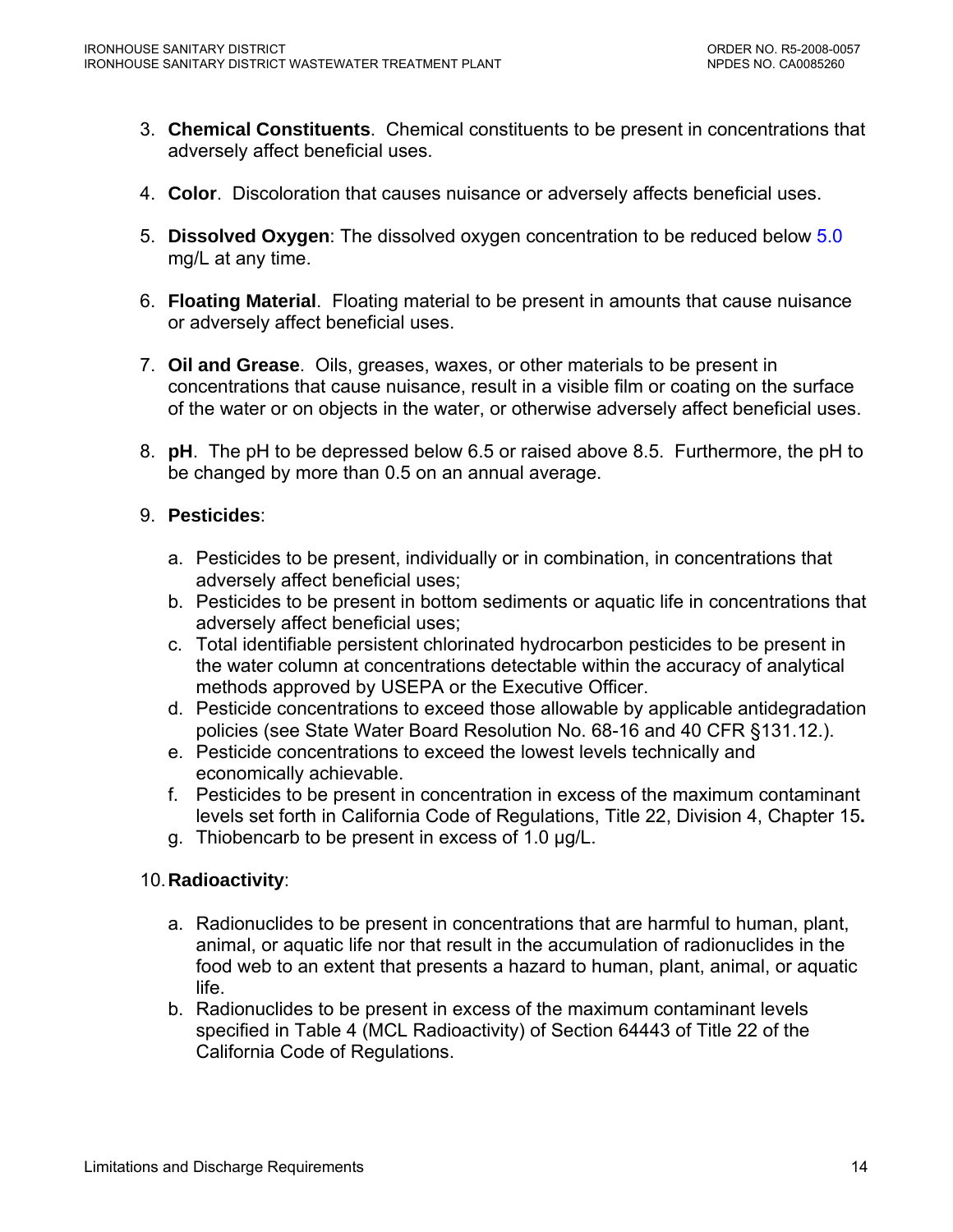## 11.**Salinity***.*

a. To exceed the maximum mean daily chloride concentration of 150 mg/L for at least the number of days shown during the Calendar Year. Must be provided in intervals of not less than two weeks duration (Percentage of Calendar Year shown in parenthesis)

| Year Type           | No. days each cal. Year $\leq$ 150 mg/L Cl $^{-}$ |
|---------------------|---------------------------------------------------|
| Wet                 | 240 (66%)                                         |
| Above Normal        | 190 (52%)                                         |
| <b>Below Normal</b> | 175 (48%)                                         |
| Drv                 | 165 (45%)                                         |
| Critical            | 155 (42%)                                         |

b. To exceed the maximum 14-day running average of mean daily EC of 440 μmhos/cm from April 1 to May 31 during all Water Year Types, except critical, or to exceed the maximum 14- day running average of mean daily EC in μmhos/cm in the table below:

| Water Year Type     |               | 450 EC April 1 to   EC from date shown to August 15 |
|---------------------|---------------|-----------------------------------------------------|
| Wet                 | <b>Aug 15</b> |                                                     |
| Above Normal        | <b>Aug 15</b> |                                                     |
| <b>Below Normal</b> | June 20       | 740                                                 |
| I )rv               | June 15       | 1350                                                |
| Critical            |               | 2200                                                |

- 12. **Suspended Sediments**. The suspended sediment load and suspended sediment discharge rate of surface waters to be altered in such a manner as to cause nuisance or adversely affect beneficial uses.
- 13. **Settleable Substances**. Substances to be present in concentrations that result in the deposition of material that causes nuisance or adversely affects beneficial uses.
- 14.**Suspended Material**. Suspended material to be present in concentrations that cause nuisance or adversely affect beneficial uses.
- 15.**Taste and Odors**. Taste- or odor-producing substances to be present in concentrations that impart undesirable tastes or odors to fish flesh or other edible products of aquatic origin, or that cause nuisance, or otherwise adversely affect beneficial uses.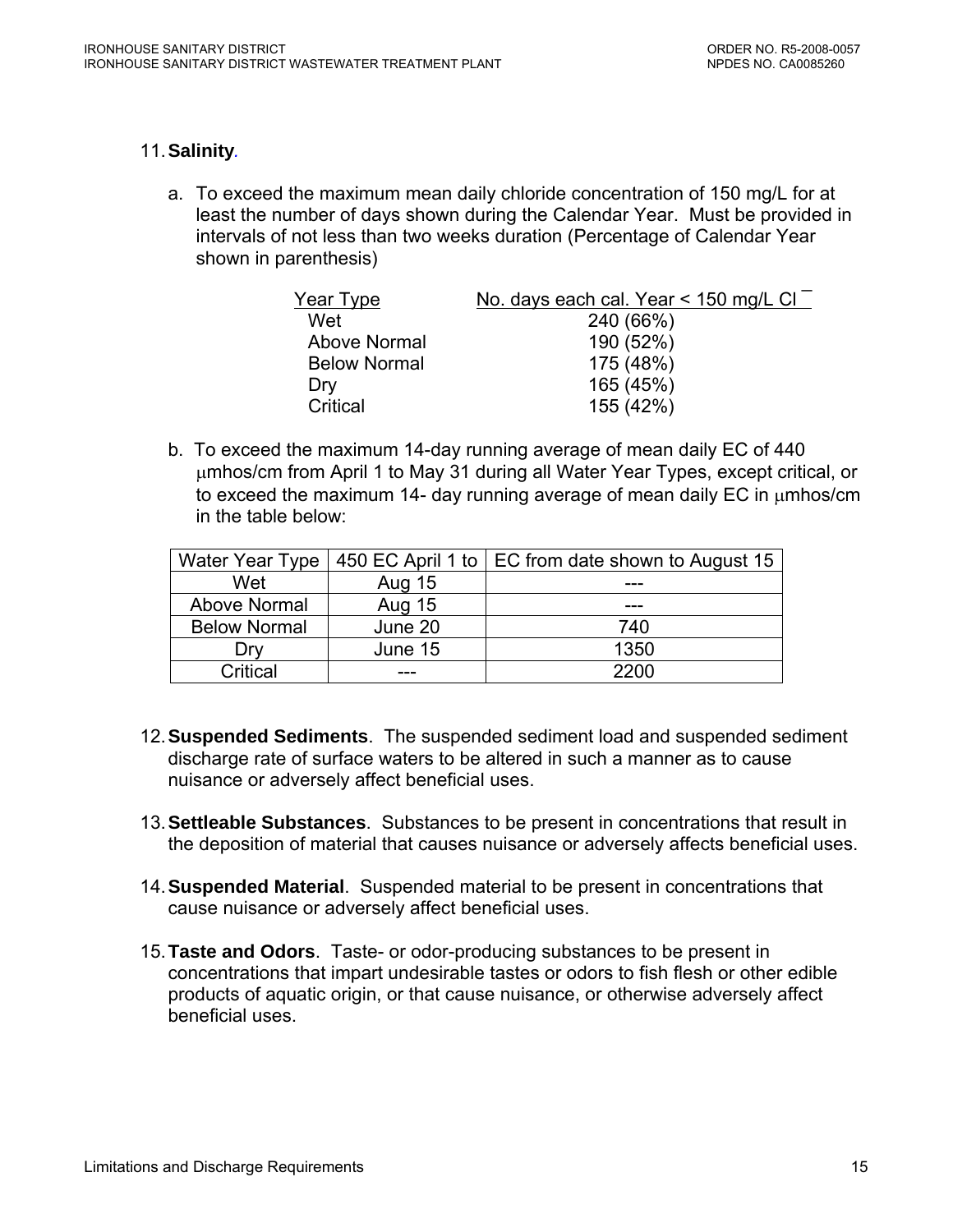- <span id="page-15-0"></span>16.**Temperature**. The Thermal Plan is applicable to this discharge. The Thermal Plan requires that the discharge shall not cause the following in the San Joaquin River:
	- a. The creation of a zone, defined by water temperatures of more than  $1^{\circ}$ F above natural receiving water temperature, which exceeds 25 percent of the crosssectional area of the river channel at any point.
	- b. A surface water temperature rise greater than  $4^{\circ}F$  above the natural temperature of the receiving water at any time or place.
- 17.**Toxicity**. Toxic substances to be present, individually or in combination, in concentrations that produce detrimental physiological responses in human, plant, animal, or aquatic life.
- 18. **Turbidity**. The turbidity to increase as follows:
	- a. More than 1 Nephelometric Turbidity Unit (NTU) where natural turbidity is between 0 and 5 NTUs.
	- b. More than 20 percent where natural turbidity is between 5 and 50 NTUs.
	- c. More than 10 NTU where natural turbidity is between 50 and 100 NTUs.
	- d. More than 10 percent where natural turbidity is greater than 100 NTUs.

## **B. Groundwater Limitations – Not Applicable**

Discharges to land are regulated by separate waste discharge requirements.

# **VI. PROVISIONS**

## **A. Standard Provisions**

- 1. The Discharger shall comply with all Standard Provisions included in Attachment D of this Order.
- 2. The Discharger shall comply with the following provisions:
	- a. If the Discharger's wastewater treatment plant is publicly owned or subject to regulation by California Public Utilities Commission, it shall be supervised and operated by persons possessing certificates of appropriate grade according to Title 23, CCR, Division 3, Chapter 26.
	- b. After notice and opportunity for a hearing, this Order may be terminated or modified for cause, including, but not limited to: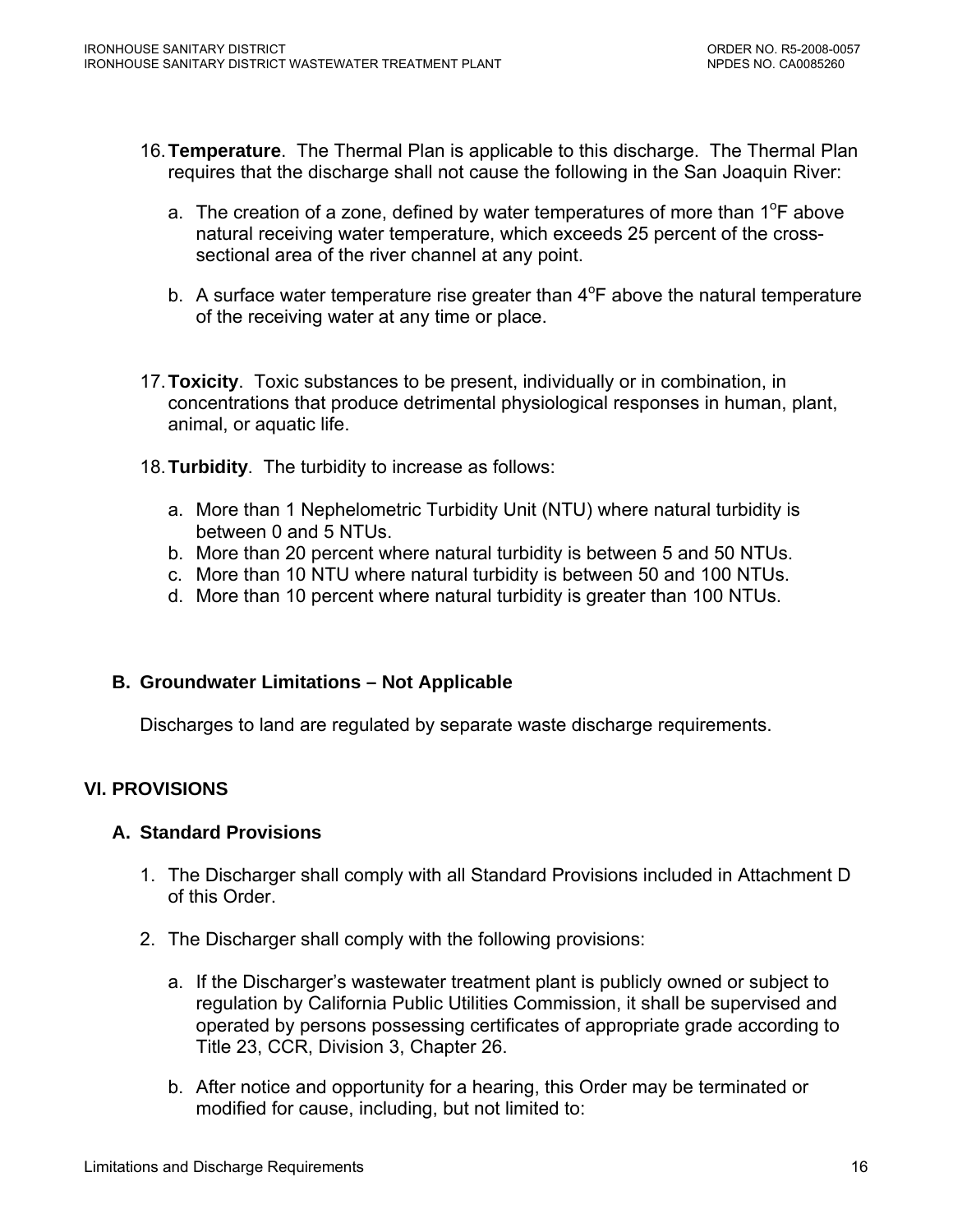- i. violation of any term or condition contained in this Order;
- ii. obtaining this Order by misrepresentation or by failing to disclose fully all relevant facts;
- iii. a change in any condition that requires either a temporary or permanent reduction or elimination of the authorized discharge; and
- iv. a material change in the character, location, or volume of discharge.

The causes for modification include:

- *New regulations.* New regulations have been promulgated under Section 405(d) of the Clean Water Act, or the standards or regulations on which the permit was based have been changed by promulgation of amended standards or regulations or by judicial decision after the permit was issued.
- *Land application plans.* When required by a permit condition to incorporate a land application plan for beneficial reuse of sewage sludge, to revise an existing land application plan, or to add a land application plan.
- *Change in sludge use or disposal practice.* Under 40 Code of Federal Regulations (CFR) 122.62(a)(1), a change in the Discharger's sludge use or disposal practice is a cause for modification of the permit. It is cause for revocation and reissuance if the Discharger requests or agrees.

The Regional Water Board may review and revise this Order at any time upon application of any affected person or the Regional Water Board's own motion.

c. If a toxic effluent standard or prohibition (including any scheduled compliance specified in such effluent standard or prohibition) is established under Section 307(a) of the CWA, or amendments thereto, for a toxic pollutant that is present in the discharge authorized herein, and such standard or prohibition is more stringent than any limitation upon such pollutant in this Order, the Regional Water Board will revise or modify this Order in accordance with such toxic effluent standard or prohibition.

The Discharger shall comply with effluent standards and prohibitions within the time provided in the regulations that establish those standards or prohibitions, even if this Order has not yet been modified.

- d. This Order shall be modified, or alternately revoked and reissued, to comply with any applicable effluent standard or limitation issued or approved under Sections 301(b)(2)(C) and (D), 304(b)(2), and 307(a)(2) of the CWA, if the effluent standard or limitation so issued or approved:
	- i. contains different conditions or is otherwise more stringent than any effluent limitation in the Order; or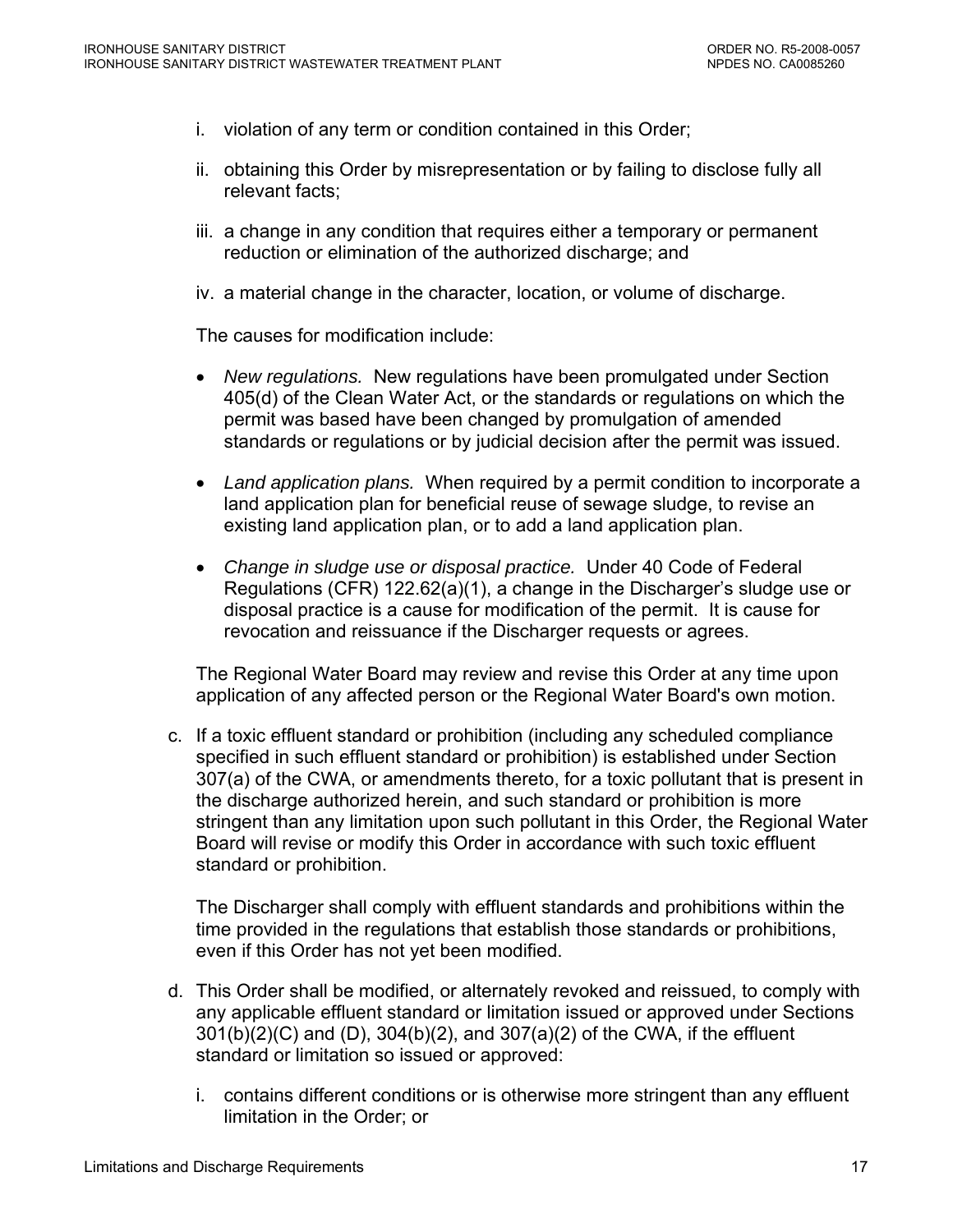ii. controls any pollutant limited in the Order.

The Order, as modified or reissued under this paragraph, shall also contain any other requirements of the CWA then applicable.

- e. The provisions of this Order are severable. If any provision of this Order is found invalid, the remainder of this Order shall not be affected.
- f. The Discharger shall take all reasonable steps to minimize any adverse effects to waters of the State or users of those waters resulting from any discharge or sludge use or disposal in violation of this Order. Reasonable steps shall include such accelerated or additional monitoring as necessary to determine the nature and impact of the non-complying discharge or sludge use or disposal.
- g. The Discharger shall ensure compliance with any existing or future pretreatment standard promulgated by USEPA under Section 307 of the CWA, or amendment thereto, for any discharge to the municipal system.
- h. The discharge of any radiological, chemical or biological warfare agent or highlevel, radiological waste is prohibited.
- i. A copy of this Order shall be maintained at the discharge facility and be available at all times to operating personnel. Key operating personnel shall be familiar with its content.
- j. Safeguard to electric power failure:
	- i. The Discharger shall provide safeguards to assure that, should there be reduction, loss, or failure of electric power, the discharge shall comply with the terms and conditions of this Order.
	- ii. Upon written request by the Regional Water Board the Discharger shall submit a written description of safeguards. Such safeguards may include alternate power sources, standby generators, retention capacity, operating procedures, or other means. A description of the safeguards provided shall include an analysis of the frequency, duration, and impact of power failures experienced over the past five years on effluent quality and on the capability of the Discharger to comply with the terms and conditions of the Order. The adequacy of the safeguards is subject to the approval of the Regional Water Board.
	- iii. Should the treatment works not include safeguards against reduction, loss, or failure of electric power, or should the Regional Water Board not approve the existing safeguards, the Discharger shall, within ninety days of having been advised in writing by the Regional Water Board that the existing safeguards are inadequate, provide to the Regional Water Board and USEPA a schedule of compliance for providing safeguards such that in the event of reduction, loss, or failure of electric power, the Discharger shall comply with the terms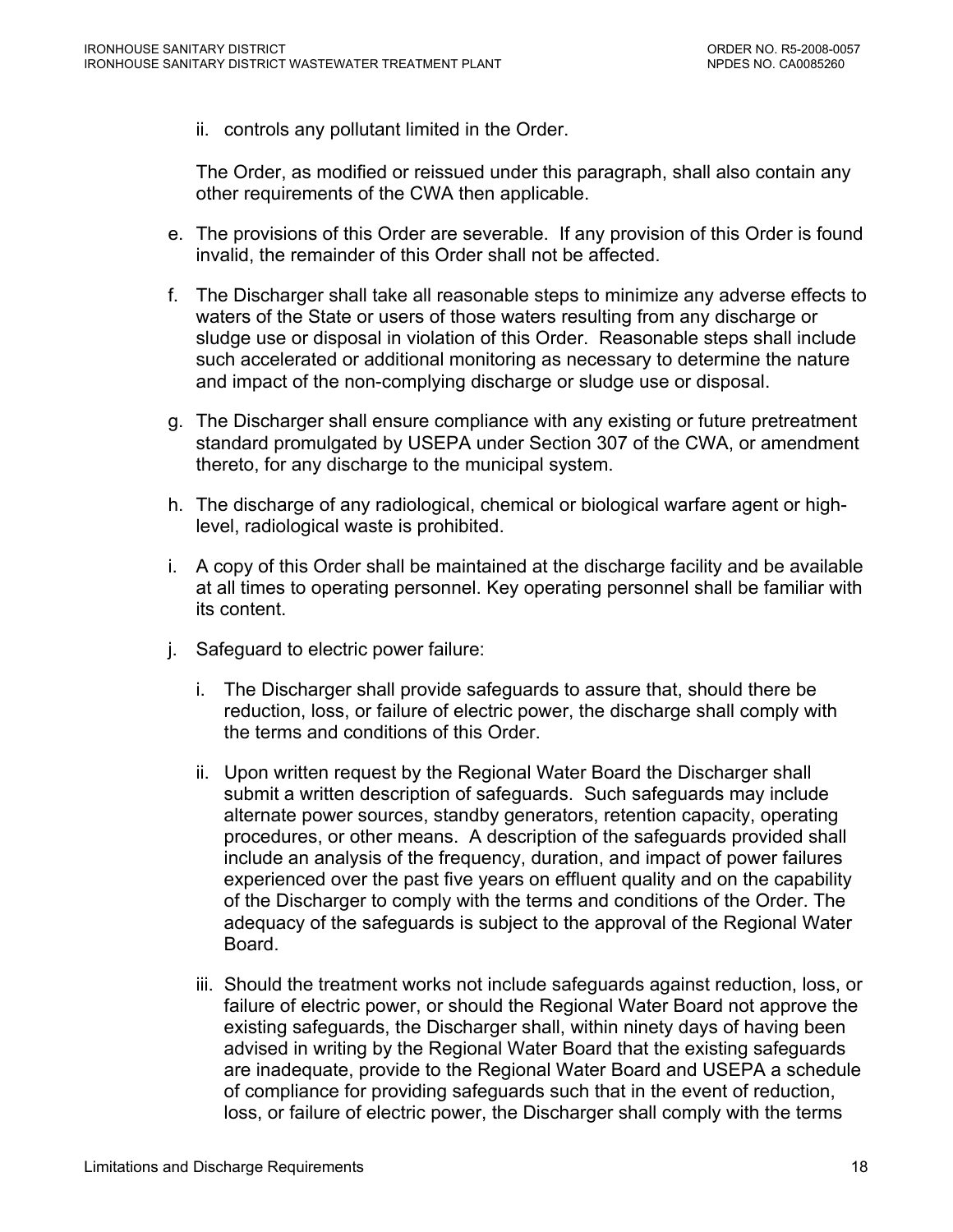and conditions of this Order. The schedule of compliance shall, upon approval of the Regional Water Board, become a condition of this Order.

k. The Discharger, upon written request of the Regional Water Board, shall file with the Board a technical report on its preventive (failsafe) and contingency (cleanup) plans for controlling accidental discharges, and for minimizing the effect of such events. This report may be combined with that required under Regional Water Board Standard Provision VI.A.2.m.

The technical report shall:

- i. Identify the possible sources of spills, leaks, untreated waste by-pass, and contaminated drainage. Loading and storage areas, power outage, waste treatment unit outage, and failure of process equipment, tanks and pipes should be considered.
- ii. Evaluate the effectiveness of present facilities and procedures and state when they became operational.
- iii. Predict the effectiveness of the proposed facilities and procedures and provide an implementation schedule containing interim and final dates when they will be constructed, implemented, or operational.

The Regional Water Board, after review of the technical report, may establish conditions which it deems necessary to control accidental discharges and to minimize the effects of such events. Such conditions shall be incorporated as part of this Order, upon notice to the Discharger.

- l. A publicly owned treatment works (POTW) whose waste flow has been increasing, or is projected to increase, shall estimate when flows will reach hydraulic and treatment capacities of its treatment and disposal facilities. The projections shall be made in January, based on the last three years' average dry weather flows, peak wet weather flows and total annual flows, as appropriate. When any projection shows that capacity of any part of the facilities may be exceeded in four years, the Discharger shall notify the Regional Water Board by 31 January. A copy of the notification shall be sent to appropriate local elected officials, local permitting agencies and the press. Within 120 days of the notification, the Discharger shall submit a technical report showing how it will prevent flow volumes from exceeding capacity or how it will increase capacity to handle the larger flows. The Regional Water Board may extend the time for submitting the report.
- m. The Discharger shall submit technical reports as directed by the Executive Officer. All technical reports required herein that involve planning, investigation, evaluation, or design, or other work requiring interpretation and proper application of engineering or geologic sciences, shall be prepared by or under the direction of persons registered to practice in California pursuant to California Business and Professions Code, sections 6735, 7835, and 7835.1. To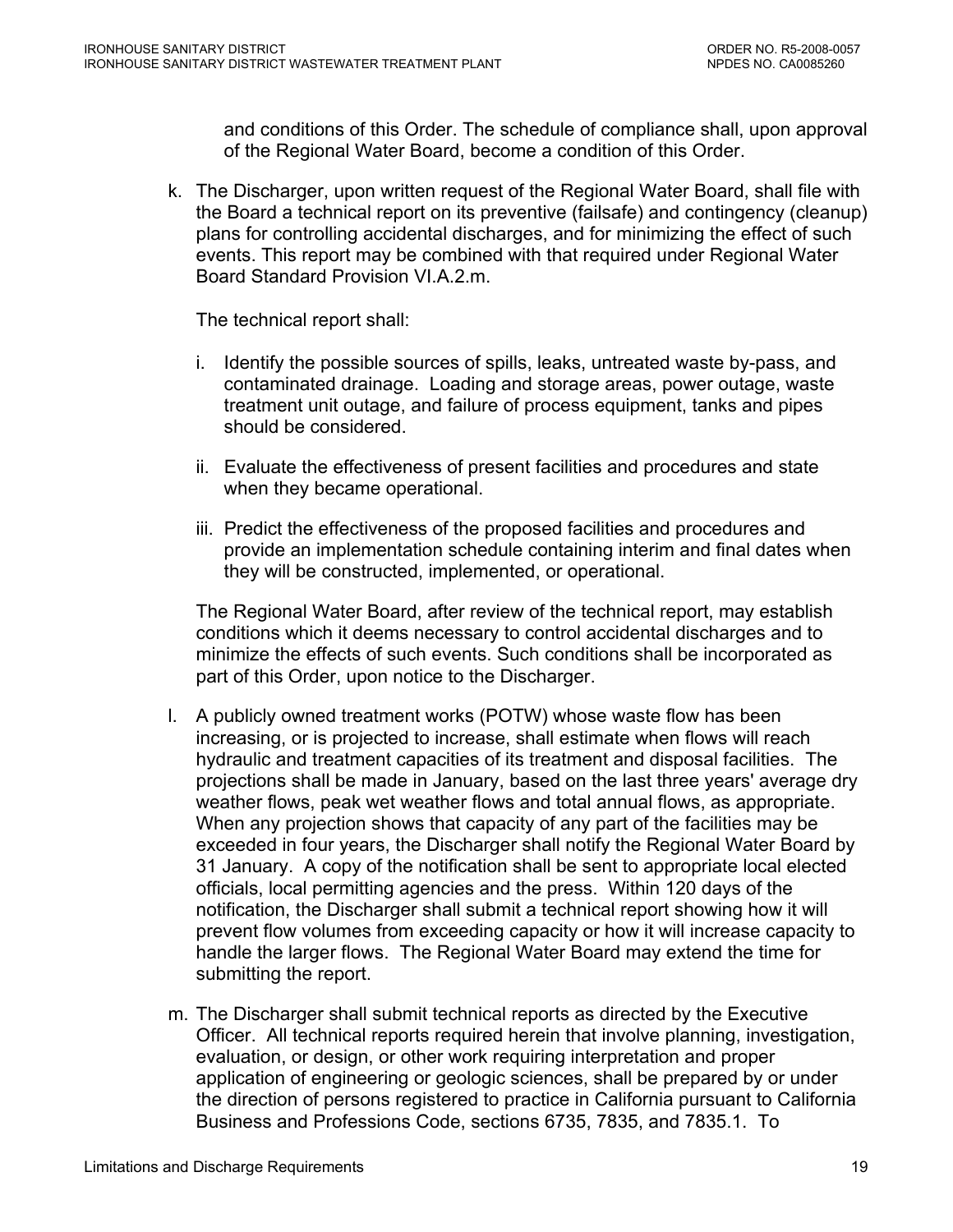demonstrate compliance with Title 16, CCR, sections 415 and 3065, all technical reports must contain a statement of the qualifications of the responsible registered professional(s). As required by these laws, completed technical reports must bear the signature(s) and seal(s) of the registered professional(s) in a manner such that all work can be clearly attributed to the professional responsible for the work.

- n. Laboratories that perform sample analyses must be identified in all monitoring reports submitted to the Regional Water Board and USEPA.
- o. The Discharger shall conduct analysis on any sample provided by USEPA as part of the Discharge Monitoring Quality Assurance (DMQA) program. The results of any such analysis shall be submitted to USEPA's DMQA manager.
- p. Effluent samples shall be taken downstream of the last addition of wastes to the treatment or discharge works where a representative sample may be obtained prior to mixing with the receiving waters. Samples shall be collected at such a point and in such a manner to ensure a representative sample of the discharge.
- q. All monitoring and analysis instruments and devices used by the Discharger to fulfill the prescribed monitoring program shall be properly maintained and calibrated as necessary, at least yearly, to ensure their continued accuracy.
- r. The Discharger shall file with the Regional Water Board technical reports on selfmonitoring performed according to the detailed specifications contained in the Monitoring and Reporting Program attached to this Order.
- s. The results of all monitoring required by this Order shall be reported to the Regional Water Board, and shall be submitted in such a format as to allow direct comparison with the limitations and requirements of this Order. Unless otherwise specified, discharge flows shall be reported in terms of the monthly average and the daily maximum discharge flows.
- t. The Regional Water Board is authorized to enforce the terms of this permit under several provisions of the CWC, including, but not limited to, sections 13385, 13386, and 13387.
- u. For POTWs, prior to making any change in the point of discharge, place of use, or purpose of use of treated wastewater that results in a decrease of flow in any portion of a watercourse, the Discharger must file a petition with the State Water Board, Division of Water Rights, and receive approval for such a change. (CWC section 1211).
- v. In the event the Discharger does not comply or will be unable to comply for any reason, with any prohibition, maximum daily effluent limitation, 1-hour average effluent limitation, or receiving water limitation contained in this Order, the Discharger shall notify the Regional Water Board by telephone (916) 464-3291 within 24 hours of having knowledge of such noncompliance, and shall confirm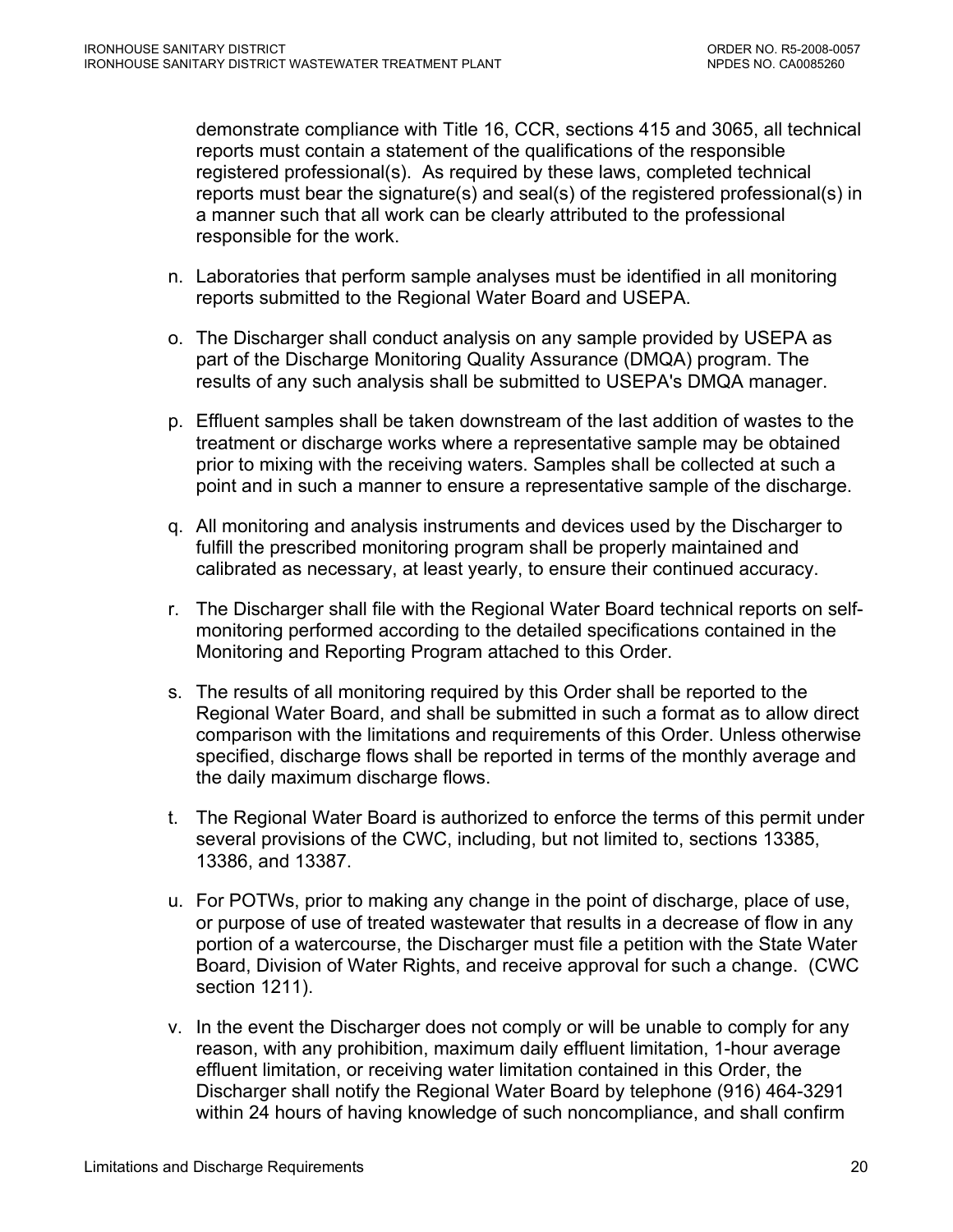<span id="page-20-0"></span>this notification in writing within five days, unless the Regional Water Board waives confirmation. The written notification shall include the information required by [Attachment D, Section V.E.1](#page-0-0) [40 CFR section 122.41(l)(6)(i)].

# **B. Monitoring and Reporting Program (MRP) Requirements**

1. The Discharger shall comply with the MRP, and future revisions thereto, in Attachment E of this Order.

# **C. Special Provisions**

# **1. Reopener Provisions**

- a. This Order may be reopened for modification, or revocation and reissuance, as a result of the detection of a reportable priority pollutant generated by special conditions included in this Order. These special conditions may be, but are not limited to, fish tissue sampling, whole effluent toxicity, monitoring requirements on internal waste stream(s), and monitoring for surrogate parameters. Additional requirements may be included in this Order as a result of the special condition monitoring data.
- b. Conditions that necessitate a major modification of a permit are described in 40 CFR section 122.62, including:
	- i. If new or amended applicable water quality standards are promulgated or approved pursuant to Section 303 of the CWA, or amendments thereto, this permit may be reopened and modified in accordance with the new or amended standards.
	- ii. When new information, that was not available at the time of permit issuance, would have justified different permit conditions at the time of issuance.
- c. **Mercury.** If a TMDL program is adopted for total or methyl mercury, this Order shall be reopened and the total mercury interim mass effluent limitation modified (higher or lower) or an effluent concentration limitation for total and/or methyl mercury imposed.
- **d. Pollution Prevention.** This Order requires the Discharger prepare pollution prevention plans following CWC section 13263.3(d)(3) for salinity and mercury. Based on a review of the pollution prevention plans, this Order may be reopened for addition and/or modification of effluent limitations and requirements for these constituents.
- e. **Whole Effluent Toxicity.** As a result of a Toxicity Reduction Evaluation (TRE), this Order may be reopened to include a chronic toxicity limitation, a new acute toxicity limitation, and/or a limitation for a specific toxicant identified in the TRE. Additionally, if the State Water Board revises the SIP's toxicity control provisions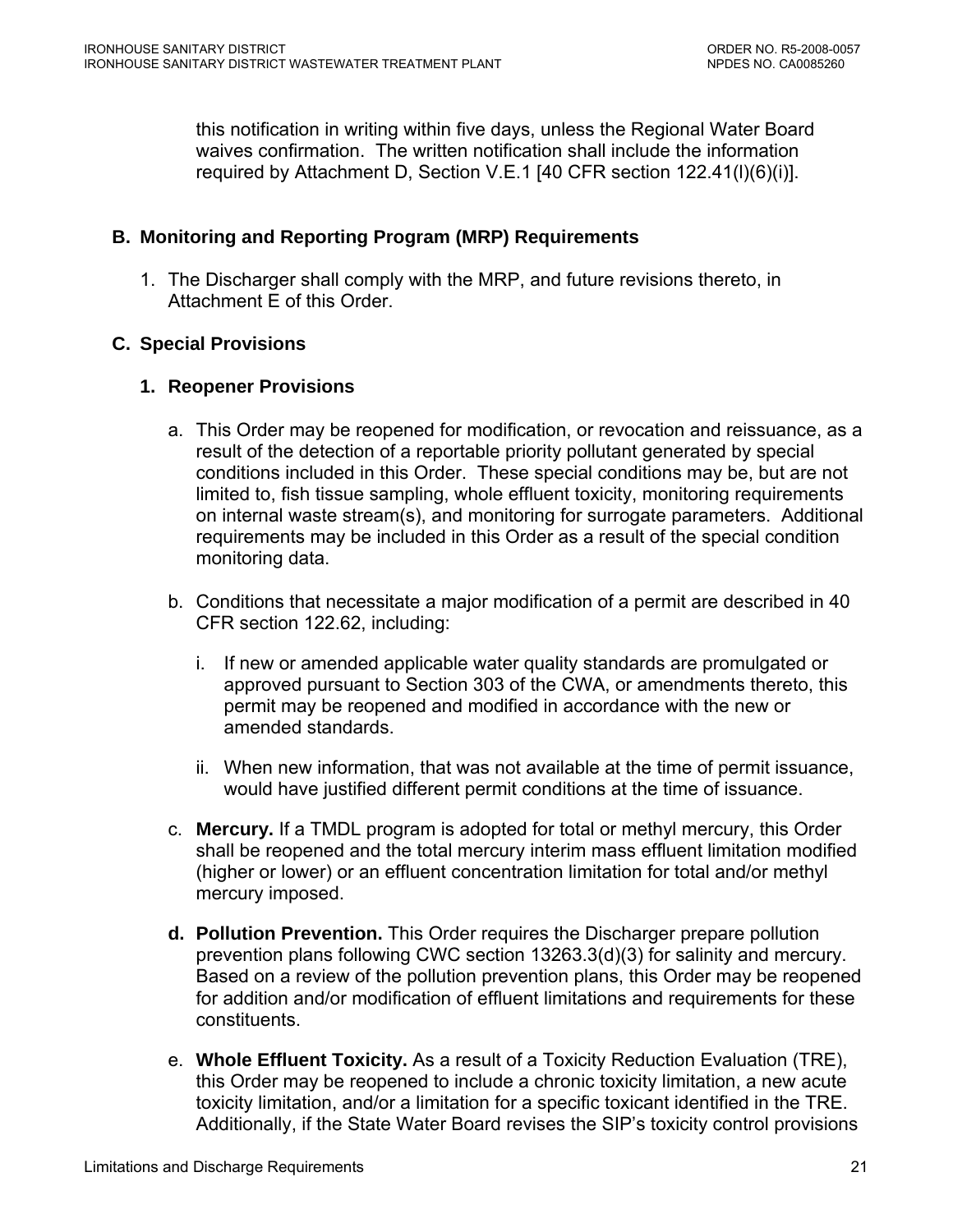that would require the establishment of numeric chronic toxicity effluent limitations, this Order may be reopened to include a numeric chronic toxicity effluent limitation based on the new provisions.

- f. **Water Effects Ratios (WER) and Metal Translators.** A default WER of 1.0 has been used in this Order for calculating CTR criteria for applicable priority pollutant inorganic constituents and for aluminum.In addition, default dissolvedto-total metal translators have been used to convert water quality objectives from dissolved to total recoverable when developing effluent limitations for iron, manganese, and aluminum. If the Discharger performs studies to determine sitespecific WERs and/or site-specific dissolved-to-total metal translators, this Order may be reopened to modify the effluent limitations for the applicable inorganic constituents.
- g. **Constituent Study.** If after review of the study results it is determined that the discharge has reasonable potential to cause or contribute to an exceedance of a water quality objective this Order may be reopened and effluent limitations added for the subject constituents. Based on the results of this study and after the plant has operated and evaluated its performance this Order may be reopened to establish a more stringent performance-based limits.
- h. **Bis(2-ethylhexyl)phthalate**. This Order requires the Discharger to collect and analyze effluent bis(2-ethylhexyl)phthalate samples using a clean technique. Should the results of that sampling show bis(2-ethylhexyl)phthalate in concentrations that exceed the applicable water quality criteria, this Order may be reopened to establish new effluent limitations.
- i. **Diazinon, chloropyrifos, and EC TMDL**. This Order may be reopened, as necessary, and establish new final effluent limitations for diazinon, chloropyrifos, and EC based upon a waste load allocation derived from TMDLs established for the western Delta.
- j. **Water Reclamation**. This Order requires the Discharger to continue its ongoing evaluation water reclamation alternative for existing and future users in the Delta Diablo Sanitation District service area. Should the evaluation demonstrate potential reuse, the Order may be reopened to modify the permit as necessary.
- k. **Hardness-Dependent Metals Criteria.** The Discharger only supplied one hardness data point of the influent as an estimate of the proposed effluent hardness. In order to utilize the procedures outlined in Section IV.C.2.b. (Attachment F) for calculating water quality-based effluent limitations (WQBELs) for metals with hardness-dependent CTR criteria, it is necessary to have sufficient effluent hardness data to ensure that protective WQBELs are calculated. A conservative measurement of hardness was used in the calculation of the WQBELs for copper and lead (see Section IV.C.2.b.) A study is required to monitor the influent hardness for one-year to provide sufficient data to calculate the WQBELs. This Order may be reopened to modify the WQBELs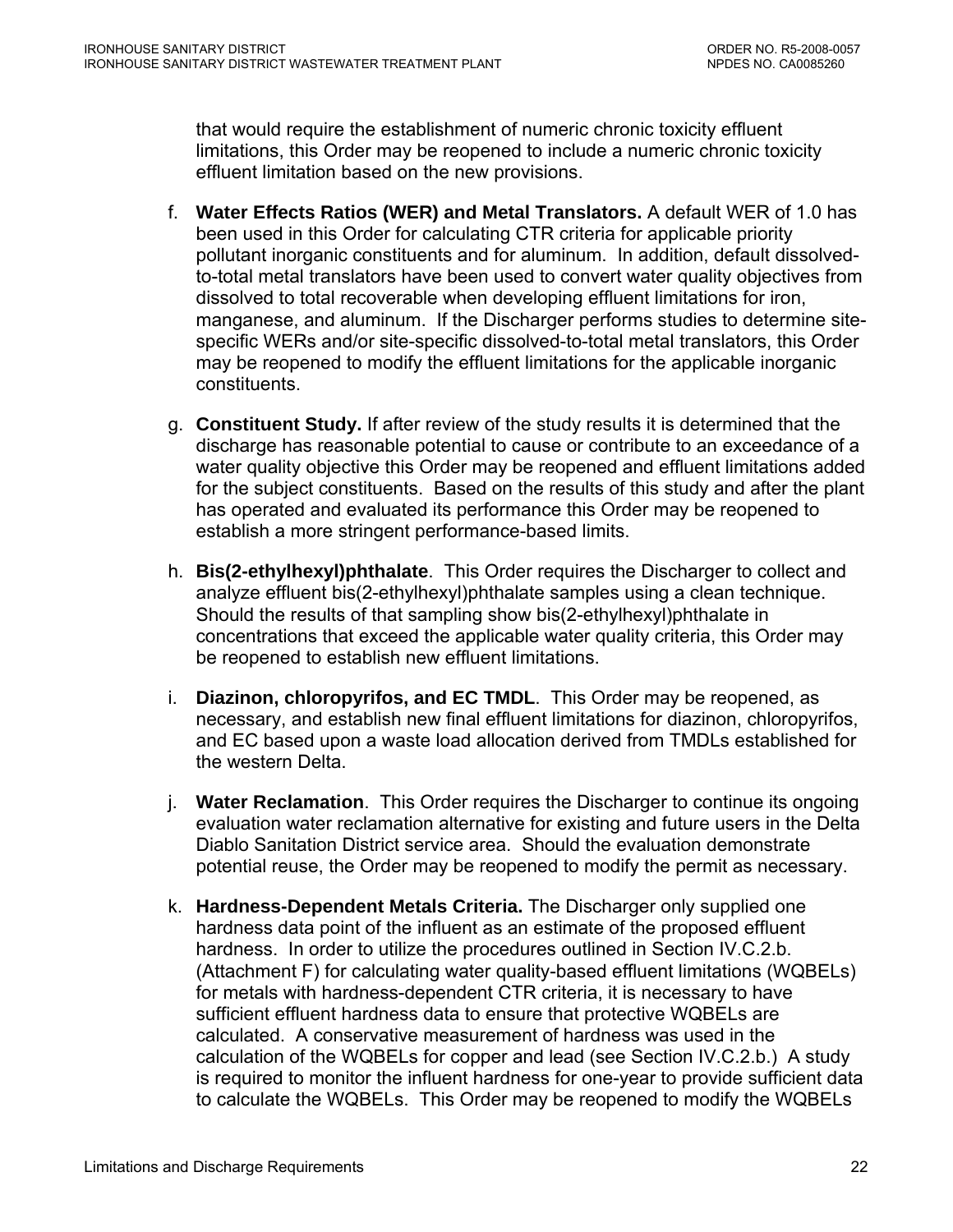<span id="page-22-0"></span>for metals with hardness-dependent CTR criteria based on the results of the study.

l. **Mixing Zone Validation Study.** This Order requires the Discharger to conduct a mixing zone validation study to verify the actual dilution at the boundaries of the mixing zones. This Order may be reopened to modify the dilution credits based on the results of the study.

# **2. Special Studies, Technical Reports and Additional Monitoring Requirements**

- a. **Chronic Whole Effluent Toxicity.** For compliance with the Basin Plan's narrative toxicity objective, this Order requires the Discharger to conduct chronic whole effluent toxicity testing, as specified in the Monitoring and Reporting Program (Attachment E, Section V.). Furthermore, this Provision requires the Discharger to investigate the causes of, and identify corrective actions to reduce or eliminate effluent toxicity. If the discharge exhibits a pattern of toxicity exceeding the toxicity numeric monitoring trigger established in this Provision, the Discharger is required to initiate a Toxicity Reduction Evaluation (TRE), in accordance with an approved TRE Work Plan, and take actions to mitigate the impact of the discharge and prevent reoccurrence of toxicity. A TRE is a sitespecific study conducted in a stepwise process to identify the source(s) of toxicity and the effective control measures for effluent toxicity. TREs are designed to identify the causative agents and sources of whole effluent toxicity, evaluate the effectiveness of the toxicity control options, and confirm the reduction in effluent toxicity. This Provision includes requirements for the Discharger to develop and submit a TRE Work Plan and includes procedures for accelerated chronic toxicity monitoring and TRE initiation.
	- i. **Toxicity Reduction Evaluation (TRE) Work Plan. Within 90 days of the effective date of this Order,** the Discharger shall submit to the Regional Water Board a TRE Work Plan for approval by the Executive Officer. The TRE Work Plan shall outline the procedures for identifying the source(s) of effluent toxicity, and the procedures for reducing or eliminating effluent toxicity. The TRE Work Plan shall be developed in accordance with EPA guidance<sup>[2](#page-22-0)</sup> and be of adequate detail to allow the Discharger to immediately initiate a TRE as required in this Provision.
	- ii. **Accelerated Monitoring and TRE Initiation.** When the numeric toxicity monitoring trigger is exceeded during regular chronic toxicity monitoring, and the testing meets all test acceptability criteria, the Discharger shall initiate accelerated monitoring as required in the Accelerated Monitoring Specifications. WET testing results exceeding the monitoring trigger during accelerated monitoring demonstrate a pattern of toxicity and require the Discharger to initiate a TRE to address the effluent toxicity.

 $\overline{a}$ 

<sup>&</sup>lt;sup>2</sup> See Attachment F (Fact Sheet) Section VII.B.2.a. for a list of EPA guidance documents that must be considered in development of the TRE Workplan.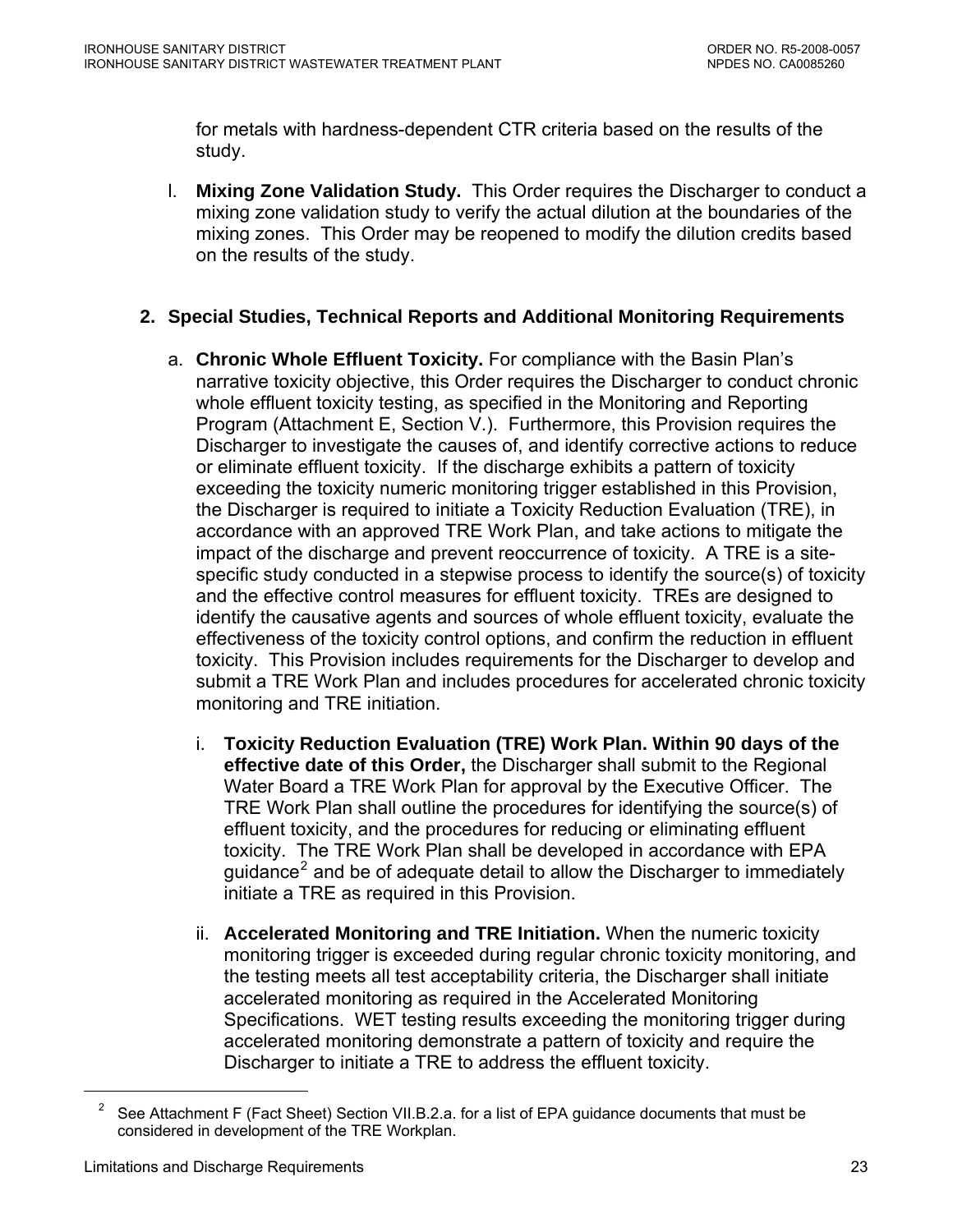- iii. **Numeric Monitoring Trigger.** The numeric toxicity monitoring trigger is > **16 TUc** (where TUc = 100/NOEC). The monitoring trigger is not an effluent limitation; it is the toxicity threshold at which the Discharger is required to begin accelerated monitoring and initiate a TRE when the effluent exhibits a pattern of toxicity.
- iv. **Accelerated Monitoring Specifications.** If the monitoring trigger is exceeded during regular chronic toxicity testing, within 14-days of notification by the laboratory of the test results, the Discharger shall initiate accelerated monitoring. Accelerated monitoring shall consist of four (4) chronic toxicity tests in a six-week period (i.e. one test every two weeks) using the species that exhibited toxicity. The following protocol shall be used for accelerated monitoring and TRE initiation:
	- a) If the results of four (4) consecutive accelerated monitoring tests do not exceed the monitoring trigger, the Discharger may cease accelerated monitoring and resume regular chronic toxicity monitoring. However, notwithstanding the accelerated monitoring results, if there is adequate evidence of a pattern of effluent toxicity, the Executive Officer may require that the Discharger initiate a TRE.
	- b) If the source(s) of the toxicity is easily identified (i.e. temporary plant upset), the Discharger shall make necessary corrections to the facility and shall continue accelerated monitoring until four (4) consecutive accelerated tests do not exceed the monitoring trigger. Upon confirmation that the effluent toxicity has been removed, the Discharger may cease accelerated monitoring and resume regular chronic toxicity monitoring.
	- c) If the result of any accelerated toxicity test exceeds the monitoring trigger, and the source(s) of the toxicity are not easily identified as described in item b of this subsection, the Discharger shall cease accelerated monitoring and initiate a TRE to investigate the cause(s) of, and identify corrective actions to reduce or eliminate effluent toxicity. Within thirty (30) days of notification by the laboratory of the test results exceeding the monitoring trigger during accelerated monitoring, the Discharger shall submit a TRE Action Plan to the Regional Water Board including, at minimum:
		- 1) Specific actions the Discharger will take to investigate and identify the cause(s) of toxicity, including TRE WET monitoring schedule;
		- 2) Specific actions the Discharger will take to mitigate the impact of the discharge and prevent the recurrence of toxicity; and
		- 3) A schedule for these actions.
- b. **Constituent Study**. Upon initiation of the discharge to the San Joaquin River, the Discharger shall conduct twelve (12) months of effluent and receiving water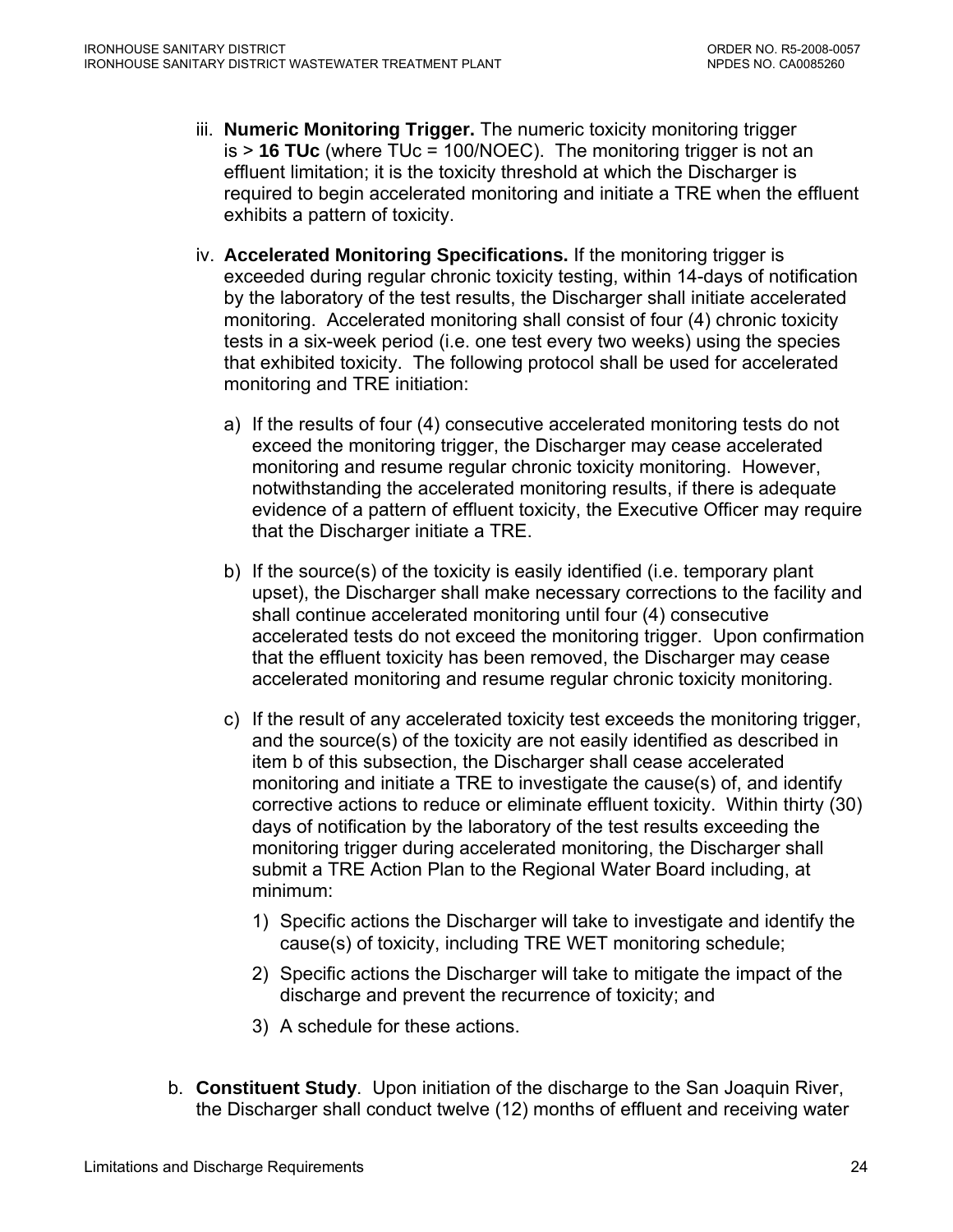monitoring to better characterize the quality of the discharge and receiving water. The study shall include monitoring of all constituents described in Attachment G – Constituents to be Monitored. The Discharger shall conduct twice monthly effluent monitoring at EFF-001 for the first three (3) months, and shall conduct monthly effluent monitoring the remainder of the Study. The monitoring of the receiving water shall be at RSW-001 and RSW-004 and shall be conducted monthly. Dioxin and Furan sampling shall be performed only twice during the year, as described in Attachment G. The Discharger shall comply with the following time schedule in conducting the study:

| Task                                                          | <b>Compliance Date</b>                                      |
|---------------------------------------------------------------|-------------------------------------------------------------|
| Submit Workplan and Time Schedule                             | <b>Within 6 months following Order</b><br>adoption          |
| Begin Study                                                   | Initiation of Discharge to the San<br>Joaquin River         |
| <b>Submit First Quarter Monitoring Results</b>                | Within 45-days of the final first quarter<br>sampling event |
| <b>Complete Study</b>                                         | One Year after initiation of Study                          |
| Submit Study Report with Summary of<br>all Monitoring Results | Within 14 months after Initiation of<br>Study               |

- c. **Reclamation Study**. The Discharger shall conduct a wastewater regional reuse study. The study should identify existing and potential industrial recycled water users and include an economic analysis of recycling wastewater to these users. The Discharger shall complete and submit the study no later than **31 December 2008**. The Discharger shall also update its past reuse study to look at reuse opportunities (landscape, golf course irrigation, etc) within the Discharger's service area during the term of this Order. The updated reuse study shall be submitted to the Regional Water Board no later than **180 days prior to the expiration date of this Order**.
- d. **Influent Hardness Study**. For one year, the Discharger shall conduct twice monthly hardness monitoring (as  $CaCO<sub>3</sub>$ ) of the influent to the existing wastewater treatment plant to better estimate the hardness of the effluent that will be discharged to the San Joaquin River. This Order may be reopened to modify the effluent limitations for metals with hardness-based CTR criteria. **The Discharger shall submit the results of the study within 18 months following adoption of this Order.**
- e. **Mixing Zone Validation Study.** After initiation of the discharge to the San Joaquin River, the Discharger shall conduct a mixing zone study to validate the predicted dilution of the water quality modeling. The study shall evaluate the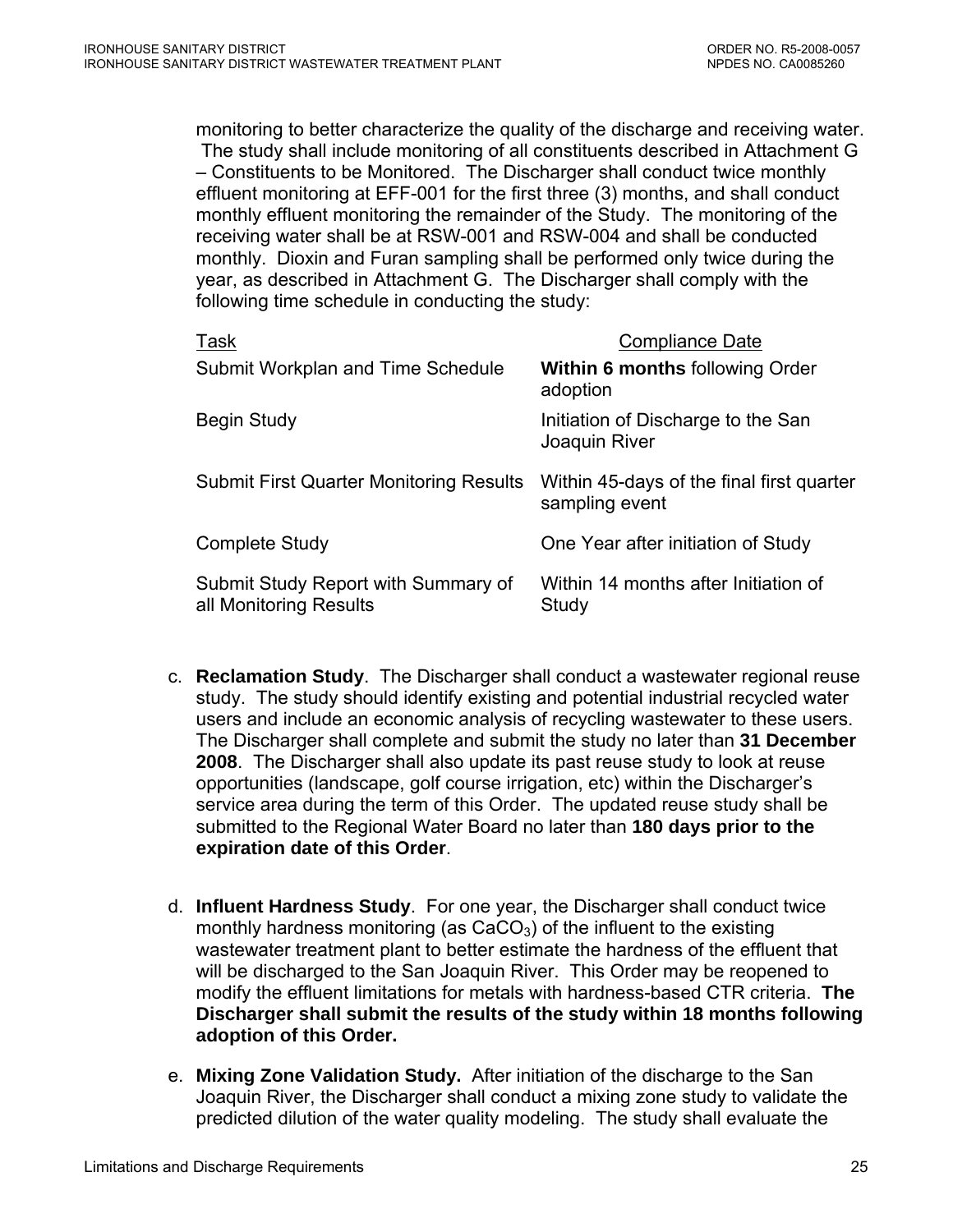<span id="page-25-0"></span>actual dilution at the boundaries of the acute/chronic mixing zone and the human health mixing zone. The study shall be conducted during low flow conditions in the San Joaquin River. The Discharger shall comply with the following schedule for conducting the study:

| Task                                  | <b>Compliance Date</b>                            |
|---------------------------------------|---------------------------------------------------|
| Submit Work Plan and Time<br>Schedule | Within 24 months from adoption of this Order      |
| Conduct study                         | Within 12 months from initiation of the discharge |
| <b>Submit Final Report</b>            | Within 4 months from completion of the study      |

# **3. Best Management Practices and Pollution Prevention**

a. **Pollution Prevention Plan for salinity and mercury.** The Discharger shall prepare and implement a pollution prevention plan for salinity and mercury in accordance with CWC section 13263.3(d)(3). The minimum requirements for the pollution prevention plan are outlined in the Fact Sheet, Attachment F, VII (3). A work plan and time schedule for preparation of the pollution prevention plan shall be completed and submitted **within 6 months of the effective date of this Order** for approval by the Executive Officer. The Pollution Prevention Plan shall be completed and submitted to the Regional Water Board **within one(1) year following completion of the Constituent Study**, and progress reports shall be submitted in accordance with the Monitoring and Reporting Program ([Attachment](#page-58-0)  [E, Section X.D.1.](#page-58-0)).

## **4. Construction, Operation and Maintenance Specifications – Not Applicable**

## **5. Special Provisions for Municipal Facilities (POTWs Only)**

a. **Collection System.** On 2 May 2006, the State Water Board adopted State Water Board Order 2006-0003, a Statewide General WDR for Sanitary Sewer Systems. The Discharger shall be subject to the requirements of Order 2006-0003 and any future revisions thereto. Order 2006-0003 requires that all public agencies that currently own or operate sanitary sewer systems apply for coverage under the General WDR. The Discharger has applied for and has been approved for coverage under State Water Board Order 2006-0003 for operation of its wastewater collection system in October 2006.

Regardless of the coverage obtained under Order 2006-0003, the Discharger's collection system is part of the treatment system that is subject to this Order. As such, pursuant to federal regulations, the Discharger must properly operate and maintain its collection system [40 CFR section 122.41(e)], report any noncompliance [40 CFR section 122.41(l)(6) and (7)], and mitigate any discharge from the collection system in violation of this Order [40 CFR. section 122.41(d)].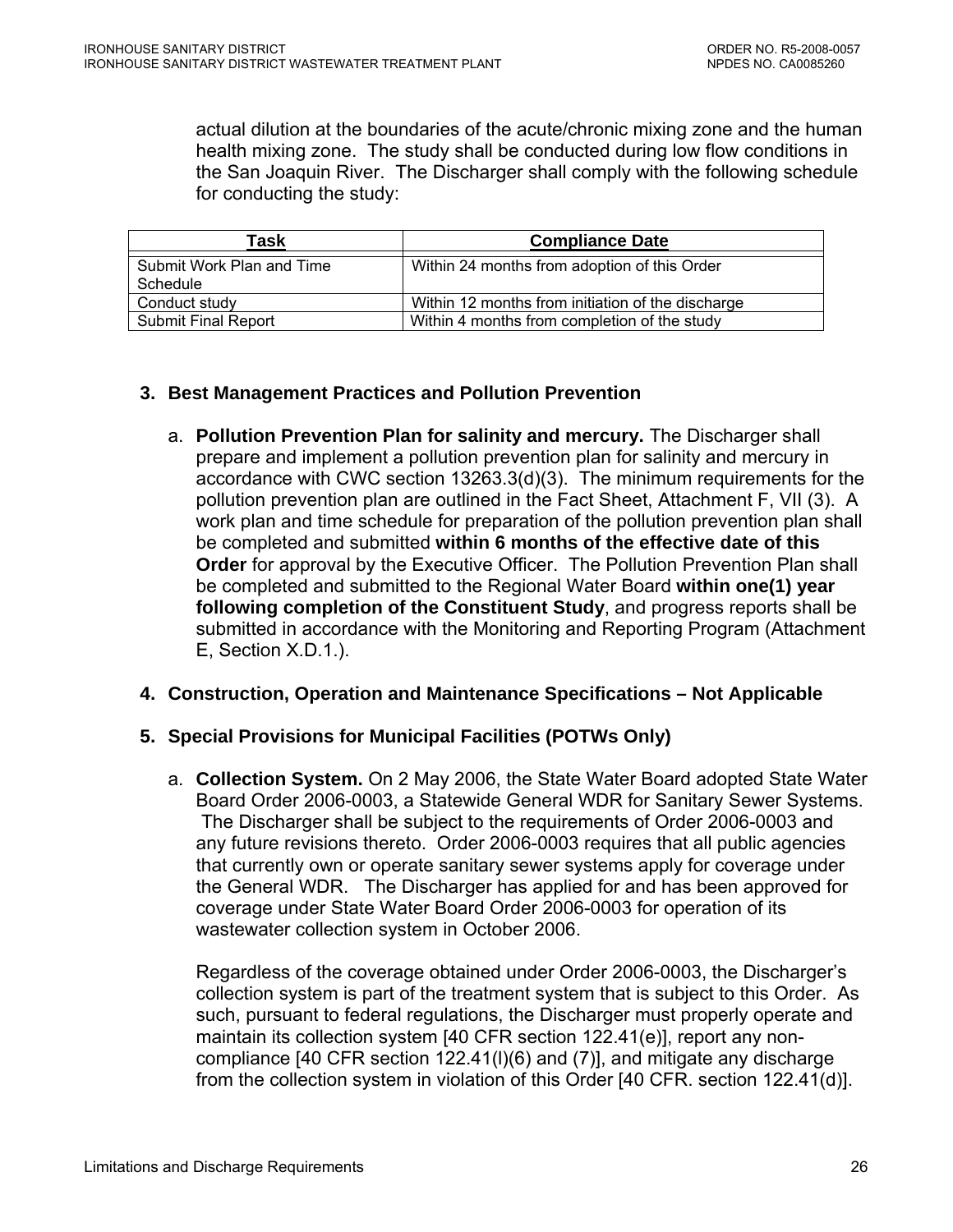# <span id="page-26-0"></span>**6. Other Special Provisions**

- a. Wastewater shall be oxidized, coagulated, filtered, and adequately disinfected pursuant to the California Department of Public Health reclamation criteria, California Code of Regulations, Title 22, Division 4, Chapter 3, (Title 22), or equivalent.
- b. In the event of any change in control or ownership of land or waste discharge facilities presently owned or controlled by the Discharger, the Discharger shall notify the succeeding owner or operator of the existence of this Order by letter, a copy of which shall be immediately forwarded to the Regional Water Board.

To assume operation under this Order, the succeeding owner or operator must apply in writing to the Executive Officer requesting transfer of the Order. The request must contain the requesting entity's full legal name, the State of incorporation if a corporation, address and telephone number of the persons responsible for contact with the Regional Water Board and a statement. The statement shall comply with the signatory and certification requirements in the Federal Standard Provisions (Attachment D, Section V.B.) and state that the new owner or operator assumes full responsibility for compliance with this Order. Failure to submit the request shall be considered a discharge without requirements, a violation of the California Water Code. Transfer shall be approved or disapproved in writing by the Executive Officer.

## **7. Compliance Schedules**

- a. **Initiation of Surface Water Discharge.** The surface water discharge to the San Joaquin River is contingent upon compliance with the following conditions:
	- i. **Outfall Diffuser.** The Discharger shall design, acquire necessary permits by appropriate agencies, and construct an outfall and diffuser to the San Joaquin River at Discharge Point EFF-001.
	- ii. **Facility Upgrades.** The Discharger shall have constructed the necessary Facility upgrades as described in Section VI.C.4.
	- iii. **Waste Discharge Requirements (WDRs)**. The Discharger shall submit a Report of Waste Discharge for land disposal and reclamation based on the new Facility at least 6 months prior to initiating surface water discharge..
	- iv. **Request for Surface Water Discharge.** The Discharger shall submit to the Regional Water Board a request for a surface water discharge to the San Joaquin River, which demonstrates compliance with items i. through iii., above. The surface water discharge is prohibited until the Executive Officer verifies compliance with Special Provisions VI.C.7.a., and approves the Discharger's request.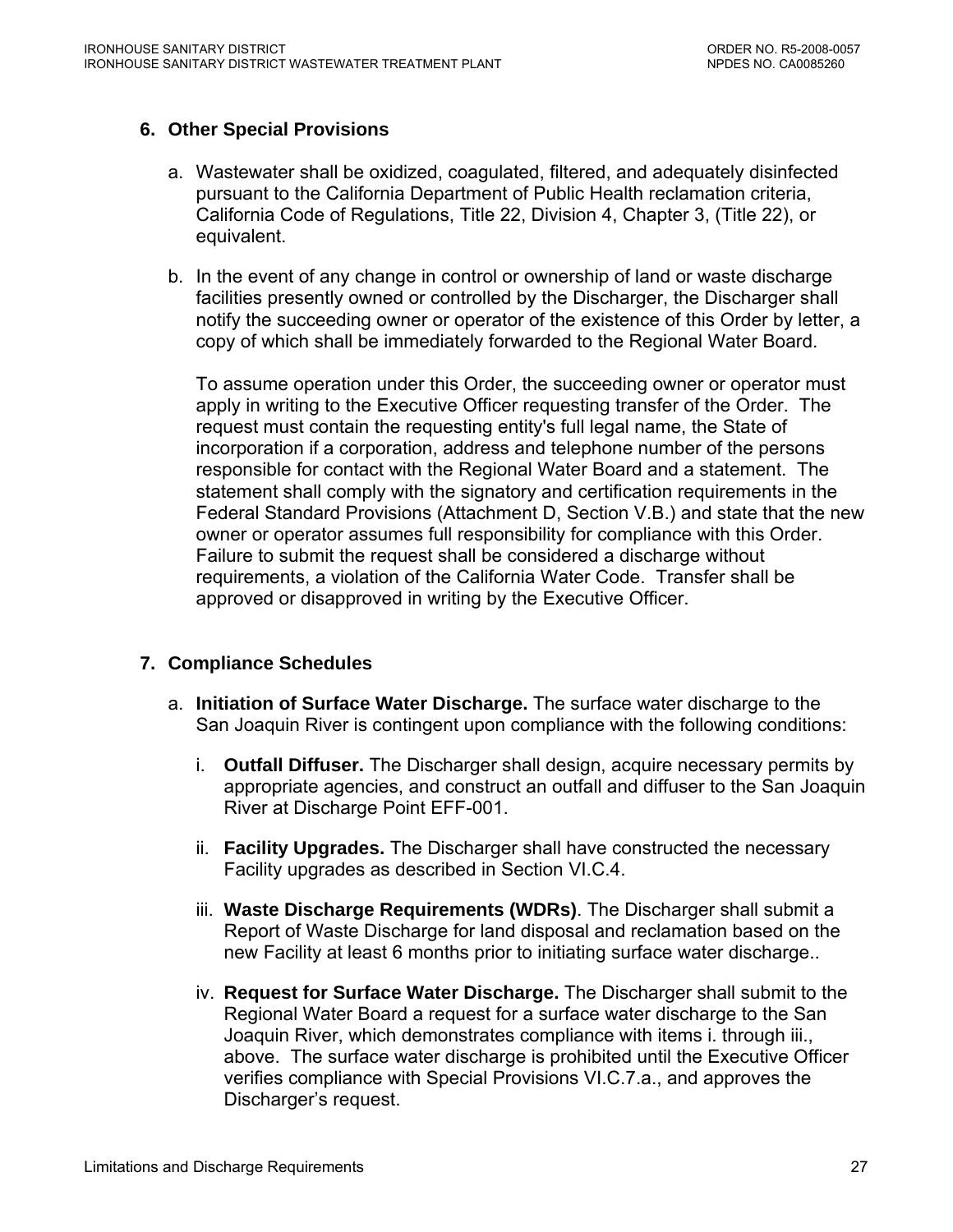# <span id="page-27-0"></span>**VII. COMPLIANCE DETERMINATION**

Compliance with the effluent limitations contained in section IV of this Order will be determined as specified below:

- A. **BOD and TSS Effluent Limitations**. Compliance with the final effluent limitations for BOD and TSS required in sections IV.A.1.a shall be ascertained by 24-hour composite samples. Compliance with effluent limitations IV.A.1.b for percent removal shall be calculated using the arithmetic mean of 20°C BOD (5-day) and total suspended solids in effluent samples collected over a monthly period as a percentage of the arithmetic mean of the values for influent samples collected at approximately the same times during the same period.
- B. **Aluminum Effluent Limitations**. Compliance with the final effluent limitations for aluminum can be demonstrated using either total or acid-soluble (inductively coupled plasma/atomic emission spectrometry or inductively coupled plasma/mass spectrometry) analysis methods, as supported by US EPA's Ambient Water Quality Criteria for Aluminum document (EPA 440/5-86-008), or other standard methods that exclude aluminum silicate particles as approved by the Executive Officer.
- C. **Average Daily Discharge Flow Effluent Limitations**. The Average Daily Discharge Flow represents the average dry weather flow discharged by the Facility (i.e. daily average flow when groundwater is at or near normal and runoff is not occurring). Compliance with the Average Daily Discharge Flow effluent limitations will be determined annually based on the average daily flow over three consecutive dry weather months (e.g., July, August, and September).
- D. **Total Coliform Organisms Effluent Limitations (Section IV.A.1.h)**. For each day that an effluent sample is collected and analyzed for total coliform organisms, the 7-day median shall be determined by calculating the median concentration of total coliform bacteria in the effluent utilizing the bacteriological results of the last seven days for which analyses have been completed. If the 7-day median of total coliform organisms exceeds a most probable number (MPN) of 2.2 per 100 milliliters, the Discharger will be considered out of compliance for that parameter for that 1 day only within the reporting period.
- E. **Mass Effluent Limitations.** Compliance with the mass effluent limitations will be determined during average dry weather periods only when groundwater is at or near normal and runoff is not occurring.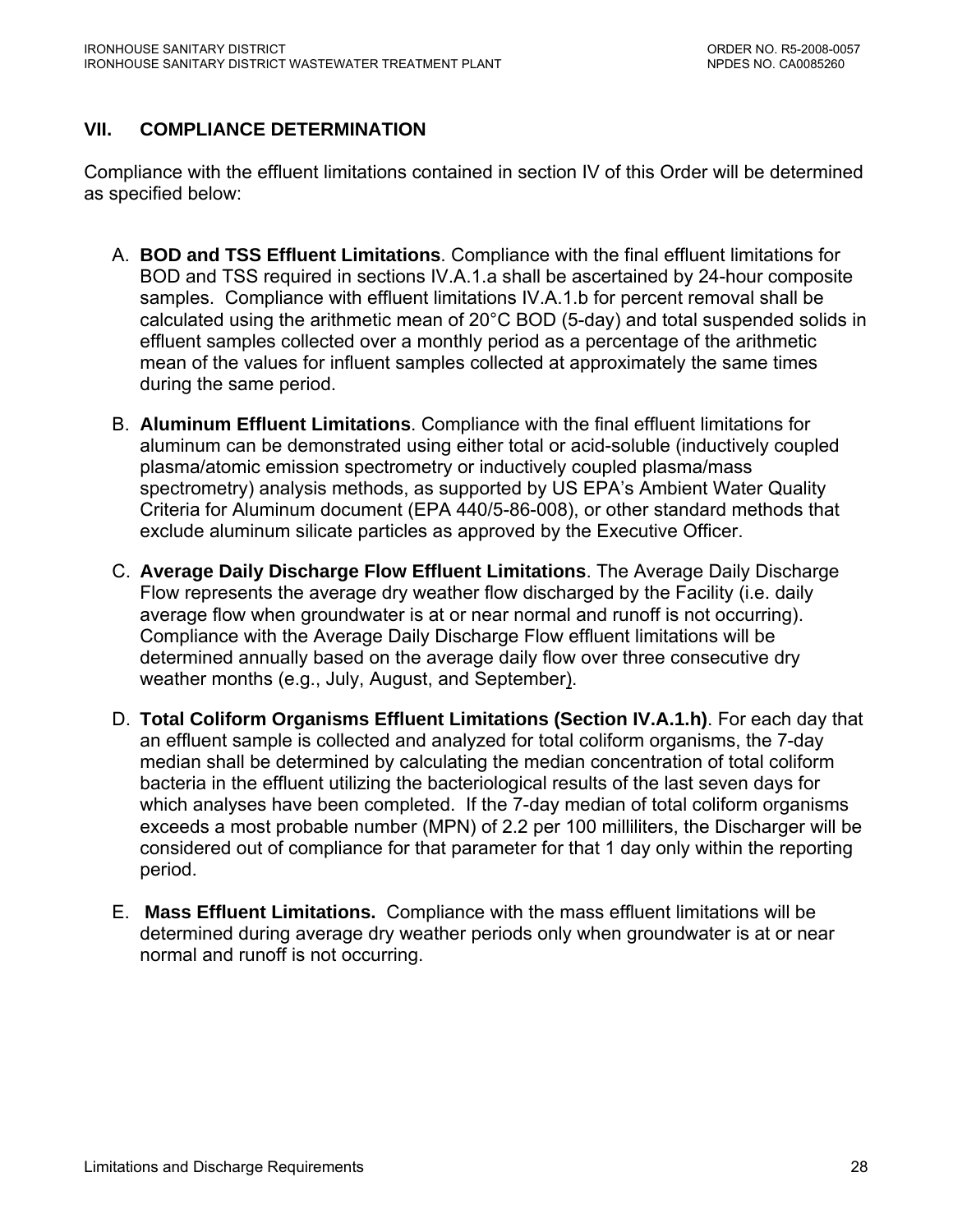# <span id="page-28-0"></span>**ATTACHMENT A – DEFINITIONS**

**Arithmetic Mean (µ),** also called the average, is the sum of measured values divided by the number of samples. For ambient water concentrations, the arithmetic mean is calculated as follows:

Arithmetic mean =  $\mu$  =  $\Sigma x / n$  where:  $\Sigma x$  is the sum of the measured ambient water concentrations, and n is the number of samples.

**Average Monthly Effluent Limitation (AMEL):** the highest allowable average of daily discharges over a calendar month, calculated as the sum of all daily discharges measured during a calendar month divided by the number of daily discharges measured during that month.

**Average Weekly Effluent Limitation (AWEL):** the highest allowable average of daily discharges over a calendar week (Sunday through Saturday), calculated as the sum of all daily discharges measured during a calendar week divided by the number of daily discharges measured during that week.

**Best Practicable Treatment or Control (BPTC):** BPTC is a requirement of State Water Resources Control Board Resolution 68-16 – "Statement of Policy with Respect to Maintaining High Quality of Waters in California" (referred to as the "Antidegradation Policy"). BPTC is the treatment or control of a discharge necessary to assure that, *"(a) a pollution or nuisance will not occur and (b) the highest water quality consistent with maximum benefit to the people of the State will be maintained."* Pollution is defined in CWC Section 13050(I). In general, an exceedance of a water quality objective in the Basin Plan constitutes "pollution".

**Bioaccumulative** pollutants are those substances taken up by an organism from its surrounding medium through gill membranes, epithelial tissue, or from food and subsequently concentrated and retained in the body of the organism.

**Carcinogenic** pollutants are substances that are known to cause cancer in living organisms.

**Coefficient of Variation (***CV***)** is a measure of the data variability and is calculated as the estimated standard deviation divided by the arithmetic mean of the observed values.

**Daily Discharge:** Daily Discharge is defined as either: (1) the total mass of the constituent discharged over the calendar day (12:00 am through 11:59 pm) or any 24-hour period that reasonably represents a calendar day for purposes of sampling (as specified in the permit), for a constituent with limitations expressed in units of mass or; (2) the unweighted arithmetic mean measurement of the constituent over the day for a constituent with limitations expressed in other units of measurement (e.g., concentration).

The daily discharge may be determined by the analytical results of a composite sample taken over the course of one day (a calendar day or other 24-hour period defined as a day) or by the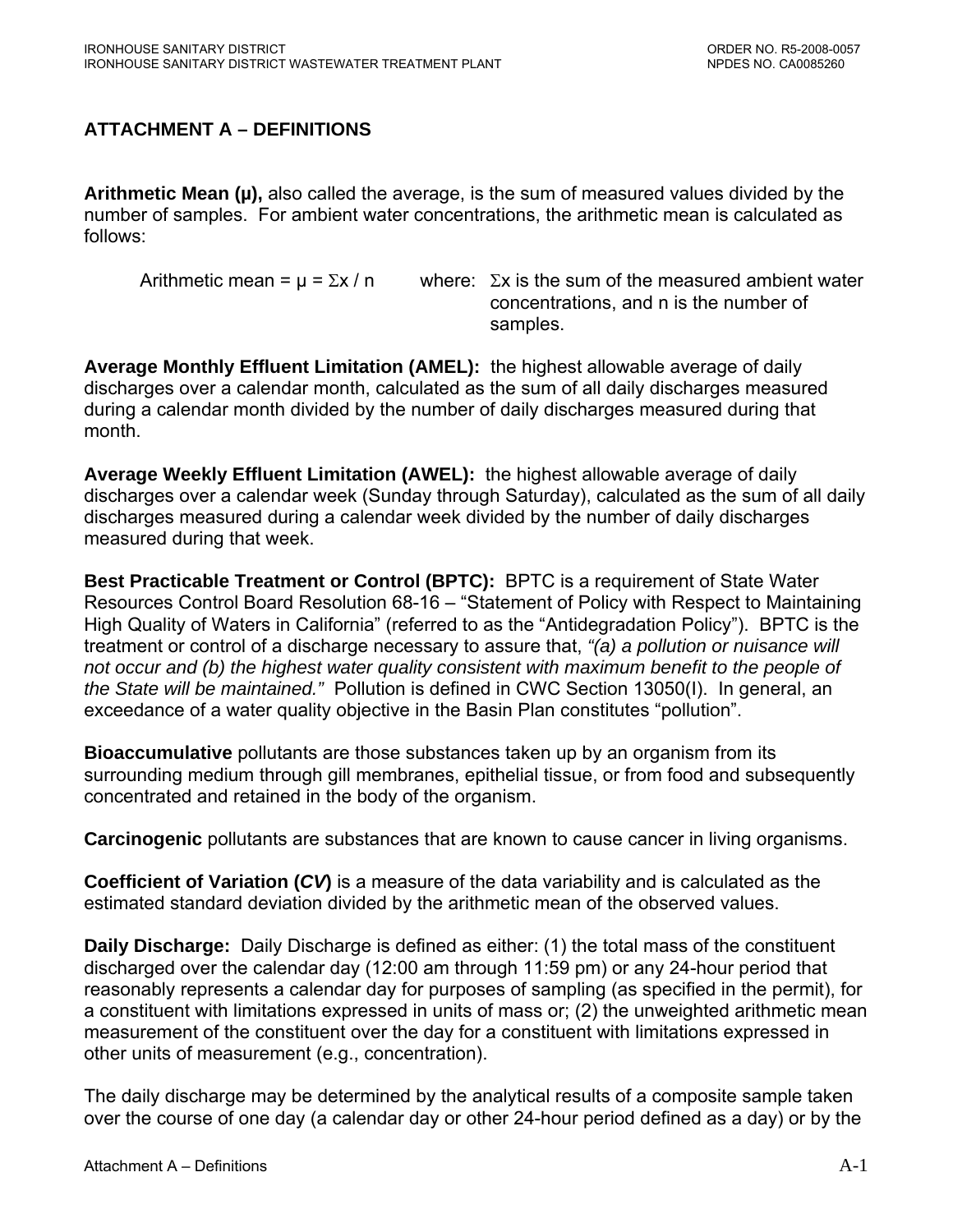arithmetic mean of analytical results from one or more grab samples taken over the course of the day.

For composite sampling, if 1 day is defined as a 24-hour period other than a calendar day, the analytical result for the 24-hour period will be considered as the result for the calendar day in which the 24-hour period ends.

**Detected, but Not Quantified (DNQ)** are those sample results less than the RL, but greater than or equal to the laboratory's MDL.

**Dilution Credit** is the amount of dilution granted to a discharge in the calculation of a water quality-based effluent limitation, based on the allowance of a specified mixing zone. It is calculated from the dilution ratio or determined through conducting a mixing zone study or modeling of the discharge and receiving water.

**Effluent Concentration Allowance (ECA)** is a value derived from the water quality criterion/objective, dilution credit, and ambient background concentration that is used, in conjunction with the coefficient of variation for the effluent monitoring data, to calculate a longterm average (LTA) discharge concentration. The ECA has the same meaning as waste load allocation (WLA) as used in U.S. EPA guidance (Technical Support Document For Water Quality-based Toxics Control, March 1991, second printing, EPA/505/2-90-001).

**Enclosed Bays** means indentations along the coast that enclose an area of oceanic water within distinct headlands or harbor works. Enclosed bays include all bays where the narrowest distance between the headlands or outermost harbor works is less than 75 percent of the greatest dimension of the enclosed portion of the bay. Enclosed bays include, but are not limited to, Humboldt Bay, Bodega Harbor, Tomales Bay, Drake's Estero, San Francisco Bay, Morro Bay, Los Angeles-Long Beach Harbor, Upper and Lower Newport Bay, Mission Bay, and San Diego Bay. Enclosed bays do not include inland surface waters or ocean waters.

**Estimated Chemical Concentration** is the estimated chemical concentration that results from the confirmed detection of the substance by the analytical method below the ML value.

**Estuaries** means waters, including coastal lagoons, located at the mouths of streams that serve as areas of mixing for fresh and ocean waters. Coastal lagoons and mouths of streams that are temporarily separated from the ocean by sandbars shall be considered estuaries. Estuarine waters shall be considered to extend from a bay or the open ocean to a point upstream where there is no significant mixing of fresh water and seawater. Estuarine waters included, but are not limited to, the Sacramento-San Joaquin Delta, as defined in Water Code section 12220, Suisun Bay, Carquinez Strait downstream to the Carquinez Bridge, and appropriate areas of the Smith, Mad, Eel, Noyo, Russian, Klamath, San Diego, and Otay rivers. Estuaries do not include inland surface waters or ocean waters.

**Inland Surface Waters** are all surface waters of the State that do not include the ocean, enclosed bays, or estuaries.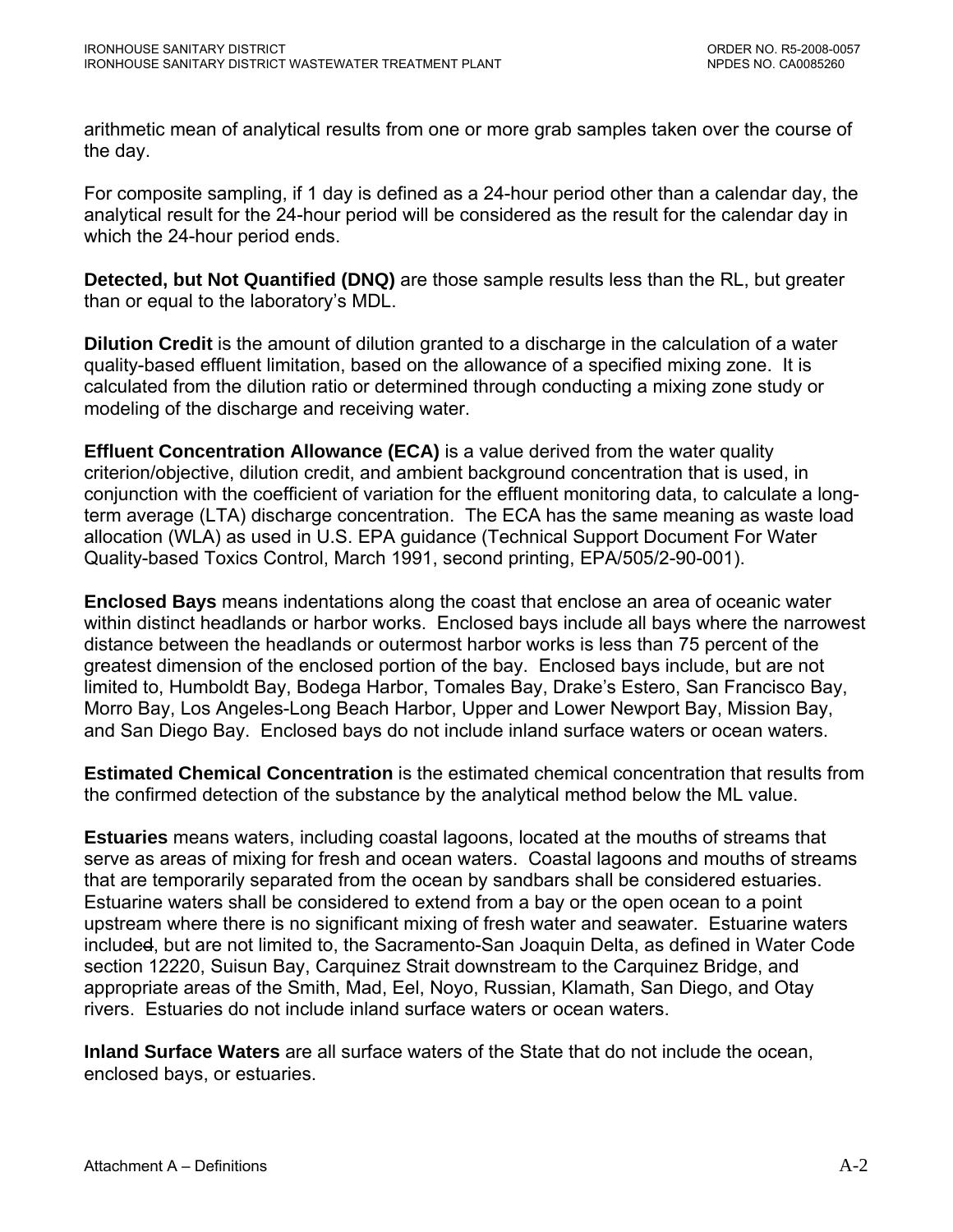**Instantaneous Maximum Effluent Limitation:** the highest allowable value for any single grab sample or aliquot (i.e., each grab sample or aliquot is independently compared to the instantaneous maximum limitation).

**Instantaneous Minimum Effluent Limitation:** the lowest allowable value for any single grab sample or aliquot (i.e., each grab sample or aliquot is independently compared to the instantaneous minimum limitation).

**Maximum Daily Effluent Limitation (MDEL)** means the highest allowable daily discharge of a pollutant, over a calendar day (or 24-hour period). For pollutants with limitations expressed in units of mass, the daily discharge is calculated as the total mass of the pollutant discharged over the day. For pollutants with limitations expressed in other units of measurement, the daily discharge is calculated as the arithmetic mean measurement of the pollutant over the day.

**Median** is the middle measurement in a set of data. The median of a set of data is found by first arranging the measurements in order of magnitude (either increasing or decreasing order). If the number of measurements (*n*) is odd, then the median =  $X_{(n+1)/2}$ . If *n* is even, then the median =  $(X_{n/2} + X_{(n/2)+1})/2$  (i.e., the midpoint between the  $n/2$  and  $n/2+1$ ).

**Method Detection Limit (MDL)** is the minimum concentration of a substance that can be measured and reported with 99 percent confidence that the analyte concentration is greater than zero, as defined in title 40 of the Code of Federal Regulations, Part 136, Attachment B, revised as of July 3, 1999.

**Minimum Level (ML)** is the concentration at which the entire analytical system must give a recognizable signal and acceptable calibration point. The ML is the concentration in a sample that is equivalent to the concentration of the lowest calibration standard analyzed by a specific analytical procedure, assuming that all the method specified sample weights, volumes, and processing steps have been followed.

**Mixing Zone** is a limited volume of receiving water that is allocated for mixing with a wastewater discharge where water quality criteria can be exceeded without causing adverse effects to the overall water body.

**Not Detected (ND)** are those sample results less than the laboratory's MDL.

**Ocean Waters** are the territorial marine waters of the State as defined by California law to the extent these waters are outside of enclosed bays, estuaries, and coastal lagoons. Discharges to ocean waters are regulated in accordance with the State Water Board's California Ocean Plan.

**Persistent** pollutants are substances for which degradation or decomposition in the environment is nonexistent or very slow.

**Pollutant Minimization Program (PMP)** means waste minimization and pollution prevention actions that include, but are not limited to, product substitution, waste stream recycling, alternative waste management methods, and education of the public and businesses. The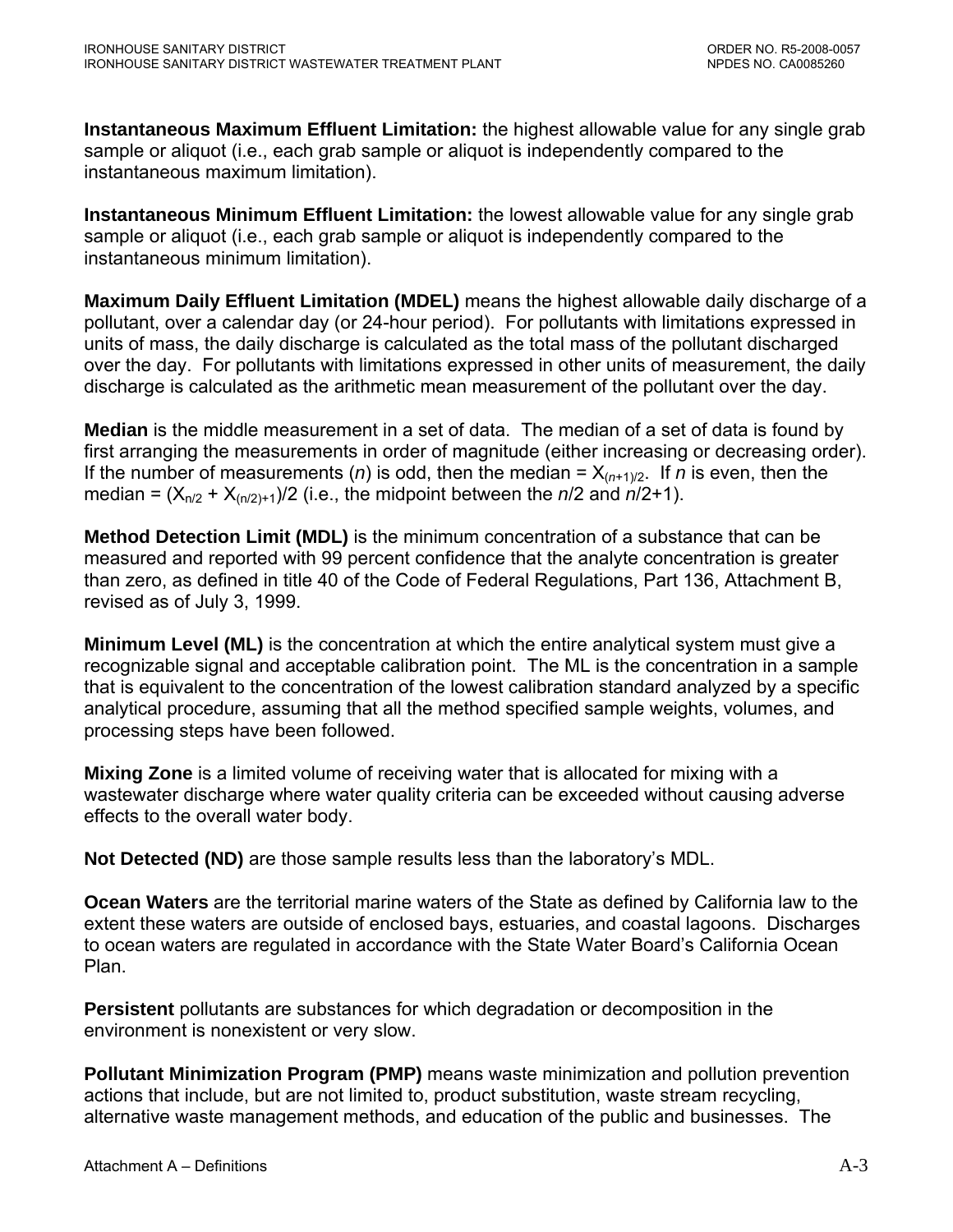goal of the PMP shall be to reduce all potential sources of a priority pollutant(s) through pollutant minimization (control) strategies, including pollution prevention measures as appropriate, to maintain the effluent concentration at or below the water quality-based effluent limitation. Pollution prevention measures may be particularly appropriate for persistent bioaccumulative priority pollutants where there is evidence that beneficial uses are being impacted. The Regional Water Board may consider cost effectiveness when establishing the requirements of a PMP. The completion and implementation of a Pollution Prevention Plan, if required pursuant to Water Code section 13263.3(d), shall be considered to fulfill the PMP requirements.

**Pollution Prevention** means any action that causes a net reduction in the use or generation of a hazardous substance or other pollutant that is discharged into water and includes, but is not limited to, input change, operational improvement, production process change, and product reformulation (as defined in Water Code section 13263.3). Pollution prevention does not include actions that merely shift a pollutant in wastewater from one environmental medium to another environmental medium, unless clear environmental benefits of such an approach are identified to the satisfaction of the State or Regional Water Board.

**Reporting Level (RL)** is the ML (and its associated analytical method) chosen by the Discharger for reporting and compliance determination from the MLs included in this Order. The MLs included in this Order correspond to approved analytical methods for reporting a sample result that are selected by the Regional Water Board either from Appendix 4 of the SIP in accordance with section 2.4.2 of the SIP or established in accordance with section 2.4.3 of the SIP. The ML is based on the proper application of method-based analytical procedures for sample preparation and the absence of any matrix interferences. Other factors may be applied to the ML depending on the specific sample preparation steps employed. For example, the treatment typically applied in cases where there are matrix-effects is to dilute the sample or sample aliquot by a factor of ten. In such cases, this additional factor must be applied to the ML in the computation of the RL.

**Satellite Collection System** is the portion, if any, of a sanitary sewer system owned or operated by a different public agency than the agency that owns and operates the wastewater treatment facility that a sanitary sewer system is tributary to.

**Source of Drinking Water** is any water designated as municipal or domestic supply (MUN) in a Regional Water Board Basin Plan.

**Standard Deviation (**σ**)** is a measure of variability that is calculated as follows:

 $\sigma = (\sum [(x - μ)^2]/(n - 1))^{0.5}$ 

where:

- x is the observed value;
- µ is the arithmetic mean of the observed values; and
- n is the number of samples.

**Toxicity Reduction Evaluation (TRE)** is a study conducted in a step-wise process designed to identify the causative agents of effluent or ambient toxicity, isolate the sources of toxicity,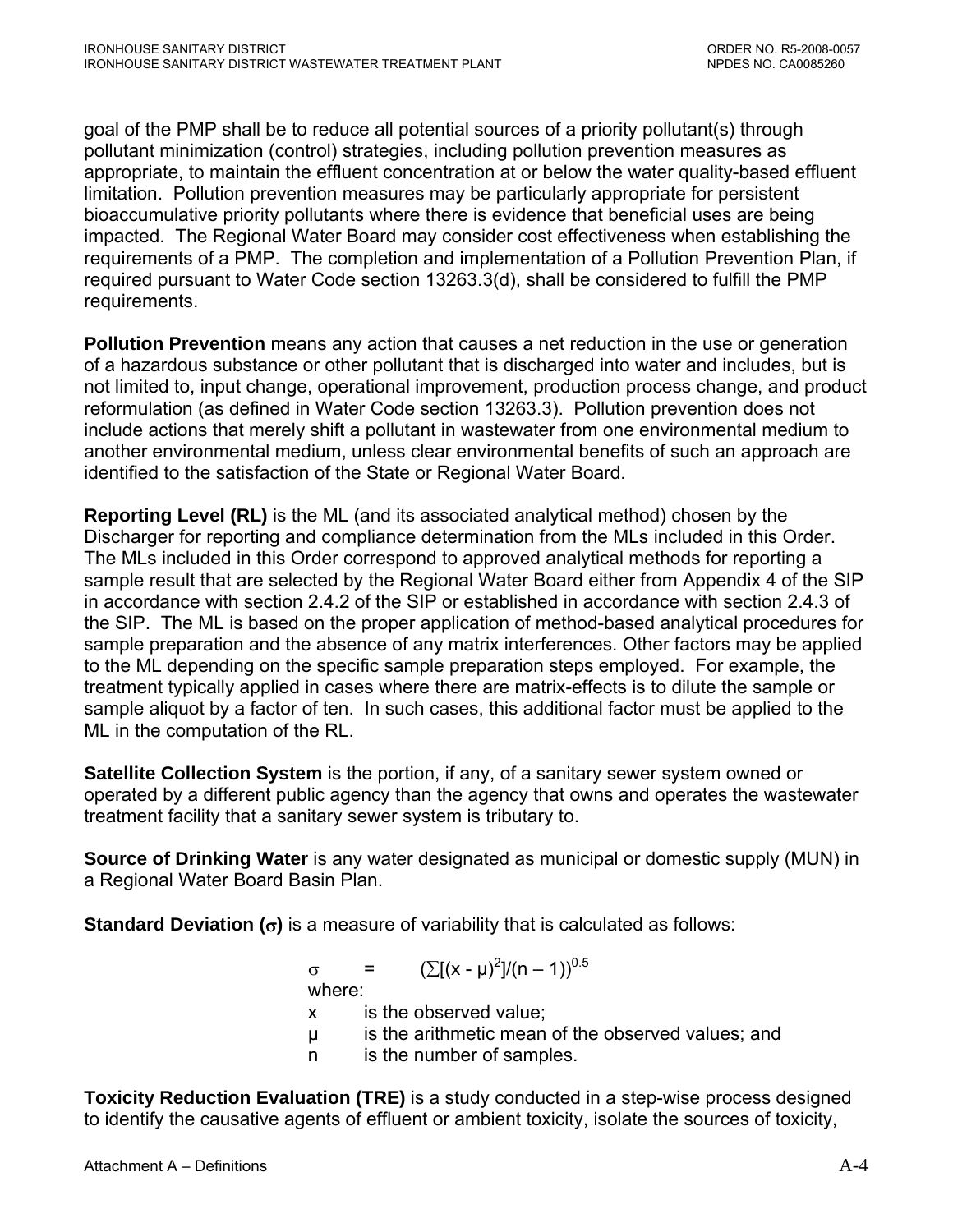evaluate the effectiveness of toxicity control options, and then confirm the reduction in toxicity. The first steps of the TRE consist of the collection of data relevant to the toxicity, including additional toxicity testing, and an evaluation of facility operations and maintenance practices, and best management practices. A Toxicity Identification Evaluation (TIE) may be required as part of the TRE, if appropriate. (A TIE is a set of procedures to identify the specific chemical(s) responsible for toxicity. These procedures are performed in three phases (characterization, identification, and confirmation) using aquatic organism toxicity tests.)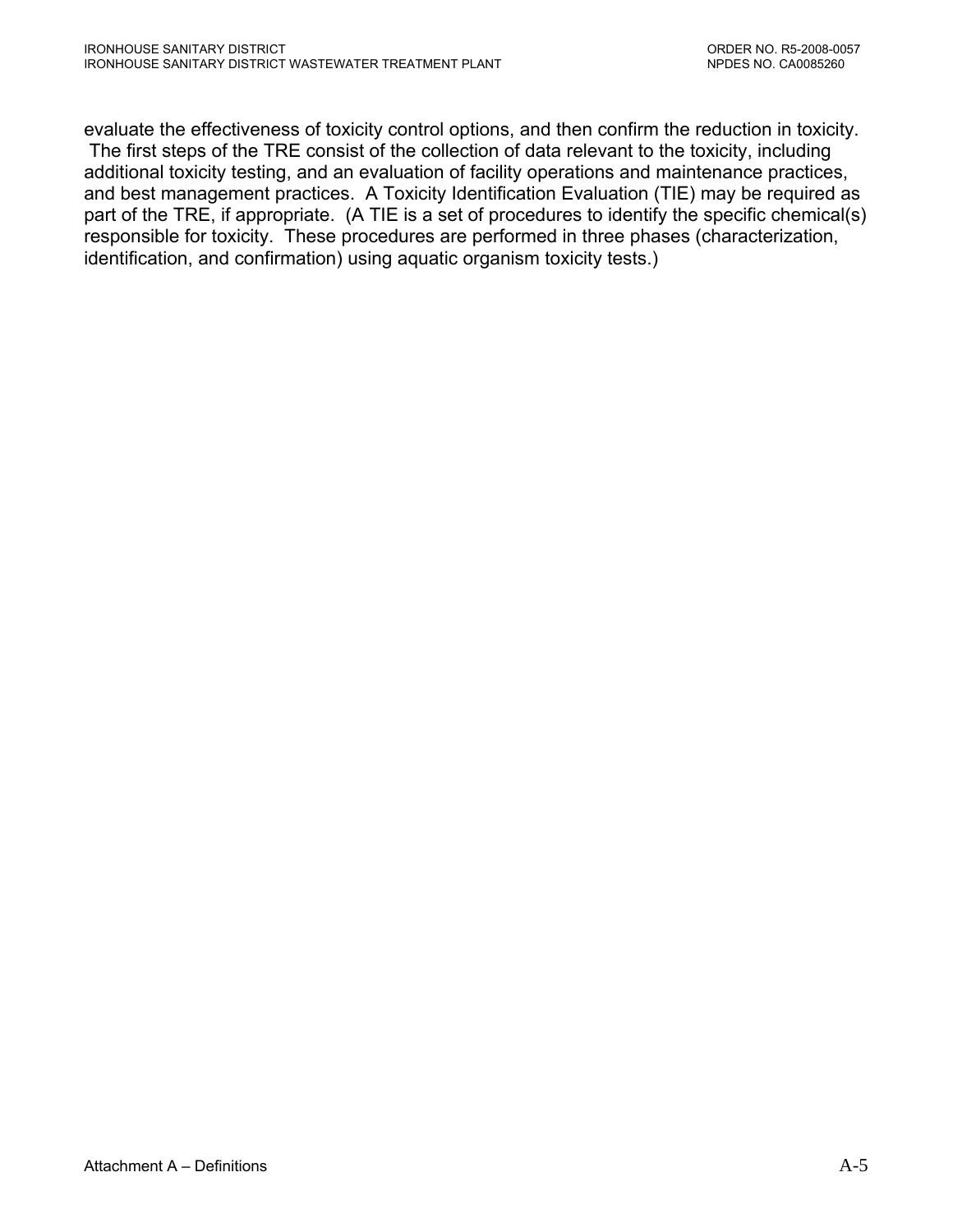<span id="page-33-0"></span>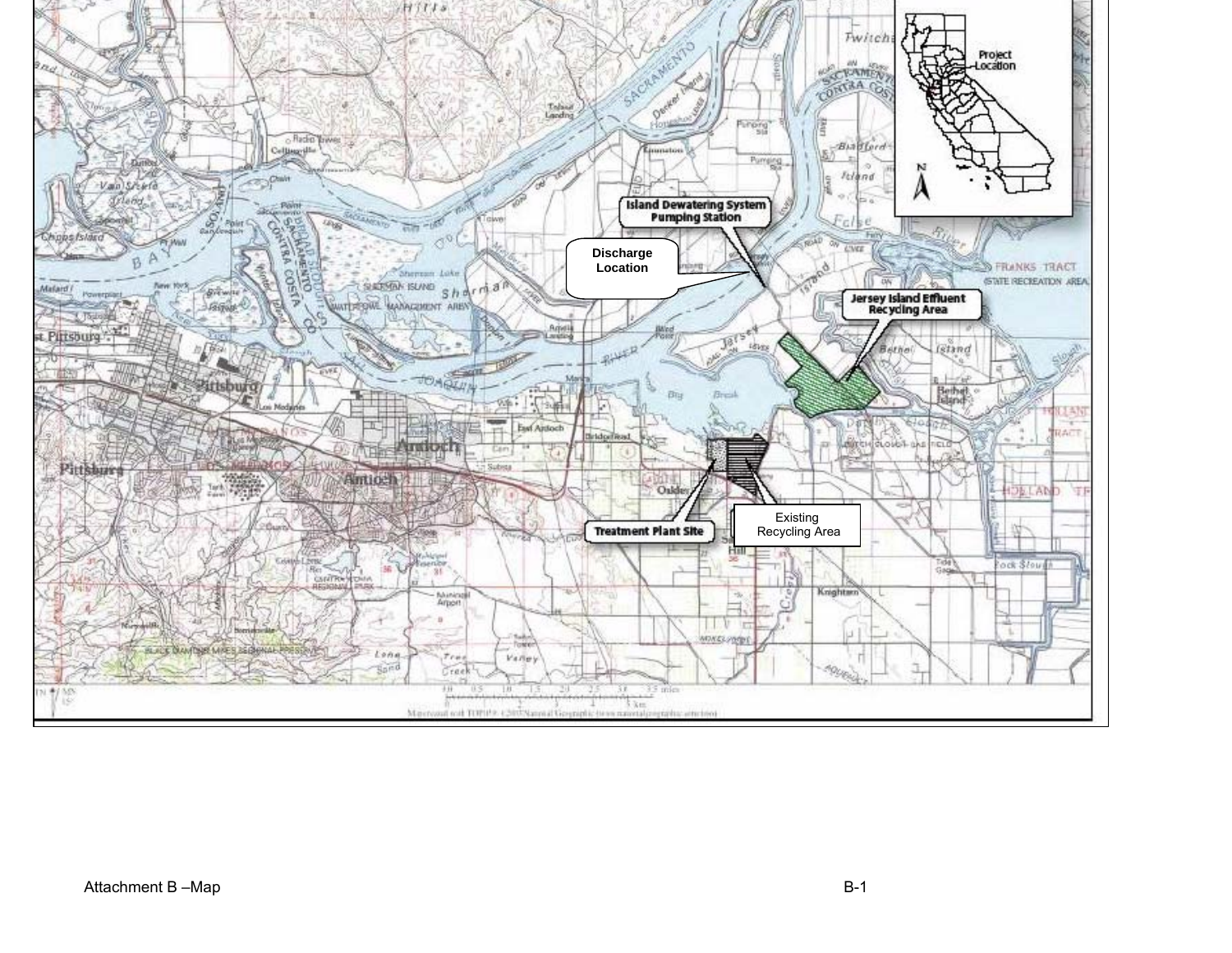<span id="page-34-0"></span>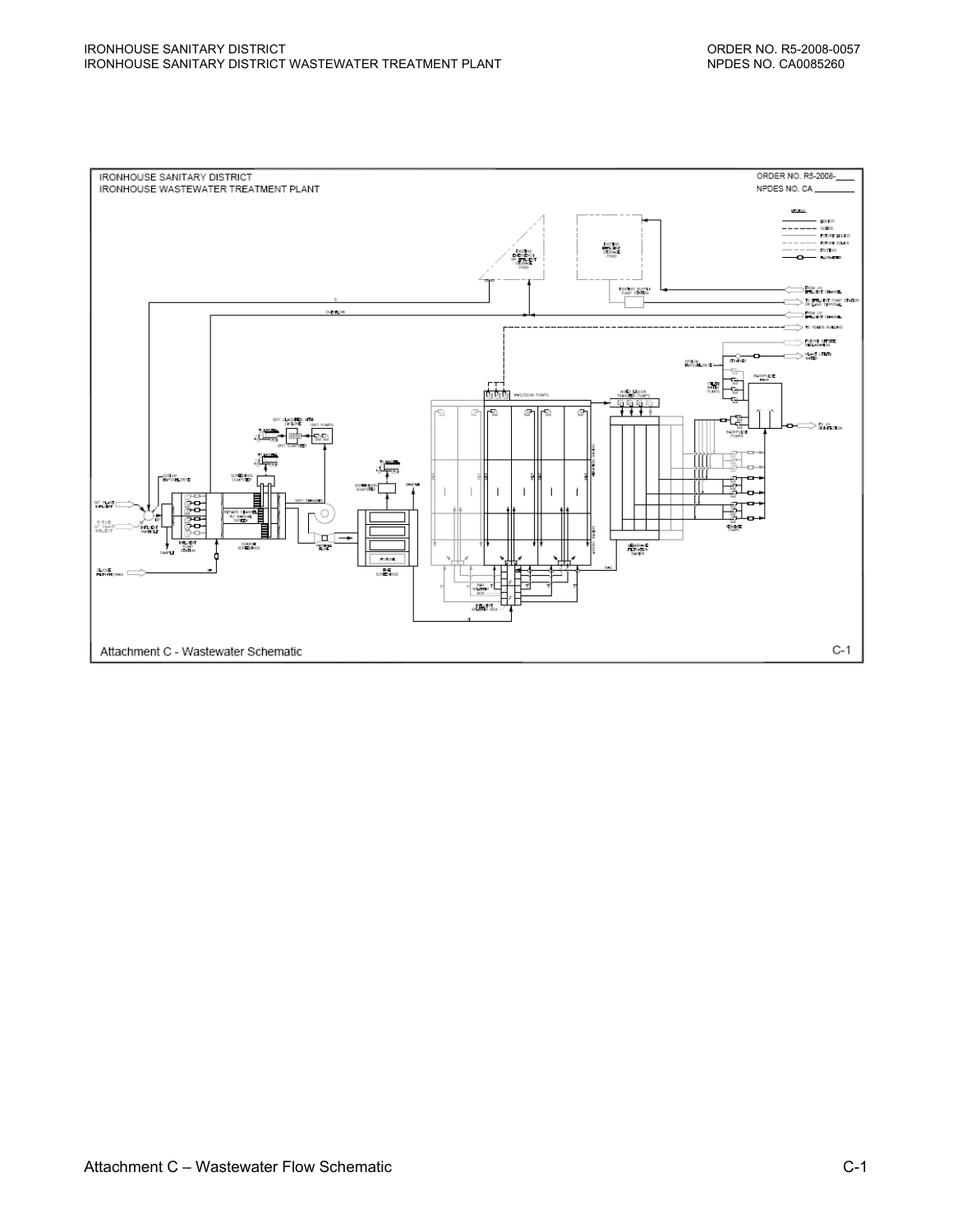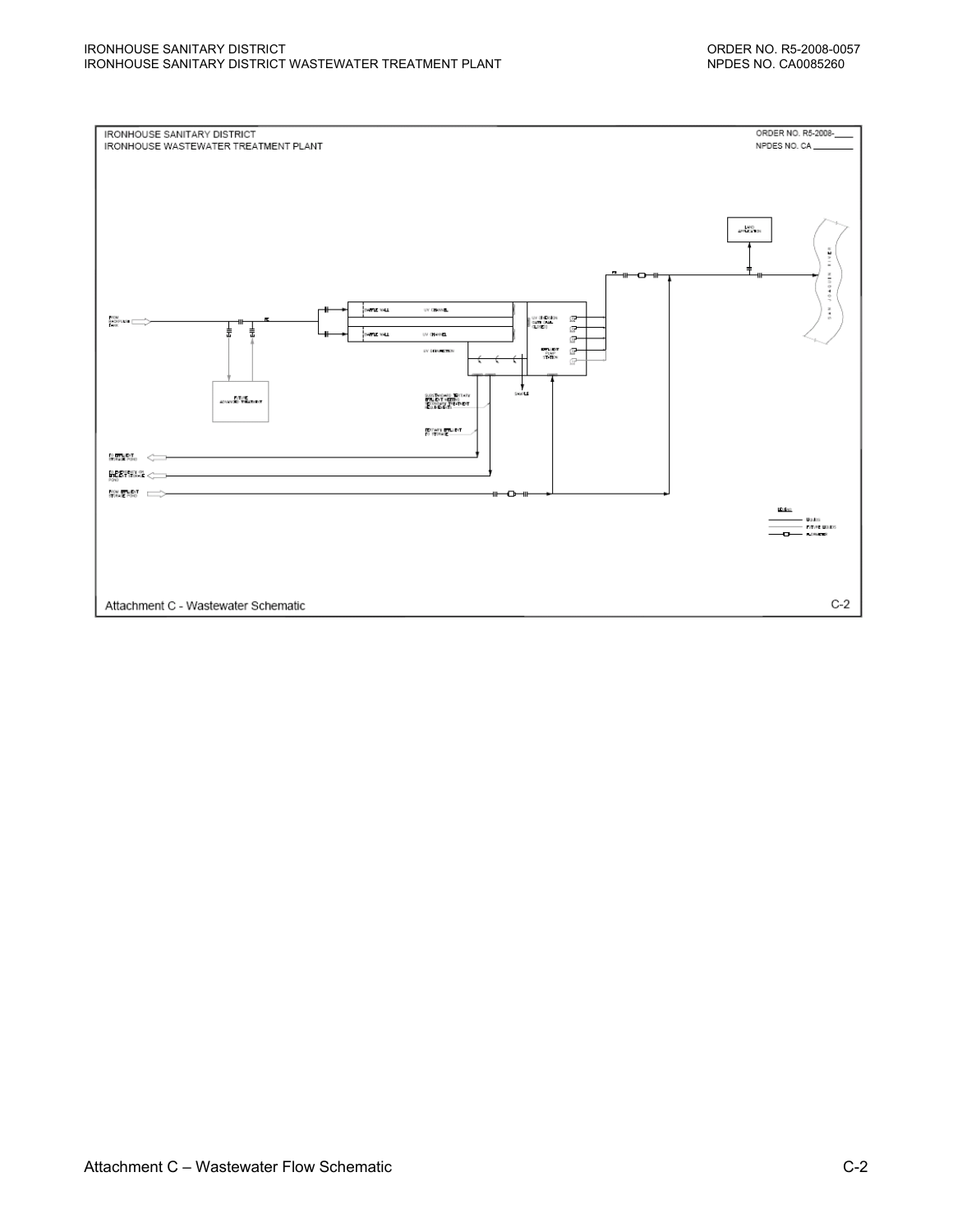# **ATTACHMENT D –STANDARD PROVISIONS**

#### **I. STANDARD PROVISIONS – PERMIT COMPLIANCE**

#### **A. Duty to Comply**

- 1. The Discharger must comply with all of the conditions of this Order. Any noncompliance constitutes a violation of the Clean Water Act (CWA) and the California Water Code and is grounds for enforcement action, for permit termination, revocation and reissuance, or modification; or denial of a permit renewal application. (40 C.F.R. § 122.41(a).)
- 2. The Discharger shall comply with effluent standards or prohibitions established under Section 307(a) of the CWA for toxic pollutants and with standards for sewage sludge use or disposal established under Section 405(d) of the CWA within the time provided in the regulations that establish these standards or prohibitions, even if this Order has not yet been modified to incorporate the requirement. (40 C.F.R. § 122.41(a)(1).)

#### **B. Need to Halt or Reduce Activity Not a Defense**

It shall not be a defense for a Discharger in an enforcement action that it would have been necessary to halt or reduce the permitted activity in order to maintain compliance with the conditions of this Order. (40 C.F.R. § 122.41(c).)

#### **C. Duty to Mitigate**

The Discharger shall take all reasonable steps to minimize or prevent any discharge or sludge use or disposal in violation of this Order that has a reasonable likelihood of adversely affecting human health or the environment. (40 C.F.R. § 122.41(d).)

#### **D. Proper Operation and Maintenance**

The Discharger shall at all times properly operate and maintain all facilities and systems of treatment and control (and related appurtenances) which are installed or used by the Discharger to achieve compliance with the conditions of this Order. Proper operation and maintenance also includes adequate laboratory controls and appropriate quality assurance procedures. This provision requires the operation of backup or auxiliary facilities or similar systems that are installed by a Discharger only when necessary to achieve compliance with the conditions of this Order. (40 C.F.R. § 122.41(e).)

#### **E. Property Rights**

1. This Order does not convey any property rights of any sort or any exclusive privileges. (40 C.F.R. § 122.41(g).)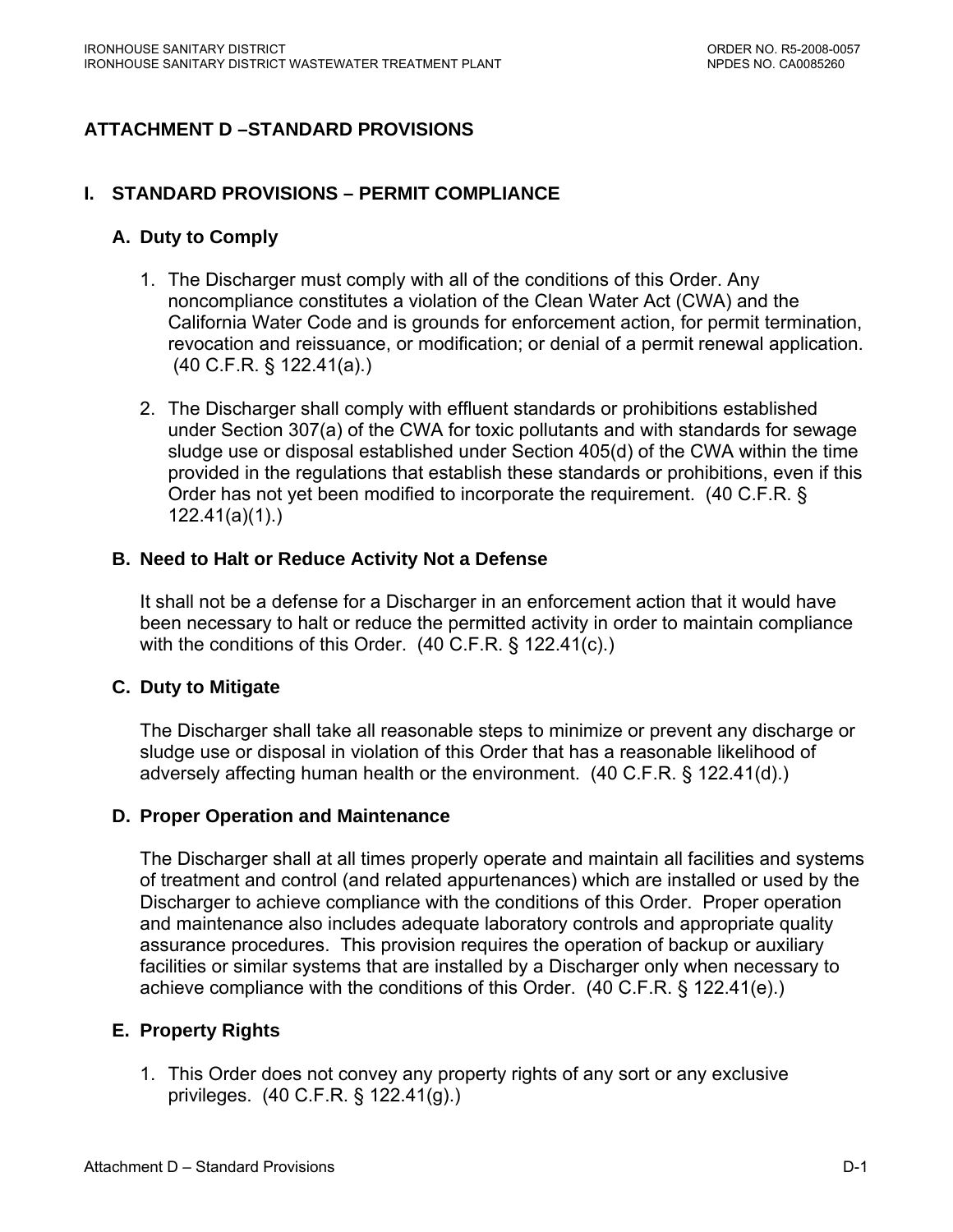2. The issuance of this Order does not authorize any injury to persons or property or invasion of other private rights, or any infringement of state or local law or regulations. (40 C.F.R. § 122.5(c).)

# **F. Inspection and Entry**

The Discharger shall allow the Regional Water Board, State Water Board, United States Environmental Protection Agency (USEPA), and/or their authorized representatives (including an authorized contractor acting as their representative), upon the presentation of credentials and other documents, as may be required by law, to (40 C.F.R. § 122.41(i); Wat. Code, § 13383):

- 1. Enter upon the Discharger's premises where a regulated facility or activity is located or conducted, or where records are kept under the conditions of this Order (40 C.F.R. § 122.41(i)(1));
- 2. Have access to and copy, at reasonable times, any records that must be kept under the conditions of this Order  $(40 \text{ C.F.R. } § 122.41(i)(2));$
- 3. Inspect and photograph, at reasonable times, any facilities, equipment (including monitoring and control equipment), practices, or operations regulated or required under this Order (40 C.F.R. § 122.41(i)(3)); and
- 4. Sample or monitor, at reasonable times, for the purposes of assuring Order compliance or as otherwise authorized by the CWA or the Water Code, any substances or parameters at any location. (40 C.F.R. § 122.41(i)(4).)

# **G. Bypass**

- 1. Definitions
	- a. "Bypass" means the intentional diversion of waste streams from any portion of a treatment facility. (40 C.F.R. § 122.41(m)(1)(i).)
	- b. "Severe property damage" means substantial physical damage to property, damage to the treatment facilities, which causes them to become inoperable, or substantial and permanent loss of natural resources that can reasonably be expected to occur in the absence of a bypass. Severe property damage does not mean economic loss caused by delays in production. (40 C.F.R. § 122.41(m)(1)(ii).)
- 2. Bypass not exceeding limitations. The Discharger may allow any bypass to occur which does not cause exceedances of effluent limitations, but only if it is for essential maintenance to assure efficient operation. These bypasses are not subject to the provisions listed in Standard Provisions – Permit Compliance I.G.3, I.G.4, and I.G.5 below. (40 C.F.R. § 122.41(m)(2).)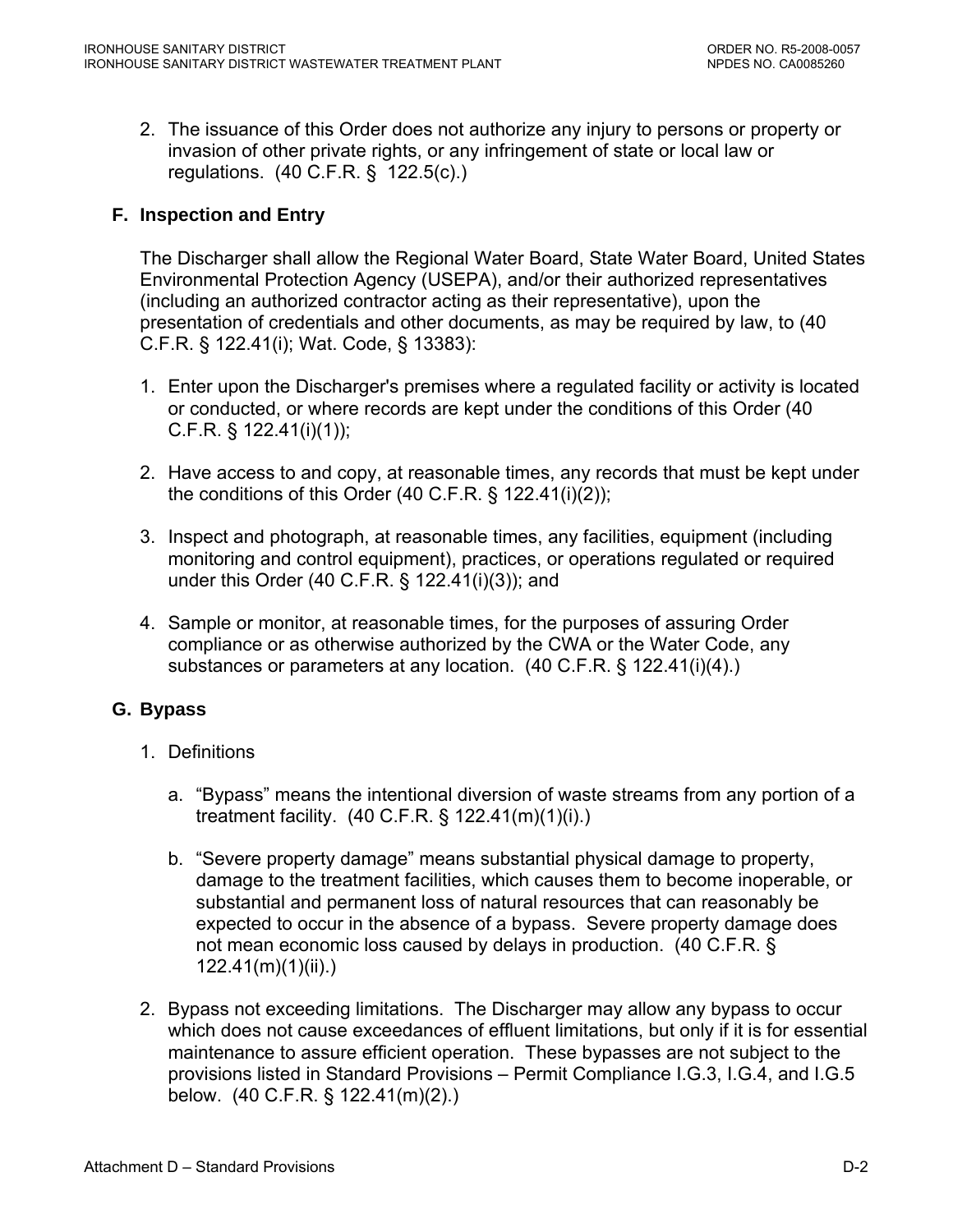- 3. Prohibition of bypass. Bypass is prohibited, and the Regional Water Board may take enforcement action against a Discharger for bypass, unless (40 C.F.R. § 122.41(m)(4)(i)):
	- a. Bypass was unavoidable to prevent loss of life, personal injury, or severe property damage (40 C.F.R. § 122.41(m)(4)(i)(A));
	- b. There were no feasible alternatives to the bypass, such as the use of auxiliary treatment facilities, retention of untreated wastes, or maintenance during normal periods of equipment downtime. This condition is not satisfied if adequate back-up equipment should have been installed in the exercise of reasonable engineering judgment to prevent a bypass that occurred during normal periods of equipment downtime or preventive maintenance (40 C.F.R. § 122.41(m)(4)(i)(B)); and
	- c. The Discharger submitted notice to the Regional Water Board as required under Standard Provisions – Permit Compliance I.G.5 below. (40 C.F.R. § 122.41(m)(4)(i)(C).)
- 4. The Regional Water Board may approve an anticipated bypass, after considering its adverse effects, if the Regional Water Board determines that it will meet the three conditions listed in Standard Provisions – Permit Compliance I.G.3 above. (40 C.F.R. § 122.41(m)(4)(ii).)
- 5. Notice
	- a. Anticipated bypass. If the Discharger knows in advance of the need for a bypass, it shall submit a notice, if possible at least 10 days before the date of the bypass. (40 C.F.R. § 122.41(m)(3)(i).)
	- b. Unanticipated bypass. The Discharger shall submit notice of an unanticipated bypass as required in Standard Provisions - Reporting V.E below (24-hour notice). (40 C.F.R. § 122.41(m)(3)(ii).)

# **H. Upset**

Upset means an exceptional incident in which there is unintentional and temporary noncompliance with technology based permit effluent limitations because of factors beyond the reasonable control of the Discharger. An upset does not include noncompliance to the extent caused by operational error, improperly designed treatment facilities, inadequate treatment facilities, lack of preventive maintenance, or careless or improper operation. (40 C.F.R. § 122.41(n)(1).)

1. Effect of an upset. An upset constitutes an affirmative defense to an action brought for noncompliance with such technology based permit effluent limitations if the requirements of Standard Provisions – Permit Compliance I.H.2 below are met. No determination made during administrative review of claims that noncompliance was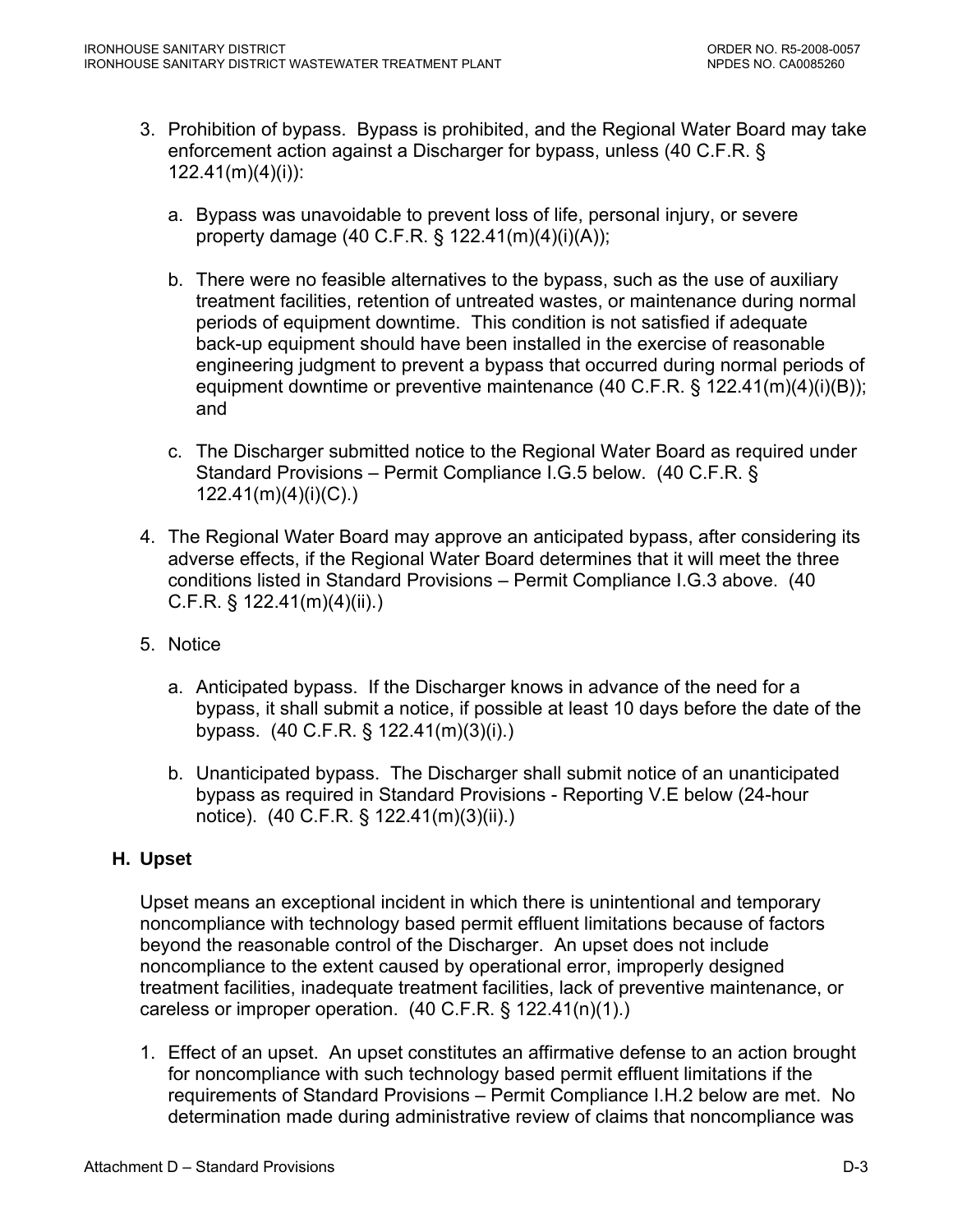caused by upset, and before an action for noncompliance, is final administrative action subject to judicial review. (40 C.F.R. § 122.41(n)(2).).

- 2. Conditions necessary for a demonstration of upset. A Discharger who wishes to establish the affirmative defense of upset shall demonstrate, through properly signed, contemporaneous operating logs or other relevant evidence that (40 C.F.R. § 122.41(n)(3)):
	- a. An upset occurred and that the Discharger can identify the cause(s) of the upset (40 C.F.R. § 122.41(n)(3)(i));
	- b. The permitted facility was, at the time, being properly operated (40 C.F.R. § 122.41(n)(3)(ii));
	- c. The Discharger submitted notice of the upset as required in Standard Provisions – Reporting V.E.2.b below (24-hour notice) (40 C.F.R. § 122.41(n)(3)(iii)); and
	- d. The Discharger complied with any remedial measures required under Standard Provisions – Permit Compliance I.C above. (40 C.F.R. § 122.41(n)(3)(iv).)
- 3. Burden of proof. In any enforcement proceeding, the Discharger seeking to establish the occurrence of an upset has the burden of proof. (40 C.F.R. § 122.41(n)(4).)

# **II. STANDARD PROVISIONS – PERMIT ACTION**

# **A. General**

This Order may be modified, revoked and reissued, or terminated for cause. The filing of a request by the Discharger for modification, revocation and reissuance, or termination, or a notification of planned changes or anticipated noncompliance does not stay any Order condition. (40 C.F.R. § 122.41(f).)

# **B. Duty to Reapply**

If the Discharger wishes to continue an activity regulated by this Order after the expiration date of this Order, the Discharger must apply for and obtain a new permit. (40 C.F.R. § 122.41(b).)

# **C. Transfers**

This Order is not transferable to any person except after notice to the Regional Water Board. The Regional Water Board may require modification or revocation and reissuance of the Order to change the name of the Discharger and incorporate such other requirements as may be necessary under the CWA and the Water Code. (40 C.F.R. § 122.41(l)(3); § 122.61.)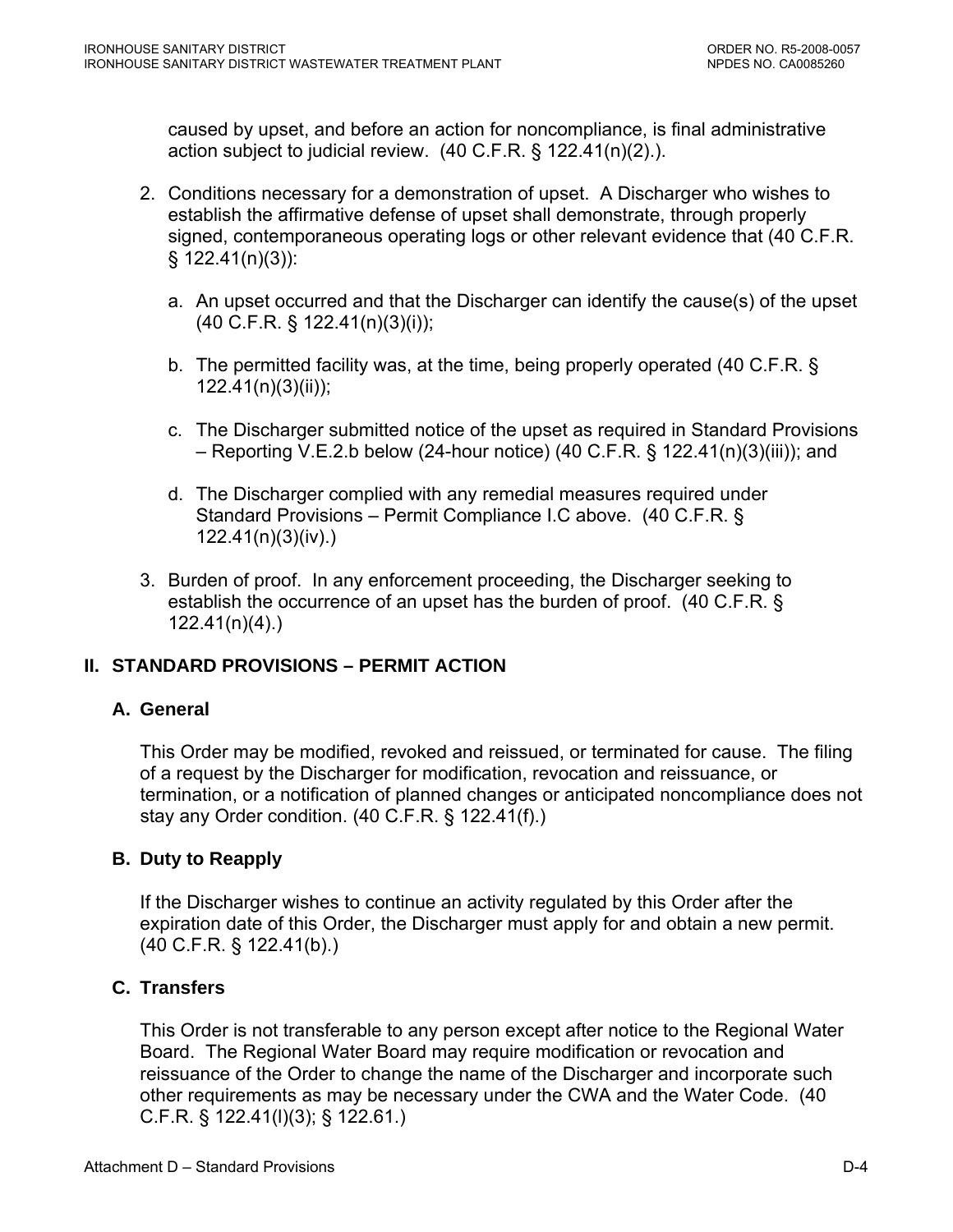# **III. STANDARD PROVISIONS – MONITORING**

- **A.** Samples and measurements taken for the purpose of monitoring shall be representative of the monitored activity.  $(40 \text{ C.F.R.} \S 122.41(i)(1))$ .
- **B.** Monitoring results must be conducted according to test procedures under Part 136 or, in the case of sludge use or disposal, approved under Part 136 unless otherwise specified in Part 503 unless other test procedures have been specified in this Order. (40 C.F.R. § 122.41(j)(4); § 122.44(i)(1)(iv).)

# **IV. STANDARD PROVISIONS – RECORDS**

**A.** Except for records of monitoring information required by this Order related to the Discharger's sewage sludge use and disposal activities, which shall be retained for a period of at least five years (or longer as required by Part 503), the Discharger shall retain records of all monitoring information, including all calibration and maintenance records and all original strip chart recordings for continuous monitoring instrumentation, copies of all reports required by this Order, and records of all data used to complete the application for this Order, for a period of at least three (3) years from the date of the sample, measurement, report or application. This period may be extended by request of the Regional Water Board Executive Officer at any time. (40 C.F.R. § 122.41(j)(2).)

#### **B. Records of monitoring information shall include:**

- 1. The date, exact place, and time of sampling or measurements (40 C.F.R. § 122.41(j)(3)(i));
- 2. The individual(s) who performed the sampling or measurements (40 C.F.R. § 122.41(j)(3)(ii));
- 3. The date(s) analyses were performed (40 C.F.R. § 122.41(j)(3)(iii));
- 4. The individual(s) who performed the analyses (40 C.F.R. § 122.41(j)(3)(iv));
- 5. The analytical techniques or methods used (40 C.F.R. § 122.41(j)(3)(v)); and
- 6. The results of such analyses. (40 C.F.R. § 122.41(j)(3)(vi).)

### **C. Claims of confidentiality for the following information will be denied (40 C.F.R. § 122.7(b)):**

- 1. The name and address of any permit applicant or Discharger (40 C.F.R. § 122.7(b)(1)); and
- 2. Permit applications and attachments, permits and effluent data. (40 C.F.R. § 122.7(b)(2).)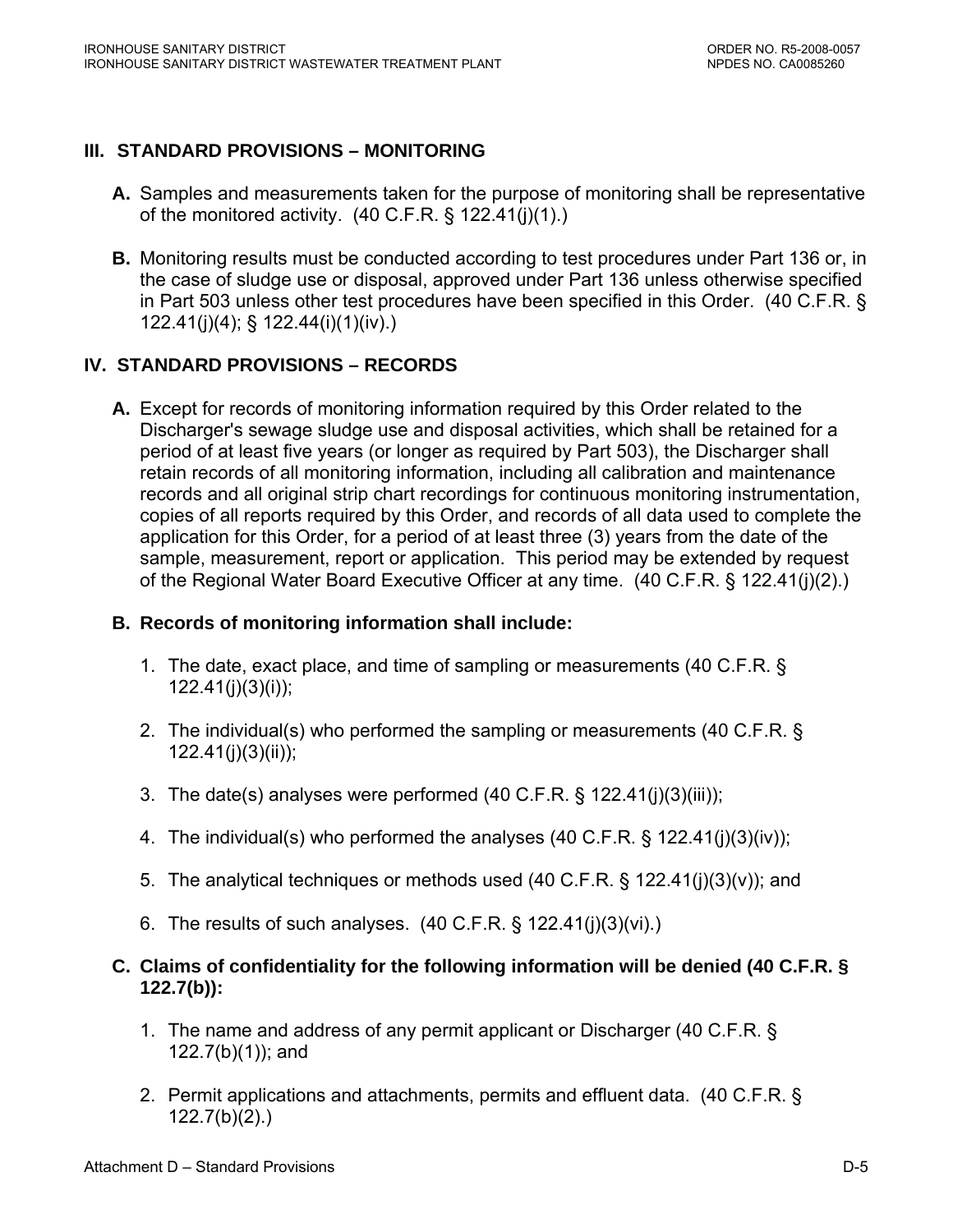# **V. STANDARD PROVISIONS – REPORTING**

#### **A. Duty to Provide Information**

The Discharger shall furnish to the Regional Water Board, State Water Board, or USEPA within a reasonable time, any information which the Regional Water Board, State Water Board, or USEPA may request to determine whether cause exists for modifying, revoking and reissuing, or terminating this Order or to determine compliance with this Order. Upon request, the Discharger shall also furnish to the Regional Water Board, State Water Board, or USEPA copies of records required to be kept by this Order. (40 C.F.R. § 122.41(h); Wat. Code, § 13267.)

### **B. Signatory and Certification Requirements**

- 1. All applications, reports, or information submitted to the Regional Water Board, State Water Board, and/or USEPA shall be signed and certified in accordance with Standard Provisions – Reporting V.B.2, V.B.3, V.B.4, and V.B.5 below. (40 C.F.R. § 122.41(k).)
- 2. All permit applications shall be signed by either a principal executive officer or ranking elected official. For purposes of this provision, a principal executive officer of a federal agency includes: (i) the chief executive officer of the agency, or (ii) a senior executive officer having responsibility for the overall operations of a principal geographic unit of the agency (e.g., Regional Administrators of USEPA). (40 C.F.R. § 122.22(a)(3).).
- 3. All reports required by this Order and other information requested by the Regional Water Board, State Water Board, or USEPA shall be signed by a person described in Standard Provisions – Reporting V.B.2 above, or by a duly authorized representative of that person. A person is a duly authorized representative only if:
	- a. The authorization is made in writing by a person described in Standard Provisions – Reporting V.B.2 above (40 C.F.R. § 122.22(b)(1));
	- b. The authorization specifies either an individual or a position having responsibility for the overall operation of the regulated facility or activity such as the position of plant manager, operator of a well or a well field, superintendent, position of equivalent responsibility, or an individual or position having overall responsibility for environmental matters for the company. (A duly authorized representative may thus be either a named individual or any individual occupying a named position.) (40 C.F.R. § 122.22(b)(2)); and
	- c. The written authorization is submitted to the Regional Water Board and State Water Board. (40 C.F.R. § 122.22(b)(3).)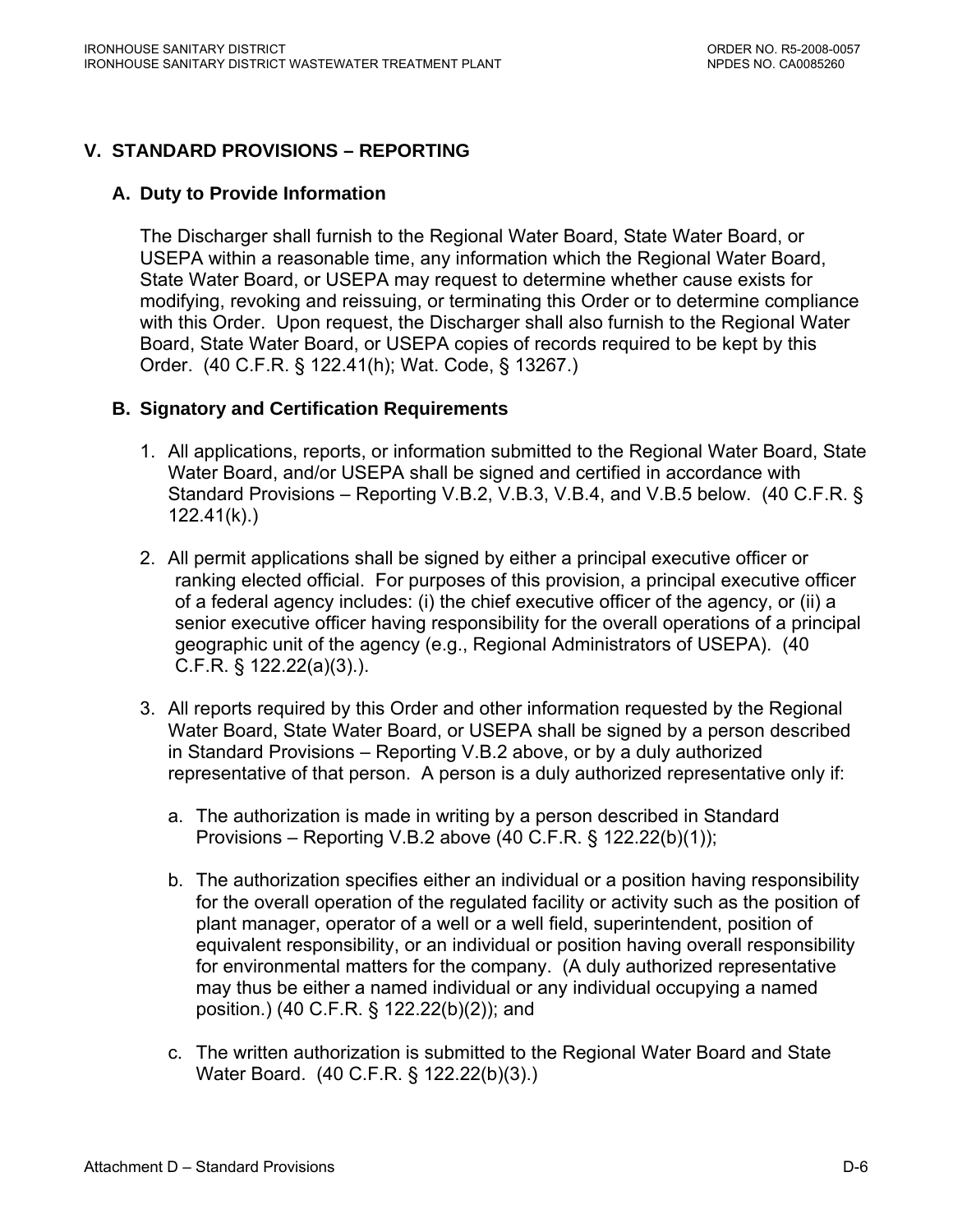- 4. If an authorization under Standard Provisions Reporting V.B.3 above is no longer accurate because a different individual or position has responsibility for the overall operation of the facility, a new authorization satisfying the requirements of Standard Provisions – Reporting V.B.3 above must be submitted to the Regional Water Board and State Water Board prior to or together with any reports, information, or applications, to be signed by an authorized representative. (40 C.F.R. § 122.22(c).)
- 5. Any person signing a document under Standard Provisions Reporting V.B.2 or V.B.3 above shall make the following certification:

"I certify under penalty of law that this document and all attachments were prepared under my direction or supervision in accordance with a system designed to assure that qualified personnel properly gather and evaluate the information submitted. Based on my inquiry of the person or persons who manage the system or those persons directly responsible for gathering the information, the information submitted is, to the best of my knowledge and belief, true, accurate, and complete. I am aware that there are significant penalties for submitting false information, including the possibility of fine and imprisonment for knowing violations." (40 C.F.R. § 122.22(d).)

# **C. Monitoring Reports**

- 1. Monitoring results shall be reported at the intervals specified in the Monitoring and Reporting Program (Attachment E) in this Order. (40 C.F.R. § 122.22(l)(4).)
- 2. Monitoring results must be reported on a Discharge Monitoring Report (DMR) form or forms provided or specified by the Regional Water Board or State Water Board for reporting results of monitoring of sludge use or disposal practices. (40 C.F.R. § 122.41(l)(4)(i).)
- 3. If the Discharger monitors any pollutant more frequently than required by this Order using test procedures approved under Part 136 or, in the case of sludge use or disposal, approved under Part 136 unless otherwise specified in Part 503, or as specified in this Order, the results of this monitoring shall be included in the calculation and reporting of the data submitted in the DMR or sludge reporting form specified by the Regional Water Board. (40 C.F.R. § 122.41(I)(4)(ii).)
- 4. Calculations for all limitations, which require averaging of measurements, shall utilize an arithmetic mean unless otherwise specified in this Order. (40 C.F.R. § 122.41(l)(4)(iii).)

# **D. Compliance Schedules**

Reports of compliance or noncompliance with, or any progress reports on, interim and final requirements contained in any compliance schedule of this Order, shall be submitted no later than 14 days following each schedule date. (40 C.F.R. § 122.41(l)(5).)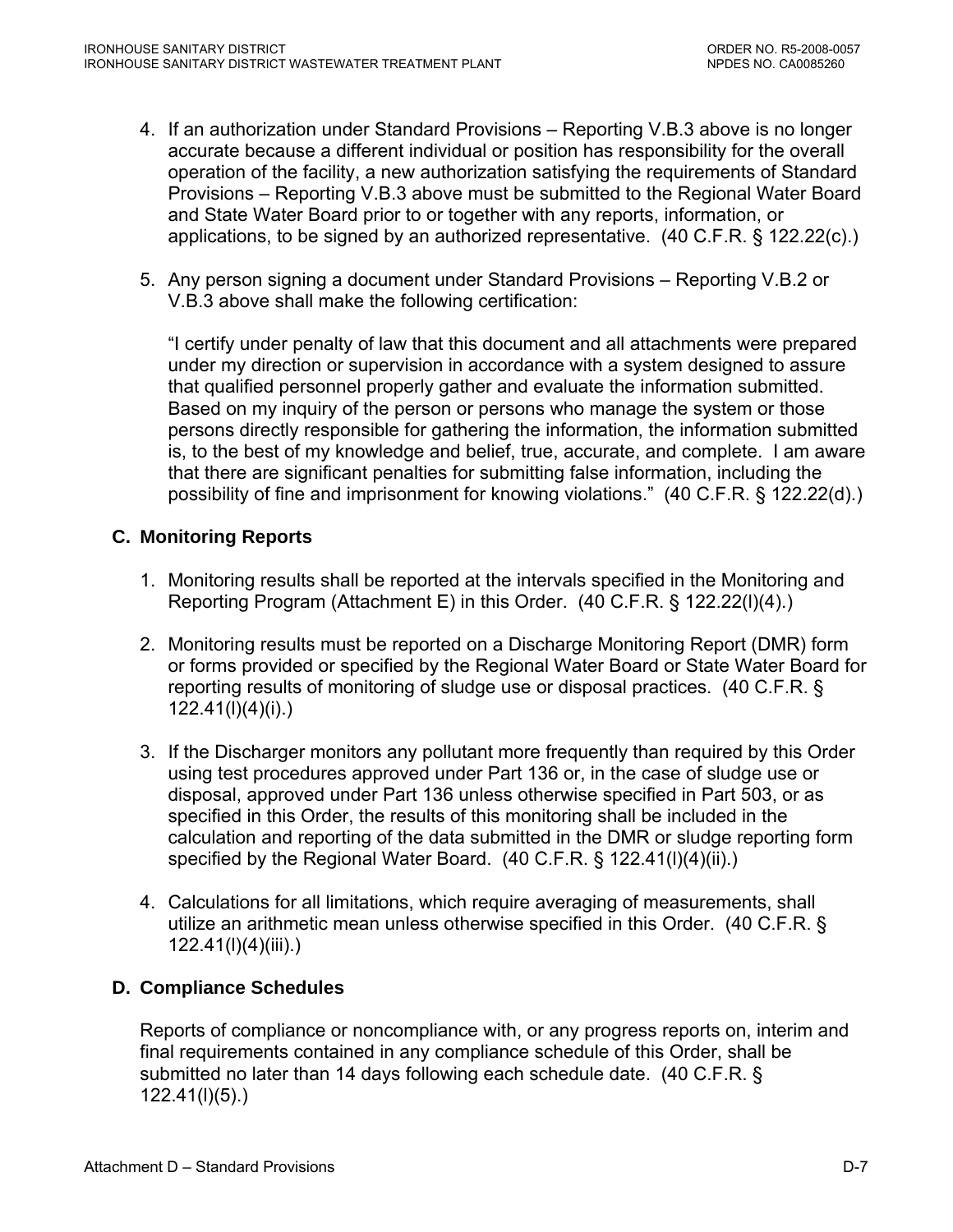# **E. Twenty-Four Hour Reporting**

- 1. The Discharger shall report any noncompliance that may endanger health or the environment. Any information shall be provided orally within 24 hours from the time the Discharger becomes aware of the circumstances. A written submission shall also be provided within five (5) days of the time the Discharger becomes aware of the circumstances. The written submission shall contain a description of the noncompliance and its cause; the period of noncompliance, including exact dates and times, and if the noncompliance has not been corrected, the anticipated time it is expected to continue; and steps taken or planned to reduce, eliminate, and prevent reoccurrence of the noncompliance. (40 C.F.R. § 122.41(l)(6)(i).)
- 2. The following shall be included as information that must be reported within 24 hours under this paragraph (40 C.F.R. § 122.41(I)(6)(ii)):
	- a. Any unanticipated bypass that exceeds any effluent limitation in this Order. (40 C.F.R. § 122.41(l)(6)(ii)(A).)
	- b. Any upset that exceeds any effluent limitation in this Order. (40 C.F.R. § 122.41(l)(6)(ii)(B).)
- 3. The Regional Water Board may waive the above-required written report under this provision on a case-by-case basis if an oral report has been received within 24 hours. (40 C.F.R. § 122.41(l)(6)(iii).)

#### **F. Planned Changes**

The Discharger shall give notice to the Regional Water Board as soon as possible of any planned physical alterations or additions to the permitted facility. Notice is required under this provision only when (40 C.F.R. § 122.41(l)(1)):

- 1. The alteration or addition to a permitted facility may meet one of the criteria for determining whether a facility is a new source in section 122.29(b) (40 C.F.R. § 122.41(l)(1)(i)); or
- 2. The alteration or addition could significantly change the nature or increase the quantity of pollutants discharged. This notification applies to pollutants that are not subject to effluent limitations in this Order. (40 C.F.R. § 122.41(I)(1)(ii).)
- 3. The alteration or addition results in a significant change in the Discharger's sludge use or disposal practices, and such alteration, addition, or change may justify the application of permit conditions that are different from or absent in the existing permit, including notification of additional use or disposal sites not reported during the permit application process or not reported pursuant to an approved land application plan. (40 C.F.R.§ 122.41(l)(1)(iii).)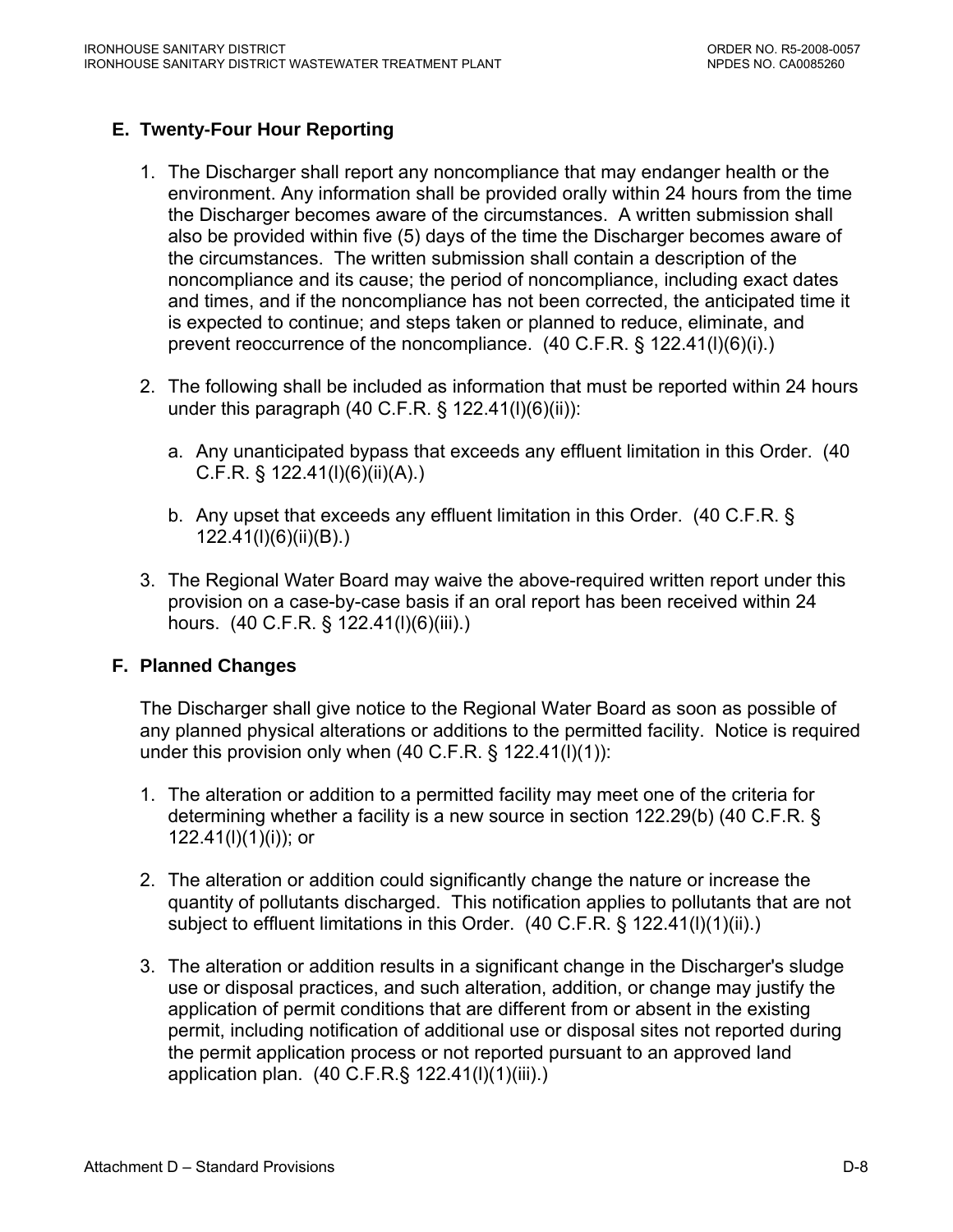#### **G. Anticipated Noncompliance**

The Discharger shall give advance notice to the Regional Water Board or State Water Board of any planned changes in the permitted facility or activity that may result in noncompliance with General Order requirements. (40 C.F.R. § 122.41(l)(2).)

#### **H. Other Noncompliance**

The Discharger shall report all instances of noncompliance not reported under Standard Provisions – Reporting V.C, V.D, and V.E above at the time monitoring reports are submitted. The reports shall contain the information listed in Standard Provision – Reporting V.E above. (40 C.F.R. § 122.41(l)(7).)

#### **I. Other Information**

When the Discharger becomes aware that it failed to submit any relevant facts in a permit application, or submitted incorrect information in a permit application or in any report to the Regional Water Board, State Water Board, or USEPA, the Discharger shall promptly submit such facts or information. (40 C.F.R. § 122.41(l)(8).)

### **VI. STANDARD PROVISIONS – ENFORCEMENT**

**A.** The Regional Water Board is authorized to enforce the terms of this permit under several provisions of the Water Code, including, but not limited to, sections 13385, 13386, and 13387.

#### **VII. ADDITIONAL PROVISIONS – NOTIFICATION LEVELS**

#### **A. Publicly-Owned Treatment Works (POTWs)**

 All POTWs shall provide adequate notice to the Regional Water Board of the following (40 C.F.R. § 122.42(b)):

- 1. Any new introduction of pollutants into the POTW from an indirect discharger that would be subject to sections 301 or 306 of the CWA if it were directly discharging those pollutants (40 C.F.R. § 122.42(b)(1)); and
- 2. Any substantial change in the volume or character of pollutants being introduced into that POTW by a source introducing pollutants into the POTW at the time of adoption of the Order. (40 C.F.R. § 122.42(b)(2).)
- 3. Adequate notice shall include information on the quality and quantity of effluent introduced into the POTW as well as any anticipated impact of the change on the quantity or quality of effluent to be discharged from the POTW. (40 C.F.R. § 122.42(b)(3).)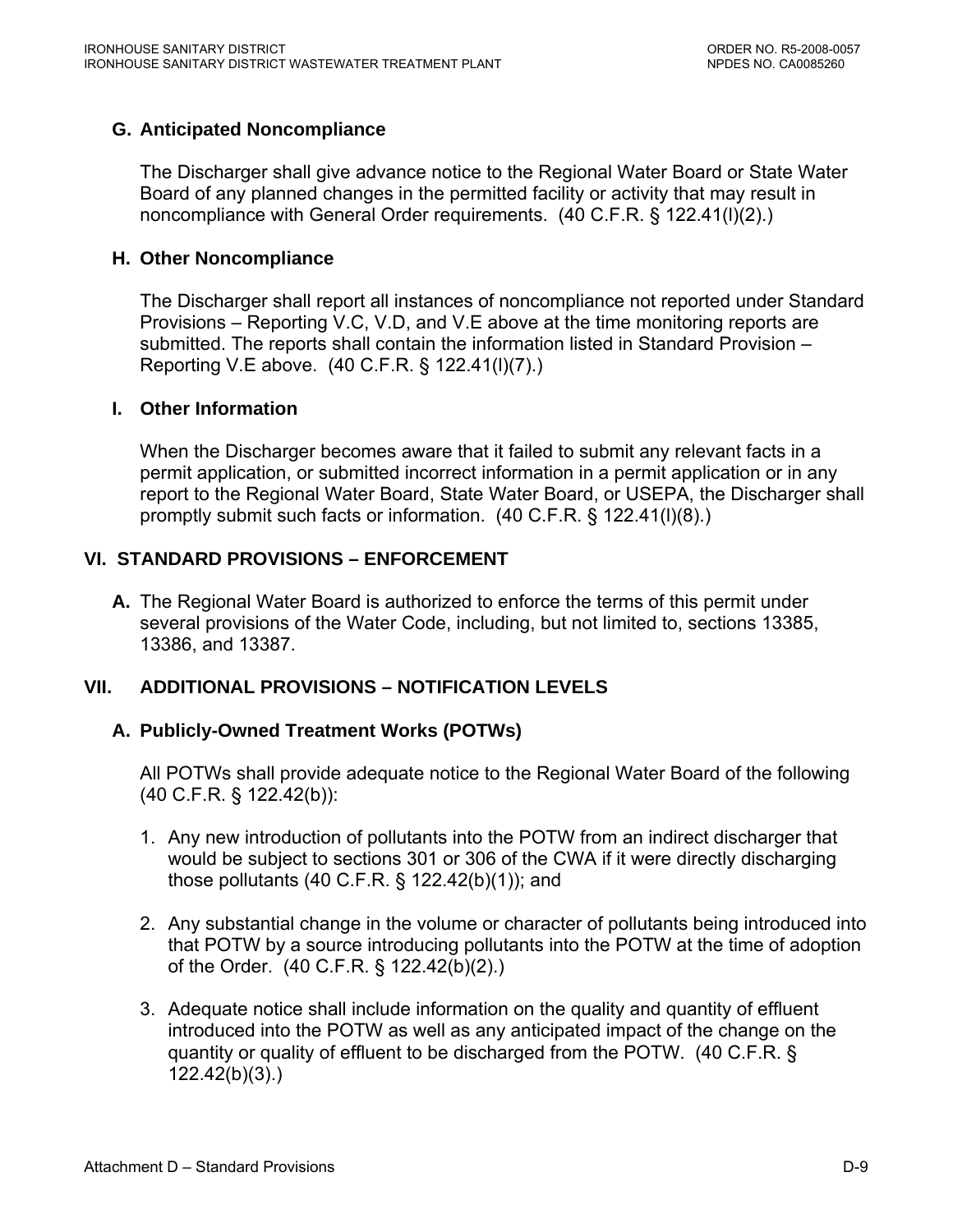# **ATTACHMENT E – MONITORING AND REPORTING PROGRAM**

# **Table of Contents**

|       |                                                                             | $E-1$ |
|-------|-----------------------------------------------------------------------------|-------|
| Ш.    |                                                                             | $E-2$ |
| III.  |                                                                             |       |
|       |                                                                             |       |
| IV.   |                                                                             | $E-3$ |
|       |                                                                             |       |
| V.    |                                                                             |       |
| VI.   |                                                                             |       |
| VII.  |                                                                             |       |
| VIII. | Receiving Water Monitoring Requirements - Surface Water and Groundwater E-8 |       |
|       |                                                                             |       |
| IX.   |                                                                             | $E-8$ |
|       |                                                                             |       |
|       |                                                                             |       |
| X.    |                                                                             |       |
|       |                                                                             |       |
|       | В.                                                                          |       |
|       | C.                                                                          |       |
|       | D.                                                                          |       |

# **List of Tables**

| Table E-8. Reporting Requirements for Special Provisions Progress Reports  E-13 |  |
|---------------------------------------------------------------------------------|--|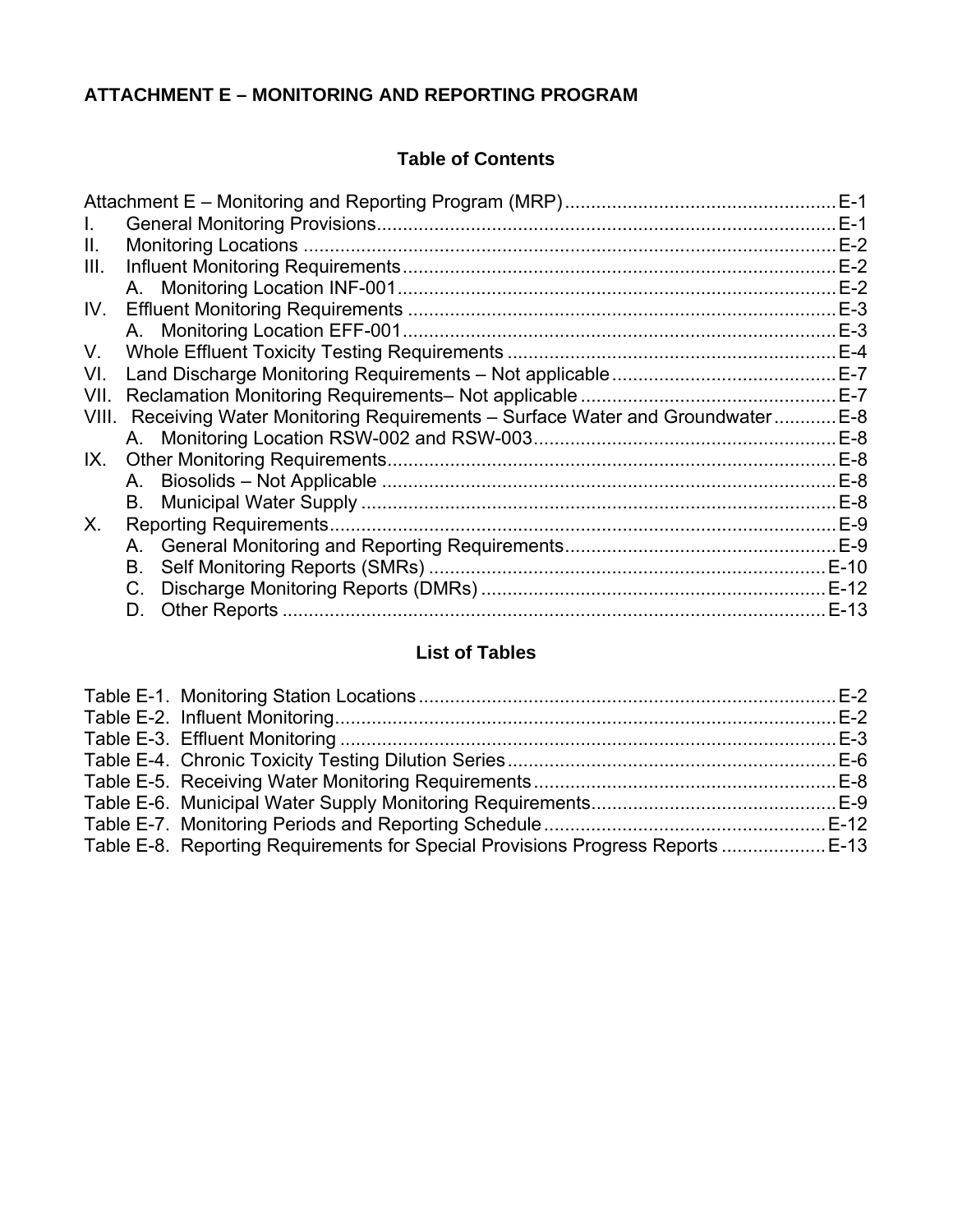# <span id="page-46-0"></span>**ATTACHMENT E – MONITORING AND REPORTING PROGRAM (MRP)**

The Code of Federal Regulations section 122.48 requires that all NPDES permits specify monitoring and reporting requirements. Water Code Sections 13267 and 13383 also authorize the Regional Water Quality Control Board (Regional Water Board) to require technical and monitoring reports. This MRP establishes monitoring and reporting requirements, which implement the federal and state regulations.

#### **I. GENERAL MONITORING PROVISIONS**

- A. Samples and measurements taken as required herein shall be representative of the volume and nature of the monitored discharge. All samples shall be taken at the monitoring locations specified below and, unless otherwise specified, before the monitored flow joins or is diluted by any other waste stream, body of water, or substance. Monitoring locations shall not be changed without notification to and the approval of this Regional Water Board.
- B. Chemical, bacteriological, and bioassay analyses shall be conducted at a laboratory certified for such analyses by the California Department of Public Health (CDPH). In the event a certified laboratory is not available to the Discharger, analyses performed by a non-certified laboratory will be accepted provided a Quality Assurance-Quality Control Program is instituted by the laboratory. A manual containing the steps followed in this program must be kept in the laboratory and shall be available for inspection by Regional Water Board staff. The Quality Assurance-Quality Control Program must conform to USEPA guidelines or to procedures approved by the Regional Water Board.
- C. All analyses shall be performed in a laboratory certified to perform such analyses by the CDPH. Laboratories that perform sample analyses shall be identified in all monitoring reports.
- D. Appropriate flow measurement devices and methods consistent with accepted scientific practices shall be selected and used to ensure the accuracy and reliability of measurements of the volume of monitored discharges. All monitoring instruments and devices used by the Discharger to fulfill the prescribed monitoring program shall be properly maintained and calibrated as necessary to ensure their continued accuracy. All flow measurement devices shall be calibrated at least once per year to ensure continued accuracy of the devices.
- E. Monitoring results, including noncompliance, shall be reported at intervals and in a manner specified in this Monitoring and Reporting Program.
- F. Monitoring will begin at initiation of the surface water discharge, however, reporting will begin with adoption of this Order.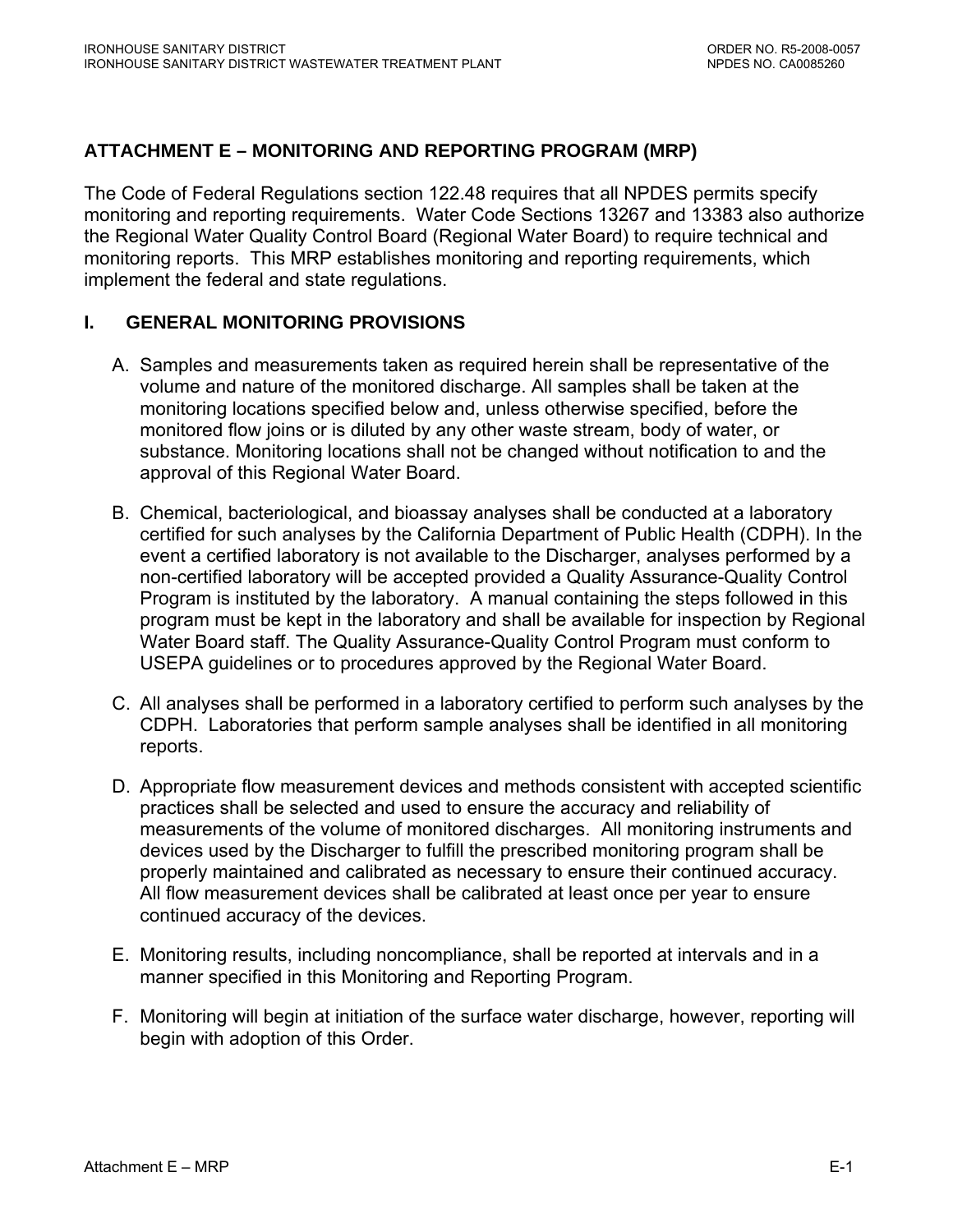# <span id="page-47-0"></span>**II. MONITORING LOCATIONS**

The Discharger shall establish the following monitoring locations to demonstrate compliance with the effluent limitations, discharge specifications, and other requirements in this Order:

| <b>Discharge Point</b><br><b>Name</b> | <b>Monitoring Location</b><br><b>Name</b> | <b>Monitoring Location Description</b>                                                                                              |
|---------------------------------------|-------------------------------------------|-------------------------------------------------------------------------------------------------------------------------------------|
|                                       | <b>INF-001</b>                            | Facility influent, prior to any treatment.                                                                                          |
| 001                                   | <b>EFF-001</b>                            | Discharge from the Facility to the San Joaquin River at Jersey Island<br>(38° 02' 40.75" N, Latitude; 121° 41' 40.21" W, Longitude) |
| --                                    | <b>RSW-001</b>                            | San Joaquin River, approximately 7 miles upstream from Discharge<br>Point 001                                                       |
|                                       | <b>RSW-002</b>                            | San Joaquin River, 500 feet upstream from Discharge Point 001                                                                       |
|                                       | <b>RSW-003</b>                            | San Joaquin River, 500 feet downstream from Discharge Point 001                                                                     |
| --                                    | <b>RSW-004</b>                            | San Joaquin River, approximately 3 miles downstream from<br>Discharge Point 001, at the Antioch Bridge.                             |
| --                                    | <b>WS-001</b>                             | <b>Municipal Water Supply</b>                                                                                                       |

# **III. INFLUENT MONITORING REQUIREMENTS**

#### **A. Monitoring Location INF-001**

1. The Discharger shall monitor influent to the facility at INF-001 as follows:

**Table E-2. Influent Monitoring** 

| <b>Parameter</b>                            | <b>Units</b> | <b>Sample Type</b>           | <b>Minimum Sampling</b><br><b>Frequency</b> | <b>Required Analytical</b><br><b>Test Method</b> |
|---------------------------------------------|--------------|------------------------------|---------------------------------------------|--------------------------------------------------|
| <b>Flow</b>                                 | mgd          | Meter                        | Continuous                                  |                                                  |
| BOD 5-day 20°C                              | mg/L         | 24-hr Composite <sup>1</sup> | 5 days/week                                 |                                                  |
| <b>Total Suspended Solids</b>               | mg/L         | 24-hr Composite <sup>1</sup> | 5 days/week                                 |                                                  |
| pH                                          | pH units     | Grab                         | 5 days/week                                 |                                                  |
| <b>TDS</b>                                  | mg/L         | 24-hr Composite <sup>1</sup> | 1/month                                     |                                                  |
| Electrical Conductivity @<br>$25^{\circ}$ C | umhos/cm     | 24-hr Composite <sup>1</sup> | 5 days/week                                 |                                                  |

1 24-hour flow proportional composite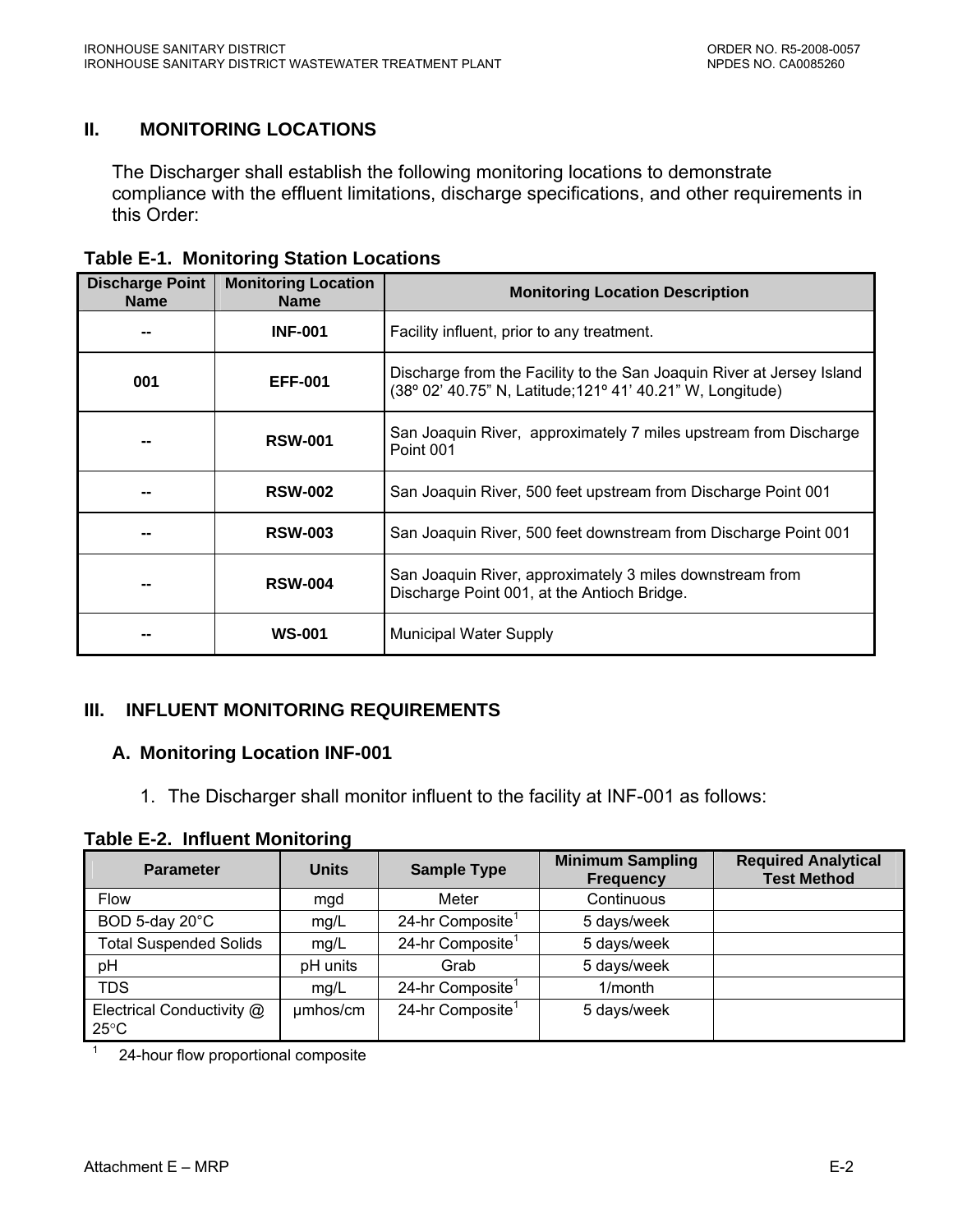# <span id="page-48-0"></span>**IV. EFFLUENT MONITORING REQUIREMENTS**

#### **A. Monitoring Location EFF-001**

1. The Discharger shall monitor Ironhouse Wastewater Treatment Plant effluent at EFF-001 as follows:

| <b>Parameter</b>                            | <b>Units</b>  | <b>Sample</b><br><b>Type</b>      | <b>Minimum</b><br><b>Sampling</b><br><b>Frequency</b> | <b>Required Analytical Test</b><br><b>Method and (Minimum Level,</b><br>units), respectively |
|---------------------------------------------|---------------|-----------------------------------|-------------------------------------------------------|----------------------------------------------------------------------------------------------|
| Flow                                        | mgd           | Meter                             | Continuous                                            |                                                                                              |
| Total Residual Chlorine <sup>1</sup>        | mg/L          | Grab                              | $2$ /day $8$                                          |                                                                                              |
| Turbidity                                   | <b>NTU</b>    | Meter                             | Continuous                                            |                                                                                              |
| Temperature                                 | $\circ$ F     | Meter                             | Continuous                                            |                                                                                              |
| pH                                          | pH units      | Meter                             | Continuous                                            |                                                                                              |
| BOD 5-day 20°C                              | mg/L          | $24-hr$<br>Composite <sup>6</sup> | 5 days/week                                           |                                                                                              |
| <b>Total Suspended Solids</b>               | mg/L          | $24-hr$<br>Composite <sup>6</sup> | 5 days/week                                           |                                                                                              |
| <b>Total Coliform Organisms</b>             | MPN/100<br>mL | Grab                              | 5 days/week                                           |                                                                                              |
| Settleable Solids                           | mL/L          | Grab                              | 1/month                                               |                                                                                              |
| Dissolved Oxygen                            | mg/L          | Grab                              | 5 days/week                                           |                                                                                              |
| Electrical Conductivity @<br>$25^{\circ}$ C | umhos/cm      | $24-hr$<br>Composite <sup>6</sup> | 5 days/week <sup>9</sup>                              |                                                                                              |
| Ammonia (as N) <sup>2,3</sup>               | mg/L          | Grab                              | 1/week                                                |                                                                                              |
| Nitrate (as N)                              | mg/L          | Grab                              | 1/month                                               |                                                                                              |
| Nitrite (as N)                              | mg/L          | Grab                              | 1/month                                               |                                                                                              |
| <b>Total Dissolved Solids</b>               | mg/L          | $24-hr$<br>Composite <sup>6</sup> | 1/month                                               |                                                                                              |
| Iron                                        | µg/L          | $24-hr$<br>Composite <sup>6</sup> | 1/month                                               |                                                                                              |
| Aluminum                                    | µg/L          | $24-hr$<br>Composite <sup>6</sup> | 1/month                                               |                                                                                              |
| <b>MBAS</b>                                 | µg/L          | $24-hr$<br>Composite <sup>6</sup> | 1/month                                               |                                                                                              |
| Fluoride                                    | mg/L          | $24-hr$<br>Composite <sup>6</sup> | 1/month                                               |                                                                                              |
| Copper                                      | µg/L          | $24-hr$<br>Composite <sup>6</sup> | 1/month                                               |                                                                                              |
| Lead                                        | µg/L          | $24-hr$<br>Composite <sup>6</sup> | 1/month                                               |                                                                                              |
| Manganese                                   | µg/L          | $24-hr$<br>Composite <sup>6</sup> | 1/month                                               |                                                                                              |
| Chloride                                    | mg/L          | $24-hr$<br>Composite <sup>6</sup> | 1/month                                               |                                                                                              |
| Oil and Grease                              | mg/L          | Grab                              | 1/month                                               |                                                                                              |
| Mercury, total                              | ng/L          | grab                              | 1/month                                               |                                                                                              |

| <b>Table E-3. Effluent Monitoring</b> |
|---------------------------------------|
|---------------------------------------|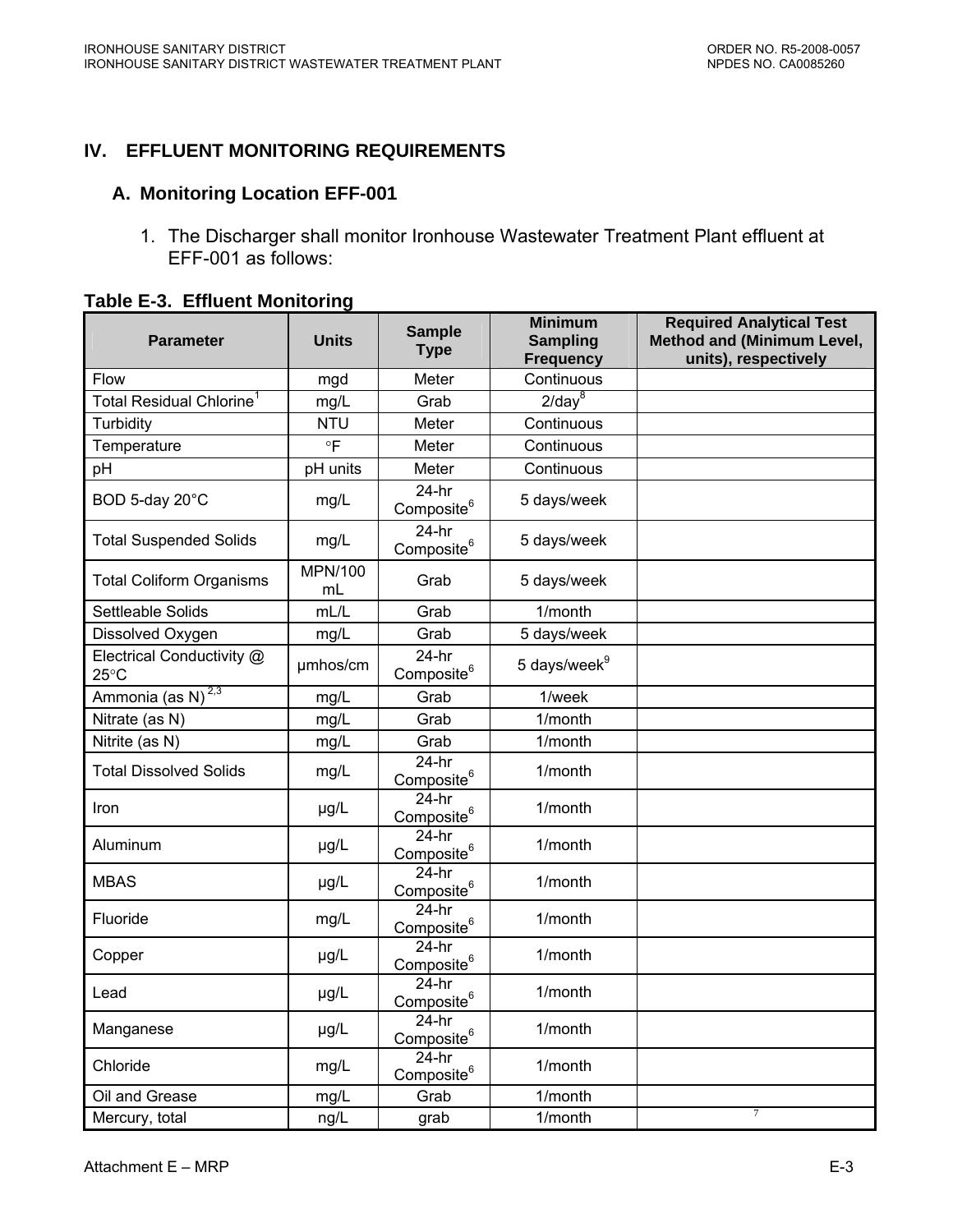<span id="page-49-0"></span>

| <b>Parameter</b>               | <b>Units</b> | <b>Sample</b><br><b>Type</b>      | <b>Minimum</b><br><b>Sampling</b><br><b>Frequency</b> | <b>Required Analytical Test</b><br><b>Method and (Minimum Level,</b><br>units), respectively |
|--------------------------------|--------------|-----------------------------------|-------------------------------------------------------|----------------------------------------------------------------------------------------------|
| Mercury, methyl                | ng/L         | grab                              | 1/month                                               |                                                                                              |
| Standard Minerals <sup>5</sup> | mg/L         | 24-hr<br>Composite <sup>6</sup>   | $1$ /year                                             |                                                                                              |
| <b>Radionuclides</b>           |              | $24-hr$<br>Composite <sup>6</sup> | $1$ /year                                             |                                                                                              |

1 Total chlorine residual must be monitored with a method sensitive to and accurate at the permitted level of 0.01 mg/L.

- 2 Concurrent with biotoxicity monitoring
- 3 Report as total.
- 4 For priority pollutant constituents with effluent limitations, detection limits shall be below the effluent limitations. If the lowest minimum level (ML) published in Appendix 4 of the Policy for Implementation of Toxics Standards for Inland Surface Waters, Enclosed Bays, and Estuaries of California (State Implementation Plan or SIP) is not below the effluent limitation, the detection limit shall be the lowest ML. For priority pollutant constituents without effluent limitations, the detection limits shall be equal to or less than the lowest ML published in Appendix 4 of the SIP. Hardness sampling to place concurrently with priority pollutant monitoring.
- 5 Standard minerals shall include the following: boron, calcium, iron, magnesium, potassium, sodium, chloride, manganese, phosphorus, total alkalinity (including alkalinity series), and hardness, and include verification.
- 6 24-hour flow proportioned composite
- 7 Unfiltered methyl mercury and total mercury samples shall be taken using clean hands/dirty hands procedures, as described in U.S. EPA method 1669: Sampling Ambient Water for Trace Metals at EPA Water Quality Criteria Levels, for collection of equipment blanks (section 9.4.4.2), and shall be analyzed by U.S. EPA method 1630/1631 (Revision E) with a method detection limit of 0.02 ng/l for methylmercury and 0.2 ng/l for total mercury.
- 8 Total residual chlorine monitoring only required when chlorine used for maintenance or other purposes at the Facility. Continuous monitoring in lieu of grab sample is also permitted.
- 9 For each day, the Discharger shall report the 14-day running average EC measured at the D-1641 Salinity Compliance Monitoring Station D-15 –San Joaquin River at Jersey Point, for the previous 14-day period. In addition, the Discharger shall report with each monthly self-monitoring report the Water Year Type as defined by the State Water Board's Sacramento Valley 40-30-30 Index.

# **V. WHOLE EFFLUENT TOXICITY TESTING REQUIREMENTS**

- A. **Acute Toxicity Testing.** The Discharger shall conduct acute toxicity testing to determine whether the effluent is contributing acute toxicity to the receiving water. The Discharger shall meet the following acute toxicity testing requirements:
	- 1. *Monitoring Frequency* the Discharger shall perform weekly acute toxicity testing, concurrent with effluent ammonia sampling. If the discharge does not exceed the acute toxicity effluent limitations during the first six (6) months following initiation of discharge, the monitoring frequency may be reduced to monthly.
	- 2. *Sample Types* For static non-renewal and static renewal testing, the samples shall be flow proportional 24-hour composites and shall be representative of the volume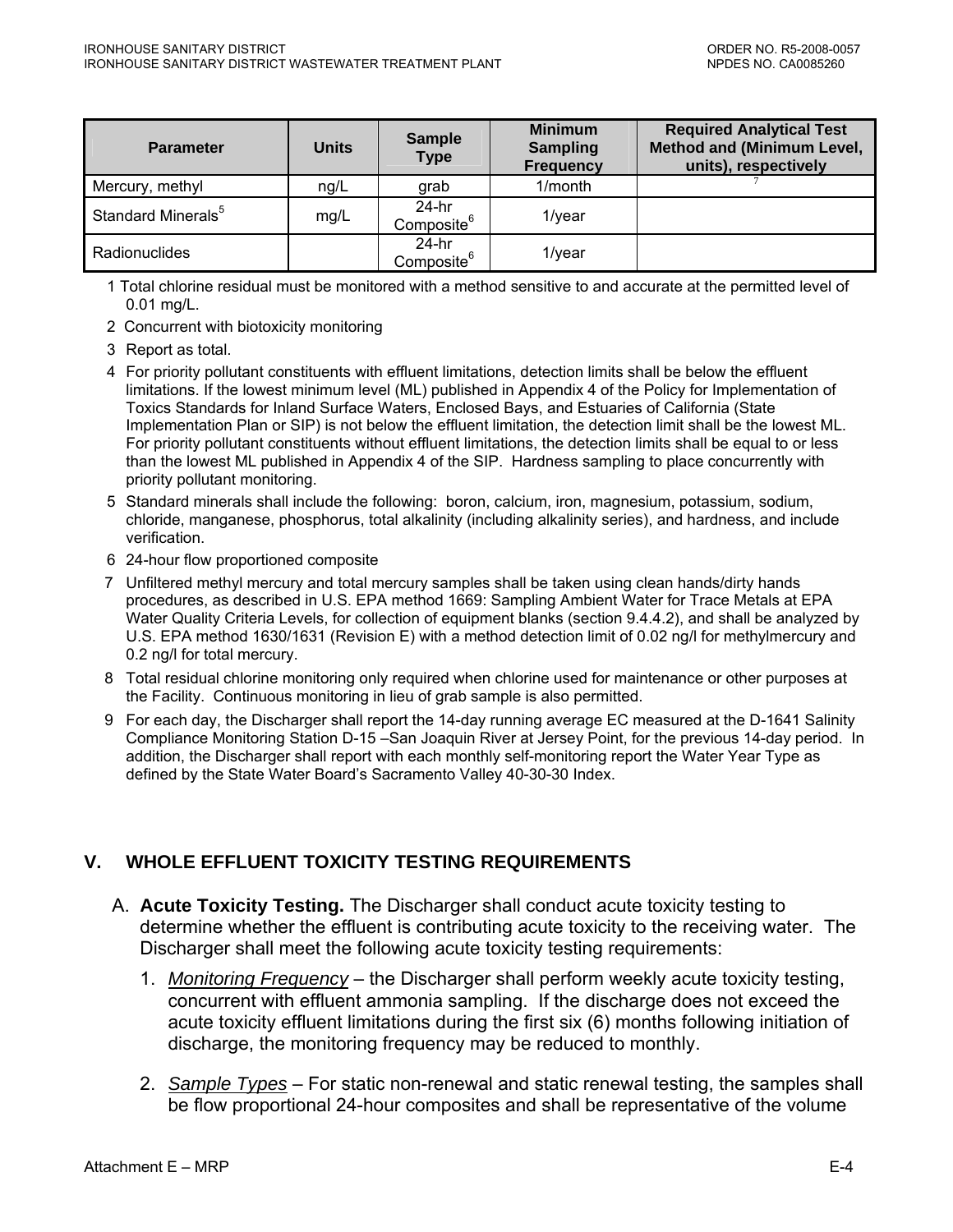and quality of the discharge. The effluent samples shall be taken at the effluent monitoring location EFF-001.

- 3. *Test Species* Test species shall be rainbow trout (*Oncorhchus mykiss*).
- 4. *Methods* The acute toxicity testing samples shall be analyzed using EPA-821-R-02-012, Fifth Edition and its subsequent amendments or revisions. Temperature, total residual chlorine, and pH shall be recorded at the time of sample collection. No pH adjustment may be made unless approved by the Executive Officer.
- 5. *Test Failure* If an acute toxicity test does not meet all test acceptability criteria, as specified in the test method, the Discharger must re-sample and re-test as soon as possible, not to exceed 7 days following notification of test failure.
- B. **Chronic Toxicity Testing**. The Discharger shall conduct three species chronic toxicity testing to determine whether the effluent is contributing chronic toxicity to the receiving water. The Discharger shall meet the following chronic toxicity testing requirements:
	- 1. *Monitoring Frequency* the Discharger shall perform monthly three species chronic toxicity testing. If the Discharger is not required to initiate a Toxicity Reduction Evaluation during the first twelve (12) months following initiation of discharge (per Section VI.C.2.a. of the Limitations and Discharge Specifications), the monitoring frequency may be reduced to quarterly*.*
	- 2. *Sample Types* Effluent samples shall be flow proportional 24-hour composites and shall be representative of the volume and quality of the discharge. The effluent samples shall be taken at the effluent monitoring location specified in the Monitoring and Reporting Program. The receiving water control shall be a grab sample obtained from the RSW-003U sampling location, as identified in the Monitoring and Reporting Program.
	- 3. *Sample Volumes* Adequate sample volumes shall be collected to provide renewal water to complete the test in the event that the discharge is intermittent.
	- 4. *Test Species* Chronic toxicity testing measures sub-lethal (e.g. reduced growth, reproduction) and/or lethal effects to test organisms exposed to an effluent compared to that of the control organisms. The Discharger shall conduct chronic toxicity tests with:
		- The cladoceran, water flea, *Ceriodaphnia dubia* (survival and reproduction test);
		- The fathead minnow, *Pimephales promelas* (larval survival and growth test); and
		- The green alga, *Selenastrum capricornutum* (growth test).
	- 5. *Methods* The presence of chronic toxicity shall be estimated as specified in *Shortterm Methods for Estimating the Chronic Toxicity of Effluents and Receiving Waters*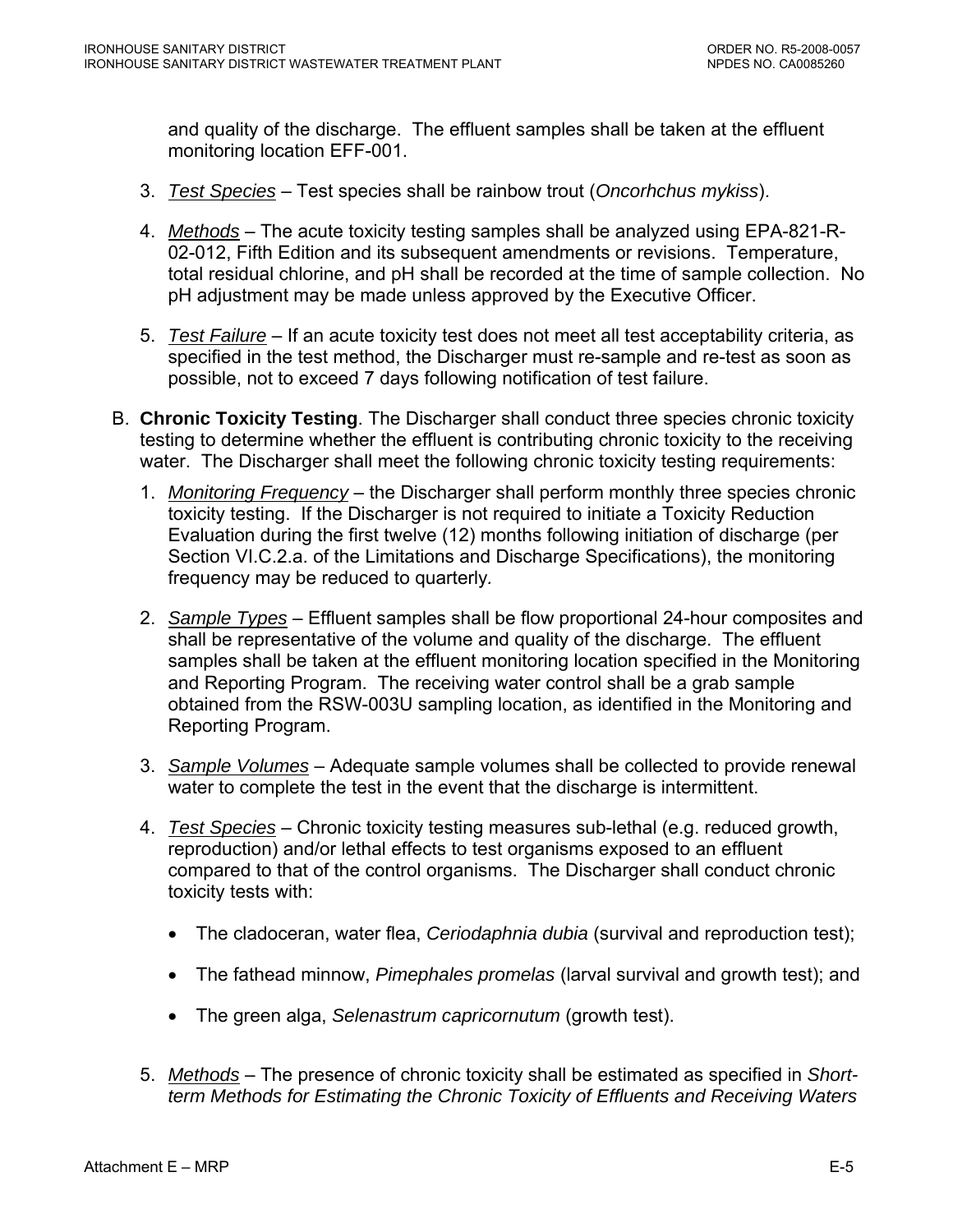<span id="page-51-0"></span>*to Freshwater Organisms, Fourth Edition,* EPA/821-R-02-013, October 2002 and its subsequent amendments or revisions.

- 6. *Reference Toxicant* As required by the SIP, all chronic toxicity tests shall be conducted with concurrent testing with a reference toxicant and shall be reported with the chronic toxicity test results.
- 7. *Dilutions* The chronic toxicity testing shall be performed using the dilution series identified in Table E-4, below. The receiving water control shall be used as the diluent (unless the receiving water is toxic). If the receiving water is toxic, laboratory water may be used as the diluent, in which case, the receiving water must still be sampled and tested to provide evidence of toxicity.
- 8. *Test Failure* –The Discharger must re-sample and re-test as soon as possible, but no later than fourteen (14) days after receiving notification of a test failure. A test failure is defined as follows:
	- a. The reference toxicant test or the effluent test does not meet all test acceptability criteria as specified in the *Short-term Methods for Estimating the Chronic Toxicity of Effluents and Receiving Waters to Freshwater Organisms, Fourth Edition*, EPA/821-R-02-013, October 2002 (Method Manual), and its subsequent amendments or revisions; or
	- b. The percent minimum significant difference (PMSD) measured for the test exceeds the upper PMSD bound variability criterion in Table 6 on page 52 of the Method Manual. (A retest is only required in this case if the test results do not exceed the monitoring trigger specified in Special Provisions VI. 2.C.a.iii.)

|                    | Dilutions (%)                      |    |       |       |        | <b>Controls</b>           |                     |
|--------------------|------------------------------------|----|-------|-------|--------|---------------------------|---------------------|
| <b>Sample</b>      | 3.125<br>25<br>6.25<br>100<br>12.5 |    |       |       |        | <b>Receiving</b><br>Water | Laboratory<br>Water |
| % Effluent         | 100                                | 25 | 12.5  | 6.25  | 3.125  |                           |                     |
| % Receiving Water  |                                    | 75 | 87.5. | 93.75 | 96.875 | 100                       |                     |
| % Laboratory Water |                                    |    |       |       |        |                           | 100                 |

**Table E-4. Chronic Toxicity Testing Dilution Series** 

- C. **WET Testing Notification Requirements**. The Discharger shall notify the Regional Water Board within 24-hrs after the receipt of test results exceeding the monitoring trigger during regular or accelerated monitoring, or an exceedance of the acute toxicity effluent limitation.
- D. **WET Testing Reporting Requirements**. All toxicity test reports shall include the contracting laboratory's complete report provided to the Discharger and shall be in accordance with the appropriate "Report Preparation and Test Review" sections of the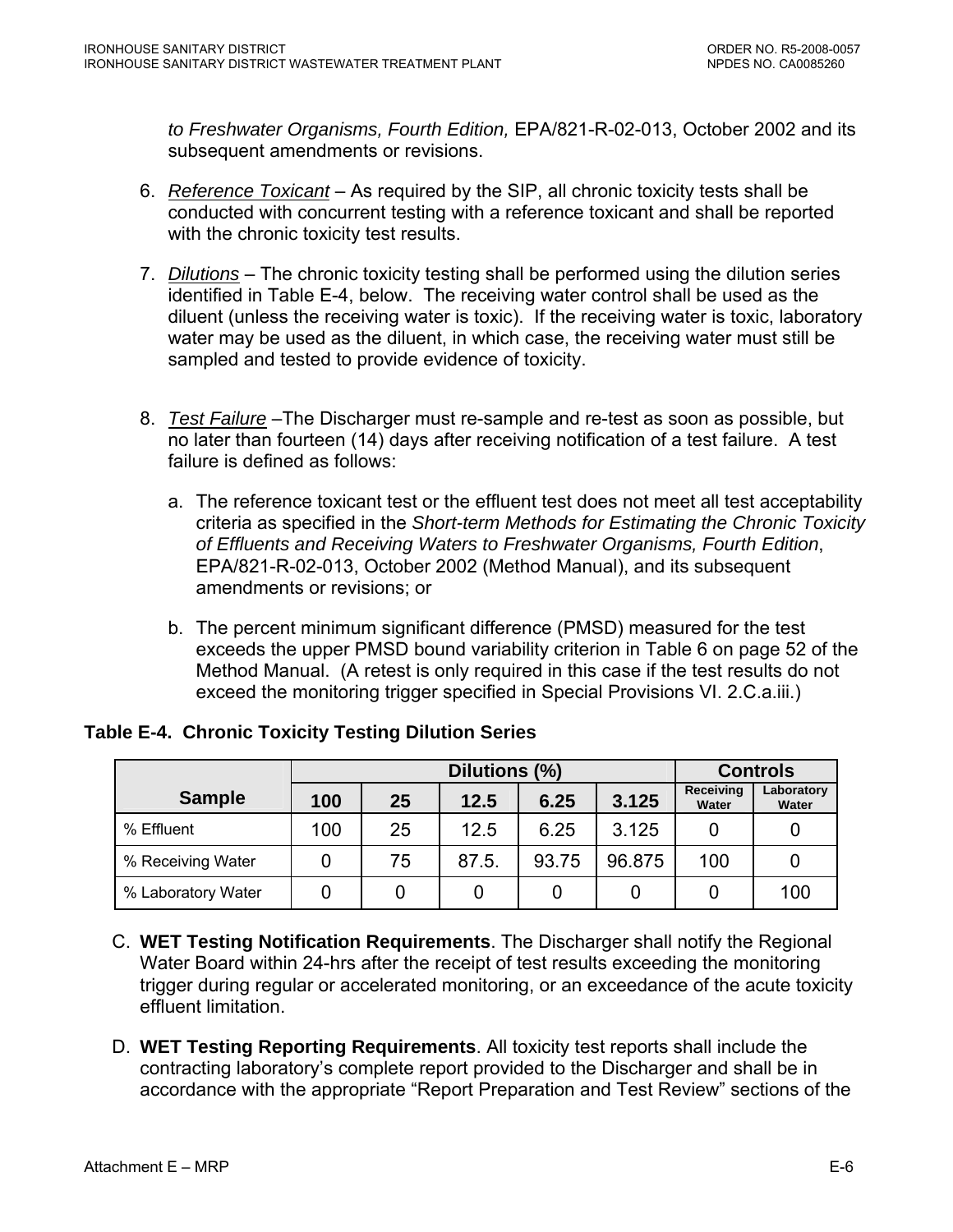<span id="page-52-0"></span>method manuals. At a minimum, whole effluent toxicity monitoring shall be reported as follows:

- 1. **Chronic WET Reporting.** Regular chronic toxicity monitoring results shall be reported to the Regional Water Board within 30 days following completion of the test, and shall contain, at minimum:
	- a. The results expressed in TUc, measured as 100/NOEC, and also measured as 100/LC<sub>50</sub>, 100/EC<sub>25</sub>, 100/IC<sub>25</sub>, and 100/IC<sub>50</sub>, as appropriate.
	- b. The statistical methods used to calculate endpoints;
	- c. The statistical output page, which includes the calculation of the percent minimum significant difference (PMSD);
	- d. The dates of sample collection and initiation of each toxicity test; and
	- e. The results compared to the numeric toxicity monitoring trigger.

Additionally, the monthly discharger self-monitoring reports shall contain an updated chronology of chronic toxicity test results expressed in TUc, and organized by test species, type of test (survival, growth or reproduction), and monitoring frequency, i.e., either quarterly, monthly, accelerated, or TRE.

- 2. **Acute WET Reporting.** Acute toxicity test results shall be submitted with the monthly discharger self-monitoring reports and reported as percent survival.
- 3. **TRE Reporting.** Reports for Toxicity Reduction Evaluations shall be submitted in accordance with the schedule contained in the Discharger's approved TRE Work Plan.
- 4. **Quality Assurance (QA).** The Discharger must provide the following information for QA purposes:
	- a. Results of the applicable reference toxicant data with the statistical output page giving the species, NOEC, LOEC, type of toxicant, dilution water used, concentrations used, PMSD, and dates tested.
	- b. The reference toxicant control charts for each endpoint, which include summaries of reference toxicant tests performed by the contracting laboratory.
	- c. Any information on deviations or problems encountered and how they were dealt with.

# **VI. LAND DISCHARGE MONITORING REQUIREMENTS – NOT APPLICABLE**

Discharges to land are regulated by separate waste discharge requirements.

# **VII. RECLAMATION MONITORING REQUIREMENTS– NOT APPLICABLE**

Discharges to land are regulated by separate waste discharge requirements.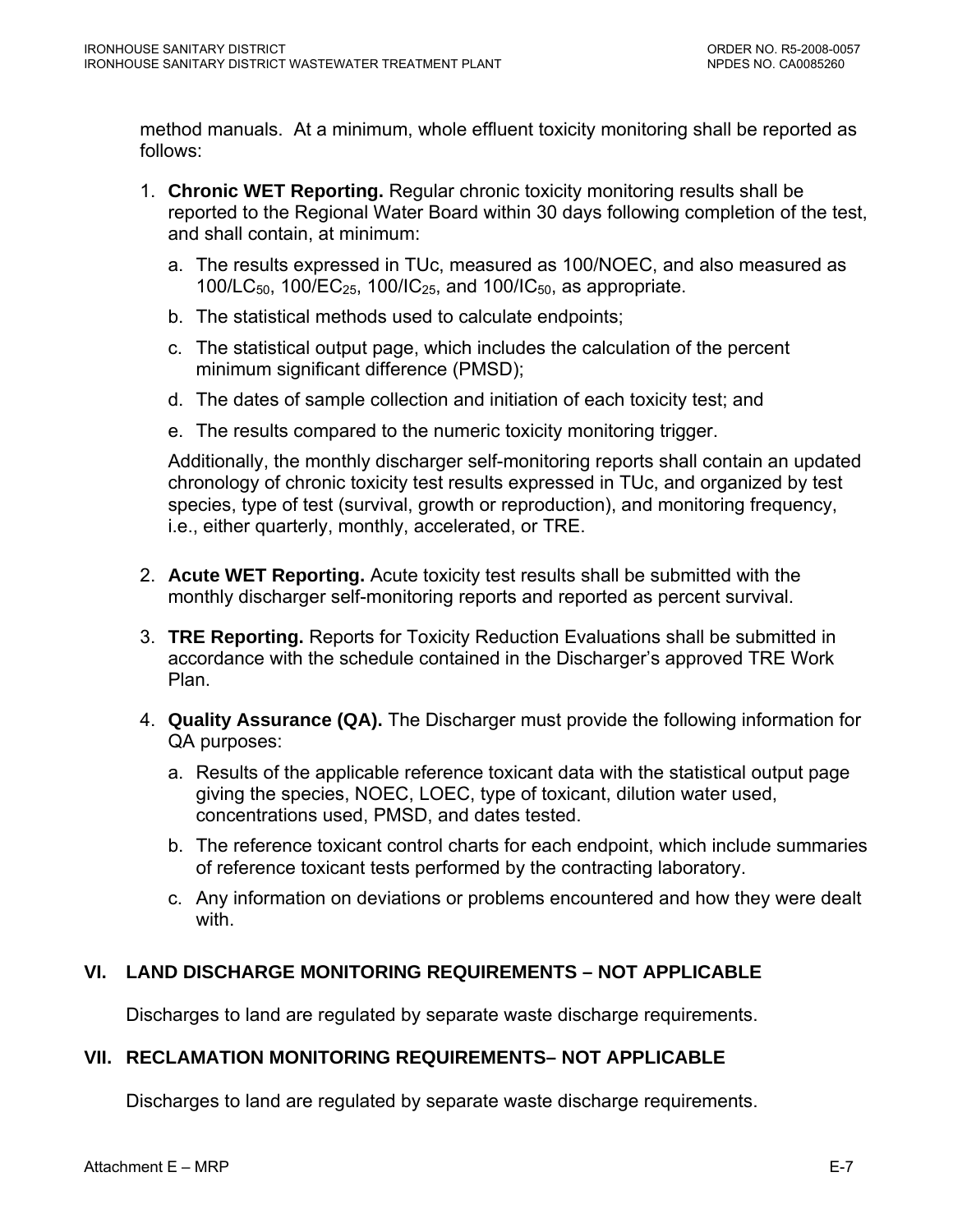#### <span id="page-53-0"></span>**VIII. RECEIVING WATER MONITORING REQUIREMENTS – SURFACE WATER AND GROUNDWATER**

### **A. Monitoring Location RSW-002 and RSW-003**

1. The Discharger shall monitor San Joaquin River at RSW-002and RSW-003 as follows:

#### **Table E-5. Receiving Water Monitoring Requirements**

| <b>Parameter</b>                         | <b>Units</b>               | <b>Sample Type</b> | <b>Minimum Sampling</b><br><b>Frequency</b> | <b>Required Analytical</b><br><b>Test Method</b> |
|------------------------------------------|----------------------------|--------------------|---------------------------------------------|--------------------------------------------------|
| Dissolved Oxygen                         | mg/L                       | Grab               | $1/m$ onth <sup>2</sup>                     |                                                  |
| pH                                       | Standard<br>Units          | Grab               | $1/m$ onth <sup>2</sup>                     |                                                  |
| Temperature                              | $\degree$ F ( $\degree$ C) | Grab               | $1/m$ onth <sup>2</sup>                     |                                                  |
| <b>Electrical Conductivity</b><br>@ 25°C | umhos/<br>cm.              | Grab               | $1/m$ onth <sup>2</sup>                     |                                                  |
| Turbidity                                | <b>NTUs</b>                | Grab               | 1/month <sup>2</sup>                        |                                                  |
| <b>Total Dissolved Solids</b>            | mg/L                       | Grab               | $1/m$ onth <sup>2</sup>                     |                                                  |
|                                          |                            |                    |                                             |                                                  |

1 In the event that unsafe conditions exist (e.g. small craft advisories in effect) on scheduled sampling days, sampling shall be rescheduled. Should unsafe conditions prohibit the collection of samples at the frequency defined in this table, this shall be noted in the self monitoring report and sampling shall resume at the frequency defined in this table

as soon as conditions allow.<br><sup>2</sup> The monitoring frequency may be reduced to quarterly after the first year of monitoring following initiation of the discharge to the San Joaquin River.

# **IX. OTHER MONITORING REQUIREMENTS**

# **A. Biosolids – Not Applicable**

Discharges to land are regulated by separate waste discharge requirements.

#### **B. Municipal Water Supply**

#### 1. **Monitoring Location WS-001**

The Discharger shall monitor the Municipal Water Supply at WS-001 as follows. A sampling station shall be established where a representative sample of the municipal water supply can be obtained. Water supplies for less than 250 population can be excluded from the sampling. Municipal water supply samples shall be collected at approximately the same time as effluent samples.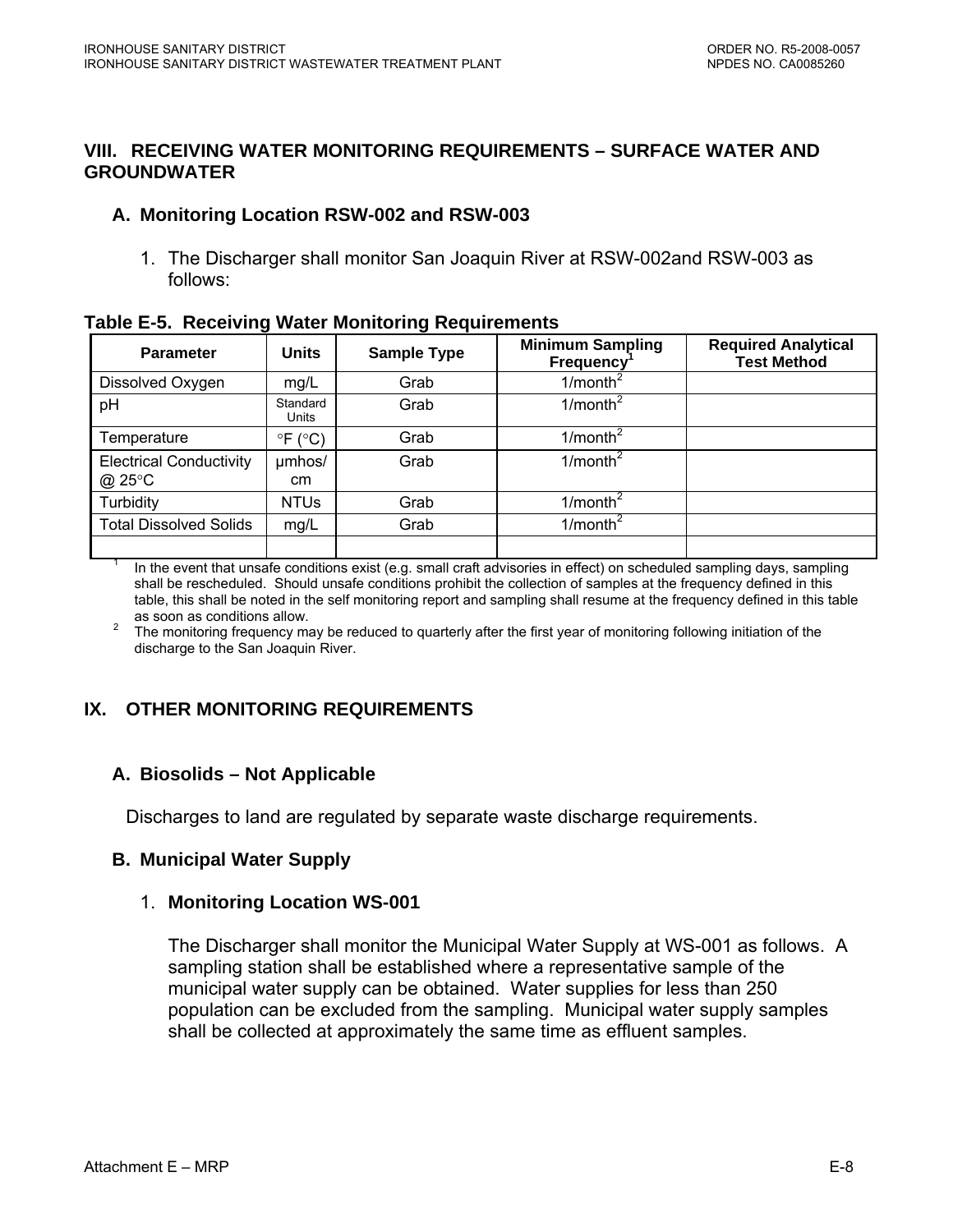| <b>Parameter</b>                               | <b>Units</b> | <b>Sample</b><br><b>Type</b> | <b>Minimum Sampling</b><br><b>Frequency</b> | <b>Required Analytical</b><br><b>Test Method</b> |
|------------------------------------------------|--------------|------------------------------|---------------------------------------------|--------------------------------------------------|
| <b>Total Dissolved Solids</b>                  | mg/L         | Grab                         | 1/vear                                      |                                                  |
| Electrical Conductivity @<br>$25^{\circ}C^{1}$ | umhos/cm     | Grab                         | 1/vear                                      |                                                  |
| Standard Minerals <sup>2</sup>                 | mg/L         | Grab                         | 1/vear                                      |                                                  |

#### <span id="page-54-0"></span>**Table E-6. Municipal Water Supply Monitoring Requirements**

1 If the water supply is from more than one source, the EC shall be reported as a weighted average and include copies of supporting calculations

2 Standard minerals shall include the following: boron, calcium, iron, magnesium, potassium, sodium, chloride, manganese, phosphorus, total alkalinity (including alkalinity series), and hardness, and include verification.

# **X. REPORTING REQUIREMENTS**

### **A. General Monitoring and Reporting Requirements**

- 1. The Discharger shall comply with all Standard Provisions (Attachment D) related to monitoring, reporting, and recordkeeping.
- 1. Upon written request of the Regional Water Board, the Discharger shall submit a summary monitoring report. The report shall contain both tabular and graphical summaries of the monitoring data obtained during the previous year(s).
- 2. **Compliance Time Schedules.** For compliance time schedules included in the Order, the Discharger shall submit to the Regional Water Board, on or before each compliance due date, the specified document or a written report detailing compliance or noncompliance with the specific date and task. If noncompliance is reported, the Discharger shall state the reasons for noncompliance and include an estimate of the date when the Discharger will be in compliance. The Discharger shall notify the Regional Water Board by letter when it returns to compliance with the compliance time schedule.
- 3. The Discharger shall report to the Regional Water Board any toxic chemical release data it reports to the State Emergency Response Commission within 15 days of reporting the data to the Commission pursuant to section 313 of the "Emergency Planning and Community Right to Know Act of 1986.
- 4. **Reporting Protocols.** The Discharger shall report with each sample result the applicable Reporting Level (RL) and the current Method Detection Limit (MDL), as determined by the procedure in Part 136.

The Discharger shall report the results of analytical determinations for the presence of chemical constituents in a sample using the following reporting protocols:

a. Sample results greater than or equal to the RL shall be reported as measured by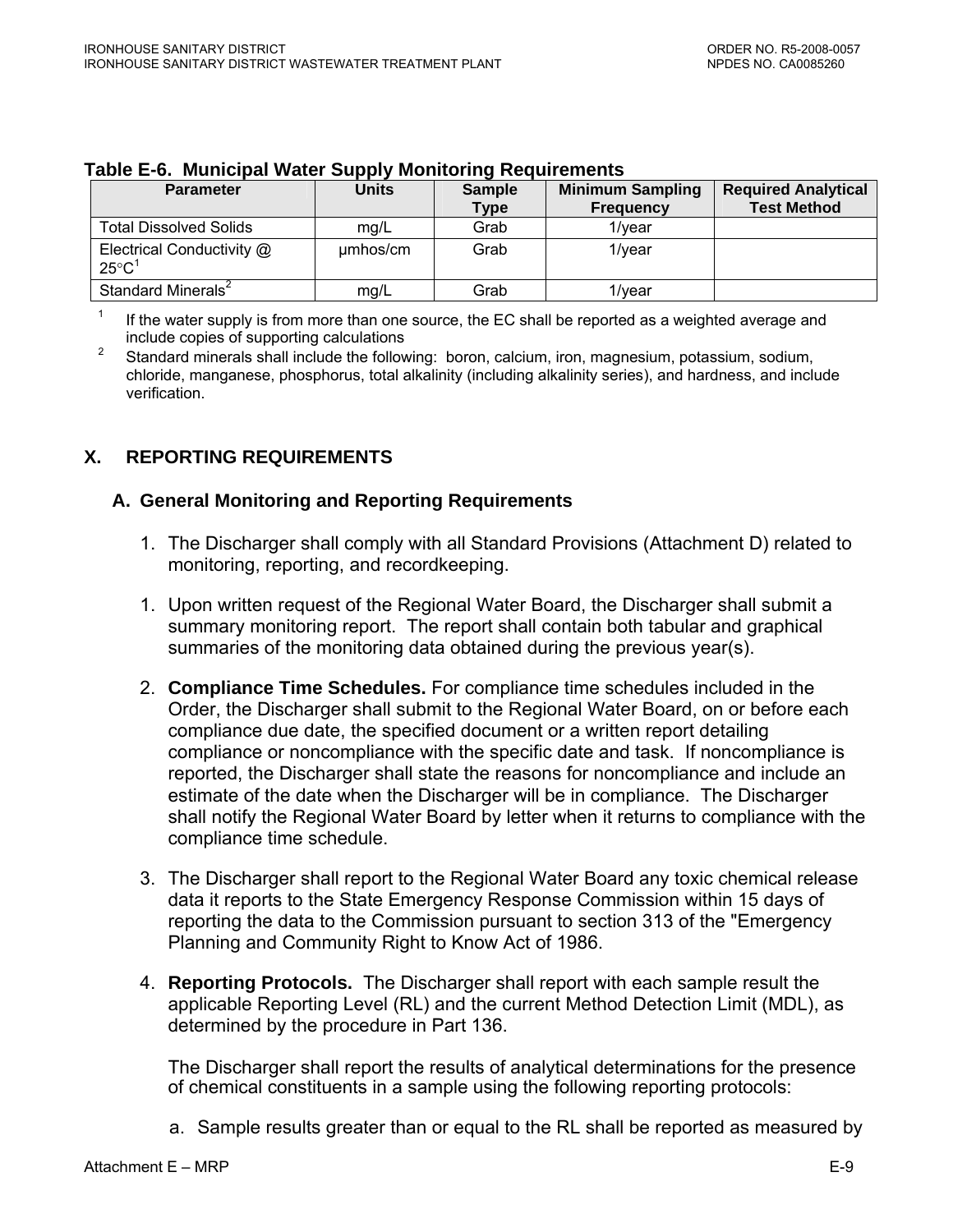<span id="page-55-0"></span>the laboratory (i.e., the measured chemical concentration in the sample).

b. Sample results less than the RL, but greater than or equal to the laboratory's MDL, shall be reported as "Detected, but Not Quantified," or DNQ. The estimated chemical concentration of the sample shall also be reported.

For the purposes of data collection, the laboratory shall write the estimated chemical concentration next to DNQ as well as the words "Estimated Concentration" (may be shortened to "Est. Conc."). The laboratory may, if such information is available, include numerical estimates of the data quality for the reported result. Numerical estimates of data quality may be percent accuracy (+ a percentage of the reported value), numerical ranges (low to high), or any other means considered appropriate by the laboratory.

- c. Sample results less than the laboratory's MDL shall be reported as "Not Detected," or ND.
- d. Dischargers are to instruct laboratories to establish calibration standards so that the ML value (or its equivalent if there is differential treatment of samples relative to calibration standards) is the lowest calibration standard. At no time is the Discharger to use analytical data derived from *extrapolation* beyond the lowest point of the calibration curve.
- 5. **Multiple Sample Data.** When determining compliance with an AMEL, AWEL, or MDEL for priority pollutants and more than one sample result is available, the Discharger shall compute the arithmetic mean unless the data set contains one or more reported determinations of "Detected, but Not Quantified" (DNQ) or "Not Detected" (ND). In those cases, the Discharger shall compute the median in place of the arithmetic mean in accordance with the following procedure:
	- a. The data set shall be ranked from low to high, ranking the reported ND determinations lowest, DNQ determinations next, followed by quantified values (if any). The order of the individual ND or DNQ determinations is unimportant.
	- b. The median value of the data set shall be determined. If the data set has an odd number of data points, then the median is the middle value. If the data set has an even number of data points, then the median is the average of the two values around the middle unless one or both of the points are ND or DNQ, in which case the median value shall be the lower of the two data points where DNQ is lower than a value and ND is lower than DNQ.

#### **B. Self Monitoring Reports (SMRs)**

1. At any time during the term of this permit, the State or Regional Water Board may notify the Discharger to electronically submit Self-Monitoring Reports (SMRs) using the State Water Board's California Integrated Water Quality System (CIWQS) Program Web site (http://www.waterboards.ca.gov/ciwqs/index.html). Until such notification is given, the Discharger shall submit hard copy SMRs. The CIWQS Web site will provide additional directions for SMR submittal in the event there will be service interruption for electronic submittal.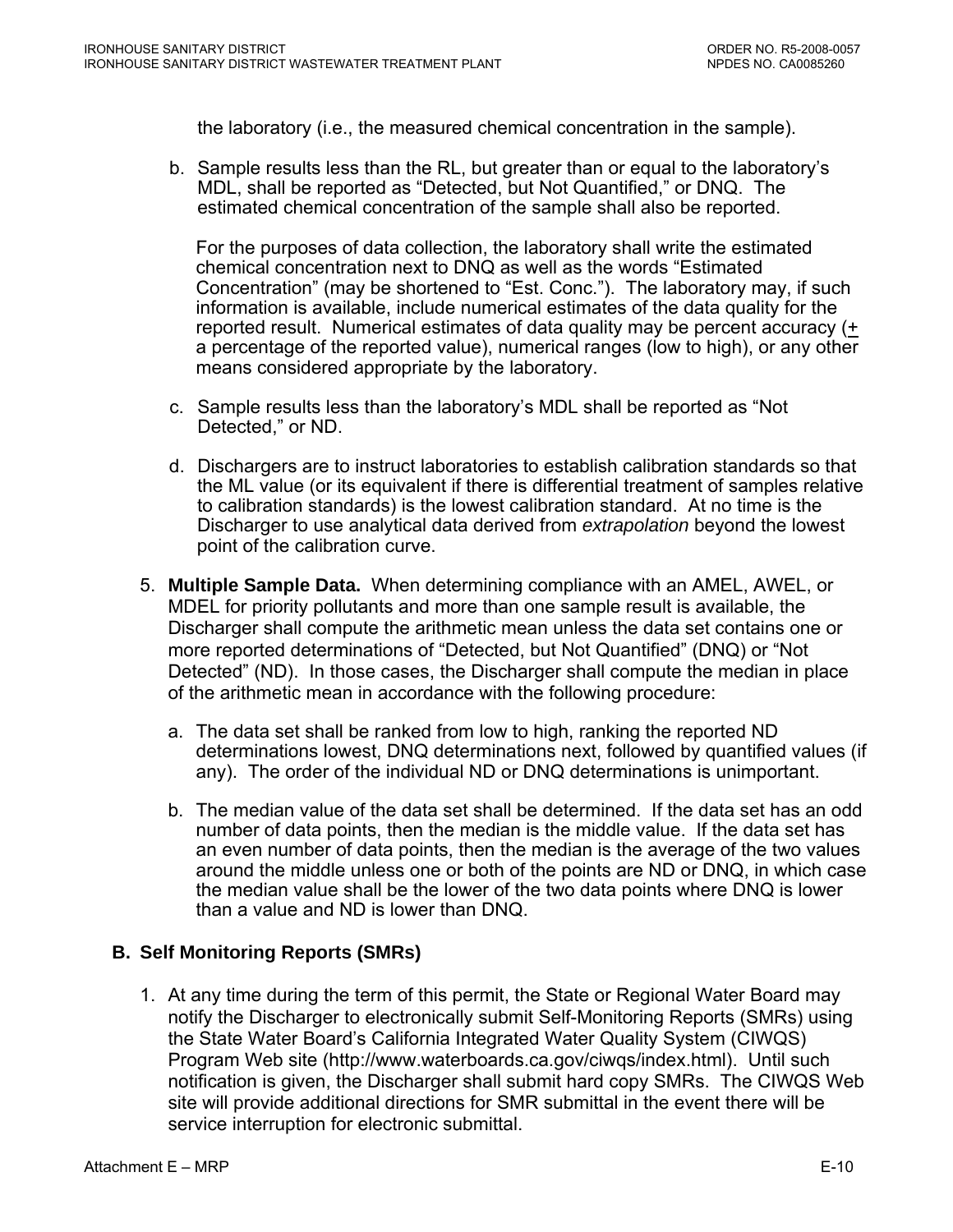- 2. Monitoring results shall be submitted to the Regional Water Board by the **first day** of the second month following sample collection. Quarterly and annual monitoring results shall be submitted by the **first day of the second month following each calendar quarter, semi-annual period, and year**, respectively.
- 3. In reporting the monitoring data, the Discharger shall arrange the data in tabular form so that the date, the constituents, and the concentrations are readily discernible. The data shall be summarized in such a manner to illustrate clearly whether the discharge complies with waste discharge requirements. The highest daily maximum for the month, monthly and weekly averages, and medians, and removal efficiencies (%) for BOD and Total Suspended Solids, shall be determined and recorded as needed to demonstrate compliance.
- 4. With the exception of flow, all constituents monitored on a continuous basis (metered), shall be reported as daily maximums, daily minimums, and daily averages; flow shall be reported as the total volume discharged per day for each day of discharge.
- 5. If the Discharger monitors any pollutant at the locations designated herein more frequently than is required by this Order, the results of such monitoring shall be included in the calculation and reporting of the values required in the discharge monitoring report form. Such increased frequency shall be indicated on the discharge monitoring report form.
- 6. A letter transmitting the self-monitoring reports shall accompany each report. Such a letter shall include a discussion of requirement violations found during the reporting period, and actions taken or planned for correcting noted violations, such as operation or facility modifications. If the Discharger has previously submitted a report describing corrective actions and/or a time schedule for implementing the corrective actions, reference to the previous correspondence will be satisfactory. The transmittal letter shall contain the penalty of perjury statement by the Discharger, or the Discharger's authorized agent, as described in the Standard Provisions.
- 7. SMRs must be submitted to the Regional Water Board, signed and certified as required by the Standard Provisions (Attachment D), to the address listed below:

Regional Water Quality Control Board Central Valley Region 11020 Sun Center Dr., Suite #200 Rancho Cordova, CA 95670-6114

8. Monitoring periods and reporting for all required monitoring shall be completed according to the following schedule: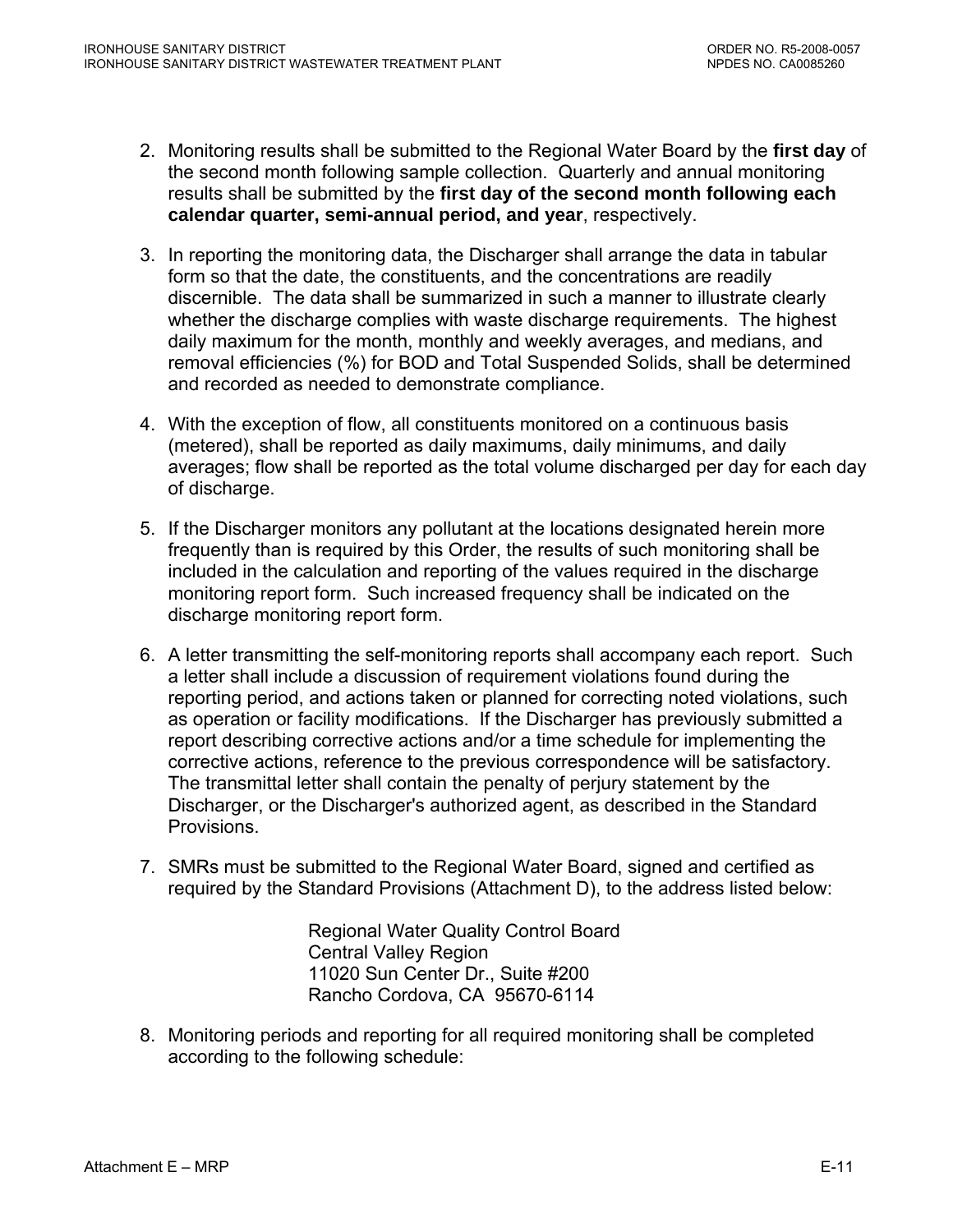| <b>Sampling</b><br><b>Frequency</b> | <b>Monitoring Period Begins On</b>                                                                                                       | <b>Monitoring Period</b>                                                                                                       | <b>SMR Due Date</b>                                                                               |
|-------------------------------------|------------------------------------------------------------------------------------------------------------------------------------------|--------------------------------------------------------------------------------------------------------------------------------|---------------------------------------------------------------------------------------------------|
| Continuous                          | Initiation of discharge                                                                                                                  | All                                                                                                                            | Submit with monthly SMR                                                                           |
| Hourly                              | Initiation of discharge                                                                                                                  | Hourly                                                                                                                         | Submit with monthly SMR                                                                           |
| Daily                               | Initiation of discharge                                                                                                                  | (Midnight through 11:59 PM) or<br>any 24-hour period that reasonably<br>represents a calendar day for<br>purposes of sampling. | Submit with monthly SMR                                                                           |
| Weekly                              | Initiation of discharge                                                                                                                  | Sunday through Saturday                                                                                                        | Submit with monthly SMR                                                                           |
| Monthly                             | First day of calendar month<br>following initiation of discharge                                                                         | 1 <sup>st</sup> day of calendar month through<br>last day of calendar month                                                    | First day of second calendar<br>month following month of<br>sampling                              |
| Quarterly                           | Closest of January 1, April 1, July<br>1, or October 1 after (or on) first<br>day of calendar month following<br>initiation of discharge | January 1 through March 31<br>April 1 through June 30<br>July 1 through September 30<br>October 1 through December 31          | May 1 of same year<br>August 1 of same year<br>November 1 of same year<br>February 1 of next year |
| Semiannually                        | Closest of January 1 or July 1 after<br>(or on) first day of calendar month<br>following initiation of discharge                         | January 1 through June 30<br>July 1 through December 31                                                                        | August 1 of same year<br>February 1 of the next year                                              |
| Annually                            | January 1 after (or on) first day of<br>calendar month following initiation<br>of discharge                                              | January 1 through December 31                                                                                                  | February 1 of the next year                                                                       |

<span id="page-57-0"></span>**Table E-7. Monitoring Periods and Reporting Schedule** 

# **C. Discharge Monitoring Reports (DMRs)**

- 1. As described in Section X.B.1 above, at any time during the term of this permit, the State or Regional Water Board may notify the Discharger to electronically submit SMRs that will satisfy federal requirements for submittal of Discharge Monitoring Reports (DMRs). Until such notification is given, the Discharger shall submit DMRs in accordance with the requirements described below.
- 2. DMRs must be signed and certified as required by the standard provisions (Attachment D). The Discharger shall submit the original DMR and one copy of the DMR to the address listed below:

| <b>Standard Mail</b>                       | FedEx/UPS/<br><b>Other Private Carriers</b> |
|--------------------------------------------|---------------------------------------------|
| <b>State Water Resources Control Board</b> | <b>State Water Resources Control Board</b>  |
| Division of Water Quality                  | Division of Water Quality                   |
| c/o DMR Processing Center                  | c/o DMR Processing Center                   |
| <b>PO Box 100</b>                          | 1001   Street, 15 <sup>th</sup> Floor       |
| Sacramento, CA 95812-1000                  | Sacramento, CA 95814                        |

3. All discharge monitoring results must be reported on the official USEPA pre-printed DMR forms (EPA Form 3320-1). Forms that are self-generated cannot be accepted unless they follow the exact same format as EPA form 3320-1.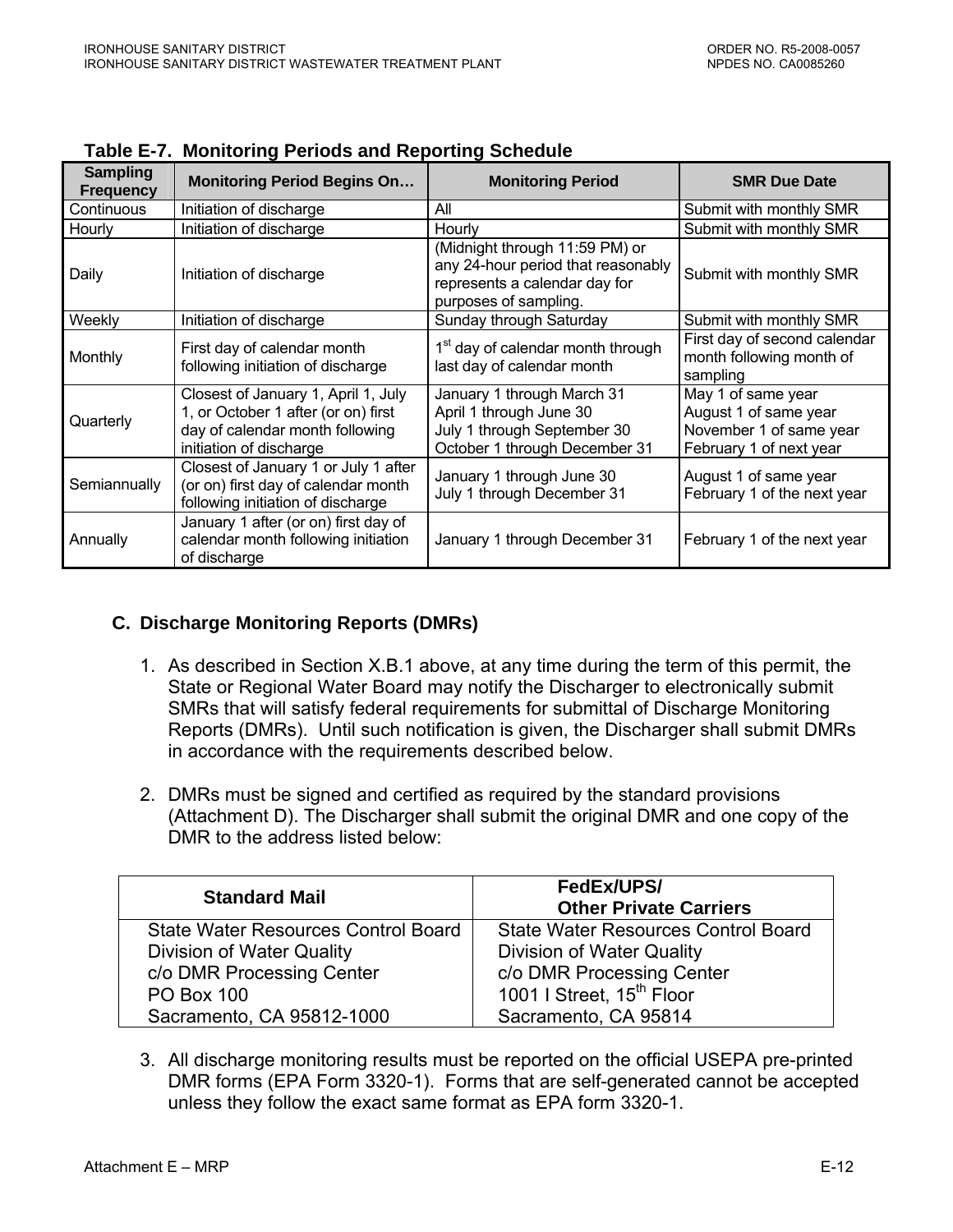# <span id="page-58-0"></span>**D. Other Reports**

1. **Progress Reports.** As specified in the compliance time schedules required in Special Provisions VI, progress reports shall be submitted in accordance with the following reporting requirements. At minimum, the progress reports shall include a discussion of the status of final compliance, whether the Discharger is on schedule to meet the final compliance date, and the remaining tasks to meet the final compliance date.

### **Table E-8. Reporting Requirements for Special Provisions Progress Reports**

| <b>Special Provision</b>                            | <b>Reporting</b><br><b>Requirements</b>                        |
|-----------------------------------------------------|----------------------------------------------------------------|
| Pollution Prevention Plans for Salinity and Mercury | <b>1 June</b> , annually, after<br>approval of work plan until |
| (Special Provisions VI.C.3.a.)                      | final compliance                                               |

- 2. Within **60 days** of permit adoption, the Discharger shall submit a report outlining minimum levels, method detection limits, and analytical methods for approval, with a goal to achieve detection levels below applicable water quality criteria. At a minimum, the Discharger shall comply with the monitoring requirements for CTR constituents as outlined in Section 2.3 and 2.4 of the *Policy for Implementation of Toxics Standards for Inland Surface Waters, Enclosed Bays, and Estuaries of California*, adopted 2 March 2000 by the State Water Resources Control Board.
- 3. The Discharger's sanitary sewer system collects wastewater using sewers, pipes, pumps, and/or other conveyance systems and directs the raw sewage to the wastewater treatment plant. A "sanitary sewer overflow" is defined as a discharge to ground or surface water from the sanitary sewer system at any point upstream of the wastewater treatment plant. Sanitary sewer overflows are prohibited by this Order. All violations must be reported as required in Standard Provisions. Facilities (such as wet wells, regulated impoundments, tanks, highlines, *etc*.) may be part of a sanitary sewer system and discharges to these facilities are not considered sanitary sewer overflows, provided that the waste is fully contained within these temporary storage facilities.
- 4. **Annual Operations Report**. By **30 January** of each year, the Discharger shall submit a written report to the Executive Officer containing the following:
	- a. The names, certificate grades, and general responsibilities of all persons employed at the Facility.
	- b. The names and telephone numbers of persons to contact regarding the plant for emergency and routine situations.
	- c. A statement certifying when the flow meter(s) and other monitoring instruments and devices were last calibrated, including identification of who performed the calibration.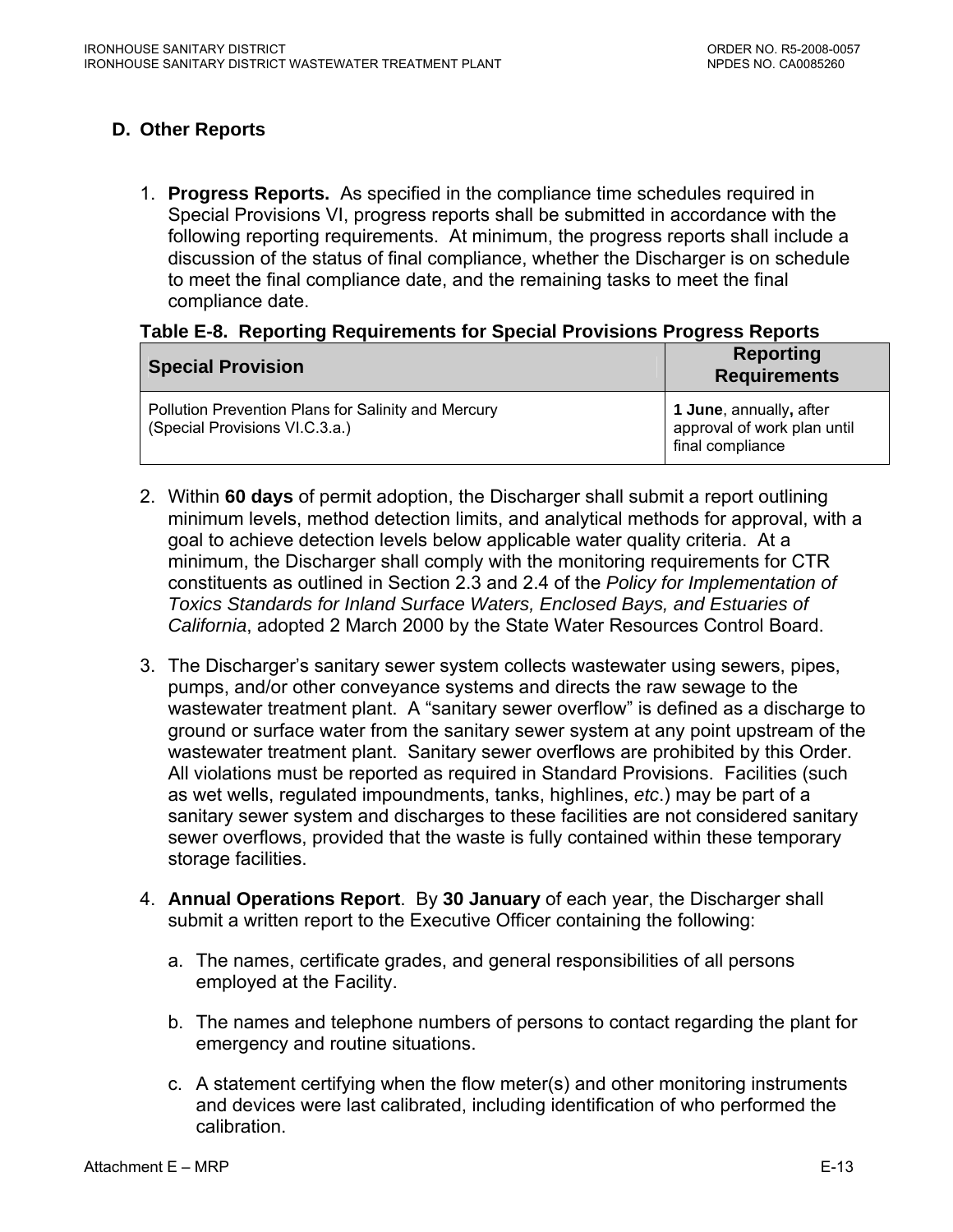- d. A statement certifying whether the current operation and maintenance manual, and contingency plan, reflect the wastewater treatment plant as currently constructed and operated, and the dates when these documents were last revised and last reviewed for adequacy.
- e. The Discharger may also be requested to submit an annual report to the Regional Water Board with both tabular and graphical summaries of the monitoring data obtained during the previous year. Any such request shall be made in writing. The report shall discuss the compliance record. If violations have occurred, the report shall also discuss the corrective actions taken and planned to bring the discharge into full compliance with the waste discharge requirements.

#### 5. **Annual Pretreatment Reporting Requirements – Not Applicable**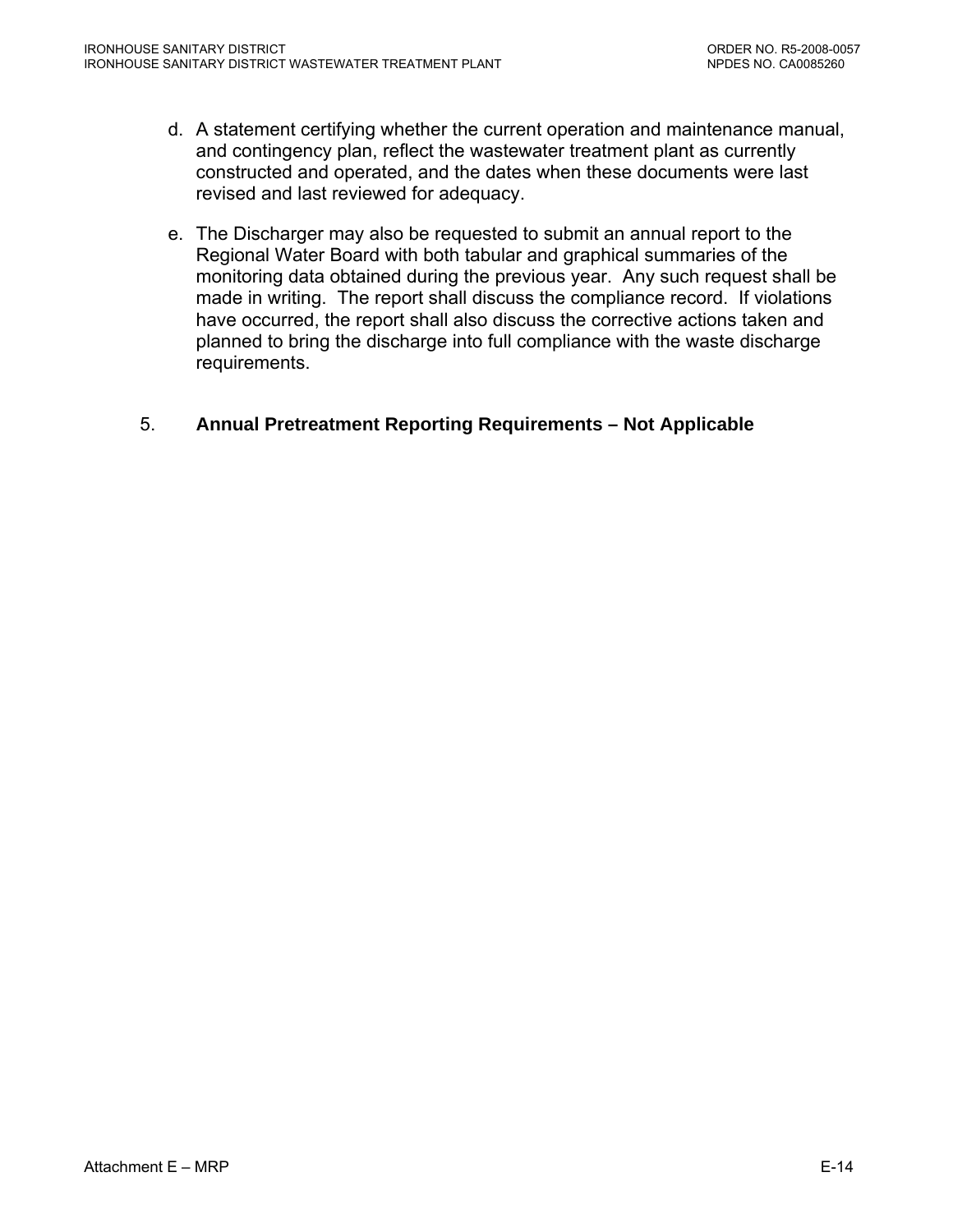# **ATTACHMENT F – FACT SHEET**

#### **Table of Contents**

| Ш.   |                                                                                            |  |
|------|--------------------------------------------------------------------------------------------|--|
|      | Description of Wastewater and Biosolids Treatment or Controls  F-5<br>Α.                   |  |
|      | В.                                                                                         |  |
|      | Summary of Existing Requirements and Self-Monitoring Report (SMR) Data  F-5<br>$C_{\cdot}$ |  |
|      | D.                                                                                         |  |
|      | Е.                                                                                         |  |
| III. |                                                                                            |  |
|      | Α.                                                                                         |  |
|      | В.                                                                                         |  |
|      | $C_{\cdot}$                                                                                |  |
|      | D.                                                                                         |  |
|      | Е.                                                                                         |  |
| IV.  | Rationale For Effluent Limitations and Discharge Specifications F-12                       |  |
|      | Α.                                                                                         |  |
|      | В.                                                                                         |  |
|      |                                                                                            |  |
|      |                                                                                            |  |
|      |                                                                                            |  |
|      |                                                                                            |  |
|      | 2. Applicable Beneficial Uses and Water Quality Criteria and Objectives F-16               |  |
|      |                                                                                            |  |
|      | 4.                                                                                         |  |
|      | 5.                                                                                         |  |
|      | D.                                                                                         |  |
|      |                                                                                            |  |
|      |                                                                                            |  |
|      |                                                                                            |  |
|      | 4.                                                                                         |  |
|      | Е.                                                                                         |  |
|      | F.                                                                                         |  |
|      |                                                                                            |  |
| V.   |                                                                                            |  |
|      | Α.                                                                                         |  |
|      | В.                                                                                         |  |
| VI.  |                                                                                            |  |
|      | А.                                                                                         |  |
|      | B.                                                                                         |  |
|      | C.                                                                                         |  |
|      | D.                                                                                         |  |
|      |                                                                                            |  |
|      |                                                                                            |  |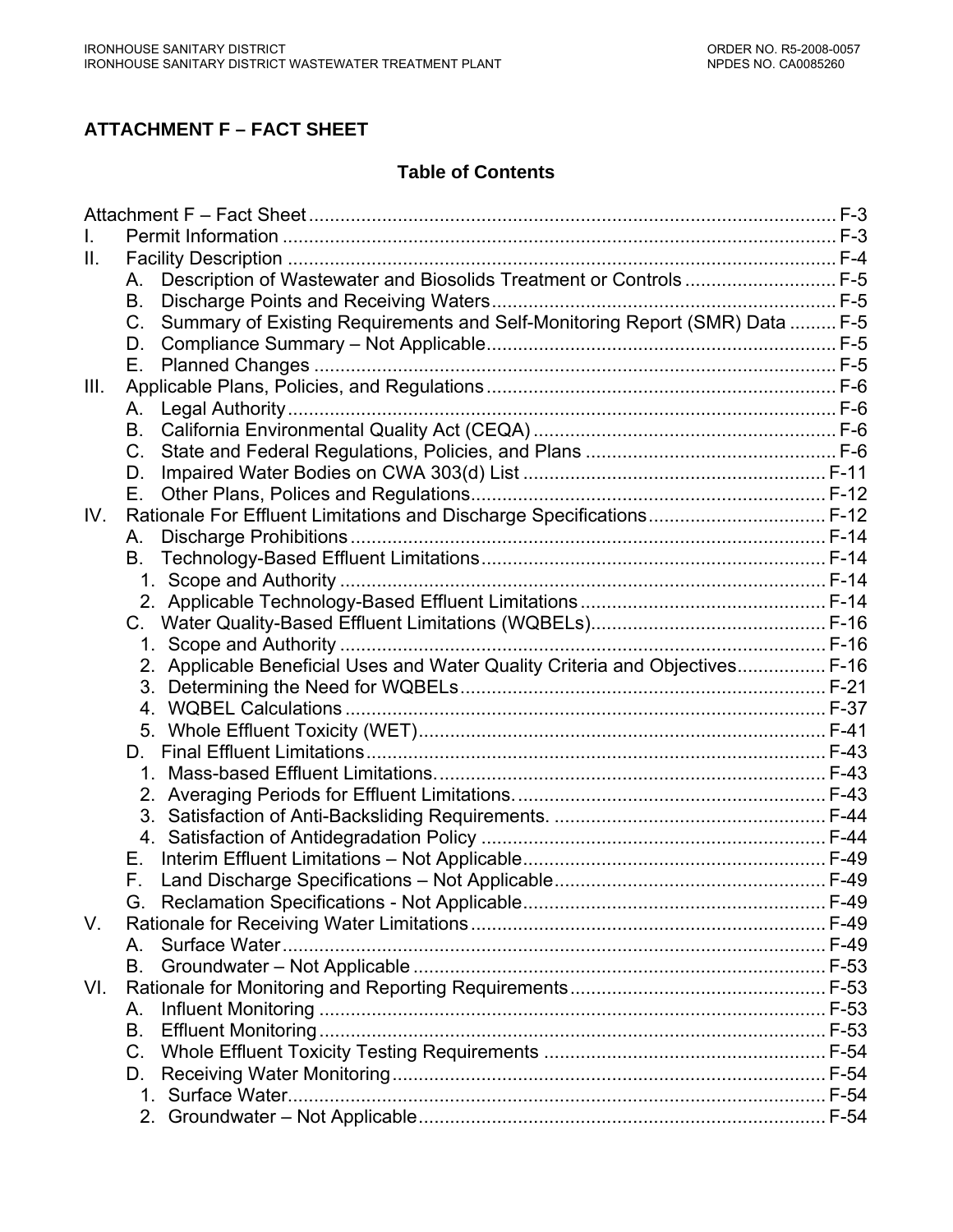| VII. |    |                                                                                   | $F-54$ |
|------|----|-----------------------------------------------------------------------------------|--------|
|      | A. |                                                                                   | $F-54$ |
|      | В. |                                                                                   |        |
|      |    |                                                                                   |        |
|      |    |                                                                                   |        |
|      |    |                                                                                   |        |
|      |    | 4. Construction, Operation, and Maintenance Specifications – Not Applicable  F-61 |        |
|      |    |                                                                                   |        |
|      |    |                                                                                   |        |
|      |    |                                                                                   |        |
|      |    |                                                                                   |        |
|      | A  |                                                                                   |        |
|      | Β. |                                                                                   | $F-63$ |
|      | C. |                                                                                   | $F-63$ |
|      | D. |                                                                                   | F-63   |
|      | Е. |                                                                                   |        |
|      | F. |                                                                                   |        |
|      | G. |                                                                                   | F-64   |
|      |    |                                                                                   |        |

# **List of Tables**

| Table F-4. Basin Plan Water Quality Objectives for Electrical Conductivity F-35                |  |
|------------------------------------------------------------------------------------------------|--|
| Table F-5: Historical Compliance with Electrical Conductivity Objectives at Jersey Point  F-35 |  |
|                                                                                                |  |
|                                                                                                |  |
|                                                                                                |  |
|                                                                                                |  |
|                                                                                                |  |
|                                                                                                |  |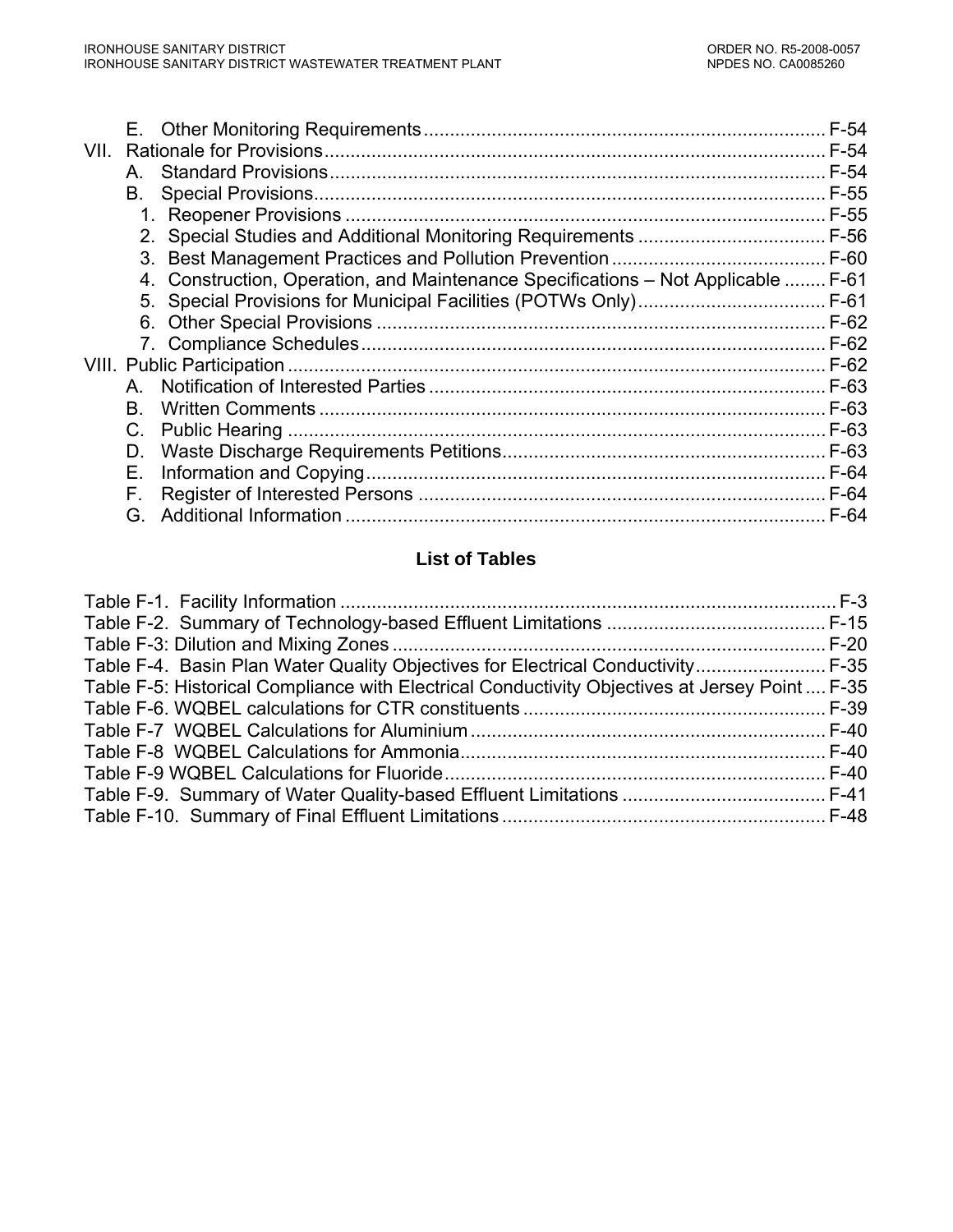# <span id="page-62-0"></span>**ATTACHMENT F – FACT SHEET**

As described in section II of this Order, this Fact Sheet includes the legal requirements and technical rationale that serve as the basis for the requirements of this Order.

This Order has been prepared under a standardized format to accommodate a broad range of discharge requirements for Dischargers in California. Only those sections or subsections of this Order that are specifically identified as "not applicable" have been determined not to apply to this Discharger. Sections or subsections of this Order not specifically identified as "not applicable" are fully applicable to this Discharger.

### **I. PERMIT INFORMATION**

The following table summarizes administrative information related to the facility.

| <b>WDID</b>                    |                                                        |
|--------------------------------|--------------------------------------------------------|
| <b>Discharger</b>              | <b>Ironhouse Sanitary District</b>                     |
| <b>Name of Facility</b>        | Ironhouse Sanitary District Wastewater Treatment Plant |
|                                | 450 Walnut Meadows                                     |
| <b>Facility Address</b>        | Oakley, CA 94561                                       |
|                                | Contra Costa County                                    |
| <b>Facility Contact, Title</b> | Jennifer Skrel, District Engineer, (925) 625-2279      |
| and Phone                      |                                                        |
| <b>Authorized Person to</b>    | Jennifer Skrel, District Engineer, (925) 625-2279      |
| <b>Sign and Submit</b>         |                                                        |
| <b>Reports</b>                 |                                                        |
| <b>Mailing Address</b>         | <b>SAME</b>                                            |
| <b>Billing Address</b>         | <b>SAME</b>                                            |
| <b>Type of Facility</b>        | <b>POTW</b>                                            |
| <b>Major or Minor Facility</b> | Major                                                  |
| <b>Threat to Water Quality</b> | 1                                                      |
| <b>Complexity</b>              | A                                                      |
| <b>Pretreatment Program</b>    | N                                                      |
| <b>Reclamation</b>             | None                                                   |
| <b>Requirements</b>            |                                                        |
| <b>Facility Permitted Flow</b> | 4.3 mgd ADWF                                           |
| <b>Facility Design Flow</b>    | 4.3 mgd ADWF                                           |
| Watershed                      | San Joaquin Delta Hydrologic Unit                      |
| <b>Receiving Water</b>         | San Joaquin River                                      |
| <b>Receiving Water Type</b>    | Sacramento-San Joaquin Delta                           |

#### **Table F-1. Facility Information**

**A.** Ironhouse Sanitary District (hereinafter Discharger) is the owner and operator of the Ironhouse Wastewater Treatment Plant (hereinafter Facility), a Publicly Owned Treatment Works (POTW).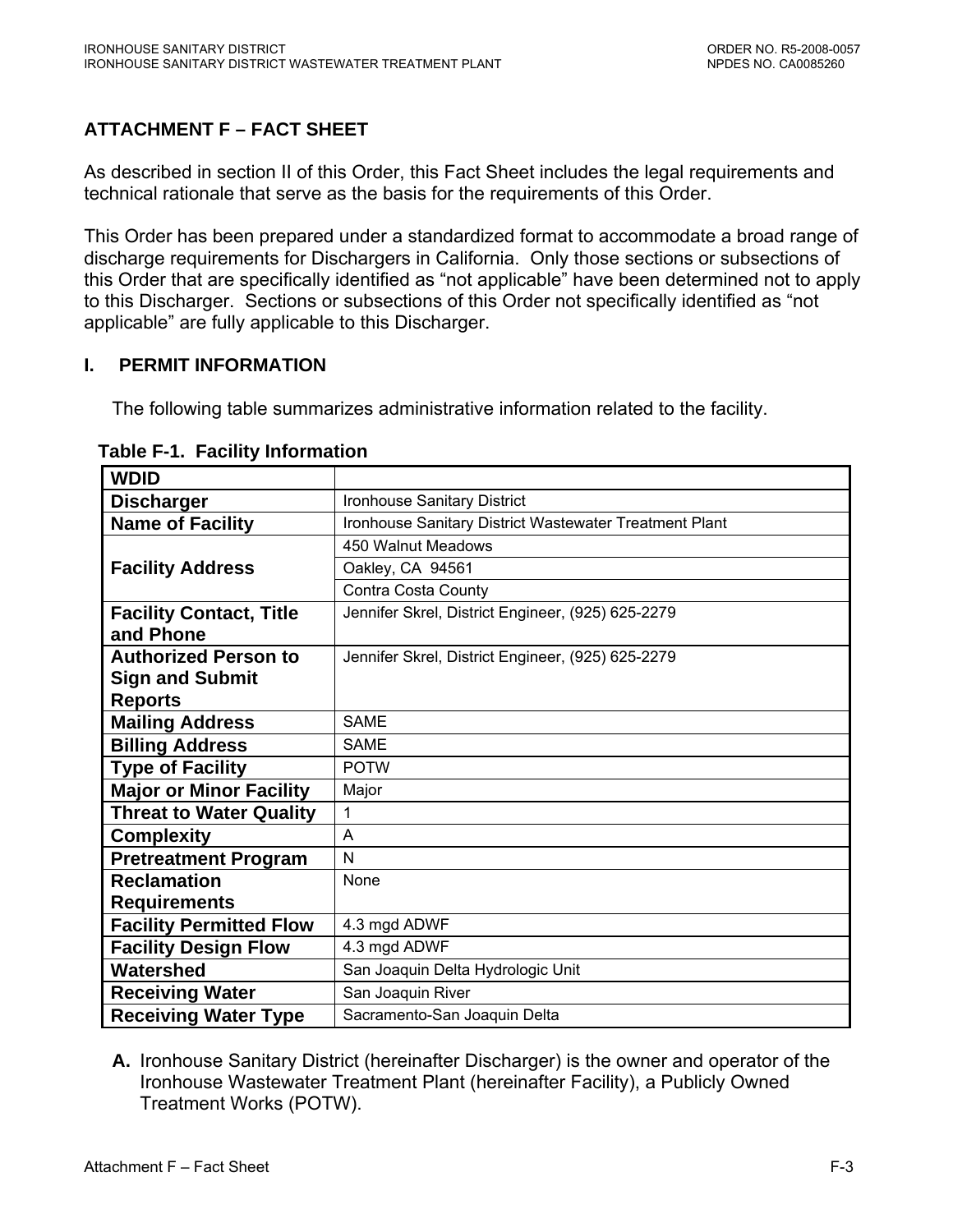<span id="page-63-0"></span>For the purposes of this Order, references to the "discharger" or "permittee" in applicable federal and state laws, regulations, plans, or policy are held to be equivalent to references to the Discharger herein.

- **B.** The Discharger currently operates the Facility with land disposal only. This permit allows a new discharge to surface water. The Facility is permitted to discharge wastewater to San Joaquin River within the legal boundaries of the Sacramento – San Joaquin Delta, a water of the United States, and is currently regulated by Order 5-01- 237, Waste Discharge Requirements, which was adopted on 7 September 2001.
- **C.** The Discharger filed a report of waste discharge and submitted an application for new Waste Discharge Requirements (WDRs) and National Pollutant Discharge Elimination System (NPDES) permit on 11 June 2007. Based on requests by Regional Water Board staff, supplemental information was submitted to the Regional Water Board on 7, 14, 17, and 18 December 2007and 7 January 2008. A site visit was conducted on 29 November 2007, to observe operations and collect additional data to develop permit limitations and conditions.

# **II. FACILITY DESCRIPTION**

 The Discharger owns and operates the Ironhouse Sanitary District Wastewater Treatment Facility (hereafter "Facility") and provides sewerage service for the communities of Oakley, Bethel Island, and the unincorporated areas in between serving a population of approximately 31,200. The Facility consists of headworks, 7.5 acres of aerated ponds and 2 effluent storage ponds with a capacity of approximately 350 acrefeet (114 million gallons). Prior to discharge to irrigation fields, the effluent is dosed with sodium hypochlorite for disinfection. The Discharger disposes of the effluent through irrigation of agricultural lands for production of hay and pastureland for grazing cattle. Approximately 162 acres of land is located adjacent to the Facility on the mainland and an additional 425 acres on Jersey Island, one of eight western Delta islands. The current average dry weather flow (ADWF) is 2.64 mgd and the treatment capacity is 2.7 mgd. Due to a lack of adequate storage, and disposal capacity, the Discharger requested a year-round surface water discharge of tertiary treated effluent with ultraviolet (UV) light disinfection to the San Joaquin River off of Jersey Island. The Discharger would continue to maximize land disposal with tertiary, nitrified and denitrified effluent. The Discharger expects to begin construction of a new wastewater treatment plant in August 2008 with funding from the State Revolving Fund (SRF) loan program.

The Discharger proposes to construct a tertiary treatment facility with an initial capacity of 4.3 mgd (ADWF) and a build-out capacity of 8.6 mgd (ADWF). The facilities would include: coarse screening, grit removal, fine screening, anoxic basins, aeration basins, membrane filtration and UV disinfection. The effluent would be nitrified and denitrified and meet California Code of Regulations Title 22 disinfection requirements for both the surface water discharge and land disposal. The Discharger would continue to maximize land discharge to Jersey Island and water reclamation but discontinue land discharge on the mainland next to the Facility. The Discharger proposes to discharge from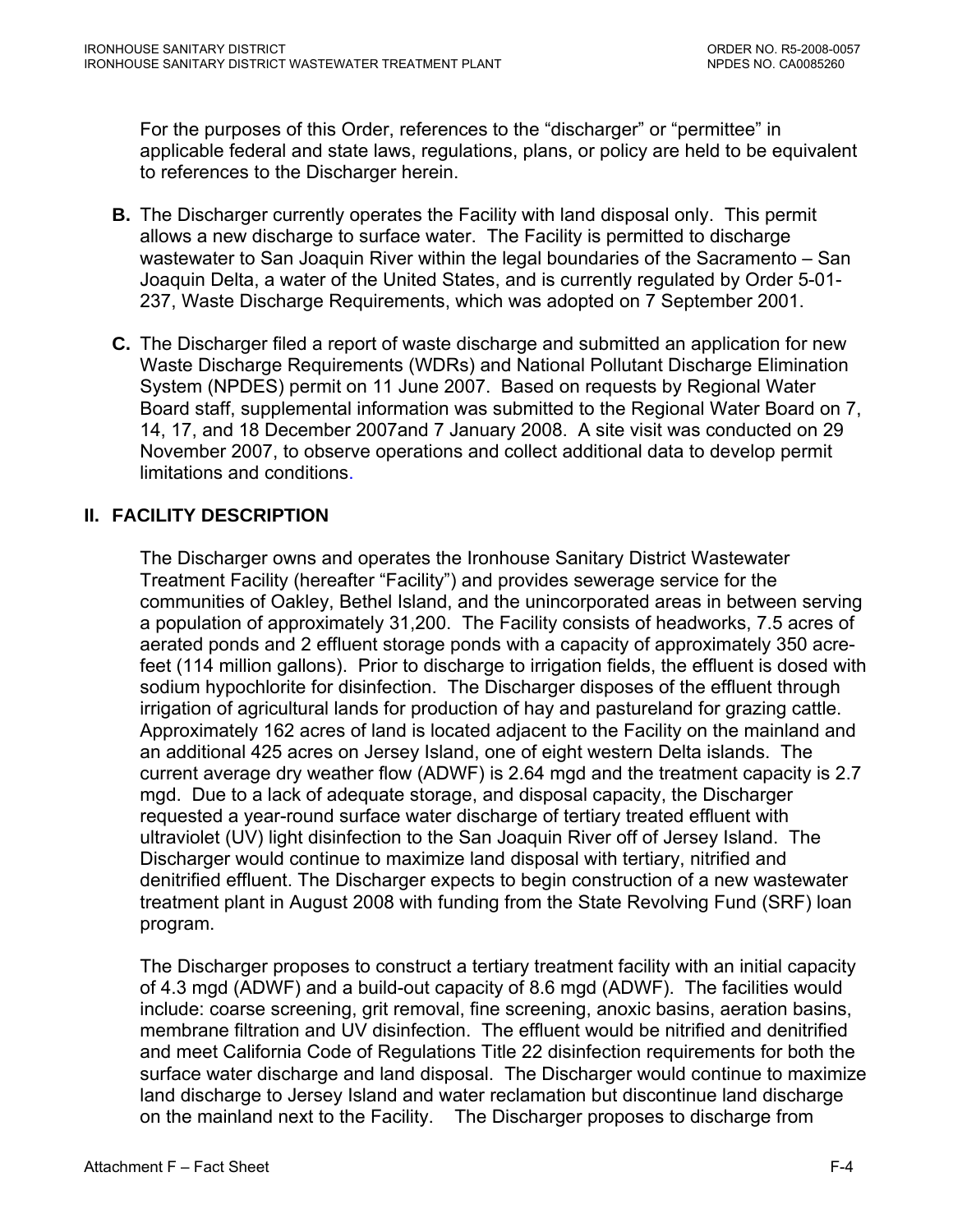<span id="page-64-0"></span>Discharge 001 (see table on cover page) to the San Joaquin River, within the legal boundaries of the Delta, a water of the United States. Attachment B provides a map of the area around the Facility. Attachment C provides a flow schematic of the Facility.

This Order only regulates surface water discharges to the San Joaquin River. Currently, Waste Discharge Requirements (WDR) Order No. 5-01-237 regulates the storage and land disposal of wastewater effluent.

#### **A. Description of Wastewater and Biosolids Treatment or Controls**

The treatment system at the facility consists of preliminary treatment of coarse screening, grit removal, and fine screening. Biological treatment is by activated sludge, through anoxic and aeration basins including nitrification and denitrification. Tertiary treatment is by membrane filtration with ultraviolet light disinfection. Sludge is dewatered using a belt filter press. Dried biosolids are hauled to a landfill or land applied. The design average daily flow capacity is 4.3 mgd and current daily flows are 2.6 mgd.

### **B. Discharge Points and Receiving Waters**

- 1. The Facility is located as shown in Attachment B (Figure B-1), a part of this Order.
- 2. Treated municipal wastewater is discharged at Discharge Point 001 to San Joaquin River within the Sacramento-San Joaquin Delta, a water of the United States at a point Latitude N38°, 02', 40.74939" N and longitude 120°, 41', 40.21180" W.

# **C. Summary of Existing Requirements and Self-Monitoring Report (SMR) Data**

Effluent limitations and Discharge Specifications contained in the existing WDR Order for land only discharges are not applicable to this Order.

#### **D. Compliance Summary – Not Applicable**

#### **E. Planned Changes**

The Discharger proposes to construct a tertiary treatment facility with an initial capacity of 4.3 mgd (ADWF) and a build-out capacity of 8.6 mgd (ADWF). The facilities would include: coarse screening, grit removal, fine screening, anoxic basins, aeration basins, membrane filtration and UV disinfection. The effluent would be nitrified and denitrified and meet Title 22 disinfection requirements.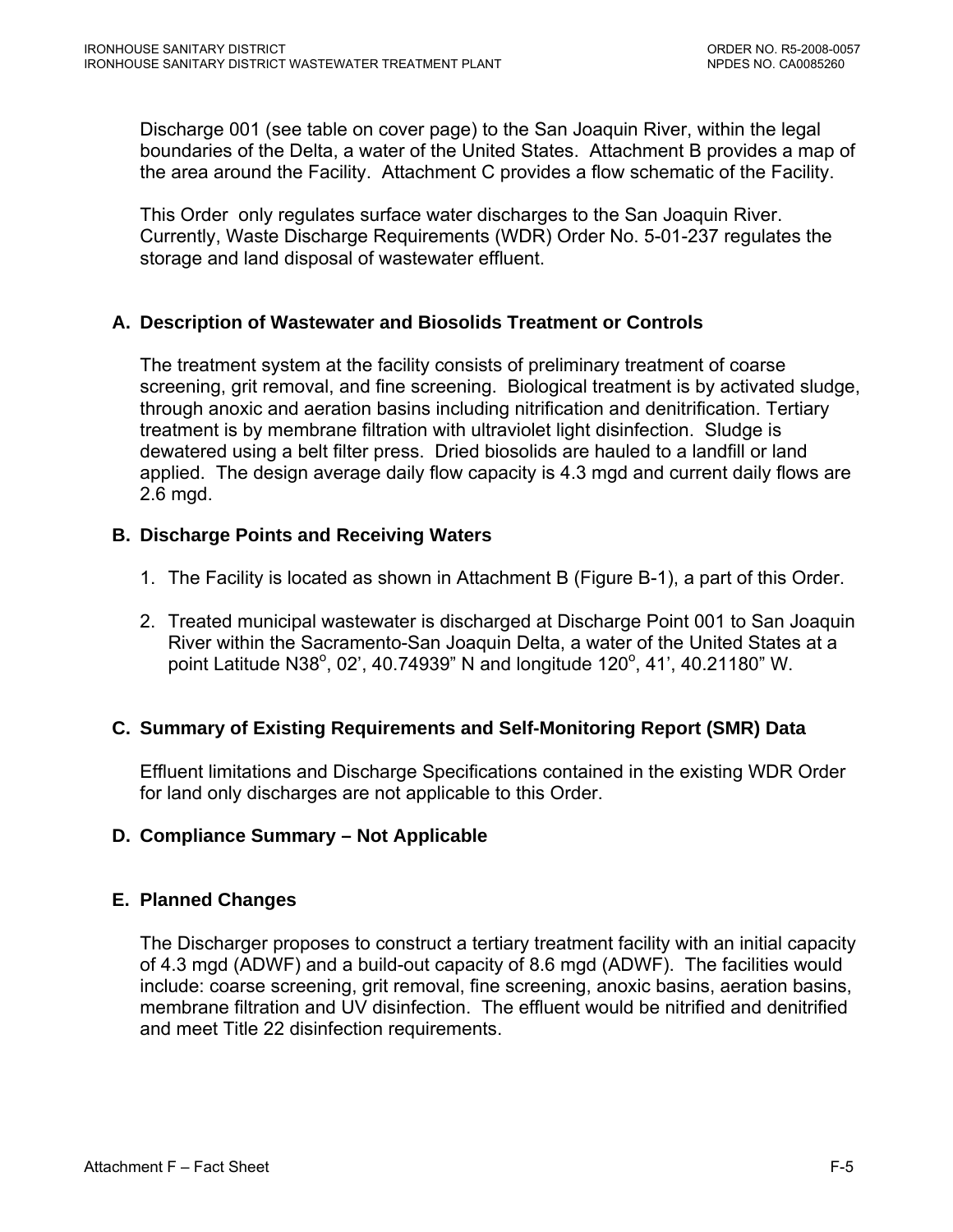# <span id="page-65-0"></span>**III. APPLICABLE PLANS, POLICIES, AND REGULATIONS**

The requirements contained in this Order are based on the applicable plans, policies, and regulations identified in section II of the Limitations and Discharge Requirements ([Findings](#page-2-0)). This section provides supplemental information, where appropriate, for the plans, policies, and regulations relevant to the discharge.

#### **A. Legal Authority**

See Limitations and Discharge Requirements - [Findings, Section II.C.](#page-3-0) 

### **B. California Environmental Quality Act (CEQA)**

See Limitations and Discharge Requirements - [Findings, Section II.E.](#page-3-0)

#### **C. State and Federal Regulations, Policies, and Plans**

1. **Water Quality Control Plans**. The Regional Water Board adopted a *Water Quality Control Plan, Fourth Edition (Revised August 2006), for the Sacramento and San Joaquin River Basins* (Basin Plan) that designates beneficial uses, establishes water quality objectives, and contains implementation programs and policies to achieve those objectives for all waters addressed through the plan. In addition, State Water Board Resolution No. 88-63 requires that, with certain exceptions, the Regional Water Board assign the municipal and domestic supply use to water bodies that do not have beneficial uses listed in the Basin Plan. The beneficial uses of the San Joaquin River downstream of the discharge are municipal and domestic supply, agricultural irrigation, agricultural stock watering, industrial process water supply, industrial service supply, water contact recreation, other non-contact water recreation, warm freshwater aquatic habitat, cold freshwater aquatic habitat, warm fish migration habitat, cold fish migration habitat, warm spawning habitat, wildlife habitat, and navigation.

The Basin Plan on page II-1.00 states: "*Protection and enhancement of existing and potential beneficial uses are primary goals of water quality planning…*" and with respect to disposal of wastewaters states that "...*disposal of wastewaters is [not] a prohibited use of waters of the State; it is merely a use which cannot be satisfied to the detriment of beneficial uses.*"

The federal CWA section 101(a)(2), states: "*it is the national goal that wherever attainable, an interim goal of water quality which provides for the protection and propagation of fish, shellfish, and wildlife, and for recreation in and on the water be achieved by July 1, 1983.*" Federal Regulations, developed to implement the requirements of the CWA, create a rebuttable presumption that all waters be designated as fishable and swimmable. Federal Regulations, 40 CFR sections 131.2 and 131.10, require that all waters of the State regulated to protect the beneficial uses of public water supply, protection and propagation of fish, shell fish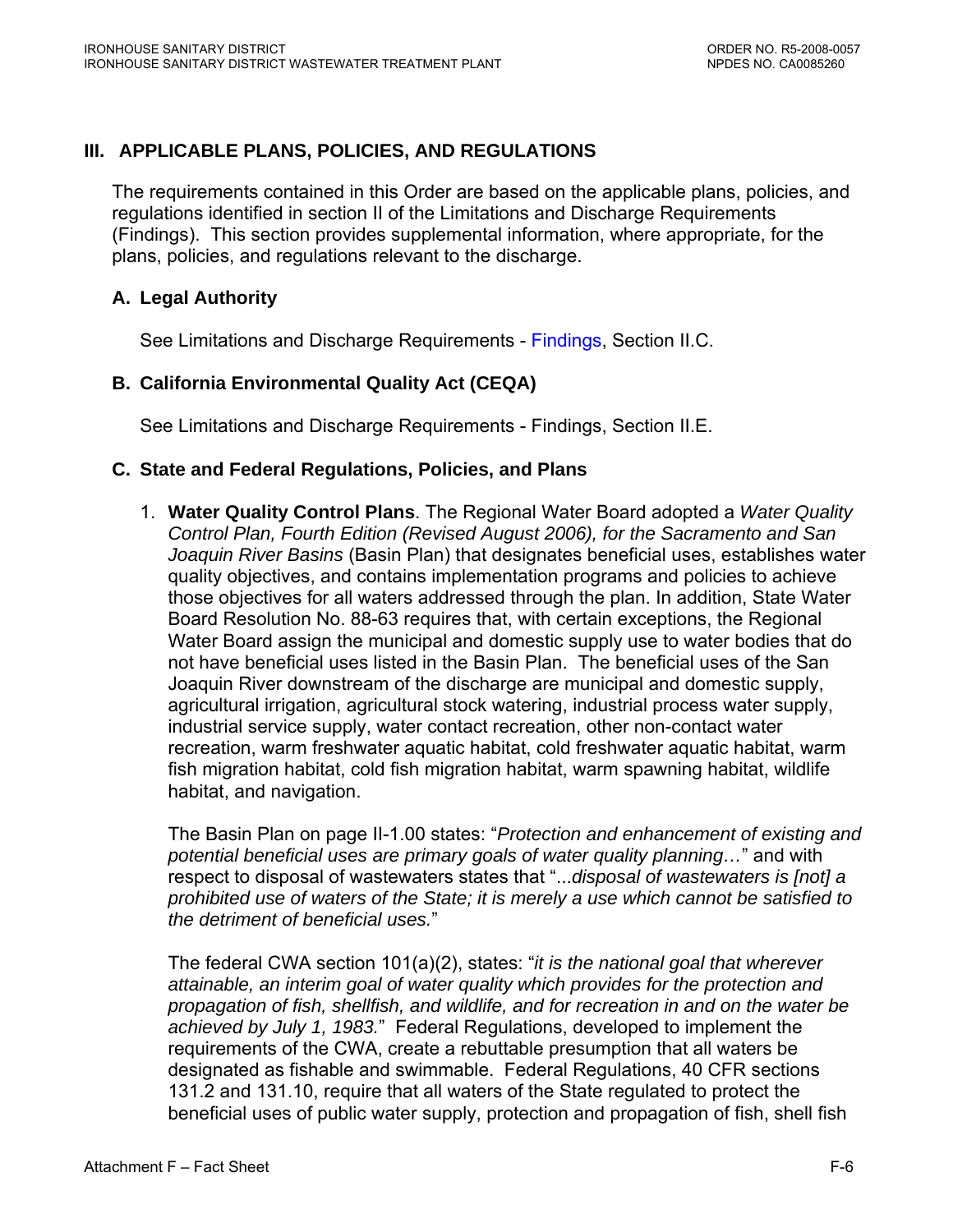and wildlife, recreation in and on the water, agricultural, industrial and other purposes including navigation. Section 131.3(e), 40 CFR, defines existing beneficial uses as those uses actually attained after November 28, 1975, whether or not they are included in the water quality standards. Federal Regulation, 40 CFR section 131.10 requires that uses be obtained by implementing effluent limitations, requires that all downstream uses be protected and states that in no case shall a state adopt waste transport or waste assimilation as a beneficial use for any waters of the United States.

This Order contains Effluent Limitations requiring a tertiary level of treatment, or equivalent, which is necessary to protect the beneficial uses of the receiving water. The Regional Water Board has considered the factors listed in CWC section 13241 in establishing these requirements, as discussed in more detail in the Fact Sheet, Attachment F, B.2.a.

- 2. **Thermal Plan.** The State Water Board adopted a *Water Quality Control Plan for Control of Temperature in the Coastal and Interstate Water and Enclosed Bays and Estuaries of California* (Thermal Plan) on May 18, 1972, and amended this plan on September 18, 1975. This plan contains temperature objectives for surface waters. The Thermal Plan applies to all discharges to the Sacramento-San Joaquin Delta. The Ironhouse Sanitary District discharge is a "new elevated temperature waste" as described in the Thermal Plan. Thus, the discharge must meet 5.B(1) and includes 5.A. (2) of the Plan and are described as follows:
	- a. The maximum temperature shall not exceed the natural receiving water temperature by more than  $20^{\circ}$ F.
	- b. Elevated temperature waste discharge either individually or combined with other discharges shall not create a zone, defined by water temperatures of more than 1<sup>o</sup>F above natural receiving water temperature, which exceeds 25 percent of the cross-sectional area of a main river channel at any point.
	- c. No discharge shall cause a surface water temperature rise greater than  $4^{\circ}F$ above the natural temperature of the receiving waters at any time or place.
	- d. Additional limitations shall be imposed when necessary to assure protection of beneficial uses.

The Antidegradation Analysis shows the effluent will not increase the receiving water temperature by more than  $1.3^{\circ}$ F within the zone of initial mixing. And since the diffuser is 150 feet long at the San Joaquin River where it is 3300 feet wide, the discharge will not cause a 1<sup>o</sup>F increase for more than 25% of the river cross-section.

3. **Bay-Delta Plan.** The *Water Quality Control Plan for the San Francisco Bay/Sacramento-San Joaquin Delta Estuary* (Bay-Delta Plan) was adopted in December 2006 by the State Water Board superseding the 1995 Bay-Delta Plan. The Bay-Delta Plan identifies the beneficial uses of the estuary and includes objectives for flow, salinity, and endangered species protection.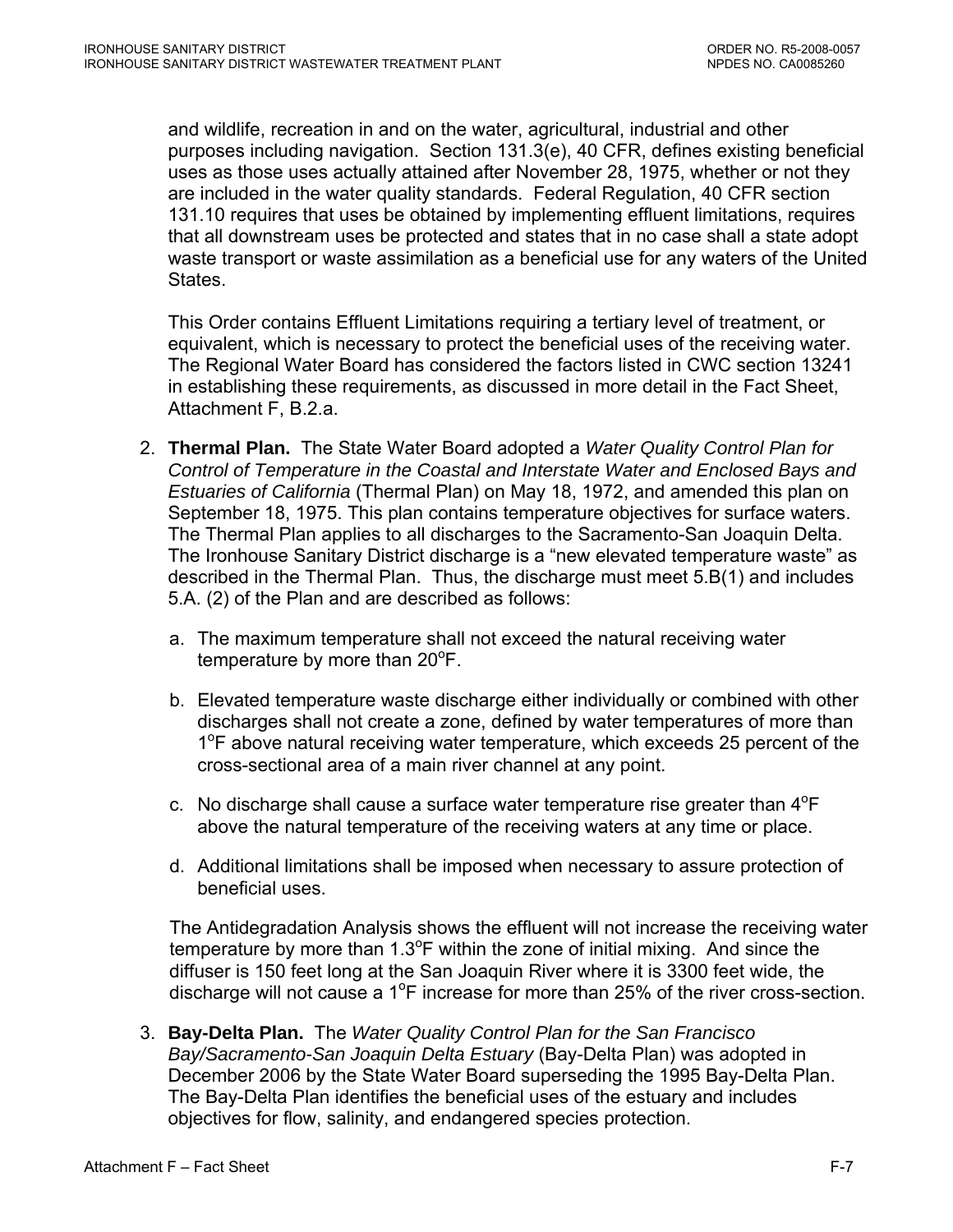The Bay-Delta Plan attempts to create a management plan that is acceptable to the stakeholders while at the same time is protective of beneficial uses of the San Joaquin River. The State Water Board adopted Decision 1641 (D-1641) on December 29, 1999. D-1641 implements flow objectives for the Bay-Delta Estuary, approves a petition to change points of diversion of the Central Valley Project and the State Water Project in the Southern Delta, and approves a petition to change places of use and purposes of use of the Central Valley Project. The water quality objectives of the Bay-Delta Plan are implemented as part of this Order.

- 4. **Antidegradation Policy.** Section 131.12 requires that the state water quality standards include an antidegradation policy consistent with the federal policy. The State Water Board established California's antidegradation policy in State Water Board Resolution No. 68-16. Resolution No. 68-16 incorporates the federal antidegradation policy where the federal policy applies under federal law. Resolution No. 68-16 requires that existing water quality be maintained unless degradation is justified based on specific findings. The Regional Water Board's Basin Plan implements, and incorporates by reference, both the State and federal antidegradation policies. As discussed in detail in the Fact Sheet ([Attachment F,](#page-103-0)  [Section IV.D.4.](#page-103-0)) the discharge is consistent with the antidegradation provisions of 40 CFR section 131.12 and State Water Board Resolution 68-16.
- 5. **Anti-Backsliding Requirements.** Sections 402(o)(2) and 303(d)(4) of the CWA and federal regulations at title 40, Code of Federal Regulations section 122.44(l) prohibit backsliding in NPDES permits. These anti-backsliding provisions require that effluent limitations in a reissued permit must be as stringent as those in the previous permit, with some exceptions in which limitations may be relaxed. Compliance with the Anti-Backsliding requirements is discussed in [Section IV.D.3.](#page-103-0)
- 6. **Emergency Planning and Community Right to Know Act**. Section 13263.6(a), California Water Code, requires that "*the Regional Water Board shall prescribe effluent limitations as part of the waste discharge requirements of a POTW for all substances that the most recent toxic chemical release data reported to the state emergency response commission pursuant to Section 313 of the Emergency Planning and Community Right to Know Act of 1986 (42 U.S.C. Sec. 11023) (EPCRKA) indicate as discharged into the POTW, for which the State Water Board or the Regional Water Board has established numeric water quality objectives, and*  has determined that the discharge is or may be discharged at a level which will *cause, have the reasonable potential to cause, or contribute to, an excursion above any numeric water quality objective*".

The Regional Water Board has adopted a numeric receiving water objective for arsenic, barium, copper, cyanide, iron, manganese, silver, and zinc that apply to the Sacramento-San Joaquin River Delta. The most recent toxic chemical data report does not indicate any reportable off-site releases or discharges to the collection system for this facility. Therefore, a reasonable potential analysis based on information from Emergency Planning and Community Right to Know Act (EPCRA)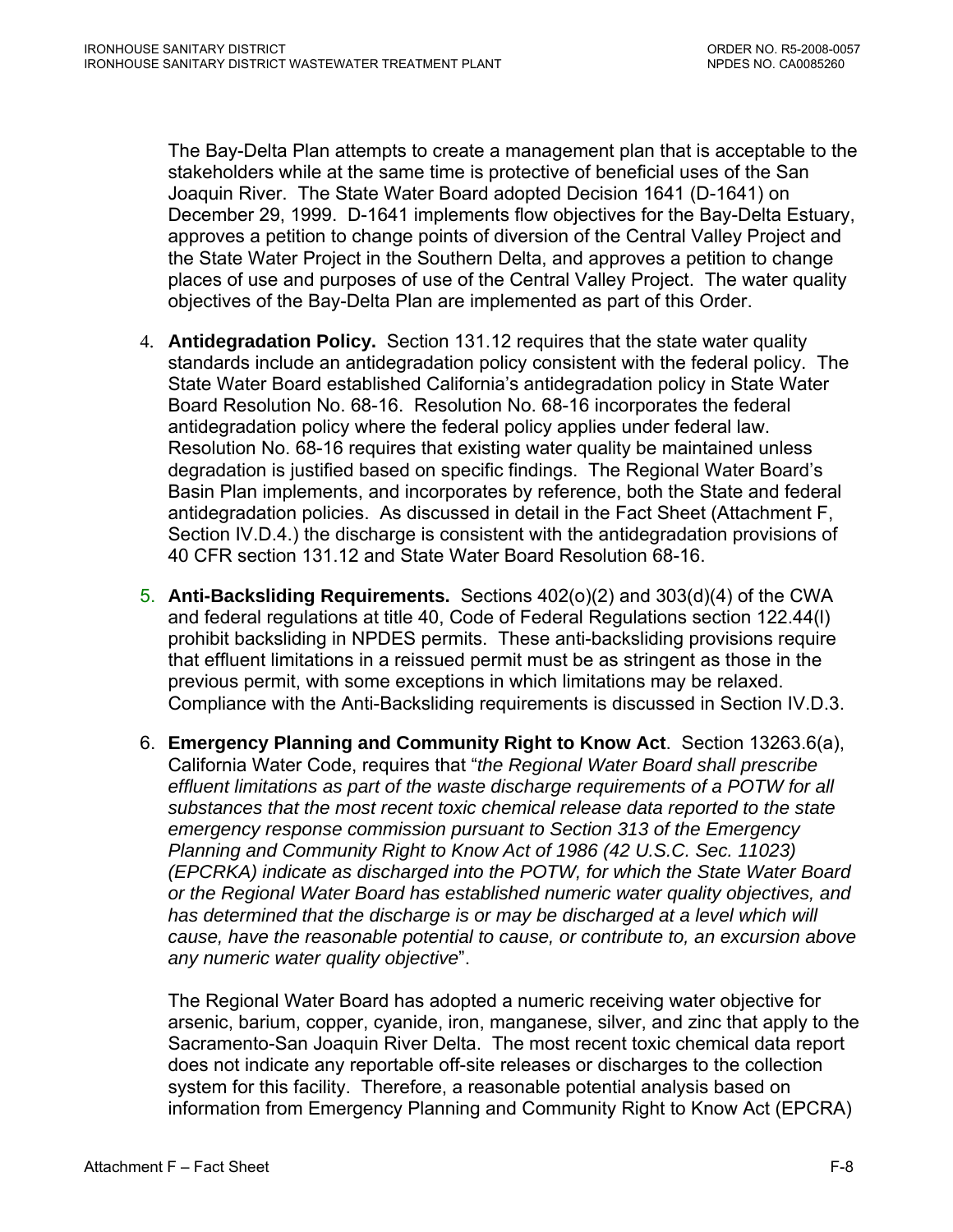cannot be conducted. Based on information from EPCRA, there is no reasonable potential to cause or contribute to an excursion above any numeric water quality objectives included within the Basin Plan or in any State Water Board plan, so no effluent limitations are included in this permit pursuant to CWC section 13263.6(a).

However, as detailed elsewhere in this Order, available monitoring data indicate that there are constituents that may be present in the effluent that have a reasonable potential to cause or contribute to an exceedance of water quality standards and require inclusion of effluent limitations based on federal and state laws and regulations.

- 7. **Stormwater Requirements.** USEPA promulgated Federal Regulations for storm water on 16 November 1990 in 40 CFR Parts 122, 123, and 124. The NPDES Industrial Storm Water Program regulates storm water discharges from wastewater treatment facilities. Wastewater treatment plants are applicable industries under the stormwater program and are obligated to comply with the Federal Regulations.
- 8. **Delta Beneficial Uses Protection Resolution**. The Central Valley Regional Water Quality Control Board adopted Resolution No. R5-2007-0161 – Water Boards' Actions to Protect Beneficial Uses of the San Francisco Bay/Sacramento-San Joaquin Delta Estuary on 6 December 2007 that describes actions for the Water Boards to take to protect the beneficial uses of the Delta. Specific actions are included in this Order but are not limited to: assessing unknown toxicity in the Delta (weekly toxicity testing for discharge); remedy the impacts of once-through cooling water intake structures on marine and estuarine life (evaluate use of the Dischargers tertiary effluent for cooling water); and require characterization of discharges to and from Delta islands for water quality purposes (assure irrigation of Jersey Island with effluent is not impacting surface water quality through dewatering Jersey Island.
- 9. **Water Reuse Policy.** The Basin Plan's Water Reuse Policy states, "*The Regional Water Board encourages the reclamation and reuse of wastewater…and requires as part of a Report of Waste Discharge an evaluation of reuse and land disposal options as alternative disposal methods. Reuse options should include consideration of the following, where appropriate, based on the quality of the wastewater and the required quality for the specific reuses: industrial and municipal supply, crop irrigation, landscape irrigation, ground water recharge, and wetland restoration*." The purpose of the Water Reuse Policy is to evaluate alternative methods of disposal to prevent unnecessary discharges to surface water.

Also, in December 2007, the Governor's Blue Ribbon Task Force developed a durable vision for sustaining management of the Delta with the goal of managing the Delta over the long term to restore and maintain identified functions and values that are determined to be important to the environmental quality of the Delta and the economic and social well being of the people of the state. Included in the twelve (12) recommendations to the Governor, is number 7. "A revitalized Delta ecosystem will require reduced diversions- or changes in patterns and timing of the diversions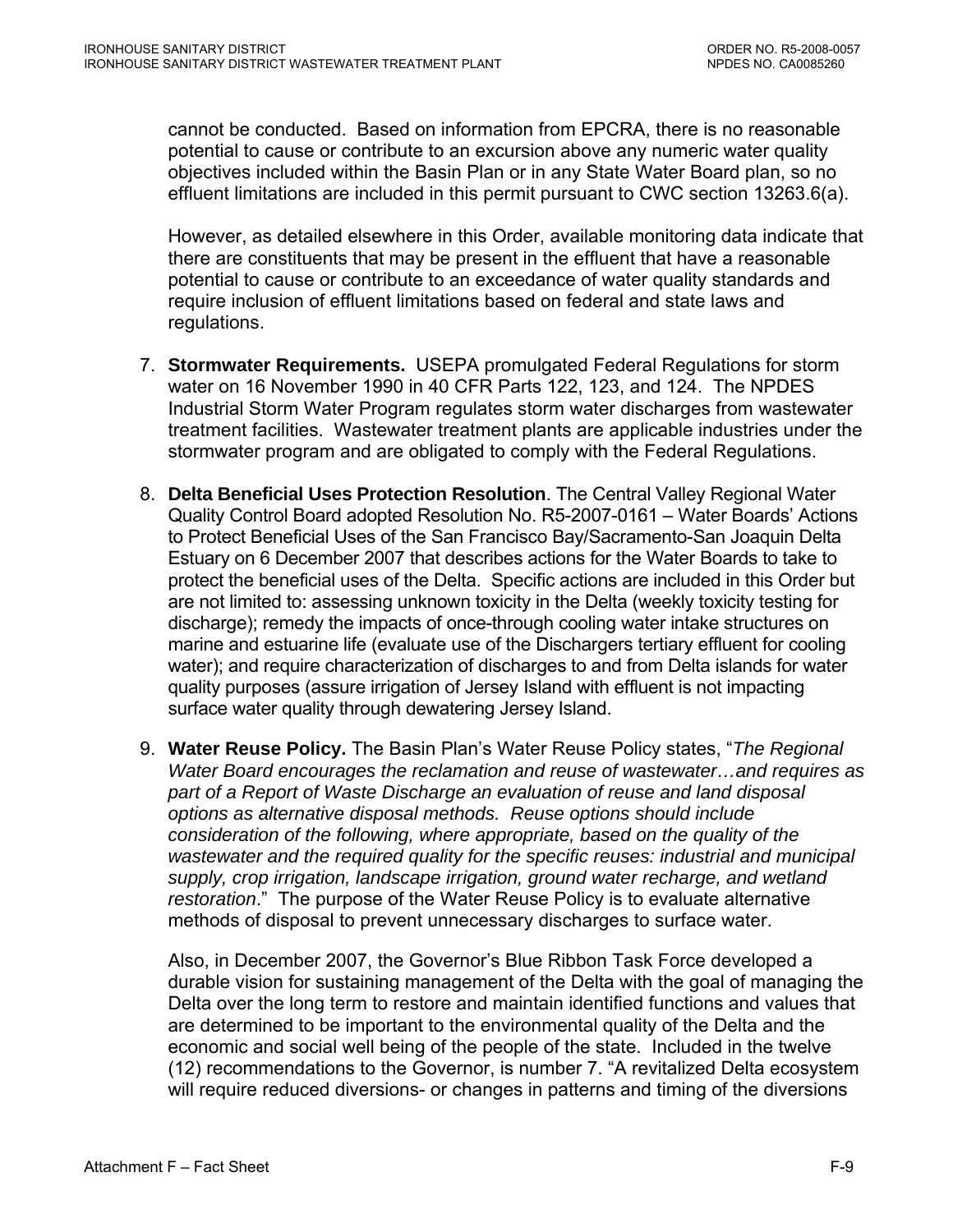upstream, within the Delta, and exported from the Delta – at critical times." Water reuse can contribute to this recommendation.

The Discharger developed a technical memorandum, dated 17 July 2006, that evaluated the feasibility of long-term land disposal of treated effluent. The technical memorandum evaluated the feasibility of 100 percent land disposal using Discharger-owned land, and furthermore, did not find additional land suitable for reclamation in the vicinity. Regional Water Board staff requested additional information to further evaluate the feasibility of a seasonal surface water discharge and requested clarification of the factors related to the suitability of the land on Jersey Island for irrigation. The following is a summary of the findings provided by the Discharger.

Land Only Discharge -The Discharger is currently permitted to discharge up to 3 mgd of disinfected secondary treated wastewater by irrigating pastureland and fodder crops adjacent to the treatment facilities (mainland) and on Jersey Island. . Based on studies, groundwater degradation beneath ISD's wastewater treatment plant and irrigated lands on the mainland property has the potential to occur or may have already occurred due to unlined storage and irrigation with nonnitrified/denitrified secondary effluent. In addition, there are concerns of potential impacts to the beneficial uses of the Contra Costa Canal. Additional disposal land adjacent to the treatment plant for treatment and disposal is limited due to proposed enhancement wetlands. Although the Discharger owns substantial land, over 3400 acres on Jersey Island, all of the island is below the level of the San Joaquin River, requiring continuous dewatering of the island with groundwater discharge to the San Joaquin River. The dewatering system maintains the groundwater level between 2 – 4 feet below ground surface. During winter, the groundwater level can be less than 1 foot below ground surface.

The Discharger completed a water balance for its ultimate capacity of 8.6 mgd that shows substantial storage would be required to keep the discharge on land (3,343 acre-feet). All storage ponds must be built on the mainland, since Jersey Island is below river level. However, much of the Discharger's land available on the mainland is committed to a restoration project, including the creation of 100 acres of tidal marsh and riparian habitat funded by an Integrated Regional Water Management grant by the State Water Board. Based on the Discharger's water balance, it is infeasible to only discharge to land at the ultimate capacity.

The water balance for the Phase I expansion (4.3 mgd) shows land disposal only with no surface water discharge is also infeasible. Storage requirements would be over 1300 acre-feet. The difficultly lies in operating an extensive year-round irrigation program on Jersey Island when groundwater is close to the ground surface. Only parts of Jersey Island could take effluent without ponding during winter months. Due to these concerns, 100% land disposal is not a feasible option for the Phase I expansion.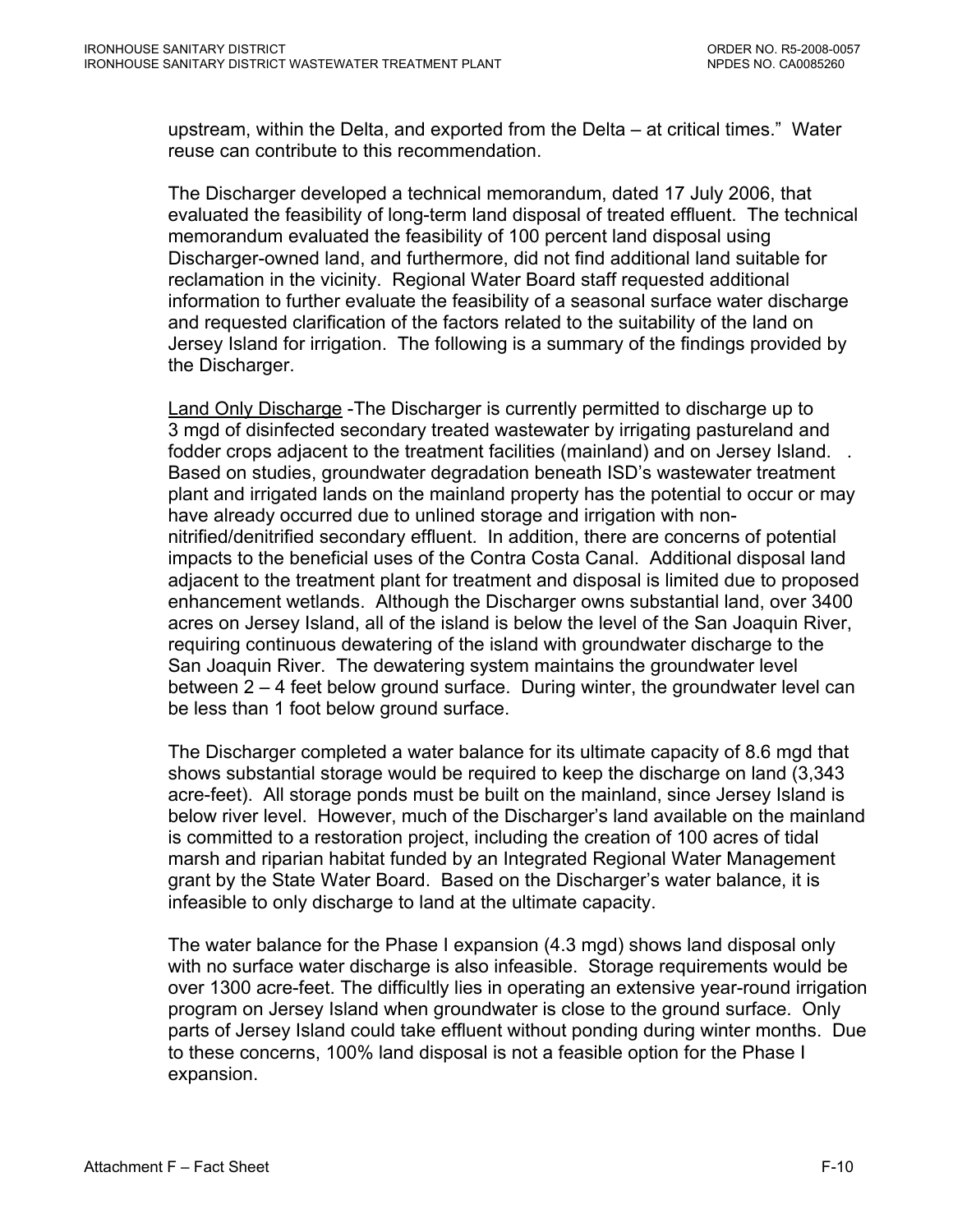<span id="page-70-0"></span>Seasonal Discharge – The Basin Plan and Bay-Delta Plan have restrictions on EC during April through August for protection of agriculture and fisheries. The EC limit can be as low as 440 µhmos/cm depending on the month and water year. Thus, at the request of Regional Water Board staff, the Discharger submitted several water balances identifying the feasibility of a seasonal discharge to the San Joaquin River. According to water balances provided by the Discharger, effluent storage during April and May appear to be the limiting factor for a seasonal discharge. Based on these water balances, it appears that a seasonal discharge that prohibits surface water discharges during April and May is not feasible.

100% Recycle to Contra Costa Power Plant for Cooling Water –The Mirant Delta Contra Costa Power Plant is within five miles of the Facility and is currently discharging once through cooling water into the San Joaquin River. Its NPDES permit allows discharges up to 450 mgd. The East County Regional Industrial Reuse Planning Grant, funded by the State Board, evaluates six (6) different water recycling alternatives including use of treated wastewater for cooling water. However, the feasilibity study will not conclude until Fall 2008. An advantage to using wastewater for cooling water is less water pumped from the San Joaquin River and less aquatic life entrained/impinged by the pumps. This Order requires the Discharger to submit a study detailing possible wastewater reclamation sites and economic analyses to reclaim its wastewater.

Based on the information submitted by the Discharger, it has adequately demonstrated that it is infeasible to maintain 100 percent land disposal using Discharger-owned land, and the Discharger has adequately demonstrated that additional reclamation land is not currently available in the vicinity. In addition, the Discharger has previously evaluated recycled water use in the 1991 and 2005 Wastewater Facilities Expansion Plan reports. The only potential existing customer or recycled water is the Bethel Island Golf Course, approximately 6 miles from the Facility. Costs to transport reclaimed water to this user are cost prohibitive. Currently the Discharger is exploring opportunities for reuse in the Delta Diablo Sanitation District service area as the proposed facilities will produce Title 22 tertiary effluent suitable for future recycled water reuse. This Order includes a compliance schedule for initiating a surface water discharge that requires the Discharger to complete its on-going reuse study and provide the results of the study to the Regional Water Board. This Order may be reopened based on the results of the reclamation study.

# **D. Impaired Water Bodies on CWA 303(d) List**

1. Under Section 303(d) of the 1972 Clean Water Act, states, territories and authorized tribes are required to develop lists of water quality limited segments. The waters on these lists do not meet water quality standards, even after point sources of pollution have installed the minimum required levels of pollution control technology. On July 25, 2003 USEPA gave final approval to California's 2002 Section 303(d) List of Water Quality Limited Segments. The Basin Plan references this list of Water Quality Limited Segments (WQLSs), which are defined as "…*those sections of lakes,*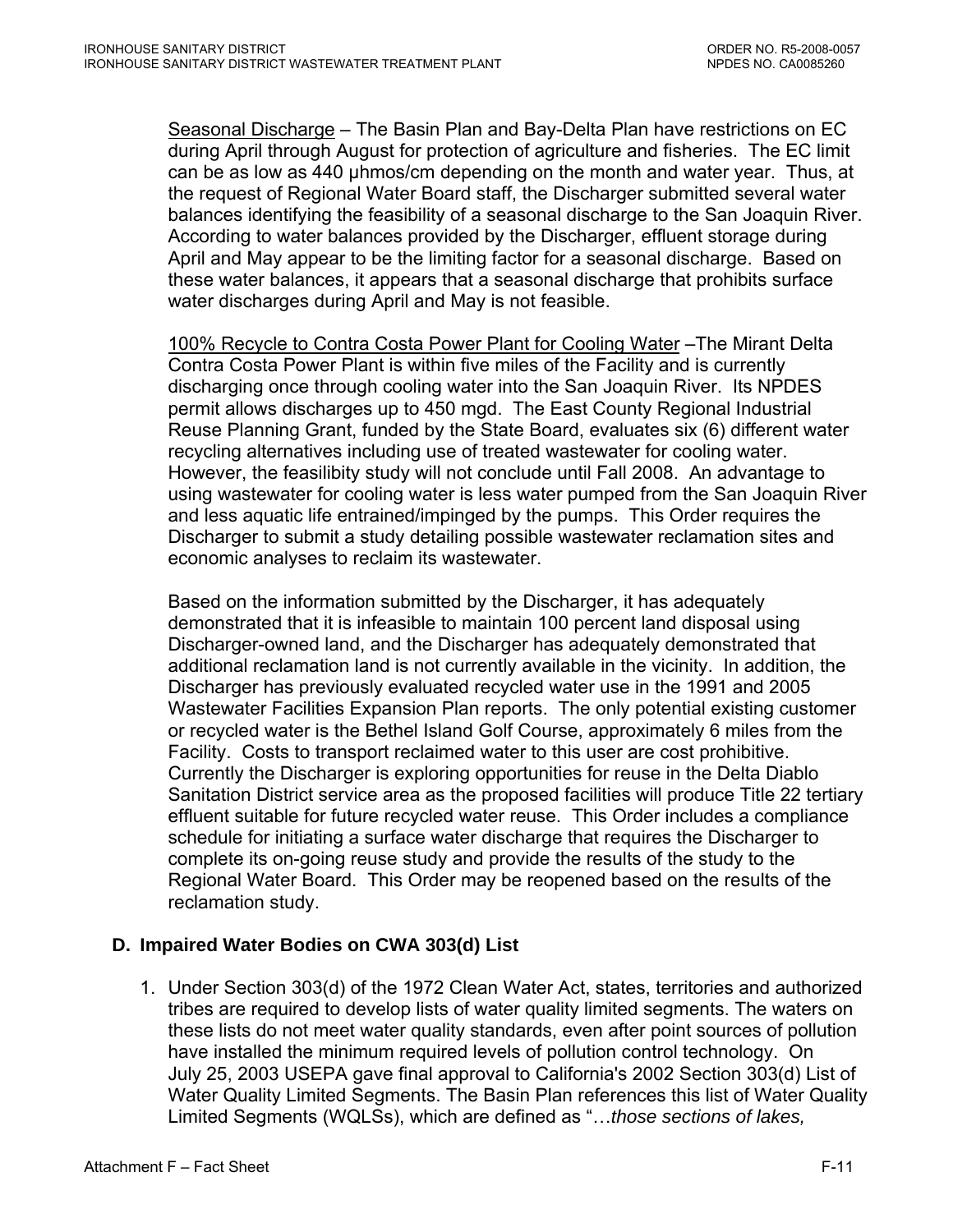<span id="page-71-0"></span>*streams, rivers or other fresh water bodies where water quality does not meet (or is not expected to meet) water quality standards even after the application of appropriate limitations for point sources (40 CFR 130, et seq.)*." The Basin Plan also states, "*Additional treatment beyond minimum federal standards will be imposed on dischargers to [WQLSs]. Dischargers will be assigned or allocated a maximum allowable load of critical pollutants so that water quality objectives can be met in the segment.*" The listing for the San Joaquin River, Western portion of the Sacramento-San Joaquin Delta includes: Chloropyrifos, DDT, Diazinon, Electrical Conductivity, Mercury, Group A pesticides, and Unknown Toxicity .

2. **Total Maximum Daily Loads.** The US EPA requires the Regional Water Board to develop total maximum daily loads (TMDLs) for each 303(d) listed pollutant and water body combination. The Basin Plan amendment for the Control of Diazinon and Chlorpyrifos Runoff into the Sacramento-San Joaquin Delta was adopted by the Central Valley Water Board on 23 June 2006. In order for the Amendment to become final, it must be approved by the State Water Resources Control Board, the Office of Administrative Law, and the U. S. EPA.

A Basin Plan amendment for mercury is scheduled for adoption in 2008 by the Regional Water Board. A reopener provision is included in this Order to allow the permit to be reopened to implement the TMDL.

### **E. Other Plans, Polices and Regulations**

- 1. The discharge authorized herein and the treatment and storage facilities associated with the discharge of treated municipal wastewater, except for discharges of residual sludge and solid waste, are exempt from the requirements of Title 27, California Code of Regulations (CCR), section 20005 *et seq*. (hereafter Title 27). The exemption, pursuant to Title 27 CCR section 20090(a), is based on the following:
	- a. The waste consists primarily of domestic sewage and treated effluent;
	- b. The waste discharge requirements are consistent with water quality objectives; and
	- c. The treatment and storage facilities described herein are associated with a municipal wastewater treatment plant.
- 2. The State Water Board adopted the *Water Quality Control Policy for the Enclosed Bays and Estuaries of California*. The requirements within this Order are consistent with the Policy.

# **IV. RATIONALE FOR EFFLUENT LIMITATIONS AND DISCHARGE SPECIFICATIONS**

Effluent limitations and toxic and pretreatment effluent standards established pursuant to Sections 301 (Effluent Limitations), 302 (Water Quality Related Effluent Limitations), 304 (Information and Guidelines), and 307 (Toxic and Pretreatment Effluent Standards)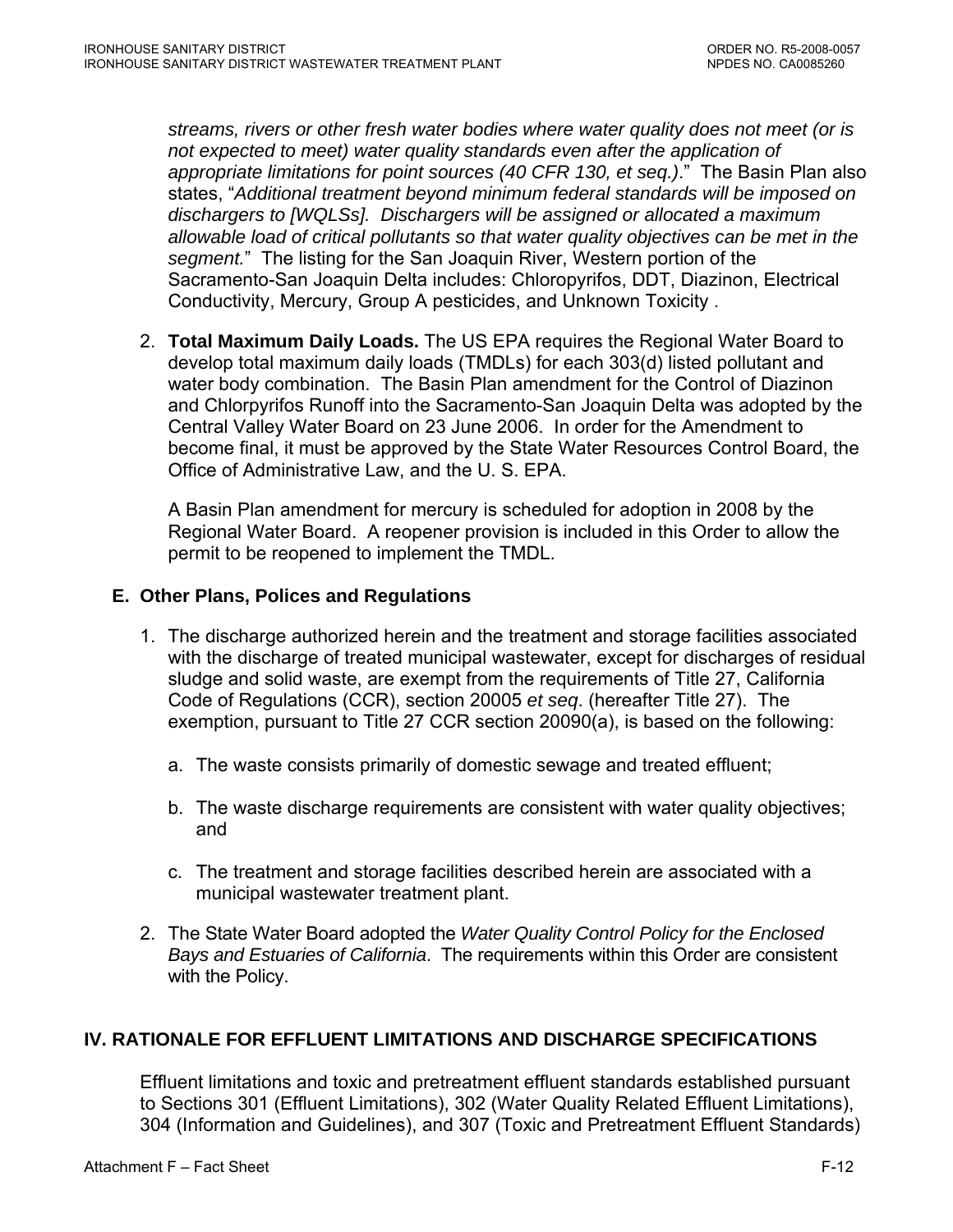of the Clean Water Act (CWA) and amendments thereto are applicable to the discharge.

The Federal CWA mandates the implementation of effluent limitations that are as stringent as necessary to meet water quality standards established pursuant to state or federal law [33 U.S.C., § 1311(b)(1)(C); 40 CFR, § 122.44(d)(1)]. NPDES permits must incorporate discharge limits necessary to ensure that water quality standards are met. This requirement applies to narrative criteria as well as to criteria specifying maximum amounts of particular pollutants. Pursuant to Federal Regulations, 40 CFR Section 122.44(d)(1)(i), NPDES permits must contain limits that control all pollutants that "*are or may be discharged at a level which will cause, have the reasonable potential to cause, or contribute to an excursion above any state water quality standard, including state narrative criteria for water quality*." Federal Regulations, 40 CFR, §122.44(d)(1)(vi), further provide that "[w]*here a state has not established a water quality criterion for a specific chemical pollutant that is present in an effluent at a concentration that causes, has the reasonable potential to cause, or contributes to an excursion above a narrative criterion within an applicable State water quality standard, the permitting authority must establish effluent limits.*"

The CWA requires point source discharges to control the amount of conventional, nonconventional, and toxic pollutants that are discharged into the waters of the United States. The control of pollutants discharged is established through effluent limitations and other requirements in NPDES permits. There are two principal bases for effluent limitations: 40 CFR §122.44(a) requires that permits include applicable technologybased limitations and standards, and 40 CFR §122.44(d) requires that permits include water quality-based effluent limitations to attain and maintain applicable numeric and narrative water quality criteria to protect the beneficial uses of the receiving water where numeric water quality objectives have not been established. The Regional Water Board's Basin Plan, page IV-17.00, contains an implementation policy ("Policy for Application of Water Quality Objectives" that specifies that the Regional Water Board "*will, on a case-by-case basis, adopt numerical limitations in orders which will implement the narrative objectives*." This Policy complies with 40 CFR §122.44(d)(1). With respect to narrative objectives, the Regional Water Board must establish effluent limitations using one or more of three specified sources, including (1) EPA's published water quality criteria, (2) a proposed state criterion (*i.e*., water quality objective) or an explicit state policy interpreting its narrative water quality criteria (*i.e*., the Regional Water Board's "Policy for Application of Water Quality Objectives")(40 CFR 122.44(d)(1) (vi) (A), (B) or (C)), or (3) an indicator parameter. The Basin Plan contains a narrative objective requiring that: "*All waters shall be maintained free of toxic substances in concentrations that produce detrimental physiological responses in human, plant, animal, or aquatic life*" (narrative toxicity objective). The Basin Plan requires the application of the most stringent objective necessary to ensure that surface water and groundwater do not contain chemical constituents, discoloration, toxic substances, radionuclides, or taste and odor producing substances that adversely affect beneficial uses. The Basin Plan states that material and relevant information, including numeric criteria, and recommendations from other agencies and scientific literature will be utilized in evaluating compliance with the narrative toxicity objective. The Basin Plan also limits chemical constituents in concentrations that adversely affect surface water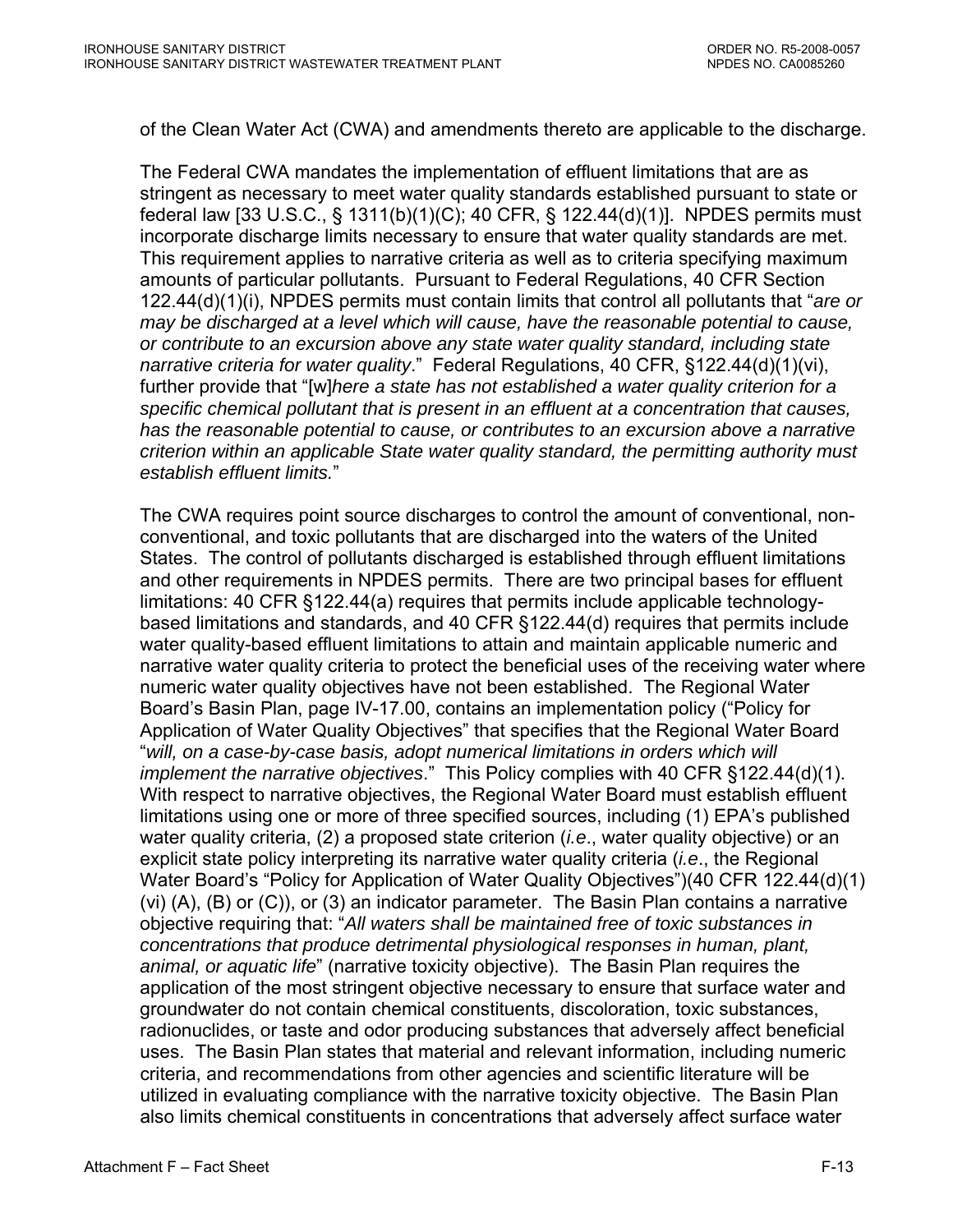beneficial uses. For waters designated as municipal, the Basin Plan specifies that, at a minimum, waters shall not contain concentrations of constituents that exceed Maximum Contaminant Levels (MCL) of CCR Title 22. The Basin Plan further states that, to protect all beneficial uses, the Regional Water Board may apply limits more stringent than MCLs.

## **A. Discharge Prohibitions**

1. *As stated in section I.G of Attachment D, Standard Provisions, this Order prohibits bypass from any portion of the treatment facility*. *Federal Regulations, 40 CFR 122.41 (m), define "bypass" as the intentional diversion of waste streams from any portion of a treatment facility. This section of the Federal Regulations, 40 CFR 122.41 (m)(4), prohibits bypass unless it is unavoidable to prevent loss of life, personal injury, or severe property damage. In considering the Regional Water Board's prohibition of bypasses, the State Water Board adopted a precedential decision, Order No. WQO 2002-0015, which cites the Federal Regulations, 40 CFR 122.41(m), as allowing bypass only for essential maintenance to assure efficient operation.* 

## **B. Technology-Based Effluent Limitations**

## **1. Scope and Authority**

Regulations promulgated in section 125.3(a)(1) require technology-based effluent limitations for municipal Dischargers to be placed in NPDES permits based on Secondary Treatment Standards or Equivalent to Secondary Treatment Standards.

The Federal Water Pollution Control Act Amendments of 1972 (PL 92-500) established the minimum performance requirements for POTWs [defined in section 304(d)(1)]. Section 301(b)(1)(B) of that Act requires that such treatment works must, as a minimum, meet effluent limitations based on secondary treatment as defined by the USEPA Administrator.

Based on this statutory requirement, USEPA developed secondary treatment regulations, which are specified in Part 133. These technology-based regulations apply to all municipal wastewater treatment plants and identify the minimum level of effluent quality attainable by secondary treatment in terms of biochemical oxygen demand  $(BOD<sub>5</sub>)$ , total suspended solids (TSS), and pH.

## **2. Applicable Technology-Based Effluent Limitations**

a. **BOD<sub>5</sub> and TSS.** Federal Regulations, 40 CFR, Part 133, establish the minimum weekly and monthly average level of effluent quality attainable by secondary treatment for  $BOD<sub>5</sub>$  and TSS. Tertiary treatment is necessary to protect the beneficial uses of the receiving stream and the final effluent limitations for  $BOD<sub>5</sub>$ and TSS are based on the technical capability of the tertiary process.  $BOD<sub>5</sub>$  is a measure of the amount of oxygen used in the biochemical oxidation of organic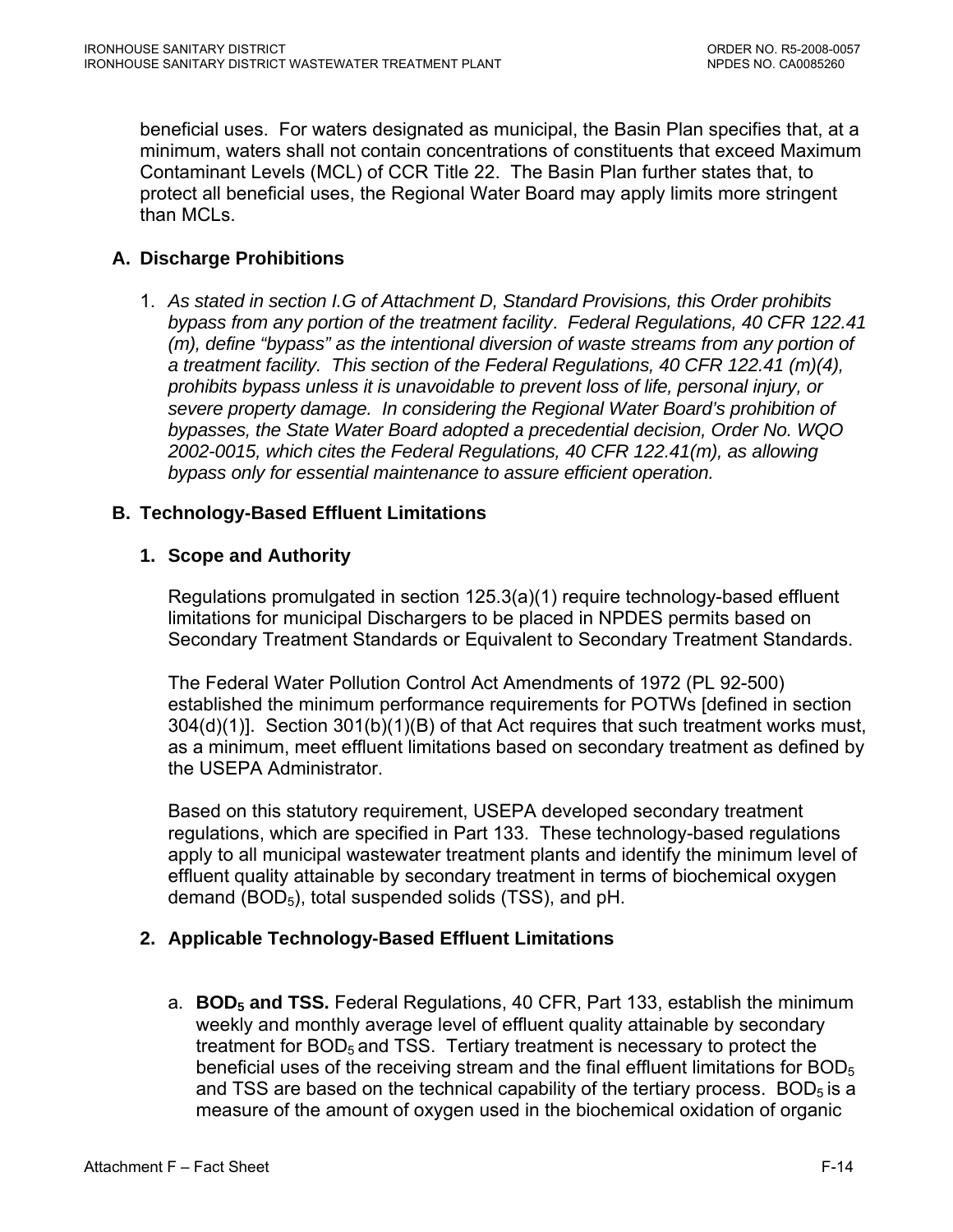matter. The secondary and tertiary treatment standards for  $BOD<sub>5</sub>$  and TSS are indicators of the effectiveness of the treatment processes. The principal design parameter for wastewater treatment plants is the daily  $BOD<sub>5</sub>$  and TSS loading rates and the corresponding removal rate of the system. In applying 40 CFR Part 133 for weekly and monthly average BOD<sub>5</sub> and TSS limitations, the application of tertiary treatment processes results in the ability to achieve lower levels for BOD<sub>5</sub> and TSS than the secondary standards currently prescribed; the 30-day average BOD<sub>5</sub> and TSS limitations have been revised to 10 mg/L, which is technically based on the capability of a tertiary system. In addition to the average weekly and average monthly effluent limitations, a daily maximum effluent limitation for  $BOD<sub>5</sub>$  and TSS is included in the Order to ensure that the treatment works are not organically overloaded and operate in accordance with design capabilities. See Table F-3 for final technology-based effluent limitations required by this Order. In addition, 40 CFR 133.102, in describing the minimum level of effluent quality attainable by secondary treatment, states that the 30-day average percent removal shall not be less than 85 percent. If 85 percent removal of  $BOD<sub>5</sub>$  and TSS must be achieved by a secondary treatment plant, it must also be achieved by a tertiary (i.e., treatment beyond secondary level) treatment plant. This Order contains a limitation requiring an average of 85 percent removal of BOD<sub>5</sub> and TSS over each calendar month.

- b. **Flow.** The wastewater treatment plant was designed to provide a tertiary level of treatment for up to a design flow of 4.3 mgd (ADWF). Therefore, this Order contains an Average Dry Weather Discharge Flow effluent limit of 4.3 mgd.
- c. **pH.** Federal Regulations, 40 CFR Part 133, also establish technology-based effluent limitations for pH. The secondary treatment standards require the pH of the effluent to be no lower than 6.0 and no greater than 9.0 standard units.

## **Summary of Technology-based Effluent Limitations Discharge Point 001**

|                  |                                                                |                           | <b>Effluent Limitations</b> |                         |                                        |                                 |  |  |
|------------------|----------------------------------------------------------------|---------------------------|-----------------------------|-------------------------|----------------------------------------|---------------------------------|--|--|
| <b>Parameter</b> | <b>Units</b>                                                   | Average<br><b>Monthly</b> | Average<br>Weekly           | <b>Maximum</b><br>Daily | <b>Instantaneous</b><br><b>Minimum</b> | Instantaneous<br><b>Maximum</b> |  |  |
| <b>Flow</b>      | mgd                                                            |                           |                             | $4.3^{1}$               |                                        |                                 |  |  |
| <b>BOD</b>       | mg/L                                                           | 10                        | 15                          | 20                      |                                        |                                 |  |  |
|                  | lbs/day                                                        | 359                       | 538                         | 717                     |                                        |                                 |  |  |
| <b>TSS</b>       | mg/L                                                           | 10                        | 15                          | 20                      |                                        |                                 |  |  |
|                  | lbs/day                                                        | 359                       | 538                         | 717                     |                                        |                                 |  |  |
| $pH^2$           | SU                                                             |                           |                             |                         | 6.0                                    | 9.0                             |  |  |
|                  | The overage druwesther discharge flow aboll not evened 1.2 med |                           |                             |                         |                                        |                                 |  |  |

## **Table F-2. Summary of Technology-based Effluent Limitations**

The average dry weather discharge flow shall not exceed 4.3 mgd.

2 More stringent water quality-based effluent limitations are applicable to the discharge and are included in this Order.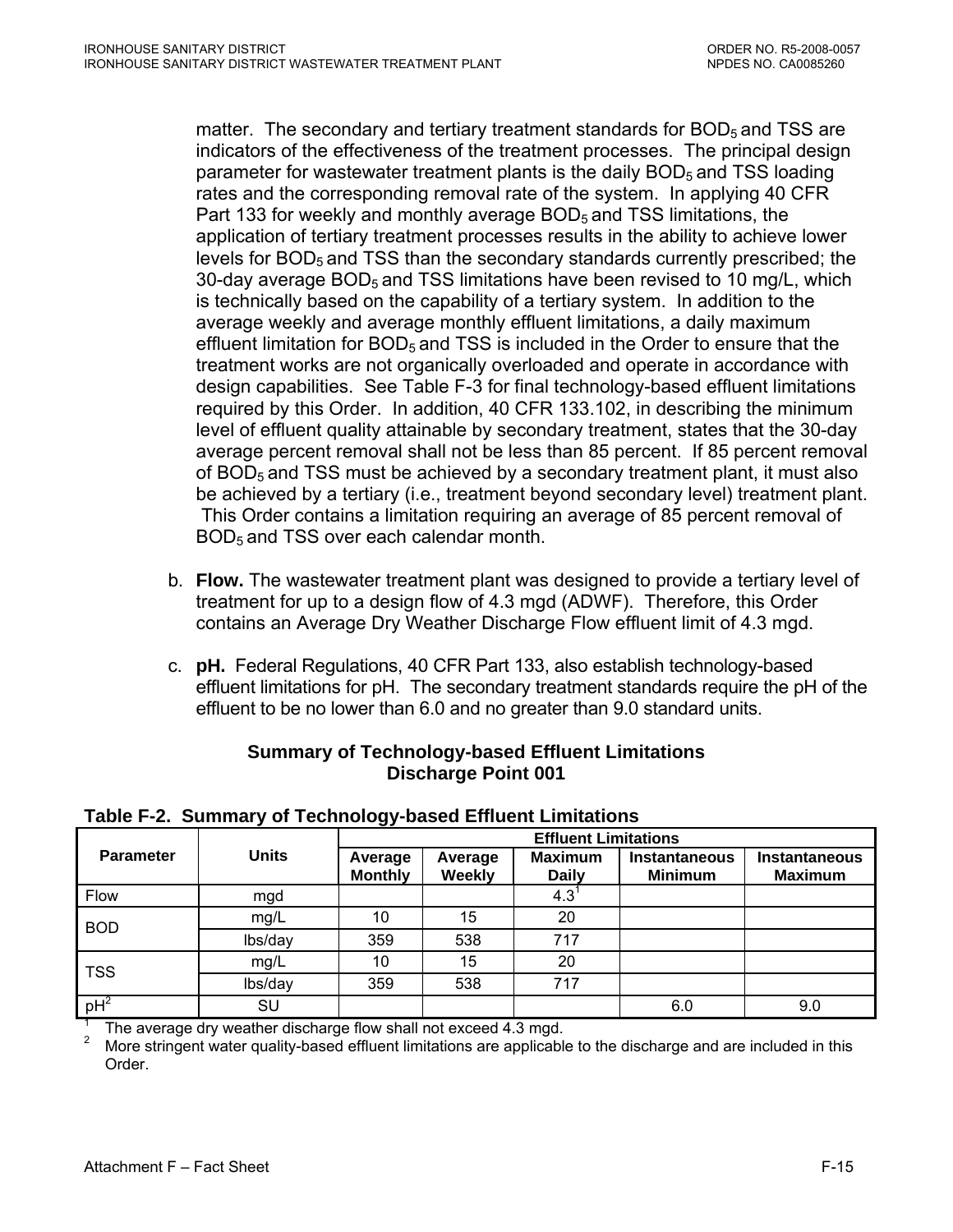# **C. Water Quality-Based Effluent Limitations (WQBELs)**

## **1. Scope and Authority**

As specified in section 122.44(d)(1)(i), permits are required to include WQBELs for pollutants (including toxicity) that are or may be discharged at levels that cause, have reasonable potential to cause, or contribute to an in-stream excursion above any state water quality standard. The process for determining reasonable potential and calculating WQBELs when necessary is intended to protect the designated uses of the receiving water as specified in the Basin Plan, and achieve applicable water quality objectives and criteria that are contained in other state plans and policies, or any applicable water quality criteria contained in the CTR and NTR.

# **2. Applicable Beneficial Uses and Water Quality Criteria and Objectives**

a. **Receiving Water.** The San Joaquin River Basin covers over 15,000 square miles, and includes the entire drainage area to the San Joaquin River. Most of the valley floor is agricultural land, with an agricultural history dating to the 1870's. The San Joaquin River originates from the Sierra Nevada Mountain Range and flows through the northern portion of the San Joaquin Valley to its terminus in the Sacramento-San Joaquin Bay estuary. The River extends approximately 134 miles from Friant Dam to Stevenson where flows are intermittent, and from Stevenson to Vernalis, approximately 60 miles, where flows are perennial. Runoff from rain events occurring in the San Joaquin Valley provide short-term increases in River flows. River flow during the summer is primarily composed of dam releases of snow-melt water for agricultural, urban, recreational and wildlife purposes, and agricultural wastewater. At the points of discharge from the Facility, the San Joaquin River is within the boundary of the Sacramento - San Joaquin Delta.

The San Joaquin River in the vicinity of the Facility is strongly influenced by both tidal and river flows. The river flow is westerly during ebb tides and periods of high Delta outflow. During strong flood (incoming) tides, the river flow reverses towards the east. Tides in the Bay Area are classified as mixed semidiurnal, with two flood tides and two ebb tides of unequal range occurring over a 24.8-hour period. Mean tidal range about is 3 feet. Currents in the commercial shipping channel can be as high as 1.1 to 1.5 feet per second (fps).

The magnitude of tidal influence in the area fluctuates with gravitational influences (solar and lunar) and with freshwater outflow from the Delta. Freshwater outflow varies seasonally as well as in extended cycles. Low levels of inflow are considered to be 3.5 to 5 million cubic feet per second (cfs), while higher levels may range from 7.5 to 15 million cfs. Water diversions by the State Water Project (SWP) and the Central Valley Project (CVP) have had increasingly pronounced effects on freshwater outflows in the Delta, especially during years with below average precipitation. Salinity levels in the vicinity of the discharge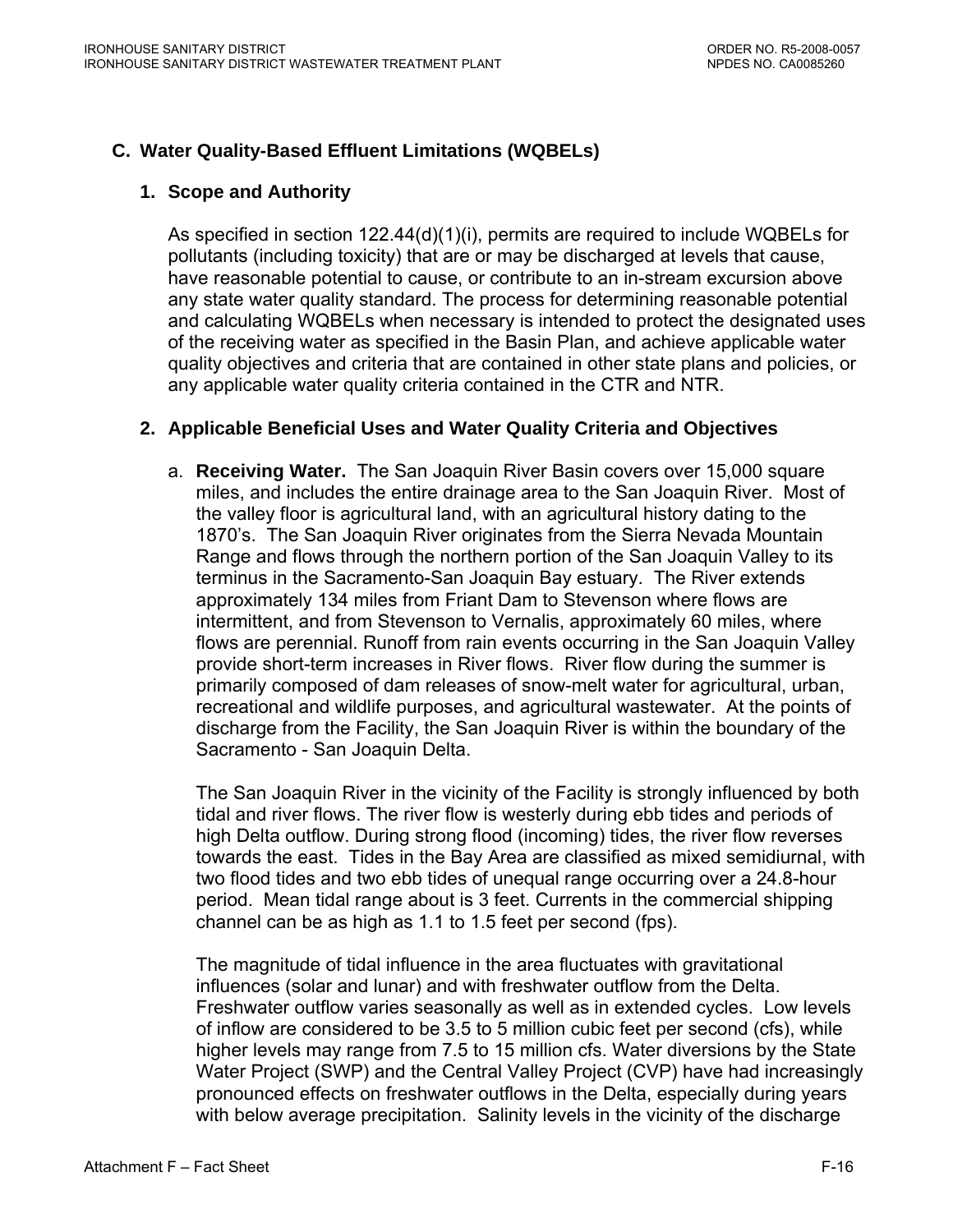increase under such conditions. Saltwater intrusion and influence in the area increases during periods of low freshwater flow. As more water is diverted from the San Joaquin River for human use, the zone of saltwater intrusion extends farther upstream. Prior to 1984, this zone, termed the transition, entrapment, or null zone, was typically located in Suisun Bay during much of the year (October through March). Since 1984, the transition zone has shifted more or less permanently to the channels of the Sacramento and San Joaquin rivers.

b. **Hardness.** While no effluent limitation for hardness is necessary in this Order, hardness is critical to the assessment of the need for, and the development of, effluent limitations for certain metals. The *California Toxics Rule* and the *National Toxics Rule* contain water quality criteria for seven metals that vary as a function of hardness, the lower the hardness the lower the water quality criteria. The hardness-dependent metals include cadmium, copper, chromium III, lead, nickel, silver, and zinc. The general equation describing the CTR criteria is as follows:

CTR Criterion (expressed as dissolved) = WER x CF x  $e^{m[\ln(H)]+b}$  (Equation 1)

Where:

- WER = water-effect ratio (default of 1.0 used in this Order)
	- CF = total-to-dissolved conversion factor
	- m = criterion-specific constant
	- H = site Hardness
	- b = criterion-specific constant

The constants "m" and "b" are specific to both the metal under consideration, and the type of criterion (i.e. acute or chronic).

Effluent limitations for the discharge must be set to protect the beneficial uses of the receiving water for all discharge conditions. In the absence of the option of including condition-dependent, "floating" effluent limitations that are reflective of actual conditions at the time of discharge, effluent limitations must be set using a reasonable worst-case condition in order to protect beneficial uses for all discharge conditions. Recent studies indicate that using the receiving water lowest hardness for establishing water quality criteria is not the most protective for the receiving water. The Regional Water Board has evaluated these studies and concurs that for some parameters the beneficial uses of the receiving water are best protected using the lowest hardness value of the effluent, while for some parameters, the use of both the lowest hardness value of the receiving water and the lowest hardness value of the effluent is the most protective, provided sufficient hardness data for the effluent and receiving water are available.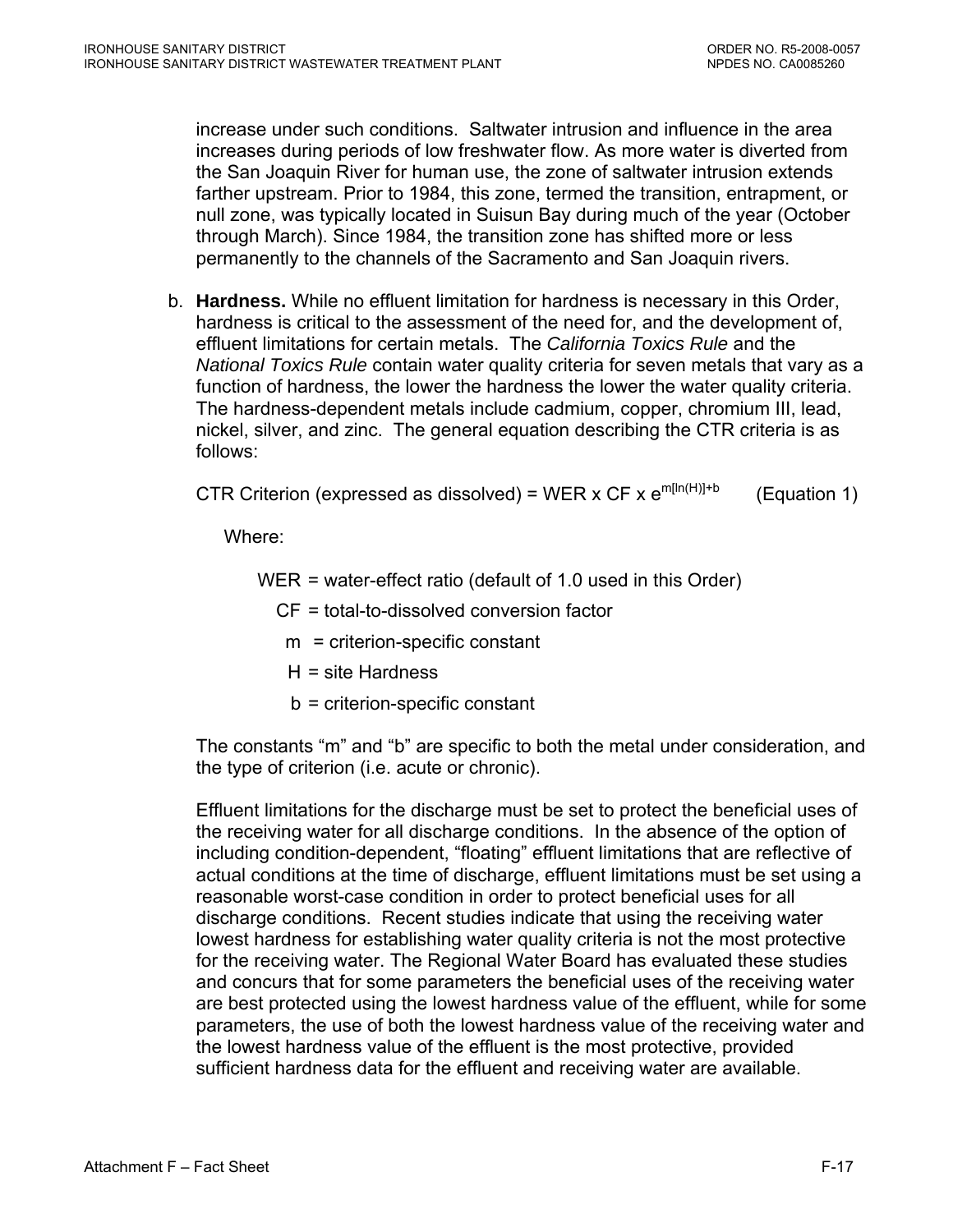Because of the non-linearity of the criterion equation, the relationship can be either concave downward or concave upward depending on the criterion-specific constants. For those contaminants whereby the regulatory criteria exhibit a concave downward relationship as a function of hardness (e.g. acute and chronic copper, chromium III, nickel, and zinc, and chronic cadmium), use of the lowest recorded effluent hardness for establishment of water quality objectives is fully protective of all beneficial uses regardless of whether the effluent or receiving water hardness is higher.

Since the Discharger has provided only one influent hardness data point, for purposes of establishing water quality-based effluent limitations, a conservative hardness from the major water supplier was used to estimate the lowest effluent hardness. This is a conservative assumption, because the hardness of the water supply typically increases by the time it reaches the wastewater treatment plant, due to consumptive uses. The Diablo Water District supplies approximately 81% of the water in the Discharger's service area. In mid 2006, the Diablo Water District began to supplement Contra Costa Water District water with groundwater supplies, which has caused an increase in the hardness. For purposes of calculating WQBELs for hardness dependent metals, the lowest water supply hardness from January 2007 through August 2007 (124 mg/L as  $CaCO<sub>3</sub>$ ) was used to estimate the Discharger's effluent hardness. This Order requires the Discharge to conduct an influent hardness study to better characterize the estimated effluent hardness of the new Facility. This Order may be reopened to modify the effluent limitations for metals with hardness-dependent CTR criteria. A lowest measured receiving water hardness of 36 mg/L (as  $CaCO<sub>3</sub>$ ) was used for the lowest receiving water hardness.

c. **Assimilative Capacity/Mixing Zones.** The effluent discharge will be to the San Joaquin River at Jersey Island, which is within the tidal estuary of the Delta. The tidal zone in this area of the San Joaquin River includes flood and ebb tides that move the river 5 miles upstream and downstream, and slack tides occur with no river movement for about 1 hour, twice each day. Multiple dosing of the receiving water with effluent occurs as the tide moves the water column upstream and downstream past the point of discharge. The complex dynamics of the stream flow, the tidal flows, the slack flows and the state and federal pumping operations must be considered in an evaluation of the available dilution for the discharge. The San Joaquin River is approximately 3300 feet wide at the proposed location for the outfall diffuser. The Discharger is proposing to construct a 150-foot outfall diffuser that will be at a depth of at least 20 to 30 feet and extends 550 feet off shore. The average tidal flow is 150,000 cubic feet/second (cfs) and the design capacity of the discharge is 6.5 cfs. Based on these factors, the dilution at the edge of the zone of initial mixing will be 20:1 and the dilution at the edge of the tidal mixing zone will be 1,000:1. The Discharger analyzed mixing zones for application of the acute aquatic life criteria, chronic aquatic life criteria, and longterm human health criteria by simulating the effluent concentration in different mixing zones.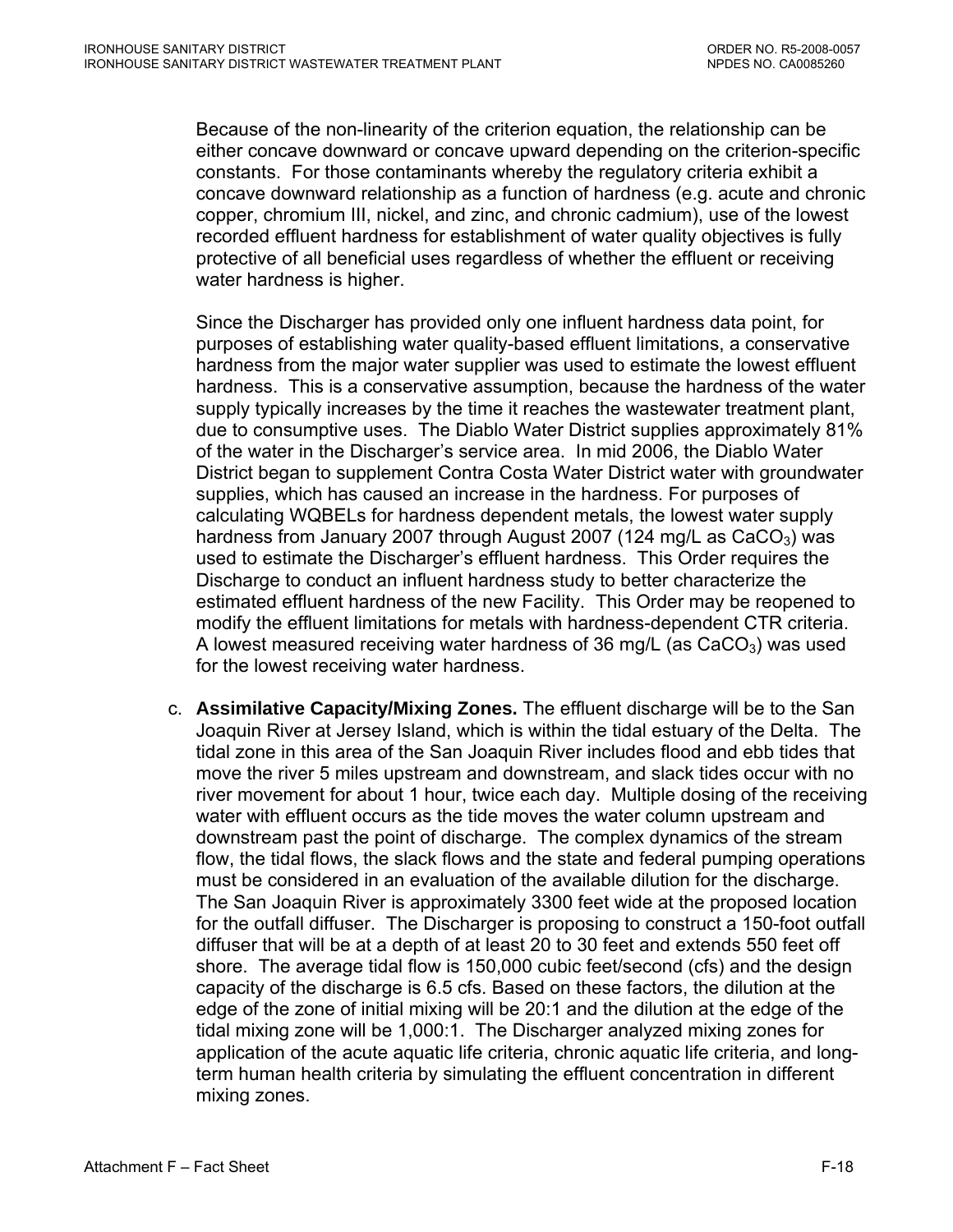- i. **Assimilative Capacity.** The assimilative capacity of the receiving water was determined by evaluating background water quality data for the San Joaquin River in the vicinity of the proposed discharge. This data was collected from several sources. The Discharger sampled the river four times in 2007. The San Francisco Estuary Institute has a Regional Monitoring Program and has collected data since 1993 at sample point, BG30, within five miles of the discharge. Also within five miles of the discharge are the GWF Power Systems Site IV power Plant and the Mirant Delta Contra Costa power plant that discharge cooling water and collect ambient water quality data. Thus, four sources of water quality data were used in determining assimilative capacity in the receiving water. Based on the available data there is no assimilative capacity for copper, lead, manganese, iron, and aluminum. A discussion of the assimilative capacity for electrical conductivity and chloride is provided in Section IV.C.3.s. below.
- ii. **Water Quality Modeling.** Jones and Stokes prepared an analysis of the mixing and transport of ISD effluent within the Delta for the October 2006 Supplemental Environmental Impact Report. To evaluate the tidal dilution of the discharge, the Department of Water Resources (DWR)'s Delta Simulation Model II (DSM2) was used with baseline flows for reservoir operations based on CALSIM results for the 2020 Operations Criteria and Plan. The DWR DSM2 model is a one-dimensional mathematical model for dynamic simulation of one-dimensional hydrodynamics (HYDRO), water quality (QUAL) and particle tracking (PTM) that provides a simulation package for analysis of complex hydrodynamic, water quality and ecological conditions in river and estuarine systems. The DSM2 model uses the 1976-1991 period as representative of tidal flows and salinity. The future Delta flow operations used in the DSM2 model are based on the United States Bureau of Reclamation CALSIM model and uses monthly hydrology during 1922 – 1991 to simulate the future Central Valley Project (CVP) and State Water Project (SWP) operations. The 2020 Operations Criteria and Plan of CVP and SWP operations was developed by the Bureau in 2004.
- iii. **Acute (1-hour) Aquatic Life Criteria Dilution –** The worst-case condition for evaluating the acute (1-hour) dilution is during slack tide, in which there is no river movement for approximately one hour, twice each day. During this period tidal mixing is assumed to be zero. Therefore, the acute dilution is based solely on the jet dilution from the outfall diffuser. The diffuser will be placed perpendicular to the shoreline, be 150 feet long, and will be placed approximately starting at 400 feet and ending 550 feet offshore. The diffuser will consist of 16 duck-billed flexible ports located between 20 – 30 feet in depth. The ports will be orientated about 30º from the bottom and alternating upstream and downstream. Due to the design of the ports, each port will maintain a jet velocity of 5 feet per second (fps) allowing for turbulent mixing and rapid river water entrainment. Jet dilution occurs until the plume reaches the water surface. At a depth of 20 feet and a jet velocity of 5 fps, the plume would reach the surface approximately 40 feet from the outfall, resulting in a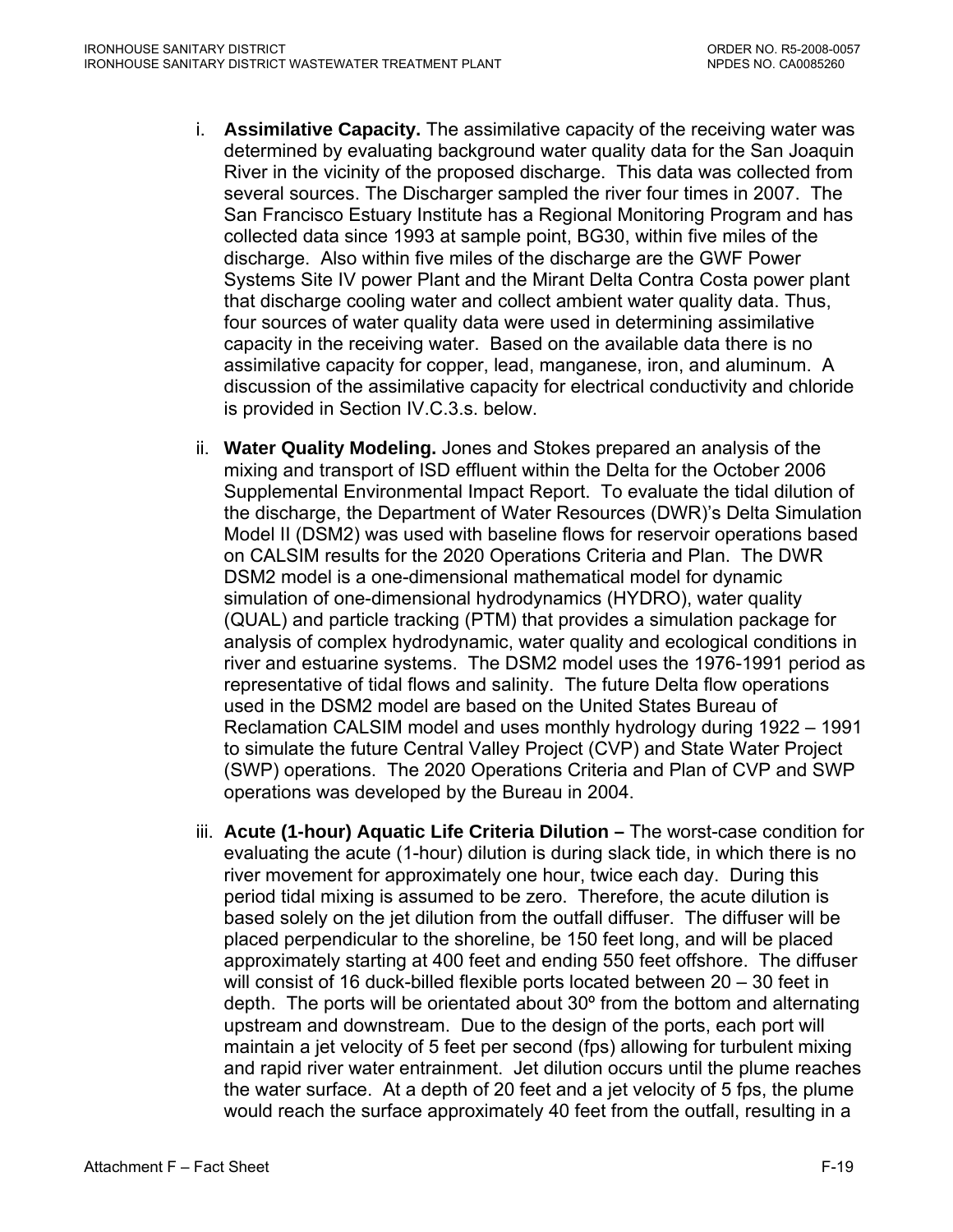minimum dilution of 20:1. During slack tide, the jet momentum will carry the mixed effluent plume beyond the initial 40-foot mixing zone, extending to about 150 feet in both directions from the diffuser. Therefore, the acute 1-hour mixing zone is 150 feet wide by 175 long, with a minimum 20:1 dilution at the edge of the mixing zone.

- iv. **Chronic (4-day) Aquatic Life Criteria Dilution –** The chronic aquatic life criteria dilution is controlled by the tidal flows in the San Joaquin River. The dilution was estimated using the DSM2 model. The average tidal flow is about 150,000 cfs for about 4 hours during each ebb and flood tide. The average tidal volume passing the diffuser is approximately 50,000 acre-feet, with a tidal excursion of about 5 miles. As the tidal cycle repeats throughout each day, every day, the time-averaged effluent concentration near the diffuser in the receiving water under chronic conditions, at the worst-case scenario, slack tide, the effluent concentration is 3.53 percent. Based on the modeling at 4.3 mgd, the chronic aquatic life criteria mixing zone is 150 feet wide with a minimum dilution of 28:1 at the edge of the mixing zone.
- v. **Human Health Criteria Dilution -** The maximum effluent discharge of 8.6 mgd was used for the EIR analysis to determine the fraction of effluent that would reach the Contra Costa Water District's water supply intakes both upstream and downstream of the discharge as well as the City of Antioch's water intake downstream of the discharge. Tidal flows at Jersey point average 150,000 cfs. To provide the worst-case condition, 15 cfs instead of 13 cfs (8.6 mgd) was used in the analysis along with simulating the low monthly net flow of –375 cfs in August 1976. The greatest concentration of effluent at 8.6 mgd is 0.25% at the Antioch water supply intake. Two important changes to conclusions when the discharge is decreased to 4.3 mgd are the mixing zone for slack tide is reduced to 175 feet and far-field effluent concentration is decreased to an average effluent concentration of 0.1%. The long-term human health tidal mixing zone extends 5 miles upstream and downstream of the discharge with a minimum dilution of 1000:1.

The effluent concentrations and mixing zone dimensions for the various water quality criteria are summarized in Table F-3 below:

| <b>Criteria/Beneficial</b><br><b>Use</b>                                   | <b>Effluent Contribution to</b><br><b>Receiving Water Concentration</b> | <b>Mixing Zone Dimensions</b>       | <b>Representative Effluent &amp;</b><br><b>Receiving Water Quality</b> |
|----------------------------------------------------------------------------|-------------------------------------------------------------------------|-------------------------------------|------------------------------------------------------------------------|
| Acute (1-hour) aquatic<br>life criteria<br>(at slack tide)                 | $5.19\%$ <sup>1</sup>                                                   | 150 ft wide by 175 ft               | <b>Maximum Concentration</b>                                           |
| Chronic (4-day)<br>aquatic life criteria                                   | $3.53\%$ <sup>1</sup>                                                   | 150 ft wide by 175 ft               | <b>Maximum Concentration</b>                                           |
| Long-term human<br>health criteria                                         | $0.1\%^{2}$                                                             | 5 miles upstream and<br>down stream | <b>Mean Concentration</b>                                              |
| $1 -$ Maximum effluent contribution<br>$2 -$ Average effluent contribution |                                                                         |                                     |                                                                        |

**Table F-3: Dilution and Mixing Zones**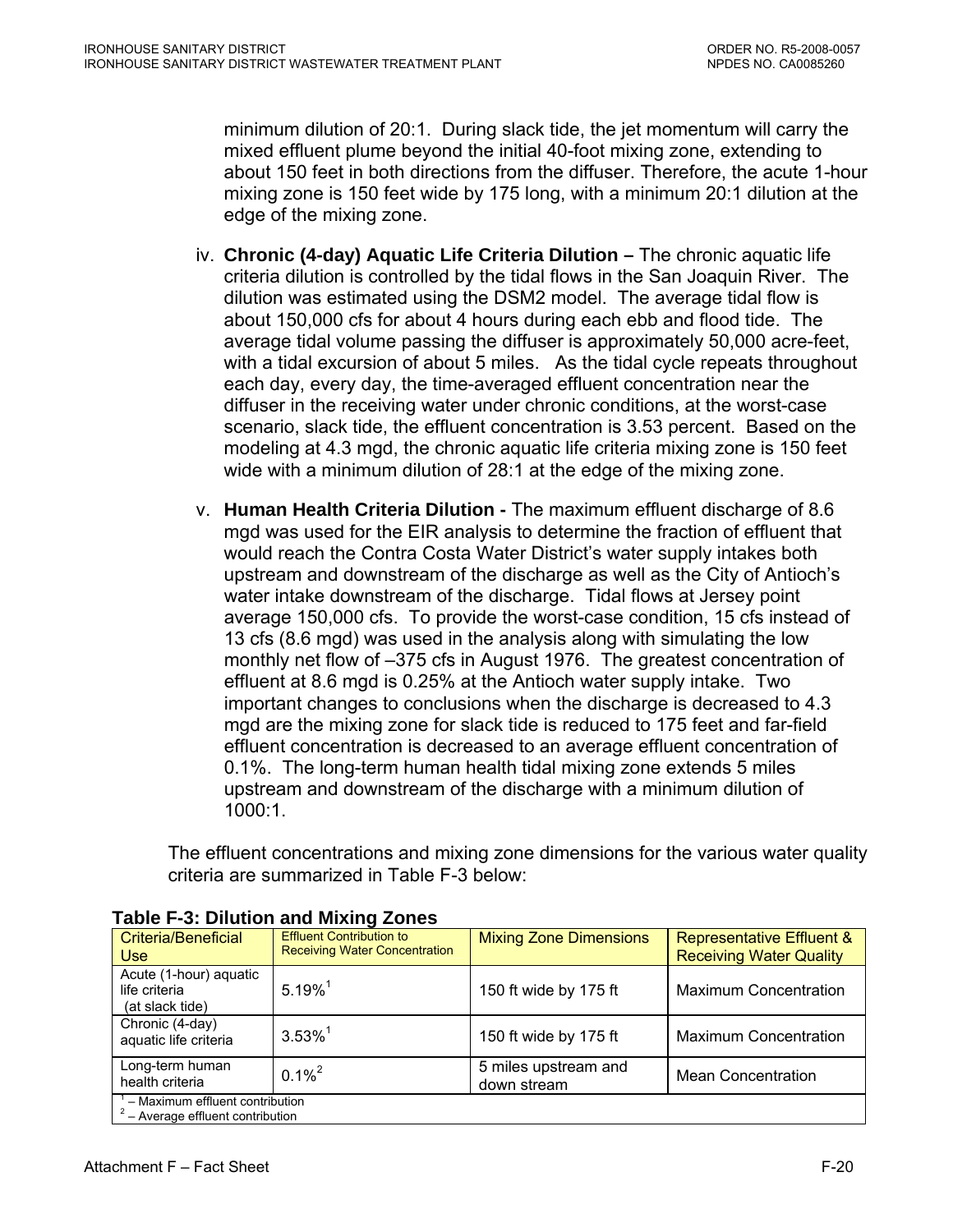Additional information on the mixing zones and dilution is available in the Antidegradation Analysis, December 2007 by Robertson-Bryan, Inc. and Appendix B of the 2006 Supplemental EIR.

This Order requires the Discharger to conduct a study after initiation of the discharge to validate the predicted dilution at the boundaries of the mixing zones. This Order may be reopened to modify the dilution credits based on the results of the study.

# **3. Determining the Need for WQBELs**

- a. CWA section 301 (b)(1) requires NPDES permits to include effluent limitations that achieve technology-based standards and any more stringent limitations necessary to meet water quality standards. Water quality standards include Regional Water Board Basin Plan beneficial uses and narrative and numeric water quality objectives, State Water Board-adopted standards, and federal standards, including the CTR and NTR. The Basin Plan includes numeric sitespecific water quality objectives and narrative objectives for toxicity, chemical constituents, and tastes and odors. The narrative toxicity objective states: "*All waters shall be maintained free of toxic substances in concentrations that produce detrimental physiological responses in human, plant, animal, or aquatic life.*" (Basin Plan at III-8.00.) With regards to the narrative chemical constituents objective, the Basin Plan states that waters shall not contain chemical constituents in concentrations that adversely affect beneficial uses. At minimum, "…*water designated for use as domestic or municipal supply (MUN) shall not contain concentrations of chemical constituents in excess of the maximum contaminant levels (MCLs)*" in Title 22 of CCR. The narrative tastes and odors objective states: "*Water shall not contain taste- or odor-producing substances in concentrations that impart undesirable tastes or odors to domestic or municipal water supplies or to fish flesh or other edible products of aquatic origin, or that cause nuisance, or otherwise adversely affect beneficial uses.*"
- b. Federal regulations require effluent limitations for all pollutants that are or may be discharged at a level that will cause or have the reasonable potential to cause, or contribute to an in-stream excursion above a narrative or numerical water quality standard. Based on information submitted as part of the application, in studies, and as directed by monitoring and reporting programs, the Regional Water Board finds that the discharge has a reasonable potential to cause or contribute to an in-stream excursion above a water quality standard for aluminum, ammonia, manganese, chloride, electrical conductivity, total dissolved solids, fluoride, MBAS, iron, nitrate, nitrite, settleable solids, oil and grease, chlorine residual, lead, and copper. Water quality-based effluent limitations (WQBELs) for these constituents are included in this Order. A detailed discussion of the RPA for each constituent is provided below.
- c. The Regional Water Board conducted the RPA in accordance with Section 1.3 of the SIP. Although the SIP applies directly to the control of CTR priority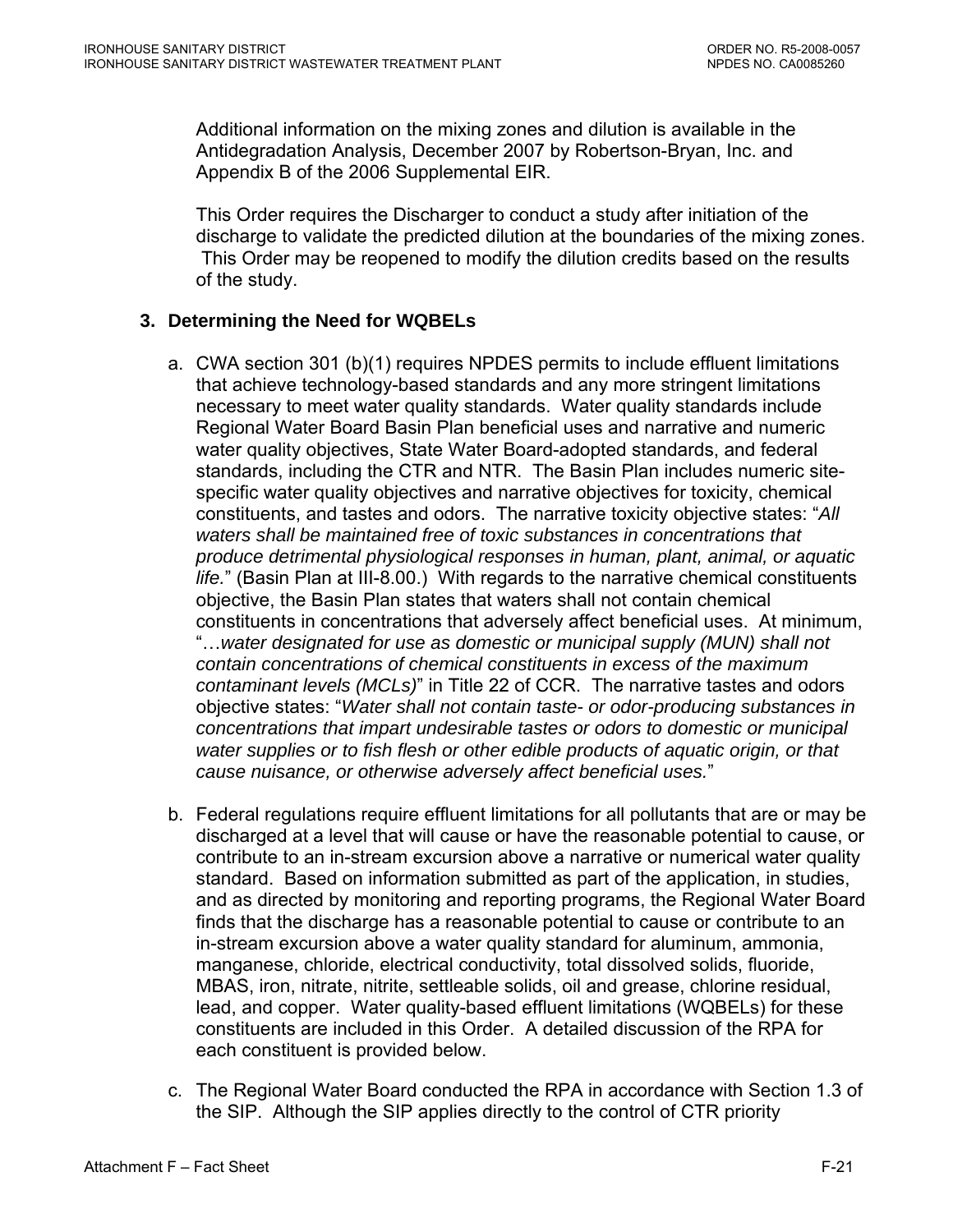pollutants, the State Water Board has held that the Regional Water Board may use the SIP as guidance for water quality-based toxics control.<sup>1</sup> The SIP states in the introduction "*The goal of this Policy is to establish a standardized approach for permitting discharges of toxic pollutants to non-ocean surface waters in a manner that promotes statewide consistency."* Therefore, in this Order the RPA procedures from the SIP were used to evaluate reasonable potential for both CTR and non-CTR constituents.

- d. No effluent data is available since the tertiary wastewater treatment plant has not been constructed. The MEC was estimated using the results of one influent sample and an estimated performance removal. The estimated performance removal is based on the Central Valley Clean Water Association survey of eleven advanced wastewater treatment plants and their process efficiencies. The minimum constituent removal performance was used to determine reasonable potential. The WQBELs were calculated in accordance with section 1.4 of the SIP, as described in [Attachment F, Section IV.C.4.](#page-96-0), except the MEC is estimated based on the expected treatment performance. Receiving water data collected by dischargers in the vicinity of the proposed discharge location were used in the RPA.
- e. **Aluminum***.* USEPA developed National Recommended Ambient Water Quality Criteria for protection of freshwater aquatic life for aluminum. The recommended four-day average (chronic) and one-hour average (acute) criteria for aluminum are 87 µg/L and 750 µg/L, respectively, for waters with a pH of 6.5 to 9.0. USEPA recommends that the ambient criteria are protective of the aquatic beneficial uses of receiving waters in lieu of site-specific criteria. Recent research on the applicability of the USEPA chronic criteria for aluminum in the Central Valley is under review by the staff of the State and Regional Water Boards. The USEPA chronic criteria will be used pending any other decision. The receiving stream has been measured to have a low hardness—typically 42 mg/L as  $CaCO<sub>3</sub>$ . This condition is supportive of the applicability of the ambient water quality criteria for aluminum, according to USEPA's development document.

The estimated MEC for aluminum is 158 µg/L, based on 3 influent samples collected on August 2004 and August 2007, while the maximum observed upstream receiving water aluminum concentration was 4760 µg/L, based on 75 samples collected between January 2002 and March 2007. Therefore, aluminum in the discharge has a reasonable potential to cause or contribute to an in-stream excursion above a level necessary to protect aquatic life resulting in a violation of the Basin Plan's narrative toxicity objective. Since the receiving water exceeds the acute and chronic toxicity criteria, no assimilative capacity for aluminum is available and a dilution credit cannot be allowed. This Order contains final Average Monthly Effluent Limitations (AMEL) and Maximum Daily Effluent Limitations (MDEL) for aluminum of 71 µg/L and 143 µg/L, respectively, based on

 $\overline{a}$ 

<sup>&</sup>lt;sup>1</sup> See, Order WQO 2001-16 (Napa) and Order WQO 2004-0013 (Yuba City)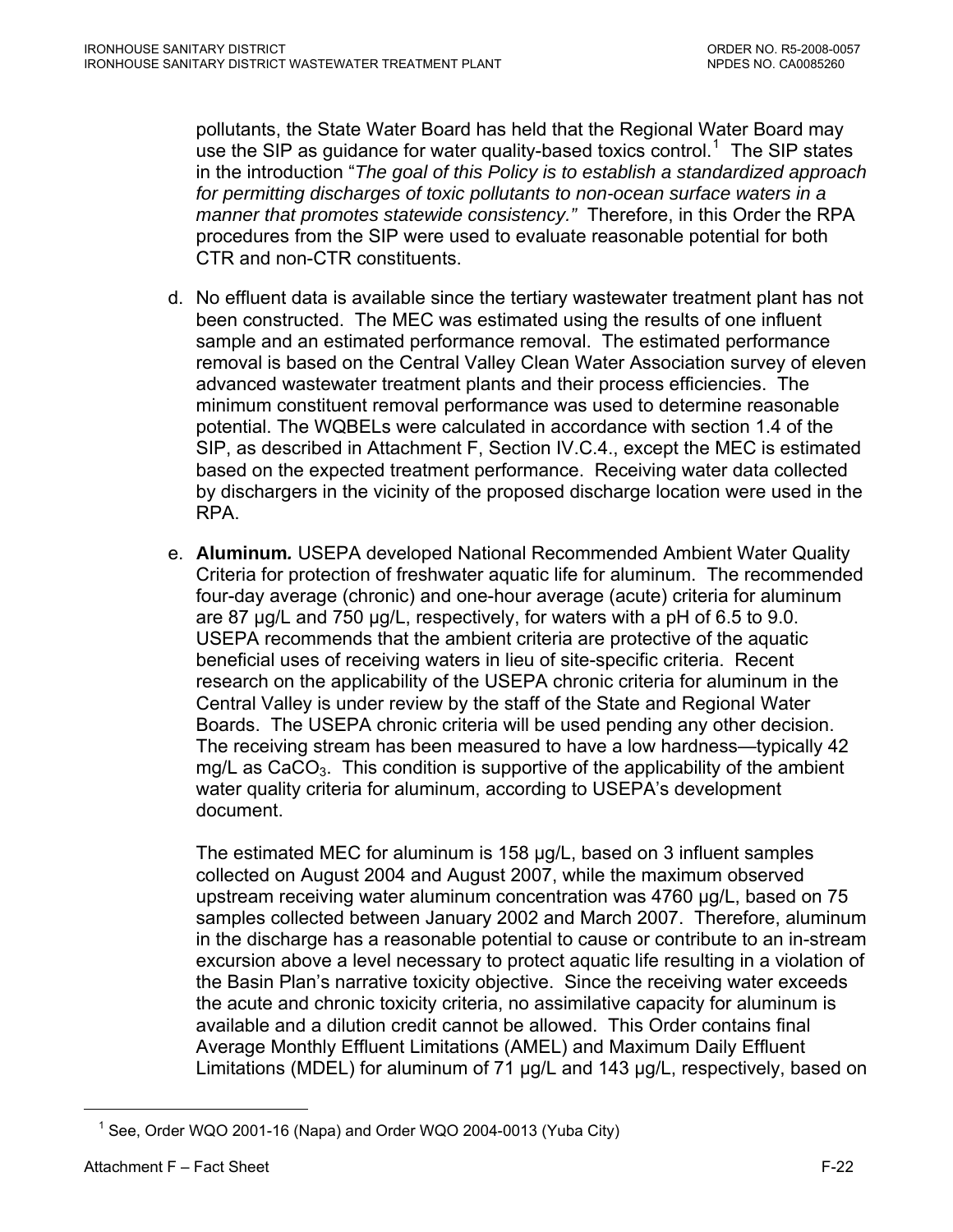USEPA's National Ambient Water Quality Criteria for the protection of freshwater aquatic life (See Attachment F, Table F-7 for WQBEL calculations).

In USEPA's *Ambient Water Quality Criteria for Aluminum—1988* [EPA 440/5-86- 008], USEPA states that "[a]*cid-soluble aluminum…is probably the best measurement at the present…*"; however, USEPA has not yet approved an acidsoluble test method for aluminum. Replacing the ICP/AES portion of the analytical procedure with ICP/MS would allow lower detection limits to be achieved. Based on USEPA's discussion of aluminum analytical methods, this Order allows the use of the alternate aluminum testing protocol described above to meet monitoring requirements.

Based on the sample results in the effluent, the limitations appear to put the Discharger in immediate non-compliance.

f. **Ammonia***.* Untreated domestic wastewater contains ammonia. Nitrification is a biological process that converts ammonia to nitrite and nitrite to nitrate. Denitrification is a process that converts nitrate to nitrite or nitric oxide and then to nitrous oxide or nitrogen gas, which is then released to the atmosphere. The Discharger's proposed Facility will use nitrification to remove ammonia from the waste stream. However, inadequate or incomplete nitrification may result in the discharge of ammonia to the receiving stream. Ammonia is known to cause toxicity to aquatic organisms in surface waters. Discharges of ammonia would violate the Basin Plan narrative toxicity objective. Applying 40 CFR section122.44(d)(1)(vi)(B), it is appropriate to use USEPA's Ambient National Water Quality Criteria for the Protection of Freshwater Aquatic Life for ammonia, which was developed to be protective of aquatic organisms.

USEPA's *Ambient Water Quality Criteria for the Protection of Freshwater Aquatic Life*, for total ammonia, recommends acute (1-hour average; criteria maximum concentration) standards based on pH and chronic (30-day average, criteria continuous concentration) standards based on pH and temperature. It also recommends a maximum four-day average concentration of 2.5 times the criteria continuous concentration. USEPA found that as pH increased, both the acute and chronic toxicity of ammonia increased. Salmonids were more sensitive to acute toxicity effects than other species. However, while the acute toxicity of ammonia was not influenced by temperature, it was found that invertebrates and young fish experienced increasing chronic toxicity effects with increasing temperature. Because the San Joaquin River has a beneficial use of cold freshwater habitat and the presence of salmonids and early fish life stages in the San Joaquin River is well-documented, the recommended criteria for waters where salmonids and early life stages are present were used. USEPA's recommended criteria are show below:

$$
CCC_{30-day} = \left(\frac{0.0577}{1+10^{7.688-pH}} + \frac{2.487}{1+10^{pH-7.688}}\right) \times MIN(2.85, 1.45 \cdot 10^{0.028(25-T)}), \text{ and}
$$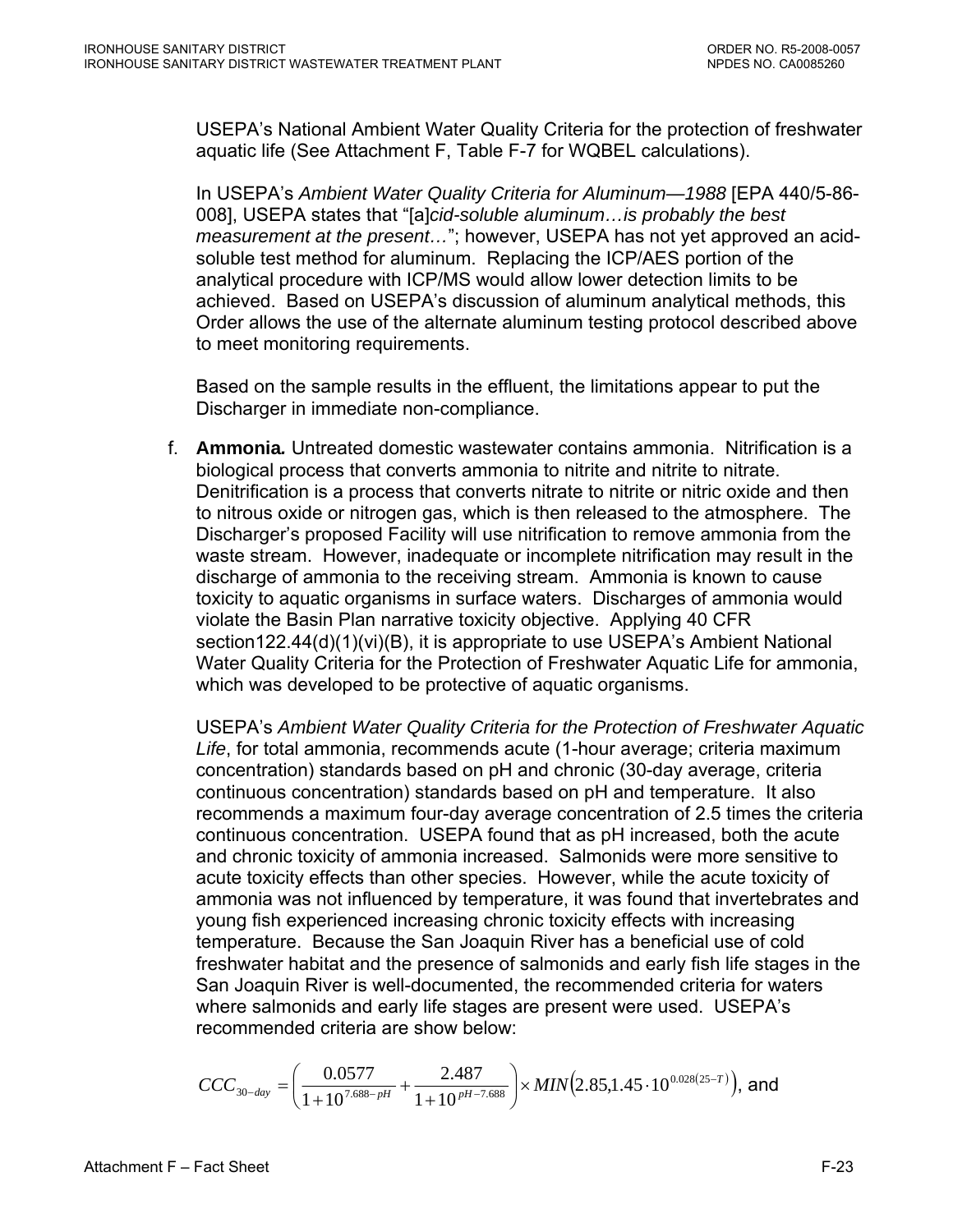$$
CMC = \left(\frac{0.275}{1 + 10^{7.204 - pH}} + \frac{39.0}{1 + 10^{pt - 7.204}}\right),
$$

where *T* is in degrees Celsius

The maximum permitted effluent pH is 8.5. The Basin Plan objective for pH in the receiving stream is the range of 6.5 to 8.5. No temperature data for effluent is available. Therefore the maximum observed 30-day R-1 temperature was 75.4ºF (24.1 C), for the 30-day period ending August 2007 is used to calculate a CCC of 1.13 mg/L ammonia as N, while the maximum effluent pH limitation (8.5) was used to calculate a CMC of 2.14 mg/L ammonia as N. Water quality-based effluent limitations based on these criteria, with the allowed dilution credits discussed above, are 8.0 mg/L (as N) for the AMEL and 16.0 mg/L (as N) for the MDEL. However, the Discharger's Antidegradation analysis was based on a fully nitrified effluent with no dilution credit applied for establishing effluent limitations. Since the Discharger is constructing treatment facilities that will fully nitrify the wastewater, which removes ammonia, and the Antidegradation analysis did not consider dilution, effluent Limitations for ammonia have been calculated without the benefit of dilution. This Order includes an AMEL and MDEL of 1.1 mg/L and 2.1 mg/L, respectively, to assure the treatment process adequately nitrifies the waste stream to protect the aquatic habitat beneficial uses.

g. **Bis (2-ethylhexyl) phthalate.** Bis (2-ethyl-hexyl) phthalate is used primarily as one of several plasticizers in polyvinyl chloride (PVC) resins for fabricating flexible vinyl products. According to the Consumer Product Safety Commission, USEPA, and the Food and Drug Administration, these PVC resins are used to manufacture many products, including soft squeeze toys, balls, raincoats, adhesives, polymeric coatings, components of paper and paperboard, defoaming agents, animal glue, surface lubricants, and other products that must stay flexible and non-injurious for the lifetime of their use. The State MCL for bis(2 ethylhexyl)phthalate is 4  $\mu$ g/l and the USEPA MCL is 6  $\mu$ g/l. The NTR criterion for Human health protection for consumption of water and aquatic organisms is 1.8 µg/l and for consumption of aquatic organisms only is 5.9 µg/l.

The estimated MEC for bis (2-ethyl-hexyl) phthalate was 16.6 µg/L, based on 1 influent sample collected in August 2004, while the maximum observed upstream receiving water bis(2-ethyl-hexyl) phthalate concentration was 8.0 µg/L, based on 8 samples collected between January 2002 and March 2007. However, recent research indicates sampling and laboratory techniques may result in false positives in detecting bis(2-ethylhexyl) phthalate. Therefore, this Order requires the Discharger to sample for bis(2-ethylhexyl) phthalate using a clean technique. If the results show concentrations exceeding water quality criteria, this Order may be reopened to establish new effluent limitations.

h. **Chloroform***.* The Basin Plan contains the *Policy for Application of Water Quality Objectives*, which provides that narrative objectives may be translated using numerical limits published by other agencies and organizations. The California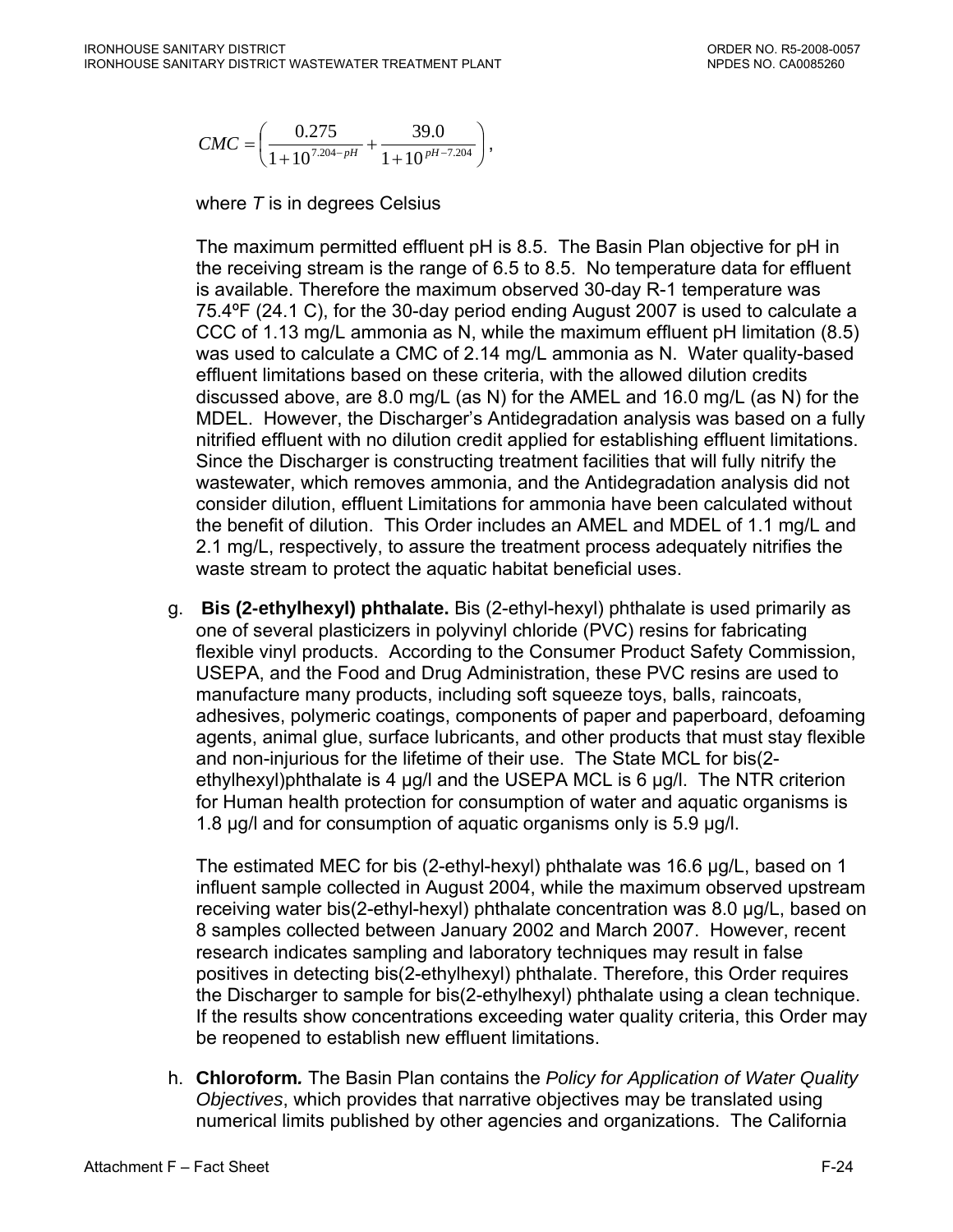Environmental Protection Agency (Cal/EPA) Office of Environmental Health Hazard Assessment (OEHHA) has published the Toxicity Criteria Database, which contains cancer potency factors for chemicals, including chloroform, that have been used as a basis for regulatory actions by the boards, departments and offices within Cal/EPA. The OEHHA cancer potency value for oral exposure to chloroform is 0.031 milligrams per kilogram body weight per day (mg/kg-day). By applying standard toxicological assumptions used by OEHHA and USEPA in evaluating health risks via drinking water exposure of 70 kg body weight and two liters per day water consumption, this cancer potency factor is equivalent to a concentration in drinking water of 1.1 µg/L (ppb) at the one-in-a-million cancer risk level. This risk level is consistent with that used by the California Department of Public Health (CDPH) to set *de minimis* risks from involuntary exposure to carcinogens in drinking water in developing MCLs and Action Levels and by OEHHA to set negligible cancer risks in developing Public Health Goals for drinking water. The one-in-a-million cancer risk level is also mandated by USEPA in applying human health protective criteria contained in the NTR and the CTR to priority toxic pollutants in California surface waters.

The observed influent chloroform based on one influent sample collected in August 2004 was 11 µg/L. No treatment performance removal percentage for chloroform was applied to the influent sample because chloroform was not one of the constituents surveyed by the Discharger. Chloroform is a byproduct of chlorination and can be formed during the treatment process if chlorine is used to disinfect the wastewater. Chlorine will not be used for disinfection, but limited quantities may used to backwash filters. Therefore, reasonable potential is difficult to determine with the limited data available. Chloroform will be monitored and evaluated during the first year of operation of the wastewater treatment plant. If the results show concentrations exceeding water quality criteria, this Order may be reopened to establish effluent limitations for chloroform.

i. **Copper***.* The CTR includes hardness-dependent criteria for the protection of freshwater aquatic life for copper. The criteria for copper are presented in dissolved concentrations. USEPA recommends conversion factors to translate dissolved concentrations to total concentrations. The USEPA default conversion factors for copper in freshwater are 0.96 for both the acute and the chronic criteria. The RPA for copper was performed using the lowest receiving water hardness of 36 mg/L (as  $CaCO<sub>3</sub>$ ) and the USEPA recommended dissolved-tototal translator, the applicable chronic criterion (maximum four-day average concentration) is 3.7 µg/L and the applicable acute criterion (maximum one-hour average concentration) is 5.1 µg/L, as total recoverable.

The estimated MEC for total copper was 4.7 µg/L, based on 1 sample collected August 2004, while the maximum observed upstream receiving water total copper concentration was 6.2 µg/L, based on 48 samples collected between March 1993 and March 2007. Therefore, the discharge has a reasonable potential to cause or contribute to an in-stream excursion above the CTR criteria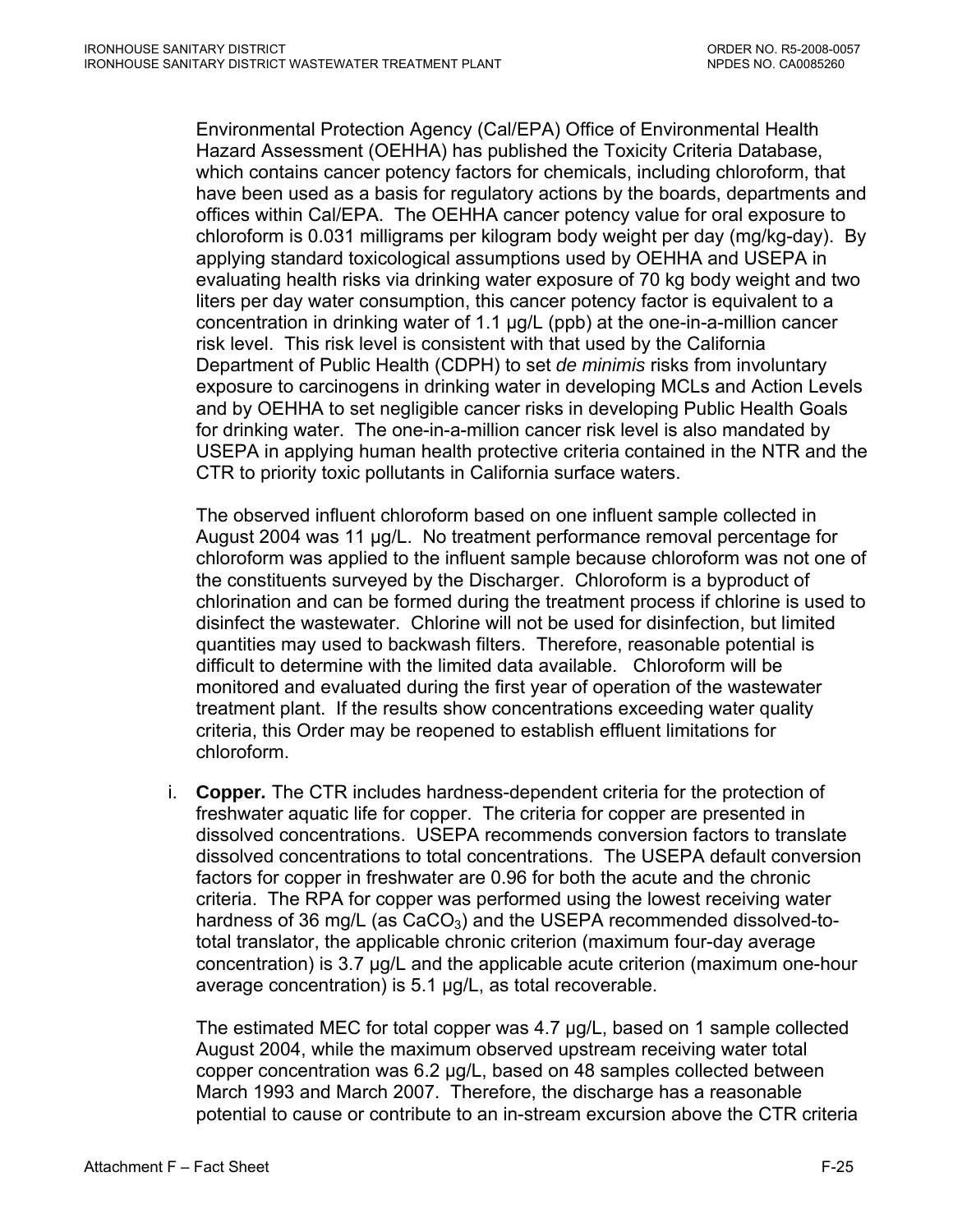The procedures outlined in Section IV.C.2.b. of the Attachment F were used to calculate WQBELs for copper. The CTR criteria for copper exhibits a concave downward relationship, therefore, the lowest estimated effluent hardness was used to calculate the WQBELs, as discussed above in Section IV.C.2.b. An AMEL and MDEL for total copper of 8.5 µg/L and 17 µg/L, respectively, are included in this Order based on CTR criteria for the protection of freshwater aquatic life (See Attachment F, Table F-6 for WQBEL calculations). Based on the sample results in the effluent, it appears the Discharger can meet these new limitations.

## j. **Electrical Conductivity***.* **(see Subsection u. Salinity)**

k. **Iron***.* The Secondary MCL - Consumer Acceptance Limit for iron is 300 µg/L. The estimated MEC for iron was 288 µg/L, based on 1 influent sample collected in August 2004, while the maximum observed upstream receiving water iron concentration was 2800 µg/L, based on 65 samples collected between January 2003 and March 2007. Therefore, the discharge has a reasonable potential to cause or contribute to an in-stream excursion above the Secondary MCL for iron. The receiving water has exceeded the Secondary MCL for iron. Therefore, no assimilative capacity is available in the receiving water for iron. An annual average effluent limitation of 300 µg/L for iron is included in this Order based on protection of the Basin Plan's narrative chemical constituents objective.

Based on the sample results in the effluent, the limitations appear to put the Discharger in immediate non-compliance. New or modified control measures may be necessary in order to comply with the effluent limitations.

l. **Lead**. The CTR includes hardness-dependent standards for the protection of freshwater aquatic life for lead. The standards for metals are presented in dissolved concentrations. USEPA recommends conversion factors to translate dissolved concentrations to total concentrations. The conversion factors for lead in freshwater are 1.46203-[0.145712 X ln(hardness)] for both the acute and the chronic criteria. The RPA for lead was performed using the lowest receiving water hardness of 36 mg/L (as  $CaCO<sub>3</sub>$ ) and the USEPA recommended dissolvedto-total translator, the applicable chronic criterion (maximum four-day average concentration) is 0.87 µg/L and the applicable acute criterion (maximum one-hour average concentration) is 22 µg/L, as total recoverable.

The estimated MEC for total lead was 1.4 µg/L, based on 1 influent sample collected August 2004, while the maximum observed upstream receiving water total lead concentration was 1.3 µg/L, based on 48 samples collected between March 1993 and March 2007. Therefore, the discharge has a reasonable potential to cause or contribute to an in-stream excursion above the CTR criteria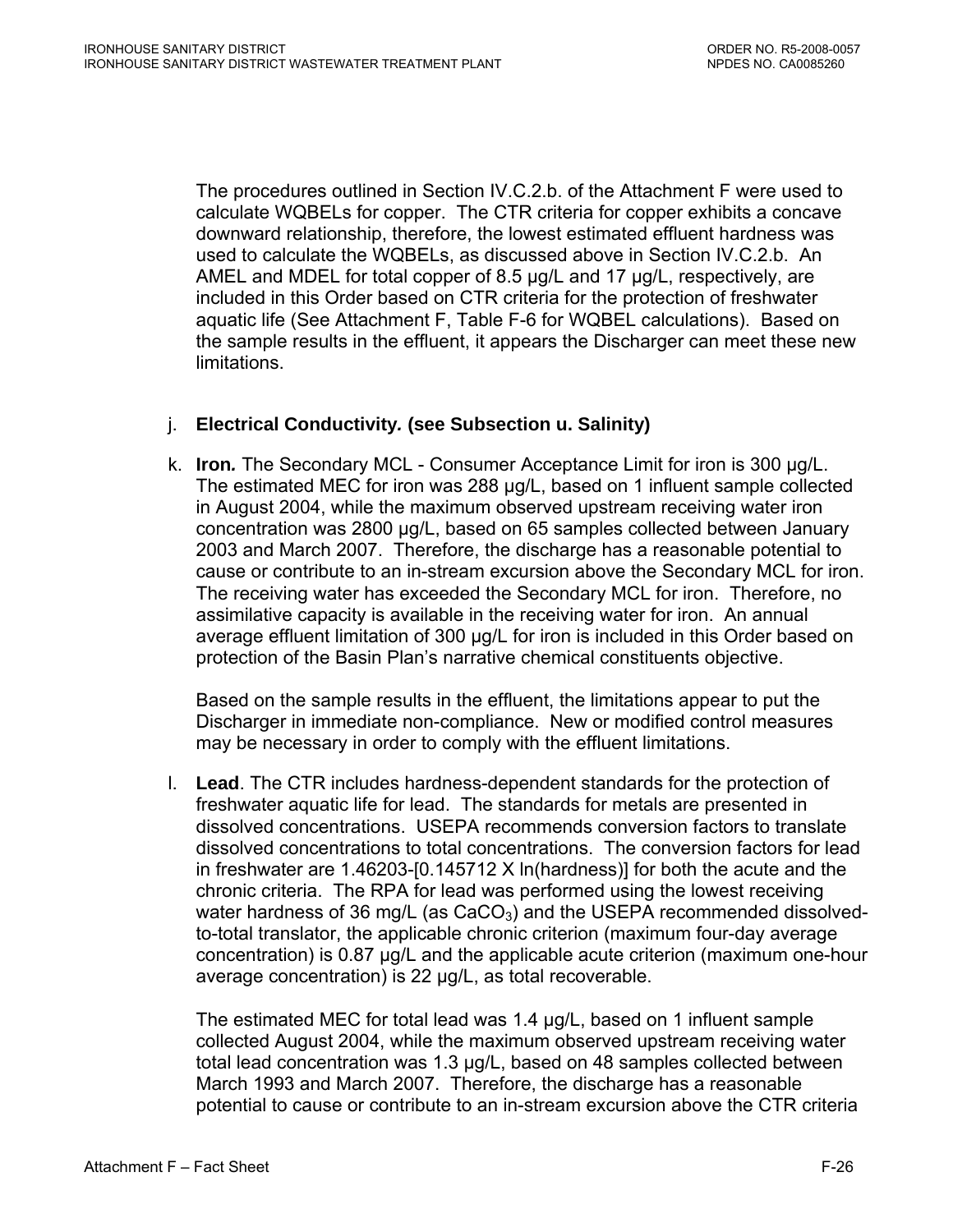for lead. In accordance with 40 CFR 122.44(d), effluent limitations for lead are required.

The procedures outlined in Section IV.C.2.b. of the Attachment F were used to calculate WQBELs for lead. The CTR criteria for lead exhibits a concave upward relationship, therefore, the lowest estimated effluent hardness and the lowest receiving water hardness were used to calculate the WQBELs, as discussed above in Section IV.C.2.b. An AMEL and MDEL for total lead of 3.4 µg/L and 6.9 µg/L, respectively, are included in this Order based on CTR criteria for the protection of freshwater aquatic life (See Attachment F, Table F-6 for WQBEL calculations). Based on the sample results in the effluent, it appears the Discharger can meet these new limitations.

- m. **Fluoride**. The primary MCL for fluoride is 2000 µg/L. The agricultural water quality goal, that would apply the narrative chemical constituents objective, is 1000 µg/L as a long-term average based on Water Quality for Agriculture, Food and Agriculture Organization of the United Nations—Irrigation and Drainage Paper No. 29, Rev. 1 (R.S. Ayers and D.W. Westcot, Rome, 1985). The 1000 µg/L agricultural water quality goal is intended to prevent reduction in crop yield, i.e. a restriction on use of water, for salt-sensitive crops, such as beans, carrots, turnips, and strawberries. These crops are either currently grown in the area or may be grown in the future. The estimated MEC for fluoride is 1000 µg/L based on 1 influent sample. This level is at the applicable objectives. The background receiving water maximum fluoride is 72 µg/L in 46 sampling events collected by the Discharger and other agencies from January 2003 through March 2007. These data show that the receiving water has assimilative capacity for fluoride. The human health dilution factor of 1000:1 is not appropriate for fluoride because fluoride is not a carcinogen. Thus a dilution factor of 20:1, based on the 150 foot mixing zone and Best Professional Judgment, the AMEL is 19,560 µg/L or 19.6 mg/L (See Attachment F, Table F-9 for WQBEL calculations). The Discharger may conduct a site-specific study and present additional information and the permit may be reopened. Based on the sample results in the effluent, it appears the Discharger can meet this new limitation. After the plant has operated and evaluated its performance this Order may be reopened to establish a more stringent performance-based limit.
- n. **Manganese***.* The Secondary MCL Consumer Acceptance Limit for manganese is 50 µg/L. The estimated MEC for manganese was 73 µg/L, based on 2 influent samples collected between August 2004 and August 2007, while the maximum observed upstream receiving water manganese concentration was 98 µg/L, based on 29 samples collected between February 2000 and March 2007. Therefore, the discharge has a reasonable potential to cause or contribute to an in-stream excursion above the Secondary MCL for manganese. The receiving water has exceeded the Secondary MCL for manganese. Therefore, no assimilative capacity is available in the receiving water for manganese. An average annual effluent limitation of 50 µg/L for manganese is included in this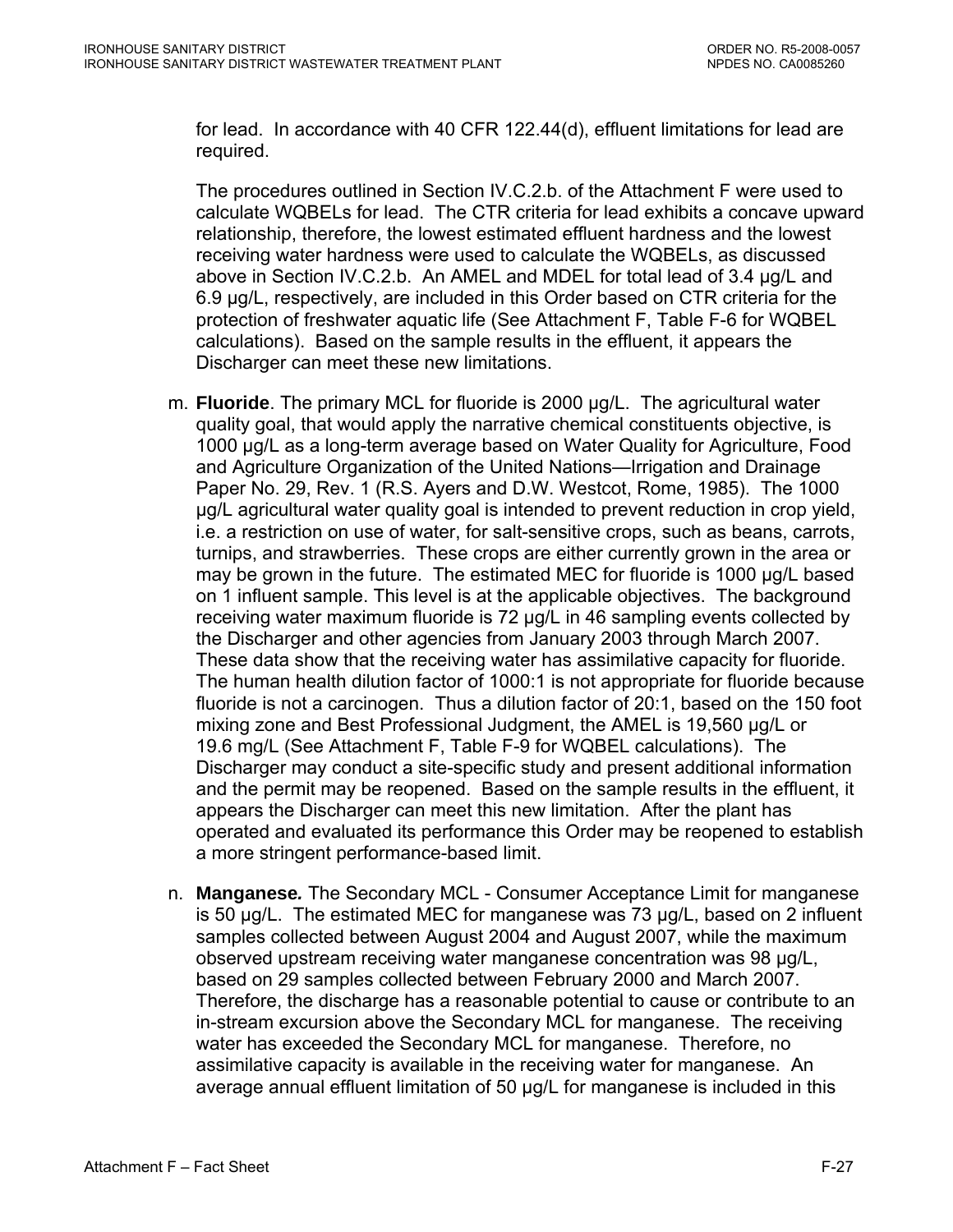Order based on protection of the Basin Plan's narrative chemical constituents objective.

Based on the sample results in the effluent, the limitations appear to put the Discharger in immediate non-compliance. New or modified control measures may be necessary in order to comply with the effluent limitations.

- o. **Mercury***.* The current USEPA Ambient Water Quality Criteria for Protection of Freshwater Aquatic Life, continuous concentration, for mercury is 0.77 µg/L (30 day average, chronic criteria). The CTR contains a human health criterion of 0.050 µg/L for waters from which both water and aquatic organisms are consumed. Both values are controversial and subject to change. In 40 CFR Part 131, USEPA acknowledges that the human health criteria may not be protective of some aquatic or endangered species and that "…*more stringent mercury limits may be determined and implemented through use of the State's narrative criterion.*" In the CTR, USEPA reserved the mercury criteria for freshwater and aquatic life and may adopt new criteria at a later date. The maximum estimated effluent mercury concentration is 0.007 µg/L. The Western Sacramento-San Joaquin Delta has been listed as an impaired water body pursuant to Section 303(d) of the Clean Water Act because of mercury. The Regional Water Board is nearing completion of a methylmercury TMDL, it is scheduled for adoption in 2008. Mercury bioaccumulates in fish tissue and, therefore, discharge of mercury to the receiving water is likely to contribute to an exceedance of the narrative toxicity objective and impacts on beneficial uses.Because the Western Sacramento-San Joaquin Delta has been listed as an impaired water body for mercury, the discharge must not cause or contribute to increased mercury levels. If a TMDL program is adopted for total or methyl mercury or USEPA develops new water quality standards for total and/or methyl mercury, this Order shall be reopened as necessary.
- p. **Methylene blue active substances (MBAS)***.* The Secondary Maximum Contaminant Level (MCL)-Consumer Acceptance Limit of for foaming agents (MBAS) is 0.500 mg/L. The estimated MEC for MBAS was 3.7 mg/L, based on 1 sample collected between August 2004, while the maximum observed upstream receiving water MBAS concentration was 0.016 mg/L, based on 16 samples collected between November 2003 and March 2007. Therefore, the discharge has a reasonable potential to cause or contribute to an in-stream excursion above the Secondary MCL for MBAS. A dilution factor of 1000:1 is allowed for this constituent, therefore, an average annual effluent limitation of 340 mg/L for MBAS is included in this Order based on protection of the Basin Plan's narrative chemical constituents objective. After the plant has operated and evaluated its performance this Order may be reopened to establish a more stringent performance-based limit.
- q. **Nitrite and Nitrate***.* Untreated domestic wastewater contains ammonia. Nitrification is a biological process that converts ammonia to nitrite and nitrite to nitrate. Denitrification is a process that converts nitrate to nitrite or nitric oxide and then to nitrous oxide or nitrogen gas, which is then released to the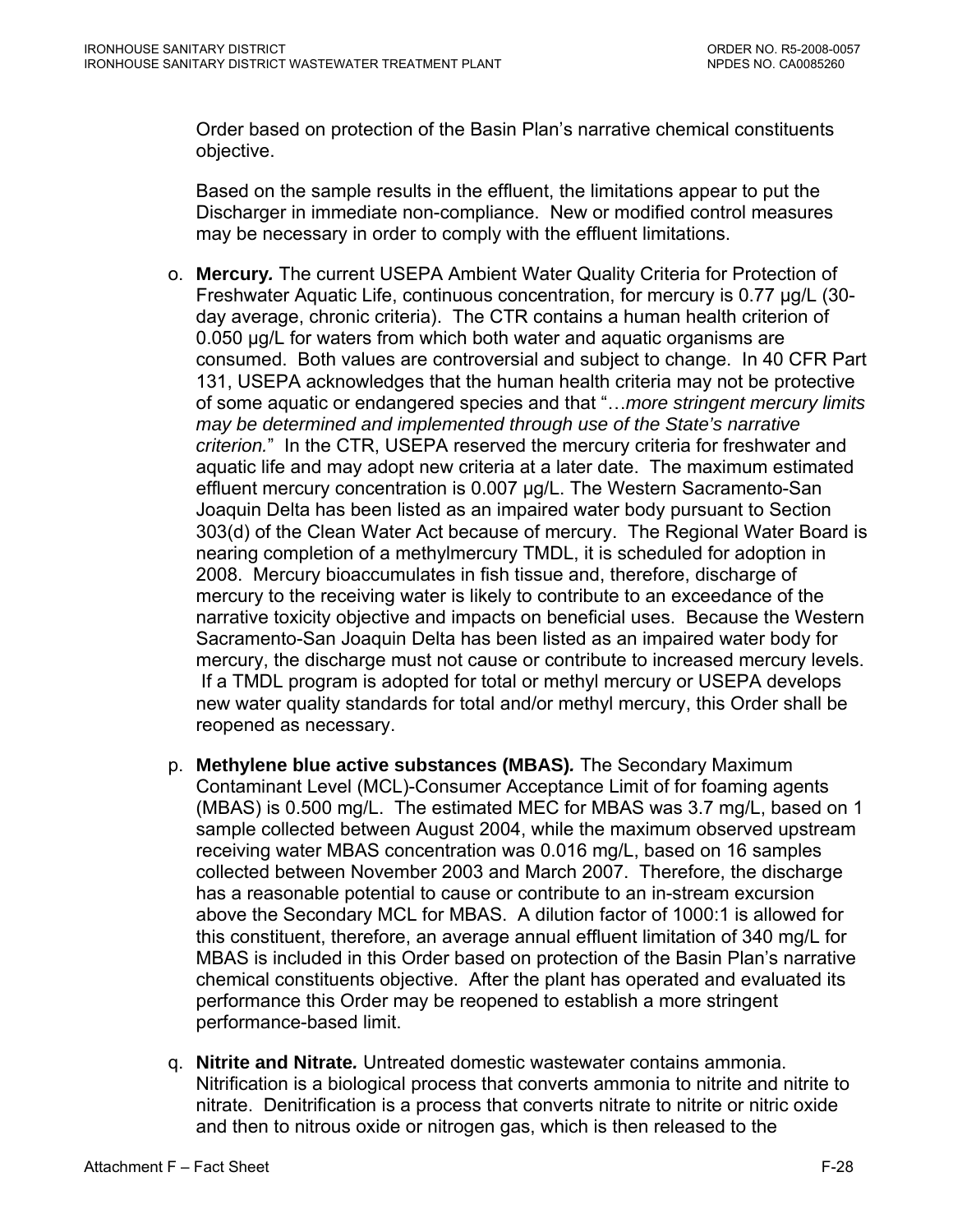atmosphere. Nitrate and nitrite are known to cause adverse health effects in humans. The California DPH has adopted Primary MCLs at Title 22 of the California Code of Regulations (CCR), Table 64431-A, for the protection of human health for nitrite and nitrate that are equal to 1 mg/L and 10 mg/L (measured as nitrogen), respectively. Title 22 CCR, Table 64431-A, also includes a primary MCL of 10 mg/L for the sum of nitrate and nitrite, measured as nitrogen.

USEPA has developed a primary MCL and an MCL goal of 1,000 µg/L for nitrite (as nitrogen). For nitrate, USEPA has developed Drinking Water Standards (10 mg/L as Primary Maximum Contaminant Level) and Ambient Water Quality Criteria for protection of human health (10 mg/L for non-cancer health effects). Recent toxicity studies have indicated a possibility that nitrate is toxic to aquatic organisms.

Inadequate or incomplete denitrification may result in the discharge of nitrate and/or nitrite to the receiving stream. The conversion of ammonia to nitrites and the conversion of nitrites to nitrates present a reasonable potential for the discharge to cause or contribute to an in-stream excursion above the Primary MCLs for nitrite and nitrate. A human health dilution factor of 1000 is not allowed for nitrate plus nitrite, because the environmental effects of nitrate may occur over short durations. Therefore, a dilution factor of 20 was considered for this constituent and an AMEL of 205 mg/L for nitrate plus nitrite. However, the Dischargers Antidegradation Analysis was based on the USEPA primary MCL of 10 mg/L. Based on the Discharger's Antidegradation analysis and due to the fact that the Facility will include denitrification, an AMEL of 10 mg/L is included in this Order to ensure compliance with Resolution 68-16. This effluent limitation is included in this Order to assure the treatment process adequately denitrifies the waste stream to protect the beneficial use of municipal and domestic supply. After the plant has operated and evaluated its performance this Order may be reopened to establish a more stringent performance-based limit.

r. **Oil and Grease.** Untreated domestic wastewater contains oil and grease. The Basin Plan includes a water quality objective for oil and grease in surface waters, which states: "*Waters shall not contain oils, greases, waxes, or other materials in concentrations that cause nuisance, result in a visible film or coating on the surface of the water or on objects in the water, or otherwise adversely affect beneficial uses*". This Order includes numeric monthly average and daily maximum Effluent Limitations of 10 mg/l and 15 mg/l, respectively, to implement the Basin Plan's narrative objective for oil and grease. These effluent limitations are based on best professional judgment (BPJ) and Regional Water Board staff's experience with wastewater treatment plant capabilities and levels necessary to meet the Basin Plan objective for oil and grease. A daily maximum effluent limitation for oil and grease is included in the Order, in lieu of a weekly average, to ensure that the treatment works operate in accordance with design capabilities. The daily maximum effluent limitation will also ensure that the Discharger requires proper removal and disposal of oil and grease from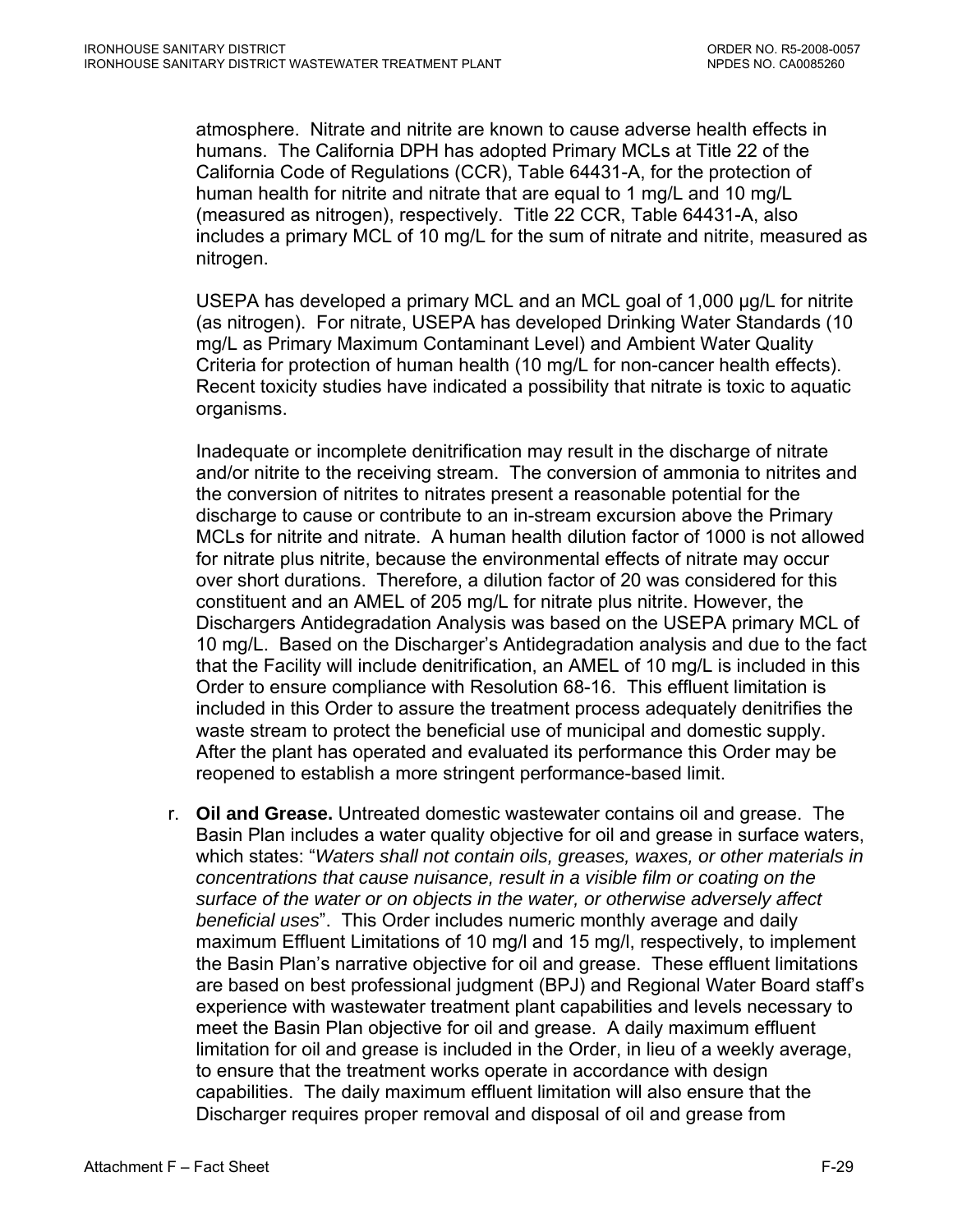commercial food service sources and properly operates and maintains the collection system to minimize plugging from oil and grease. The Discharger can also maintain compliance through educating the public on the impacts of discharging oil and grease into the collection system.

s. **Pathogens**. The beneficial uses of the San Joaquin River in the Sacramento-San Joaquin Delta include municipal and domestic supply, water contact recreation, and agricultural irrigation supply. To protect these beneficial uses, the Regional Water Board finds that the wastewater must be disinfected and adequately treated to prevent disease. The principal infectious agents (pathogens) that may be present in raw sewage may be classified into three broad groups: bacteria, parasites, and viruses. Tertiary treatment, consisting of chemical coagulation, sedimentation, and filtration, has been found to remove approximately 99.5% of viruses. Filtration is an effective means of reducing viruses and parasites from the waste stream. The wastewater must be treated to tertiary standards (filtered), or equivalent, to protect contact recreational, municipal and domestic supply, and food crop irrigation uses.

Typically the Regional Water Board requires Title 22 or equivalent tertiary treatment when there is less than 20:1 dilution, based on recommendations by the CDPH. However, as discussed above in the Fact Sheet at Section IV.C.2.c., the discharge has at least 20:1 dilution at all times. Although there is 20:1 dilution, tertiary level treatment is required based on the following:

- a. The Discharger developed its EIR and antidegradation analysis based on a Title 22 or equivalent tertiary treatment facility.
- b. There are four water intakes within ten miles of the discharge. Therefore, providing a high level of disinfection is appropriate to protect the MUN beneficial use.
- c. This is a new discharge to the Delta. With the significant pelagic organism decline, the fragile nature of the Delta, unknown Delta stressors and recent legal decisions on water supply diversions within the Delta, it is prudent to require a high level of treatment for new discharges.

The CDPH has developed reclamation criteria, CCR, Division 4, Chapter 3 (Title 22), for the reuse of wastewater. Title 22 requires that for spray irrigation of food crops, parks, playgrounds, schoolyards, and other areas of similar public access, wastewater be adequately disinfected, oxidized, coagulated, clarified, and filtered, and that the effluent total coliform levels not exceed 2.2 MPN/100 m*l* as a 7-day median. As coliform organisms are living and mobile, it is impracticable to quantify an exact number of coliform organisms and to establish weekly average limitations. Instead, coliform organisms are measured as a most probable number and regulated based on a 7-day median limitation.

Title 22 also requires that recycled water used as a source of water supply for non-restricted recreational impoundments be disinfected tertiary recycled water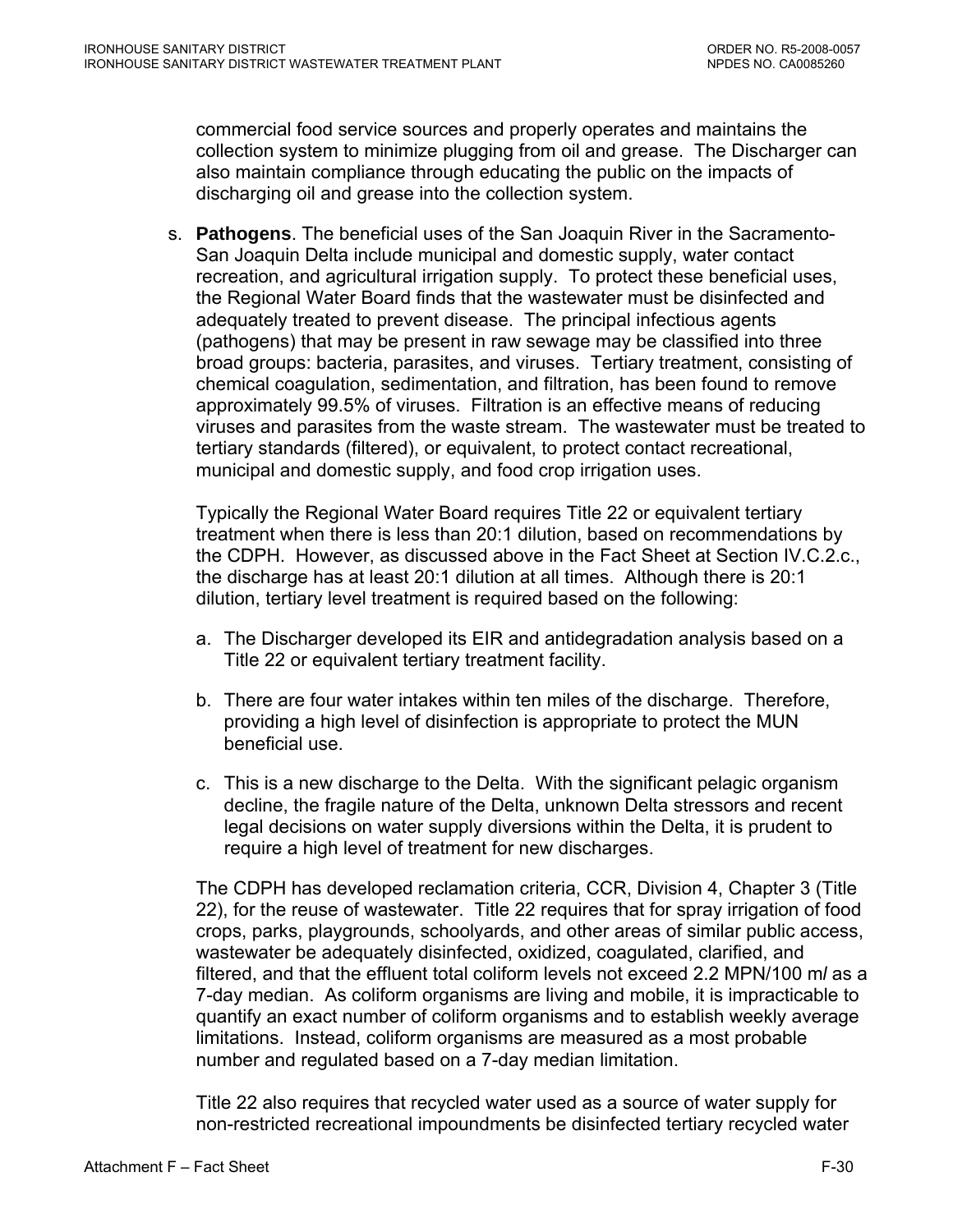that has been subjected to conventional treatment. A non-restricted recreational impoundment is defined as "*…an impoundment of recycled water, in which no limitations are imposed on body-contact water recreational activities.*" Title 22 is not directly applicable to surface waters; however, the Regional Water Board finds that it is appropriate to apply an equivalent level of treatment to that required by CDPH's reclamation criteria because the receiving water is used for irrigation of agricultural land and for contact recreation purposes. The stringent disinfection criteria of Title 22 are appropriate since the undiluted effluent may be used for the irrigation of food crops and/or for body-contact water recreation. Coliform organisms are intended as an indicator of the effectiveness of the entire treatment train and the effectiveness of removing other pathogens. The method of treatment is not prescribed by this Order; however, wastewater must be treated to a level equivalent to that recommended by CDPH.

In addition to coliform testing, a turbidity effluent limitation has been included as a second indicator of the effectiveness of the treatment process and to assure compliance with the required level of treatment. The tertiary treatment process, or equivalent, is capable of reliably meeting a turbidity limitation of 2 nephelometric turbidity units (NTU) as a daily average. Failure of the filtration system such that virus removal is impaired would normally result in increased particles in the effluent, which result in higher effluent turbidity. Turbidity has a major advantage for monitoring filter performance, allowing immediate detection of filter failure and rapid corrective action. Coliform testing, by comparison, is not conducted continuously and requires several hours, to days, to identify high coliform concentrations. Therefore, to ensure compliance with the CDPH recommended Title 22 disinfection criteria, weekly average effluent limitations are impracticable for turbidity.

This Order contains effluent limitations and a tertiary level of treatment, or equivalent, necessary to protect the beneficial uses of the receiving water. In accordance with CWC section 13241, the Regional Water Board has considered the following:

- i. The past, present and probable future beneficial uses of the receiving stream include municipal and domestic supply, agricultural irrigation, agricultural stock watering, industrial process water supply, industrial service supply, body contact water recreation, other non-body contact water recreation, warm freshwater aquatic habitat, cold freshwater aquatic habitat, warm fish migration habitat, cold fish migration habitat, warm spawning habitat, wildlife habitat, and navigation.
- ii. The environmental characteristics of the hydrographic unit, including the quality of the available water, will be improved by the requirement to provide tertiary treatment for this wastewater discharge. Tertiary treatment will allow for the reuse of the undiluted wastewater for food crop irrigation and contact recreation activities that would otherwise be unsafe according to recommendations from the (CDPH).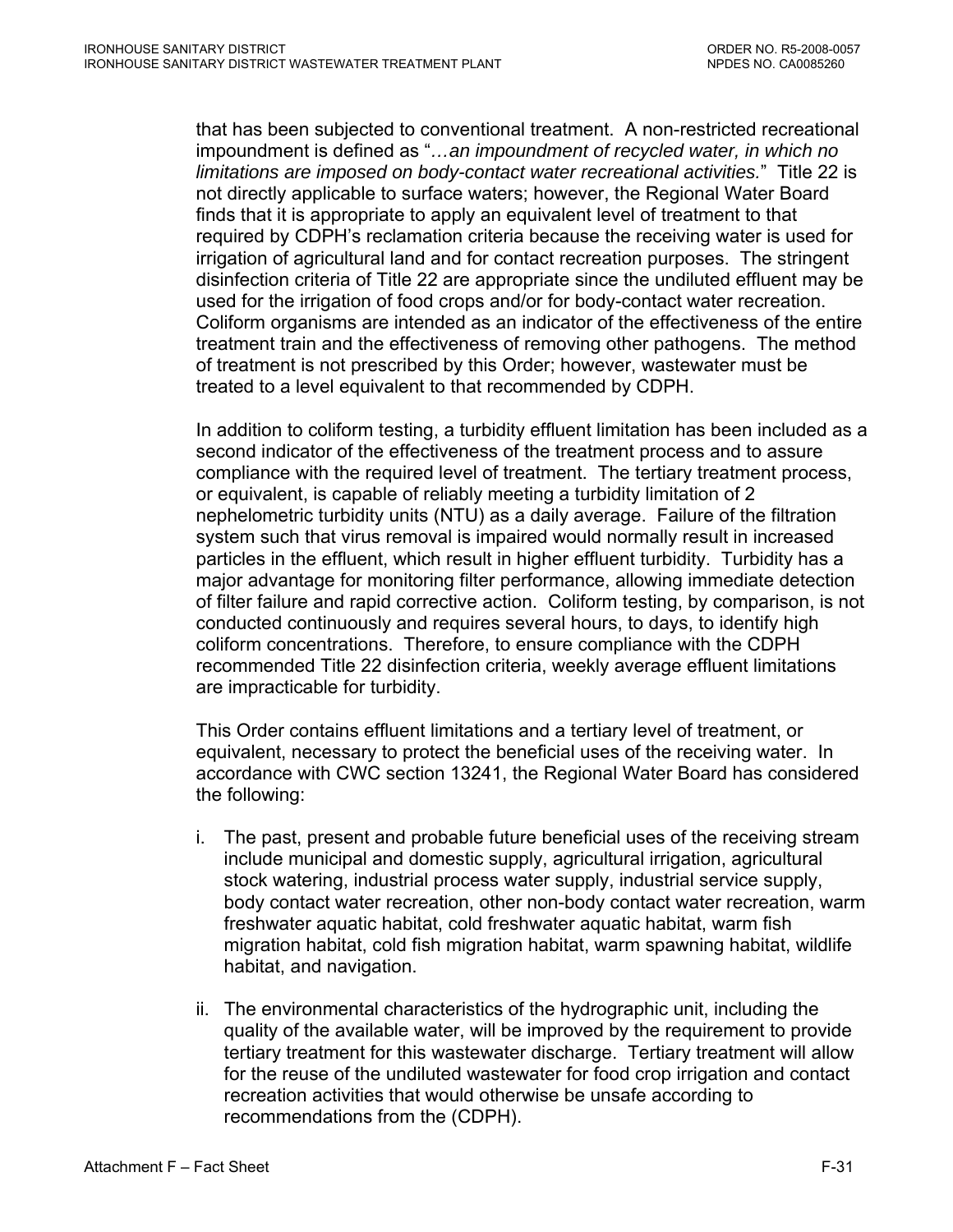- iii. Fishable and swimmable water quality conditions can be reasonably achieved through the coordinated control of all factors that affect water quality in the area.
- iv. The economic impact of requiring an increased level of treatment has been considered. The Discharger has estimated that the increased level of treatment will cost approximately \$18.0 million. The loss of beneficial uses within downstream waters, without the tertiary treatment requirement, which includes prohibiting the irrigation of food crops and prohibiting public access for contact recreational purposes, would have a detrimental economic impact. In addition to pathogen removal to protect irrigation and recreation, tertiary treatment may also aid in meeting discharge limitations for other pollutants, such as heavy metals, reducing the need for advanced treatment specific for those pollutants.
- v. The requirement to provide tertiary treatment for this discharge will not adversely impact the need for housing in the area. The potential for developing housing in the area will be facilitated by improved water quality, which protects the contact recreation and irrigation uses of the receiving water. CDPH recommends that, in order to protect the public health, relatively undiluted wastewater effluent must be treated to a tertiary level for contact recreational and food crop irrigation uses. Without tertiary treatment, the downstream waters could not be safely utilized for contact recreation or the irrigation of food crops.
- vi. It is the Regional Water Board's policy, (Basin Plan, page IV-12.00, Policy 2) to encourage the reuse of wastewater. The Regional Water Board requires dischargers to evaluate how reuse or land disposal of wastewater can be optimized. The need to develop and use recycled water is facilitated by providing a tertiary level of wastewater treatment that will allow for a greater variety of uses in accordance with CCR, Title 22.
- vii. The Regional Water Board has considered the factors specified in CWC section 13263, including considering the provisions in CWC section 13241, in adopting the disinfection and filtration requirements under Title 22 criteria. The Regional Water Board finds, on balance, that these requirements are necessary to protect the beneficial uses of The San Joaquin River in the Western Sacramento-San Joaquin Delta, including water contact recreation and irrigation uses.
- t. **pH.** The Basin Plan includes a water quality objective for surface waters (except for Goose Lake) that the "…*pH shall not be depressed below 6.5 nor raised above 8.5. Changes in normal ambient pH levels shall not exceed 0.5 in fresh waters with designated COLD or WARM beneficial uses.*" Effluent Limitations for pH are included in this Order based on the Basin Plan objectives for pH.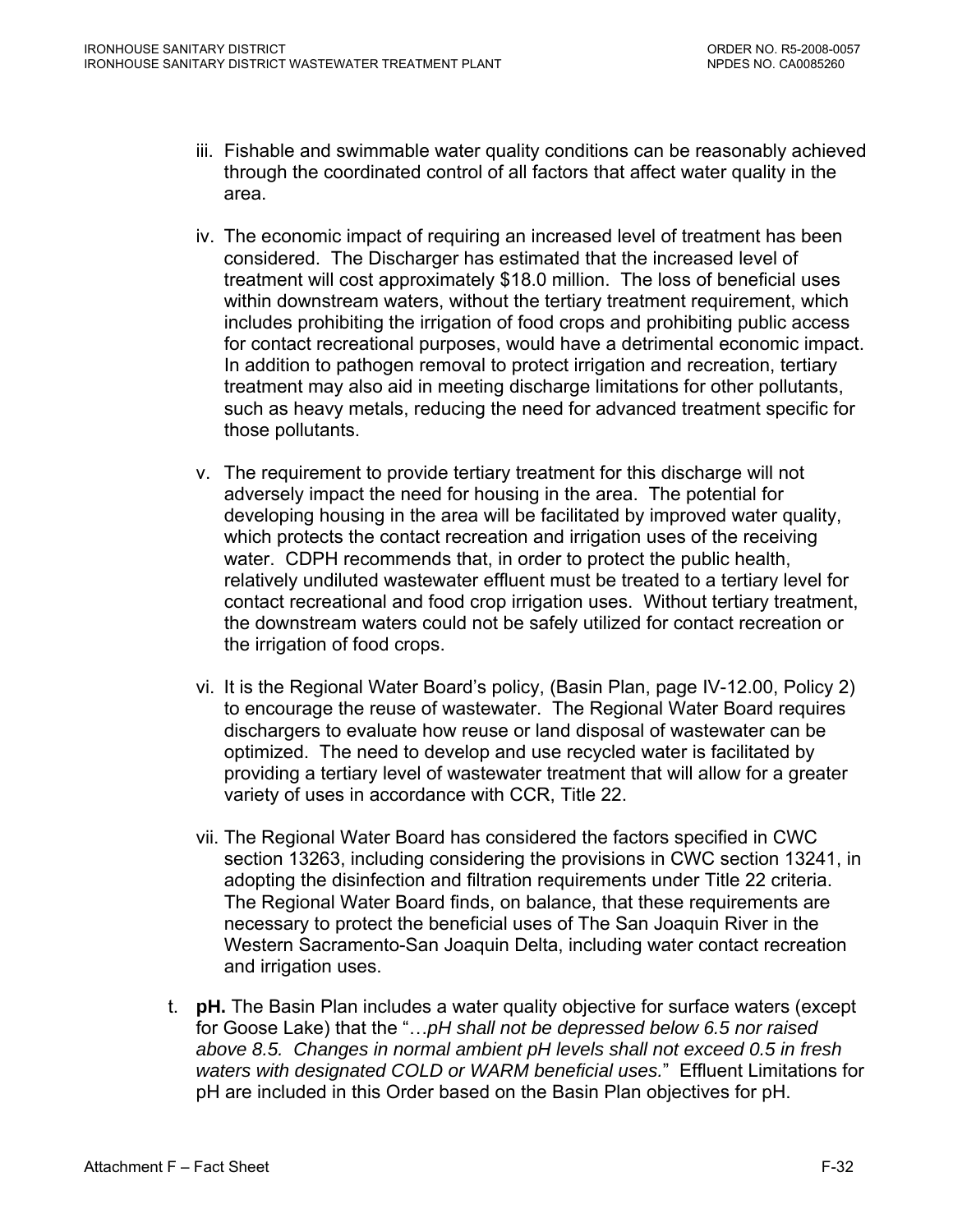u. **Salinity.** The discharge contains total dissolved solids (TDS), chloride, sulfate, and electrical conductivity (EC). These are water quality parameters that are indicative of the salinity of the water. Their presence in water can be growth limiting to certain agricultural crops and can affect the taste of water for human consumption. The Basin Plan contains a chemical constituent objective that incorporates State MCLs, contains a narrative objective, and contains numeric water quality objectives for EC and Chloride in the vicinity of the discharge.

The Basin Plan contains site-specific water quality objectives for the San Joaquin River in the vicinity of the discharge based on the *2006 Water Quality Control Plan for the San Francisco Bay/Sacramento-San Joaquin Delta Estuary* (Bay-Delta Plan). The Bay-Delta Plan was adopted in May 1995 by the State Water Board and was revised in December 2006. The Bay-Delta Plan identifies the beneficial uses of the estuary and includes objectives for flow, salinity, and endangered species protection. The Bay-Delta Plan is reviewed periodically in compliance with CWC section 13240 and federal CWA section 303(d).

 In December 1999 and March 2000, the State Water Board adopted and revised Water Rights Decision 1641 (D-1641) as part of the State Water Board's implementation of the Bay-Delta Plan. Many of the objectives in the Bay-Delta Plan are best implemented by making changes in the flow of water of in the operation of facilities that move water. Accordingly, this decision amends certain water rights by assigning responsibilities to the persons or entities holding those rights to help meet the objectives. Although the Bay-Delta Plan's purpose is for regulating flow for water right holders, the water quality objectives apply to dischargers as well.

 The Basin Plan site-specific water quality objectives are described below under sections on Chloride and Electrical Conductivity.

i. **Chloride**. The secondary MCL for chloride is 250 mg/L, as recommended level, 500 mg/L as an upper level, and 600 mg/L as a short-term maximum. The recommended agricultural water quality goal for chloride, that would apply the narrative chemical constituent objective, is 106 mg/L as a long-term average based on Water Quality for Agriculture, Food and Agriculture Organization of the United Nations—Irrigation and Drainage Paper No. 29, Rev. 1 (R.S. Ayers and D.W. Westcot, Rome, 1985). The 106 mg/L water quality goal is intended to protect against adverse effects on sensitive crops when irrigated via sprinklers.

The Basin Plan contains site-specific water quality objectives for chloride at the Antioch Water Works Intake, based on the 2006 Bay-Delta Plan, described as follows:

 The maximum mean daily chloride concentration of 150 mg/L for at least the number of days shown during the Calendar Year. Must be provided in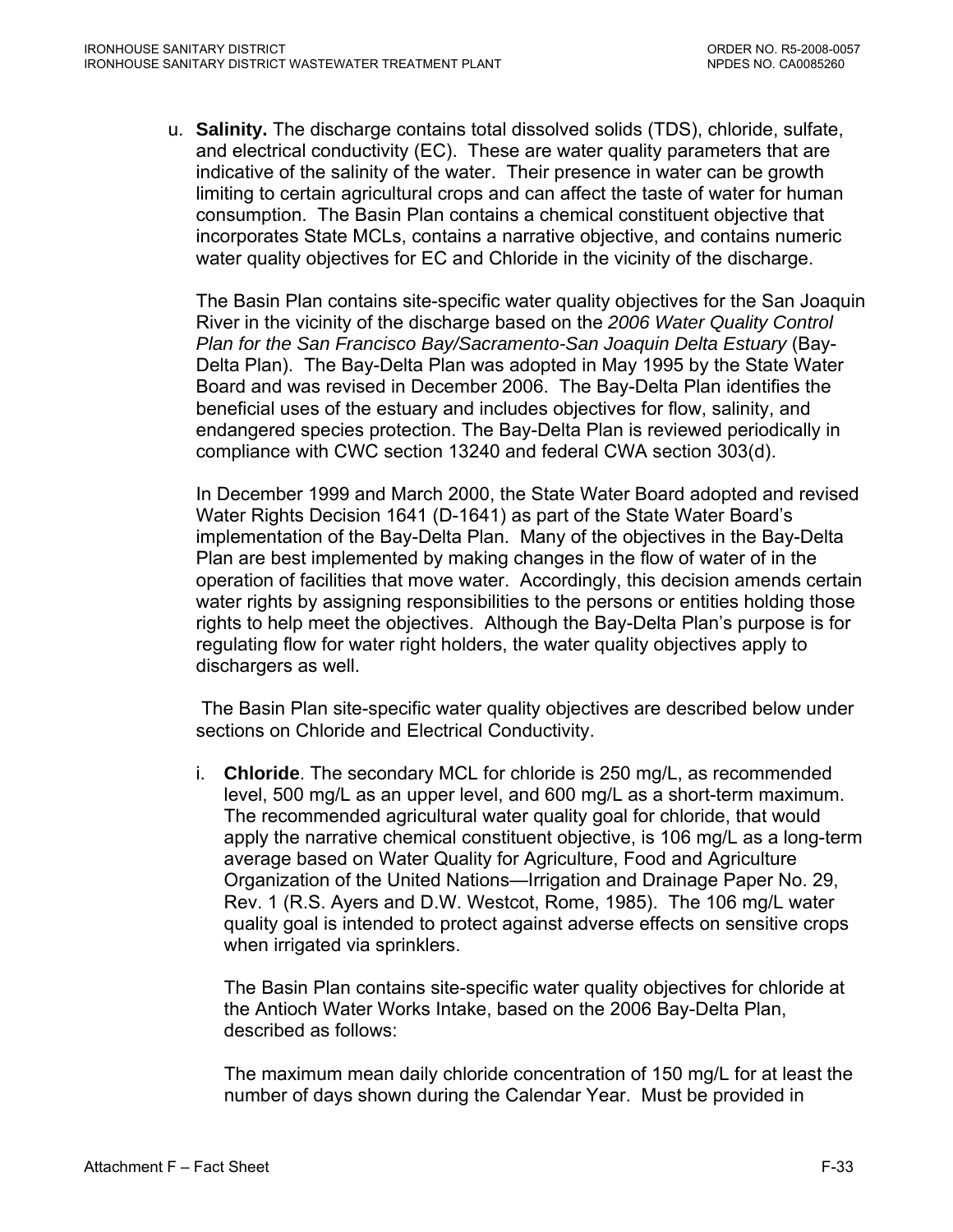intervals of not less than two weeks duration (Percentage of Calendar Year shown in parenthesis)

| Year Type           | No. days each cal. Year < 150 mg/L CI |
|---------------------|---------------------------------------|
| Wet                 | 240 (66%)                             |
| Above Normal        | 190 (52%)                             |
| <b>Below Normal</b> | 175 (48%)                             |
| Dry                 | 165 (45%)                             |
| Critical            | 155 (42%)                             |

Chloride concentrations in the effluent are estimated to be 160 mg/L based on one sample collected August 2004. The maximum background concentrations in the San Joaquin River was 1200 mg/L, with an average of 171 mg/L, for 75 samples collected by the Discharger and others from January 2003 through March 2007. Based on modeling performed by the Discharger, the maximum incremental increase of chloride caused by the discharge when the receiving water is at 150 mg/L (i.e. the most stringent Basin Plan objective) is estimated to be only 0.022 mg/L. Although this is an insignificant increase, the effluent and receiving water chloride concentrations demonstrate that the effluent had a reasonable potential to cause or contribute to an exceedance of the Basin Plan's site-specific objectives for chloride.

ii. **Electrical Conductivity (EC)**. The secondary MCL for EC is 900 µmhos/cm as a recommended level, 1600 µmhos/cm as an upper level, and 2200 µmhos/cm as a short-term maximum. The agricultural water quality goal, that would apply the narrative chemical constituents objective, is 700 µmhos/cm as a long-term average based on Water Quality for Agriculture, Food and Agriculture Organization of the United Nations— Irrigation and Drainage Paper No. 29, Rev. 1 (R.S. Ayers and D.W. Westcot, Rome, 1985). The 700 µmhos/cm agricultural water quality goal is intended to prevent reduction in crop yield, i.e. a restriction on use of water, for saltsensitive crops, such as beans, carrots, turnips, and strawberries. These crops are either currently grown in the area or may be grown in the future. Most other crops can tolerate higher EC concentrations without harm, however, as the salinity of the irrigation water increases, more crops are potentially harmed by the EC, or extra measures must be taken by the farmer to minimize or eliminate any harmful impacts.

As discussed above, there are specific salinity requirements established in the Basin Plan for the San Joaquin River at Jersey Point, based on the 2006 Bay-Delta Plan. The water quality objective is at times 450 µmhos/cm for protection of agricultural use and 440 µmhos/cm for protection of striped bass spawning. The EC limits vary depending on the type of water year and are detailed in Table F-4, below: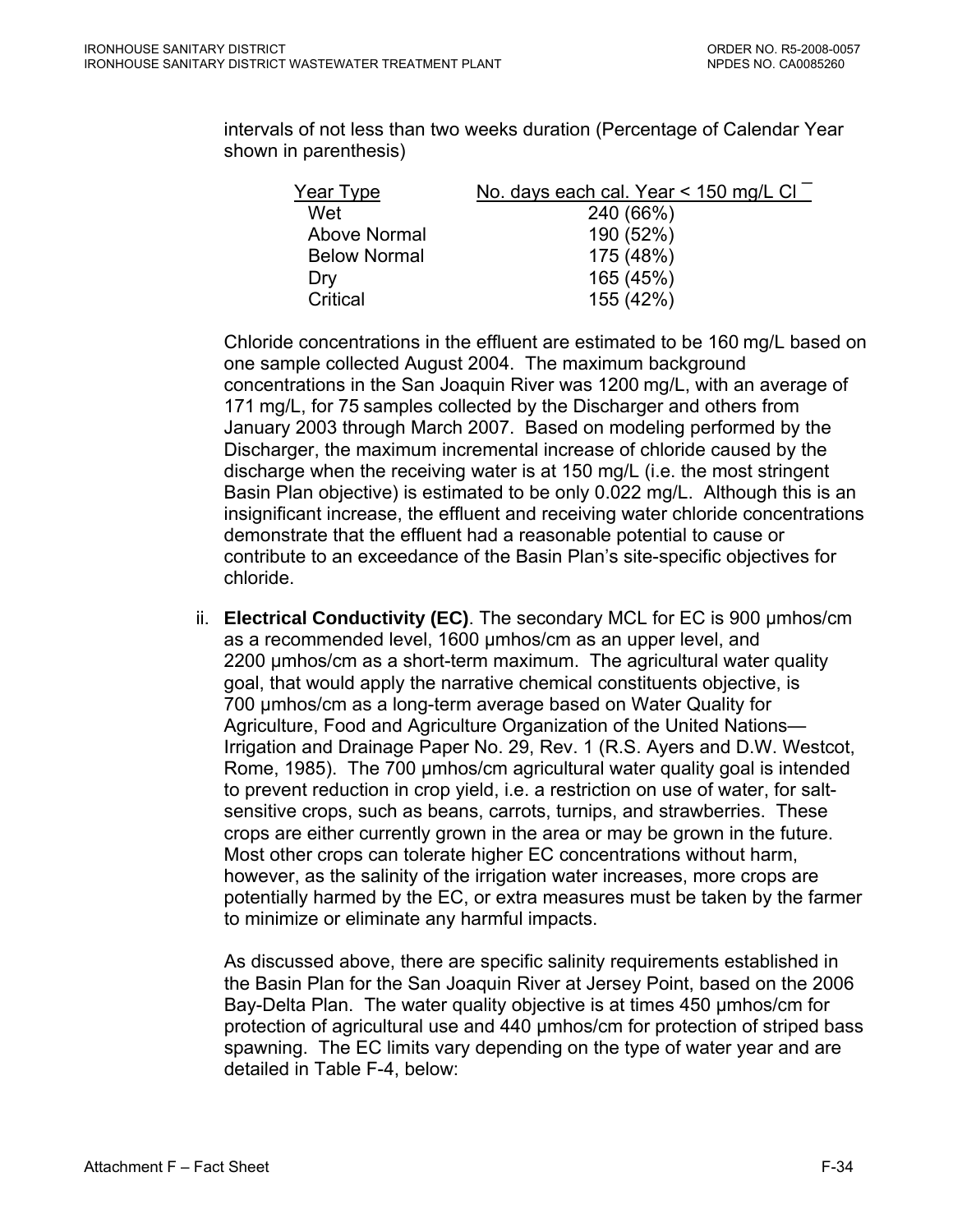**Table F-4. Basin Plan Water Quality Objectives for Electrical Conductivity – San Joaquin River at Jersey Point, Based on Water Year Type (maximum 14- day running average of mean daily EC in** μ**mhos/cm)** 

|                     | <b>Water Year Type</b>                                                                   |     |     |      |      |  |  |
|---------------------|------------------------------------------------------------------------------------------|-----|-----|------|------|--|--|
| Date                | Above<br><b>Below</b><br>Wet<br><b>Critical</b><br>Dry<br><b>Normal</b><br><b>Normal</b> |     |     |      |      |  |  |
| 1 April $-31$ May   | 440                                                                                      | 440 | 440 | 440  | 2200 |  |  |
| 1 June $-$ 14 June  | 450                                                                                      | 450 | 450 | 1350 | 2200 |  |  |
| 15 June $-$ 19 June | 450                                                                                      | 450 | 450 | 1350 | 2200 |  |  |
| 20 June - 15 August | 450                                                                                      | 450 | 740 | 1350 | 2200 |  |  |

Compliance with the Bay-Delta Plan's EC objectives is met through reservoir operations by the Department of Water Resources and the Bureau of Reclamation. The EC of the San Joaquin River at Jersey Point fluctuates throughout the year, primarily based on the outflow of the river to the San Francisco Bay. As discussed in detail in the Discharger's Antidegradation Analysis report, the San Joaquin River at Jersey Point has generally been in compliance with the objectives. An evaluation of historical compliance from 1984 to 2005 was performed and the results of the evaluation are summarized in the Table F-5 below.

### **Table F-5: Historical Compliance with Electrical Conductivity Objectives at Jersey Point (Water Years 1984-2005)**

| <b>Water Year Type</b> | <b>Number of Years</b><br>of this Type | <b>Number of Years</b><br>with Exceedances | <b>Year with</b><br><b>Exceedances</b><br>(number of days) | Applicable<br>Objectives <sup>1</sup><br>(µhmos/cm) |
|------------------------|----------------------------------------|--------------------------------------------|------------------------------------------------------------|-----------------------------------------------------|
| Wet                    |                                        |                                            | N/A                                                        | 450                                                 |
| Above Normal           |                                        |                                            | 2005(3)                                                    | 450                                                 |
| <b>Below Normal</b>    |                                        |                                            | 2004 $(12)^2$                                              | 450/740                                             |
| Drv                    |                                        |                                            | 1987 (37)                                                  | 450/1350                                            |
| <b>Critically Dry</b>  |                                        |                                            | N/A                                                        | 2200                                                |

Notes:

1 Objectives apply from April 1 through August 15 as 14-day running daily averages. Objectives change in certain water years partway through June (see Figure 2).

 The Jones Tract levee break occurred on June 3, 2004, and was closed on June 30, 2004; the exceedances of criteria, 450 μmhos/cm as 14-day running averages, occurred from June 10–21, 2004.

 $N/A$  = not applicable

The expected annual average effluent EC is 1376 µhmos/cm, and at times the receiving water exceeds the Basin Plan's site-specific objectives for EC. Therefore, there is reasonable potential for the discharge to cause or contribute to an exceedance of the objectives. Based on the modeling by the Discharger, the estimated maximum incremental increase in EC that may be caused by the discharge is 3 µhmos/cm, which is offset by a decrease in EC due to the discharge increasing the outflow of the San Joaquin River. The net worst-case increase is estimated to be approximately 2 µhmos/cm.

iii. **Sulfate**. The secondary MCL for sulfate is 250 mg/L as recommended level, 500 mg/L as an upper level, and 600 mg/L as a short-term maximum. The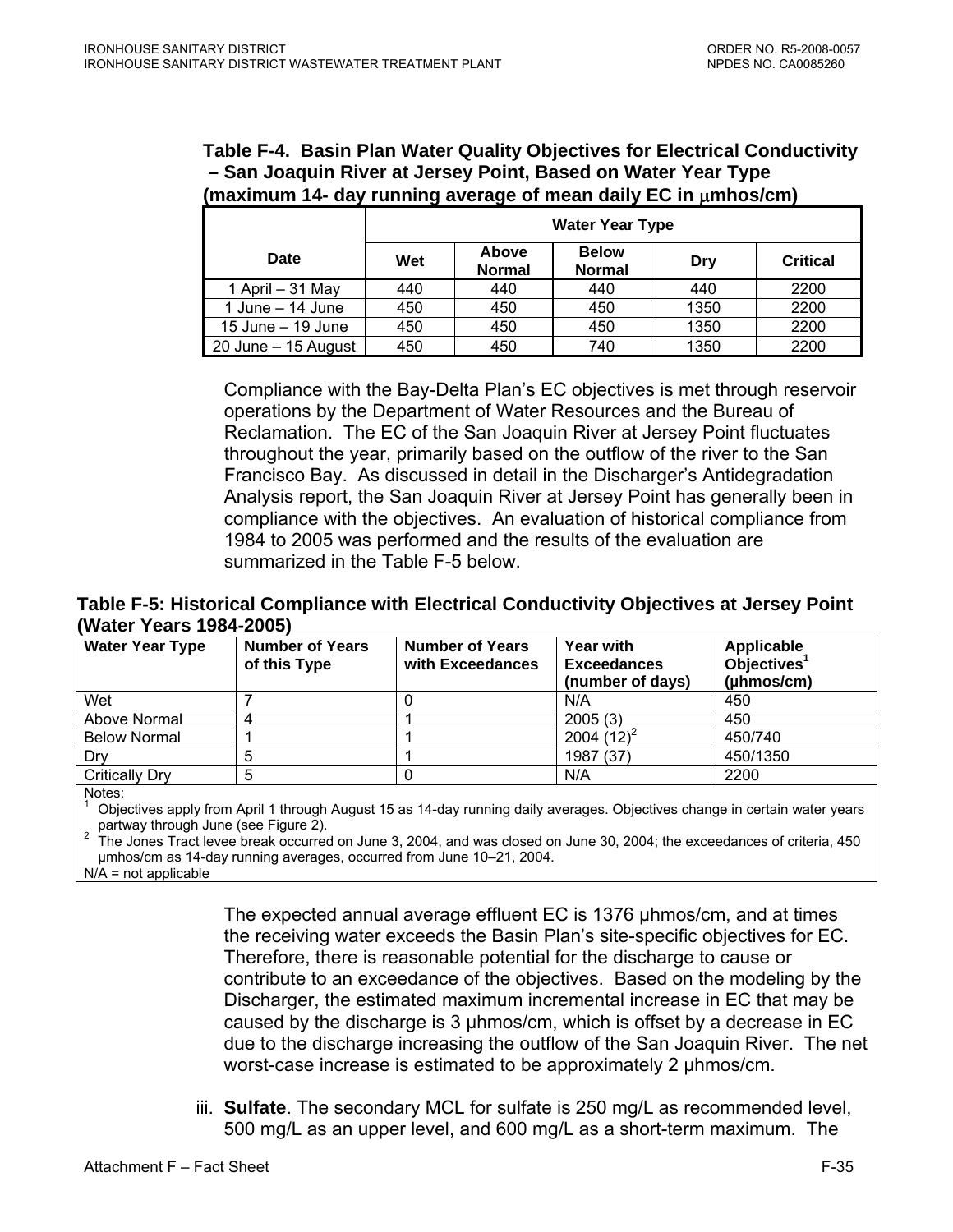estimated MEC sulfate concentration is 71mg/L based on a sample collect August 2004. Background concentrations in San Joaquin River ranged from 9.3 mg/L to 160 mg/L, with an average of 41 mg/L, for 4 samples collected by the Discharger from January 2003 through March 2007. The effluent does not exceed the secondary MCL recommended level of 250 mg/L. Therefore, the discharge does not a reasonable potential to cause or contribute to an exceedance of the applicable water quality objectives for sulfate.

iv. **Total Dissolved Solids (TDS)***.* The secondary MCL for TDS is 500 mg/L as a recommended level, 1000 mg/L as an upper level, and 1500 mg/L as a short-term maximum. The recommended agricultural water quality goal for TDS, that would apply the narrative chemical constituent objective, is 450 mg/L as a long-term average based on Water Quality for Agriculture, Food and Agriculture Organization of the United Nations—Irrigation and Drainage Paper No. 29, Rev. 1 (R.S. Ayers and D.W. Westcot, Rome, 1985). Water Quality for Agriculture evaluates the impacts of salinity levels on crop tolerance and yield reduction, and establishes water quality goals that are protective of the agricultural uses. The 450 mg/L water quality goal is intended to prevent reduction in crop yield, i.e. a restriction on use of water, for salt-sensitive crops. Only the most salt sensitive crops require irrigation water of 450 mg/L or less to prevent loss of yield. Most other crops can tolerate higher TDS concentrations without harm, however, as the salinity of the irrigation water increases, more crops are potentially harmed by the TDS, or extra measures must be taken by the farmer to minimize or eliminate any harmful impacts.

Background concentrations in San Joaquin River ranged from 87 mg/L to 2200 mg/L, with an average of 477 mg/L, for 65 samples collected by the Discharger from January 2003 through March 2007. These concentrations exceed the applicable water quality objectives. Therefore, the discharge has a reasonable potential to cause or contribute to an exceedance of the applicable water quality objectives for TDS.

v. **Salinity Effluent Limitations.** As discussed above, the effluent has a reasonable potential to cause or contribute to an in-stream excursion of the applicable water quality objectives for chloride, EC, and TDS. Therefore, water quality-based effluent limitations are required in accordance with federal regulations. The receiving water often has assimilative capacity for salinity and significant dilution is available. During periods when the ambient salinity is adequately below water quality standards (i.e. assimilative capacity exists), an EC effluent limitation of 1505 µhmos/cm is required in this Order, which allows for some dilution. This effluent limitation is based on the EC concentration used in the Discharger's antidegradation analysis. During periods when there is no assimilative capacity, the discharge must meet the Basin Plan's site-specific water quality objectives for the San Joaquin River at Jersey Point at the end-of-pipe, without the benefit of dilution.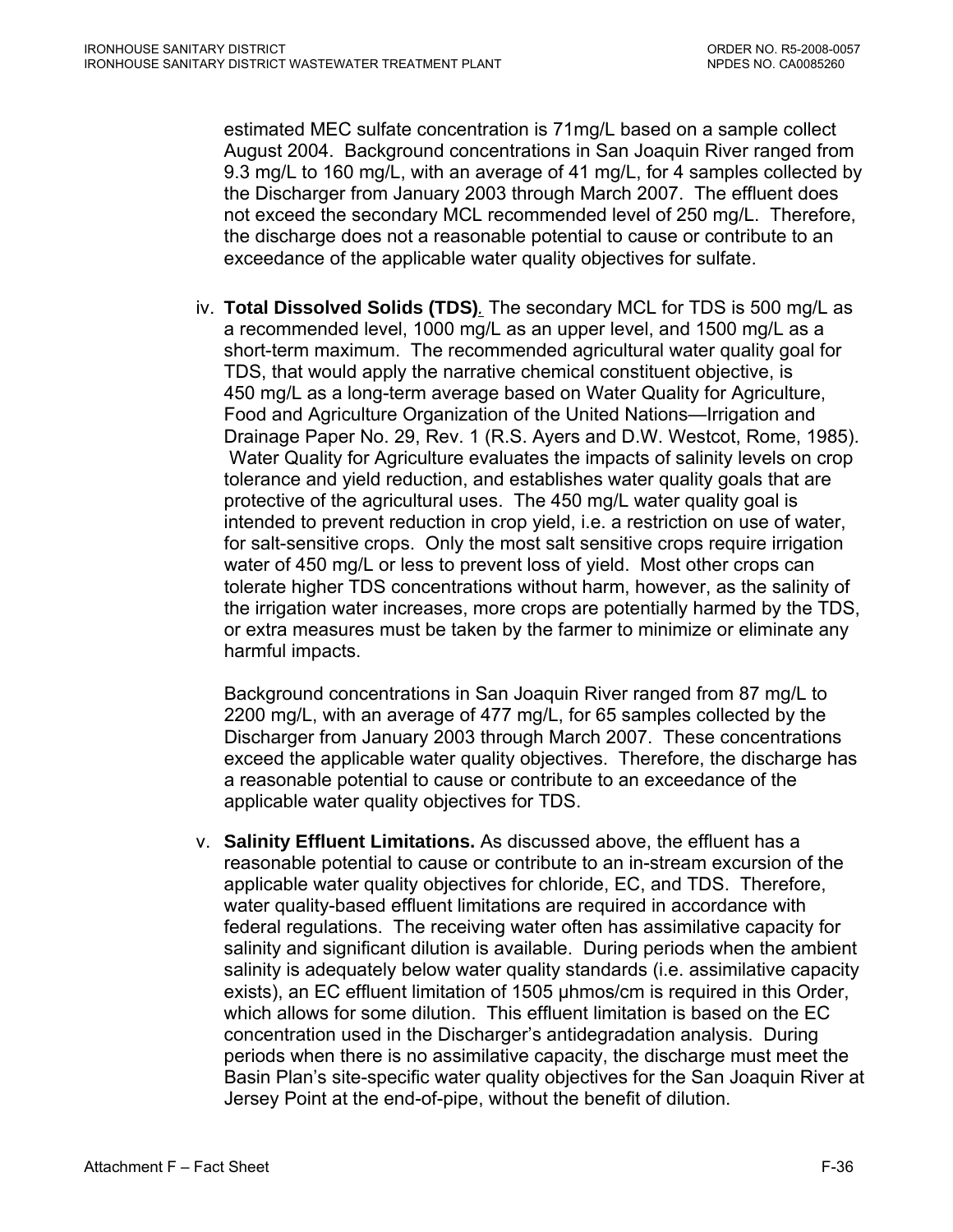<span id="page-96-0"></span>Compliance with the effluent limitation for EC will be protective of the chloride, and TDS recommended levels, therefore, no effluent limitations are included for chloride and TDS. Monitoring is required for these constituents to ensure that EC is a satisfactory indicator parameter for salinity.

v. **Settleable Solids.** For inland surface waters, the Basin Plan states that "[w]ater shall not contain substances in concentrations that result in the deposition of material that causes nuisance or adversely affects beneficial uses." This Order contains average monthly and average daily effluent limitations for settleable solids.

Because the amount of settleable solids is measured in terms of volume per volume without a mass component, it is impracticable to calculate mass limitations for inclusion in this Order. A daily maximum effluent limitation for settleable solids is included in the Order, in lieu of a weekly average, to ensure that the treatment works operate in accordance with design capabilities.

- w. **Temperature**. The Thermal Plan requires that, "*The maximum temperature shall not exceed the natural receiving water temperature by more than 20°F.*" Therefore, to ensure compliance with the Thermal Plan an effluent limitation for temperature is included in this Order.
- x. **Toxicity.** See Section IV.C.5. of the Fact Sheet regarding whole effluent toxicity.

# **4. WQBEL Calculations**

- a. Effluent limitations for aluminum, ammonia, nitrate, manganese, MBAS, and fluoride were calculated in accordance with section 1.4 of the SIP. The following paragraphs describe the methodology used for calculating effluent limitations.
- b. **Effluent Limitation Calculations.** In calculating maximum effluent limitations, the ECA is calculated as follows:

 $ECA$ <sub>*acute</sub>* =  $CMC + D(CMC - B)$ </sub>  $ECA_{chromic} = CCC + D(CCC - B)$ 

For the human health, agriculture, or other long-term criterion/objective, the ECA is calculated as follows:

$$
ECA_{HH} = HH + D(HH - B)
$$

where:

- $ECA<sub>acute</sub> = effluent concentration allowed for acute (one-hour average)$ toxicity criterion
- $ECA<sub>chronic</sub> = effluent concentration allowed for chronic (four-day average)$ toxicity criterion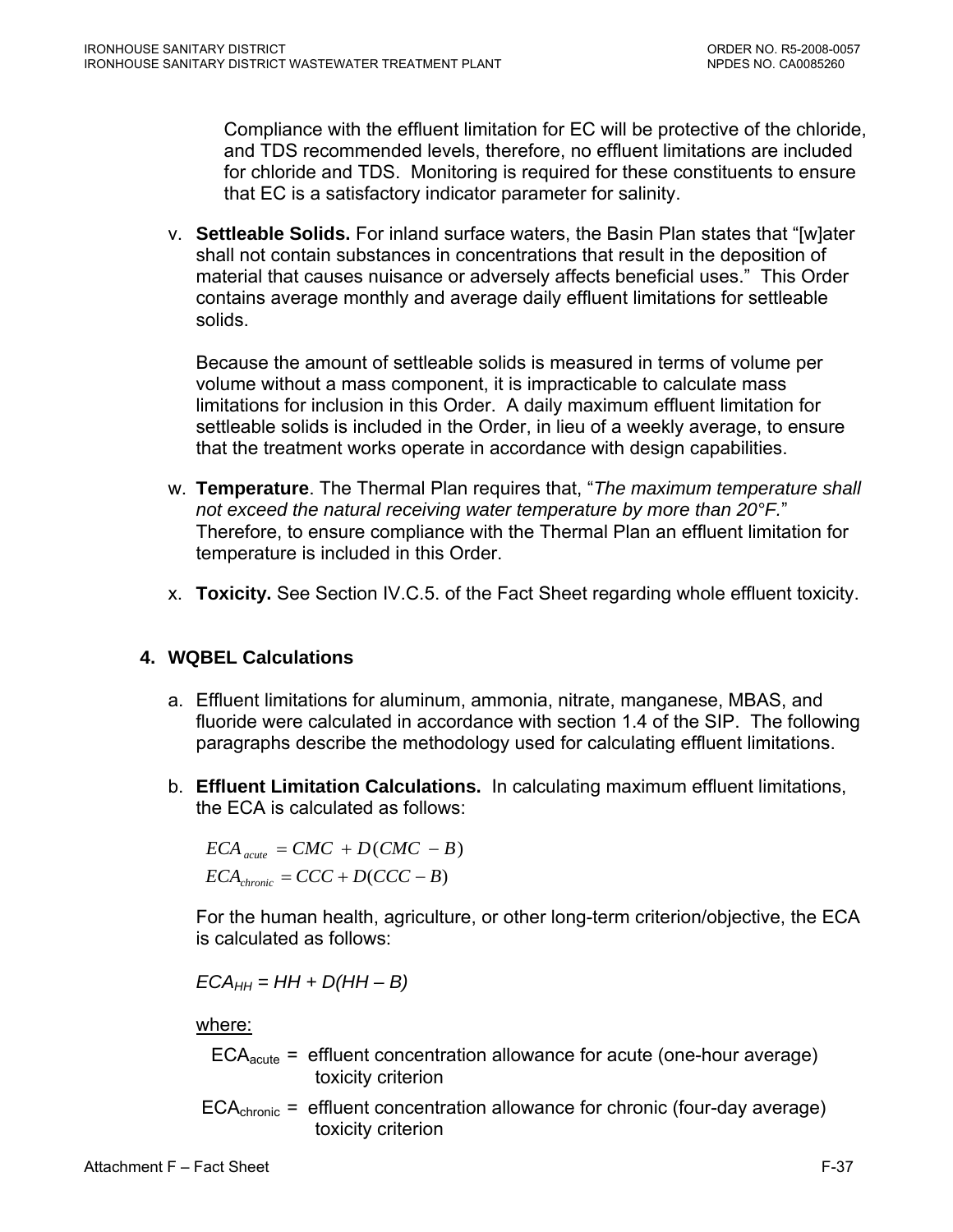- $ECA<sub>HH</sub>$  = effluent concentration allowance for human health, agriculture, or other long-term criterion/objective
	- CMC = criteria maximum concentration (one-hour average)
	- CCC = criteria continuous concentration (four-day average, unless otherwise noted)
		- HH = human health, agriculture, or other long-term criterion/objective
			- $D =$  dilution credit
			- B = maximum receiving water concentration

Acute and chronic toxicity ECAs were then converted to equivalent long-term averages (LTA) using statistical multipliers and the lowest is used. Additional statistical multipliers were then used to calculate the maximum daily effluent limitation (MDEL) and the average monthly effluent limitation (AMEL).

The AMEL's are set equal to the human health ECAs and a statistical multiplier is used to calculate the MDEL.

$$
AMEL = mult_{AMEL} \left[ min(M_{A}ECA_{acute}, M_{C}ECA_{chronic}) \right]
$$
  
\n
$$
MDEL = mult_{MDEL} \left[ min(M_{A}ECA_{acute}, M_{C}ECA_{chronic}) \right]
$$
  
\n
$$
MDEL_{HH} = \left( \frac{mult_{MDEL}}{mult_{AMEL}} \right) AMEL_{HH}
$$
  
\n
$$
LTA_{chronic}
$$

where: mult<sub>AMEL</sub> = statistical multiplier converting minimum LTA to AMEL mult<sub>MDEL</sub> = statistical multiplier converting minimum LTA to MDEL  $M_A$  = statistical multiplier converting CMC to LTA  $M<sub>C</sub>$  = statistical multiplier converting CCC to LTA

Water quality-based effluent limitations were calculated for aluminum, ammonia, copper, fluoride, and lead as follows in Tables F-6 through F-9, below.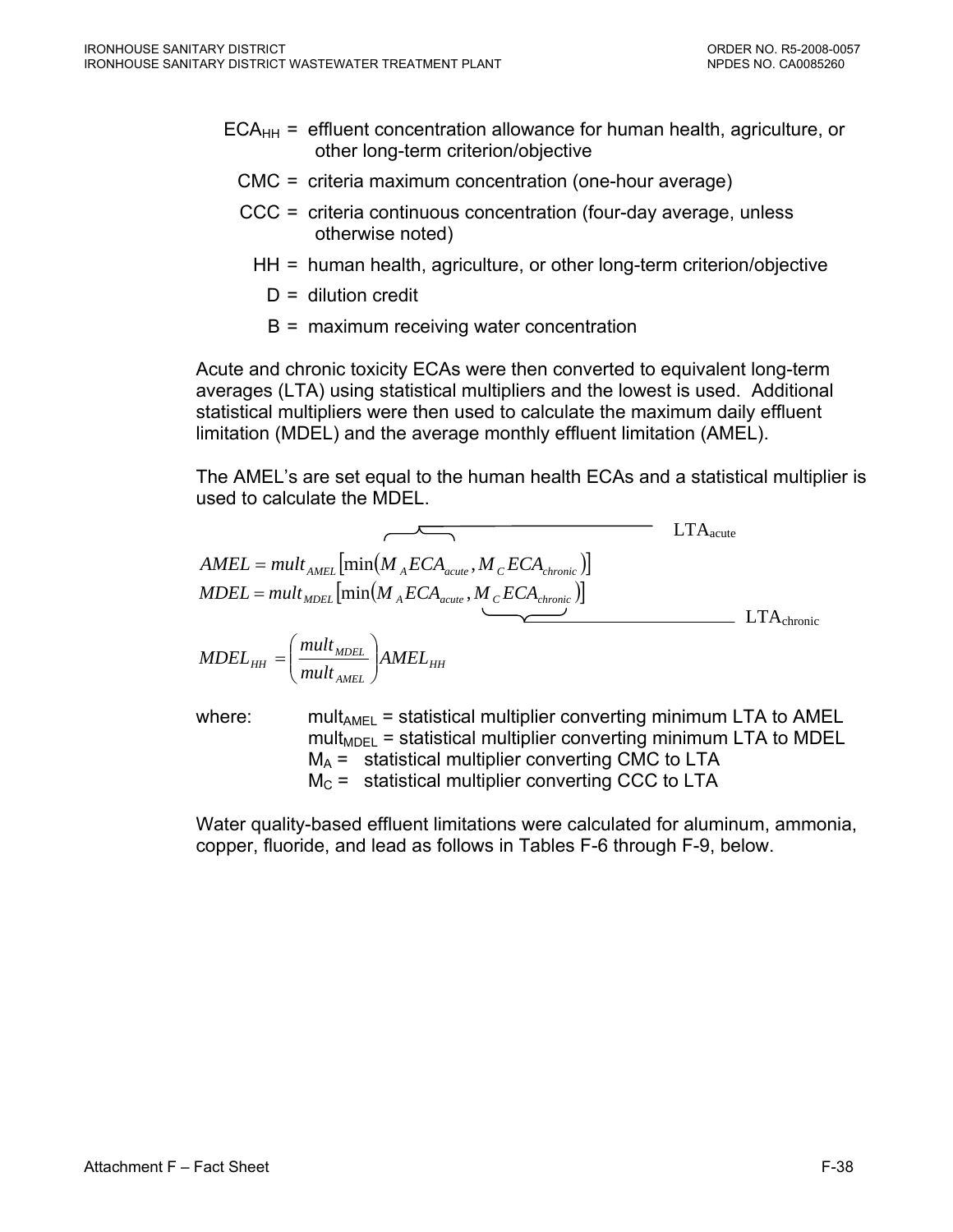| <b>Description</b>                      | Copper    |         | Lead      |           |
|-----------------------------------------|-----------|---------|-----------|-----------|
| <b>Effluent Concentrations</b>          |           |         |           |           |
| At least 80% of data ND?                | No        |         | No        |           |
| Sample Count                            |           | 1       |           | 1         |
| MEC (µg/l)                              | 4.7       |         |           | 1.4       |
| Mean $(\mu g/l)$                        | <b>NA</b> |         |           | <b>NA</b> |
| Std. Deviation (µg/l)                   | <b>NA</b> |         |           | <b>NA</b> |
| Coeff of Variation (CV) (µg/l)          | 0.60      |         |           | 0.60      |
| <b>Background Concentrations</b>        |           |         |           |           |
| Sample Count                            | 1         |         |           | 1         |
| Max Background (µg/l)                   | 6.2       |         | 1.1       |           |
| Avg Background (µg/l)                   | <b>NA</b> |         | <b>NA</b> |           |
| <b>Criteria</b>                         | acute     | chronic | acute     | chronic   |
| CTR Criteria (µg/l, dissolved)          | 16.5      | 10.8    | 69.5      | 3.18      |
| Translator                              | 0.96      | 0.96    | 0.76      | 0.76      |
| Criteria (µg/l, total recoverable)      | 17.1      | 11.2    | 91.4      | 4.18      |
| <b>Effluent Limit Calculations</b>      |           |         |           |           |
| Dilution Credit <sup>7</sup>            | 0         | 0       | 0         | 0         |
| $ECA^{(1)}(\mu g/I)$                    | 17.1      | 11.2    | 91.4      | 4.18      |
| $\underline{\sigma}^2$                  | 0.31      |         | 0.31      |           |
| $\sigma_4$ <sup><math>\sim</math></sup> | 0.09      |         | 0.09      |           |
| ECA Multiplier <sup>(2)</sup>           | 0.321     | 0.527   | 0.321     | 0.527     |
| Long-Term Average (LTA)                 | 5.5       | 5.9     | 29.4      | 2.2       |
| AMEL Multiplier <sup>(3)(4)</sup>       | 1.6       | 6       | 6         | 1.55      |
| <b>AMEL</b>                             | 8.5       | 6       | 8         | 3.4       |
| MDEL Multiplier <sup>(5)</sup>          | 3.1       | 6       | 8         | 3.11      |
| <b>MDEL</b>                             | 17        | 6       | 8         | 6.9       |

### **Table F-6. WQBEL calculations for CTR constituents**

(1) ECA calculated per Section 1.4.B, Step 2 of SIP. This allows for the consideration of dilution.

(2) Acute and Chronic ECA Multipliers calculated at 99th percentile per Section 1.4.B, Step 3 of SIP.

(3) Assumes sampling frequency n is equal or less than 4.

(4) The probability basis for AMEL is 95th percentile per Section 1.4.B, Step 5 of SIP

(5) The probability basis for MDEL is 99th percentile per Section 1.4.B, Step 5 of SIP

(6) Not applicable as acute criterion LTA is more stringent

(7) No assimilative capacity = no dilution

(8) Not applicable as chronic criterion LTA is more stringent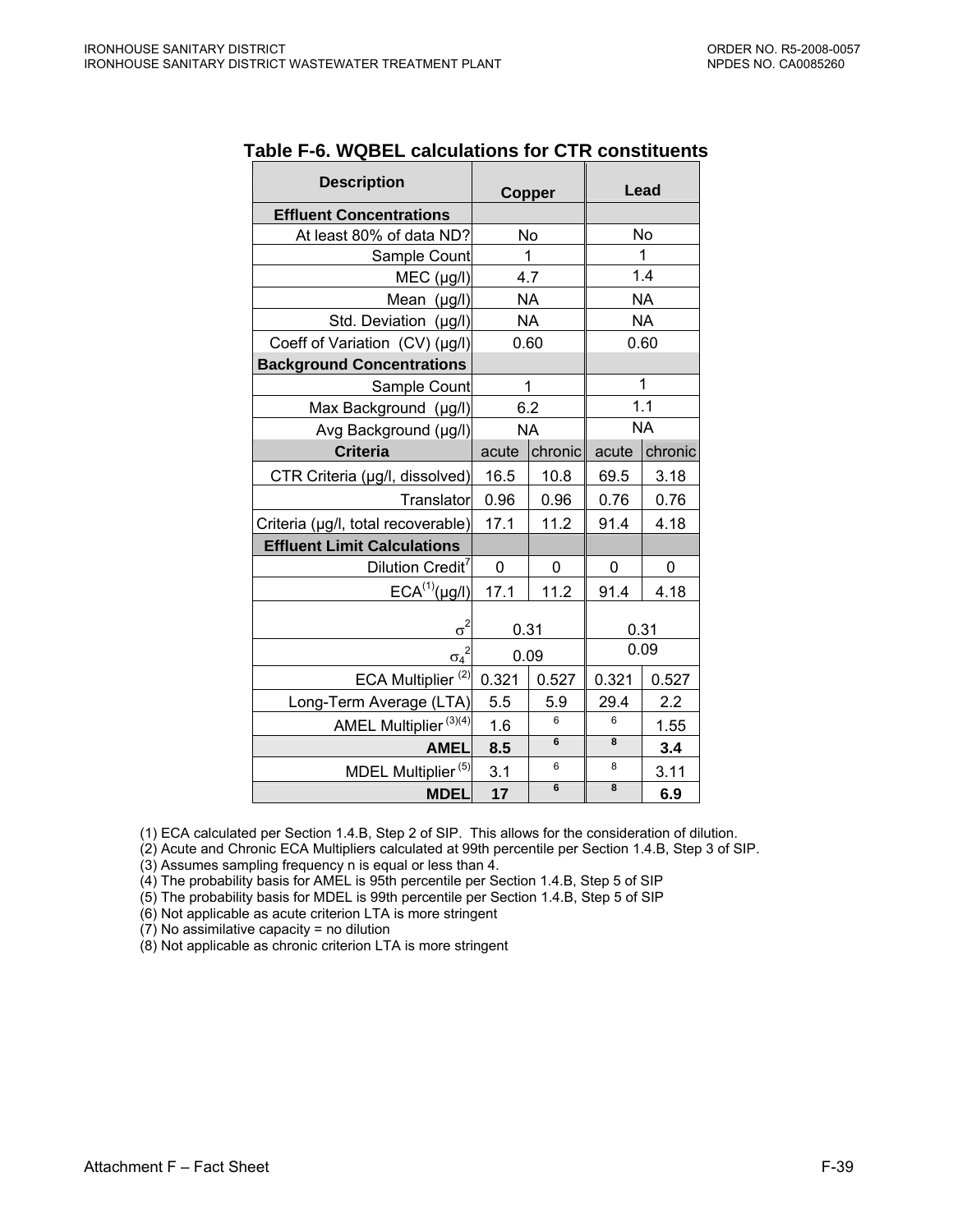|                                      | Acute                    | Chronic                  |
|--------------------------------------|--------------------------|--------------------------|
| Criteria $(\mu g/L)^{(1)}$           | 750                      | 87                       |
| <b>Dilution Credit</b>               | No assimilative capacity | No assimilative capacity |
| ECA                                  | 750                      | 87                       |
| <b>ECA Multiplier</b>                | 0.321                    | 0.527                    |
| <b>LTA</b>                           | 240.8                    | 45.9                     |
| AMEL Multiplier (95 <sup>th</sup> %) | (2)                      | 1.55                     |
| $AMEL$ (µg/L)                        | (2)                      | 71                       |
| MDEL Multiplier (99 <sup>th</sup> %) | (2)                      | 3.11                     |
| $MDEL$ (µg/L)                        |                          | 143                      |

#### **Table F-7 WQBEL Calculations for Aluminium**

(1) USEPA Ambient Water Quality Criteria<br>(2) Unitations begad an episode LTA (Chro

Limitations based on chronic LTA (Chronic LTA < Acute LTA)

|                                           | Chronic<br>Acute<br>$30$ -day |       | Chronic<br>4-day |
|-------------------------------------------|-------------------------------|-------|------------------|
| pH $\overline{^{(1)}}$                    | 8.5                           | 8.1   |                  |
| Temperature ${}^{\circ}$ C <sup>(2)</sup> | N/A                           | 24.1  |                  |
| Criteria (mg/L) <sup>(3)</sup>            | 2.14                          | 1.13  | 2.83             |
| <b>Dilution Credit</b>                    | 0                             | 0     | 0                |
| <b>ECA</b>                                | 2.14                          | 1.13  | 2.83             |
| <b>ECA Multiplier</b>                     | 0.321                         | 0.780 | 0.527            |
| LTA <sup>(4)</sup>                        | 0.69                          | 0.88  | 1.49             |
| AMEL Multiplier (95 <sup>th</sup> %)      | $1.55^{(5)}$                  | (5)   | (5)              |
| AMEL (mg/L)                               | $1.1^{(5)}$                   | (5)   | (5)              |
| MDEL Multiplier (99 <sup>th</sup> %)      | $3.11^{(5)}$                  | (5)   | (5)              |
| MDEL (mg/L)                               | $2.1^{(5)}$                   | (5)   | (5)              |

### **Table F-8 WQBEL Calculations for Ammonia**

(1) <sup>(1)</sup> Acute design pH = 8.5 (max. allowed effluent pH), Chronic design pH = median receiving stream pH (2) Temperature = Maximum 30-day average seasonal effluent temperature

(3) USEPA Ambient Water Quality Criteria<br>
LTA developed based on Acute and Chronic ECA Multipliers calculated at 99th percentile level per sections 5.4.1 and 5.5.4 of TSD.

(5)  $\frac{1}{100}$  Limitations based on acute LTA (LTA<sub>acute</sub> < LTA<sub>chronic</sub> < LTA<sub>chronic</sub> 4-day)

## **Table F-9 WQBEL Calculations for Fluoride**

|                                | Basin Plan |
|--------------------------------|------------|
| Criteria (mg/L) <sup>(1)</sup> | 1.0        |
| <b>Dilution Credit</b>         | 20         |
| ECA                            | 19.6       |
| AMEL (mg/L)                    | 19.6       |

 $\overline{^{(1)}}$  Agricultural Water Quality Goal (Ayers and Westcot)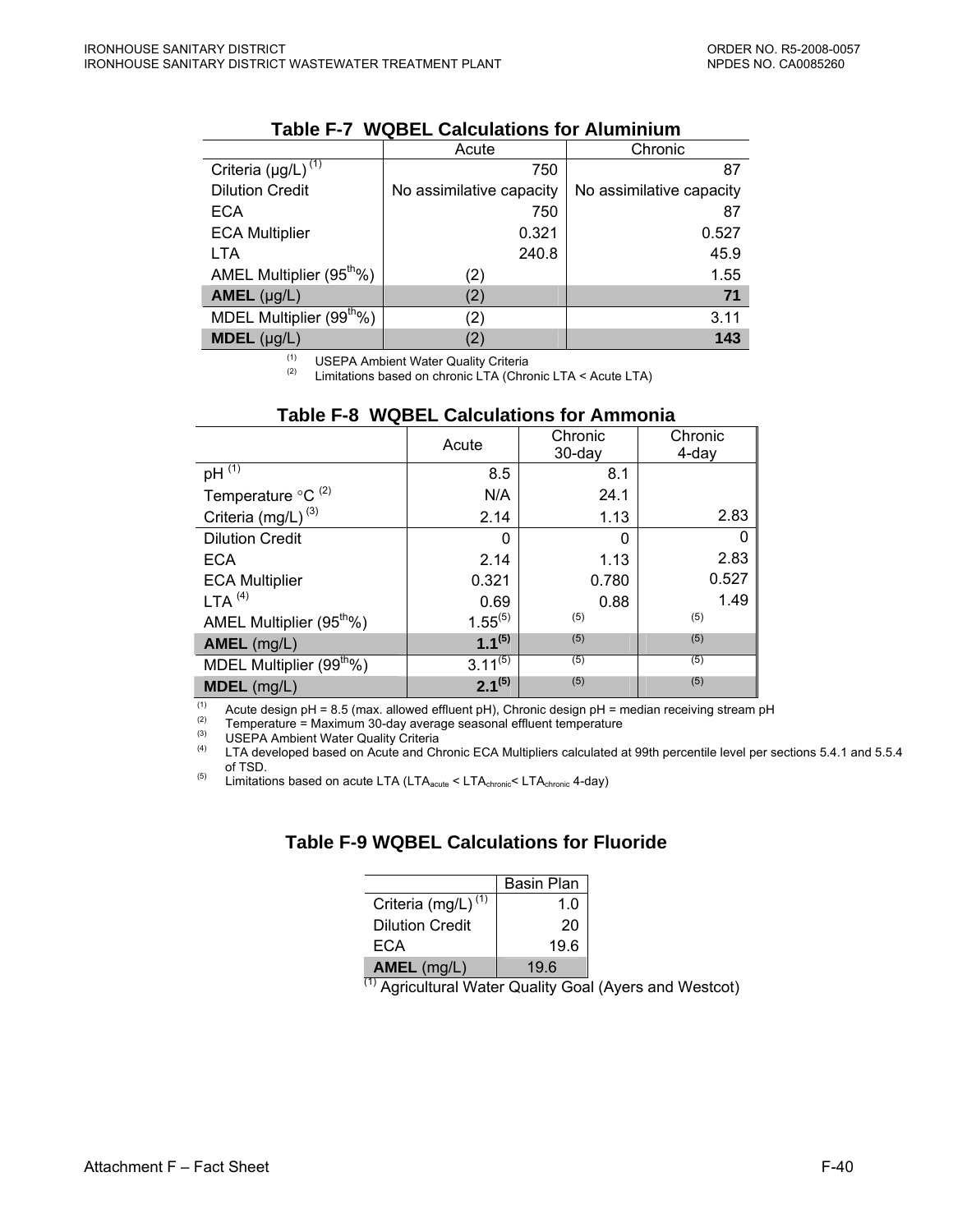## **Summary of Water Quality-based Effluent Limitations Discharge Point 001**

|                                   | <b>Units</b> | <b>Effluent Limitations</b> |                          |                                |                                        |                                        |  |
|-----------------------------------|--------------|-----------------------------|--------------------------|--------------------------------|----------------------------------------|----------------------------------------|--|
| <b>Parameter</b>                  |              | Average<br><b>Monthly</b>   | Average<br><b>Weekly</b> | <b>Maximum</b><br><b>Daily</b> | <b>Instantaneous</b><br><b>Minimum</b> | <b>Instantaneous</b><br><b>Maximum</b> |  |
| Ammonia                           | mg/L         | 1.1                         |                          | 2.1                            | ---                                    | ---                                    |  |
|                                   | lbs/day      | 39.4                        |                          | 75.3                           | ---                                    | ---                                    |  |
| Nitrate + Nitrite                 | mg/L         | 10                          | ---                      | ---                            | ---                                    | ---                                    |  |
| Aluminum                          | µg/L         | 71                          | ---                      | 143                            | ---                                    | ---                                    |  |
| Manganese                         | µg/L         | 50 <sup>1</sup>             | ---                      | ---                            | ---                                    | ---                                    |  |
| <b>MBAS</b>                       | mg/L         | $340^{1}$                   | ---                      | ---                            |                                        | ---                                    |  |
| Iron                              | µg/L         | $300^1$                     |                          |                                |                                        |                                        |  |
| Copper, Total                     | µg/L         | 8.5                         |                          | 17                             |                                        |                                        |  |
| Fluoride                          | mg/L         | 19.6                        | ---                      | ---                            | ---                                    | ---                                    |  |
| Lead, Total                       | µg/L         | 3.4                         |                          | 6.9                            |                                        |                                        |  |
| Settleable<br>solids              | m/L          | 0.1                         | $-$                      | 0.2                            |                                        |                                        |  |
| pH                                | std units    | $\overline{a}$              | $-$                      | $-$                            | 6.5                                    | 8.5                                    |  |
| Oil and Grease                    | mg/L         | 10                          |                          | 15                             |                                        |                                        |  |
| Turbidity <sup>2</sup>            | <b>NTU</b>   | ---                         | 5                        | $\overline{2}$                 | $---$                                  | 10                                     |  |
| <b>Total Residual</b><br>Chlorine | mg/L         | 0.01                        |                          | 0.02                           |                                        |                                        |  |
| Total Coliform <sup>3</sup>       | MPN/100 mL   | ---                         | ---                      | 2.2                            | ---                                    | 240                                    |  |
| Temperature <sup>4</sup>          | $^{\circ}$ F |                             |                          |                                |                                        |                                        |  |
| Acute Toxicity <sup>5</sup>       | % survival   |                             |                          |                                |                                        |                                        |  |
| Electrical<br>Conductivity        | umhos/cm     | $1,505^6$                   |                          |                                |                                        |                                        |  |

**Table F-10. Summary of Water Quality-based Effluent Limitations** 

<sup>1</sup> Annual average effluent limitation<br><sup>2</sup> Effluent turbidity shall not exceed 2 NTU, as a daily average; 5 NTU, more than 5% of the time within a 24-hour period, and 10 NTU at any time.

 Effluent total coliform organisms shall not exceed 2.2 MPN/100mL as a 7-day median, 23 MPN/100mL more than once in a 30-day period, and 240 MPN/100mL at any time.

<sup>4</sup> Effluent temperature shall not exceed the receiving water temperature by more than 20°F.

 Survival of aquatic organisms in 96-hour bioassays of undiluted waste shall be no less than 70%, minimum for any one bioassay; and 90%, median for any three consecutive bioassays.

Effluent limitation for EC dependent on assimilative capacity in San Joaquin River at Jersey Point.

# **5. Whole Effluent Toxicity (WET)**

For compliance with the Basin Plan's narrative toxicity objective, this Order requires the Discharger to conduct whole effluent toxicity testing for acute and chronic toxicity, as specified in the Monitoring and Reporting Program (Attachment E, Section V.). This Order also contains effluent limitations for acute toxicity and requires the Discharger to implement best management practices to investigate the causes of, and identify corrective actions to reduce or eliminate effluent toxicity.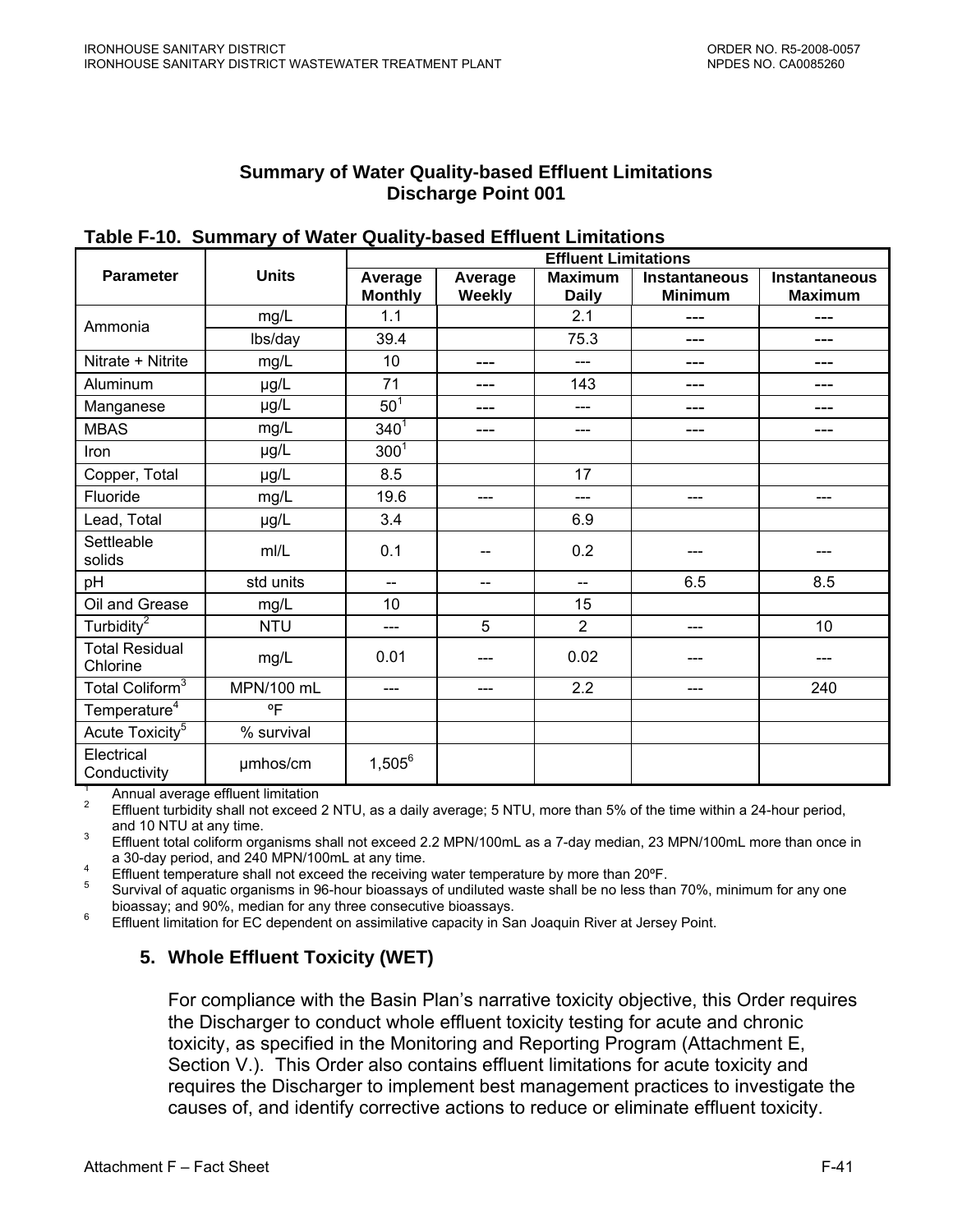a. **Acute Aquatic Toxicity.** The Basin Plan contains a narrative toxicity objective that states, "*All waters shall be maintained free of toxic substances in concentrations that produce detrimental physiological responses in human, plant, animal, or aquatic life.*" (Basin Plan at III-8.00 ) The Basin Plan also states that, "…*effluent limits based upon acute biotoxicity tests of effluents will be prescribed where appropriate*…". USEPA Region 9 provided guidance for the development of acute toxicity effluent limitations in the absence of numeric water quality objectives for toxicity in its document titled "Guidance for NPDES Permit Issuance", dated February 1994. In section B.2. "Toxicity Requirements" (pgs. 14-15) it states that, "*In the absence of specific numeric water quality objectives for acute and chronic toxicity, the narrative criterion 'no toxics in toxic amounts' applies. Achievement of the narrative criterion, as applied herein, means that ambient waters shall not demonstrate for acute toxicity: 1) less than 90% survival, 50% of the time, based on the monthly median, or 2) less than 70% survival, 10% of the time, based on any monthly median. For chronic toxicity, ambient waters shall not demonstrate a test result of greater than 1 TUc."* Accordingly, effluent limitations for acute toxicity have been included in this Order as follows:

**Acute Toxicity.** Survival of aquatic organisms in 96-hour bioassays of undiluted waste shall be no less than:

Minimum for any one bioassays ------------------------------------ 70% Median for any three or more consecutive bioassays --------- 90%

b. **Chronic Aquatic Toxicity.** The Basin Plan contains a narrative toxicity objective that states, "All waters shall be maintained free of toxic substances in concentrations that produce detrimental physiological responses in human, plant, animal, or aquatic life." (Basin Plan at III-8.00.) Adequate WET data is not available to determine if the discharge has reasonable potential to cause or contribute to an in-stream excursion above of the Basin Plan's narrative toxicity objective. Attachment E of this Order requires quarterly chronic WET monitoring for demonstration of compliance with the narrative toxicity objective.

 In addition to WET monitoring, Special Provisions VI.C.2.a. requires the Discharger to submit to the Regional Water Board an Initial Investigative TRE Work Plan for approval by the Executive Officer, to ensure the Discharger has a plan to immediately move forward with the initial tiers of a TRE, in the event effluent toxicity is encountered in the future. The provision also includes a numeric toxicity monitoring trigger and requirements for accelerated monitoring, as well as, requirements for TRE initiation if a pattern of toxicity is demonstrated.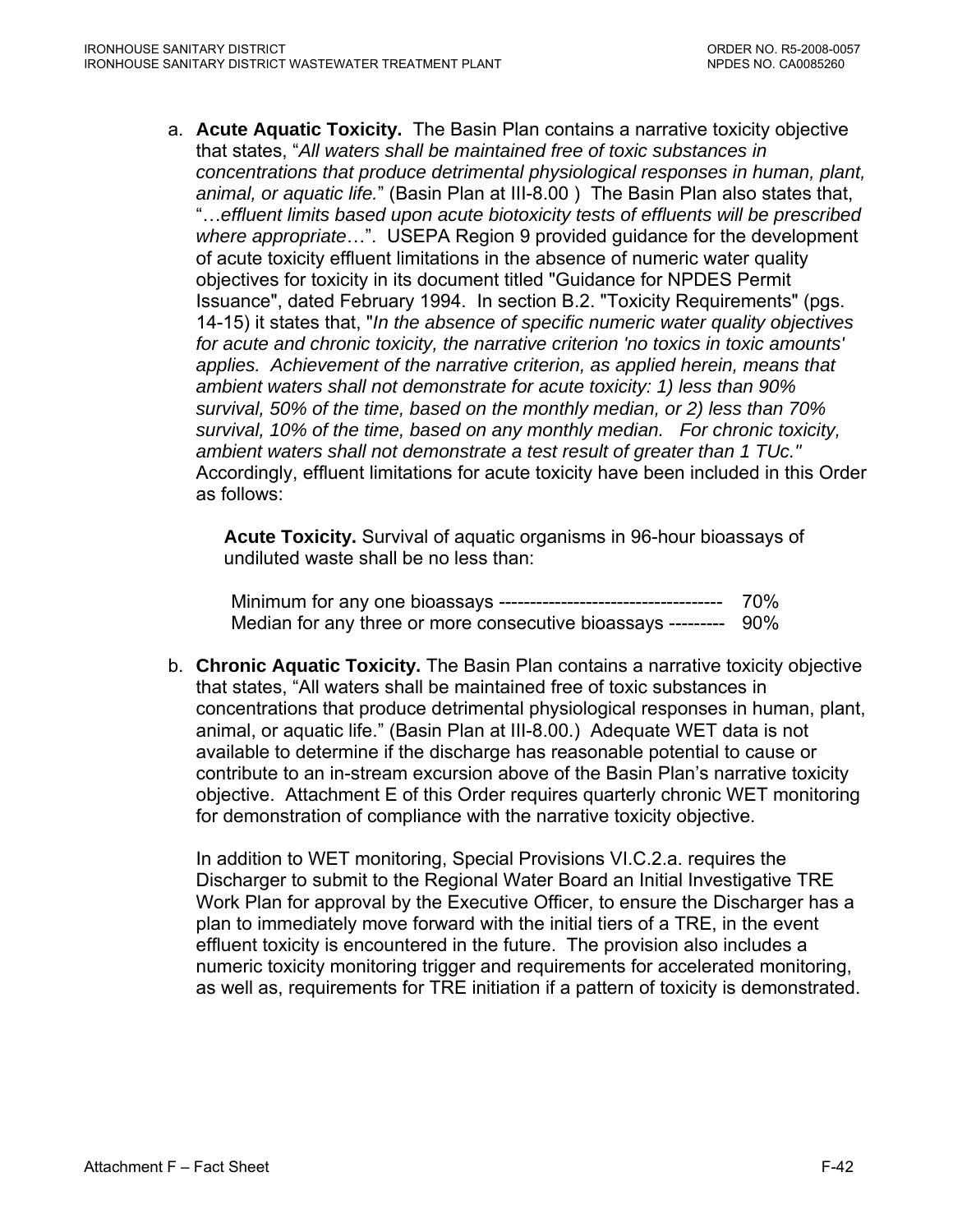# **D. Final Effluent Limitations**

## **1. Mass-based Effluent Limitations.**

Title 40 CFR 122.45(f)(1) requires effluent limitations be expressed in terms of mass, with some exceptions, and 40 CFR 122.45(f)(2) allows pollutants that are limited in terms of mass to additionally be limited in terms of other units of measurement. This Order includes effluent limitations expressed in terms of mass and concentration. In addition, pursuant to the exceptions to mass limitations provided in 40 CFR 122.45(f)(1), some effluent limitations are not expressed in terms of mass, such as pH and temperature, and when the applicable standards are expressed in terms of concentration (e.g. CTR criteria and MCLs) and mass limitations are not necessary to protect the beneficial uses of the receiving water.

Mass-based effluent limitations were calculated based upon the design average dry weather flow of 4.3 mgd.

# **2. Averaging Periods for Effluent Limitations.**

Title 40 CFR 122.45 (d) requires average weekly and average monthly discharge limitations for publicly owned treatment works (POTWs) unless impracticable. However, for toxic pollutants and pollutant parameters in water quality permitting, the US EPA recommends the use of a maximum daily effluent limitation in lieu of average weekly effluent limitations for two reasons. "*First, the basis for the 7-day average for POTWs derives from the secondary treatment requirements. This basis is not related to the need for assuring achievement of water quality standards. Second, a 7-day average, which could comprise up to seven or more daily samples, could average out peak toxic concentrations and therefore the discharge's potential for causing acute toxic effects would be missed.*" (TSD, pg. 96) This Order utilizes maximum daily effluent limitations in lieu of average weekly effluent limitations for ammonia, aluminum, , oil and grease, and total residual chlorine as recommended by the TSD for the achievement of water quality standards and for the protection of the beneficial uses of the receiving stream. Furthermore, for BOD, TSS, pH, coliform, and turbidity, weekly average effluent limitations have been replaced or supplemented with effluent limitations utilizing shorter averaging periods. The rationale for using shorter averaging periods for these constituents is discussed in Attachment F, Section IV.C.3., above.

For effluent limitations based on Primary and Secondary MCLs, except nitrate and nitrite, this Order includes annual average effluent limitations. The Primary and Secondary MCLs are drinking water standards contained in Title 22 of the California Code of Regulations. Title 22 requires compliance with these standards on an annual average basis (except for nitrate and nitrite), when sampling at least quarterly. Since it is necessary to determine compliance on an annual average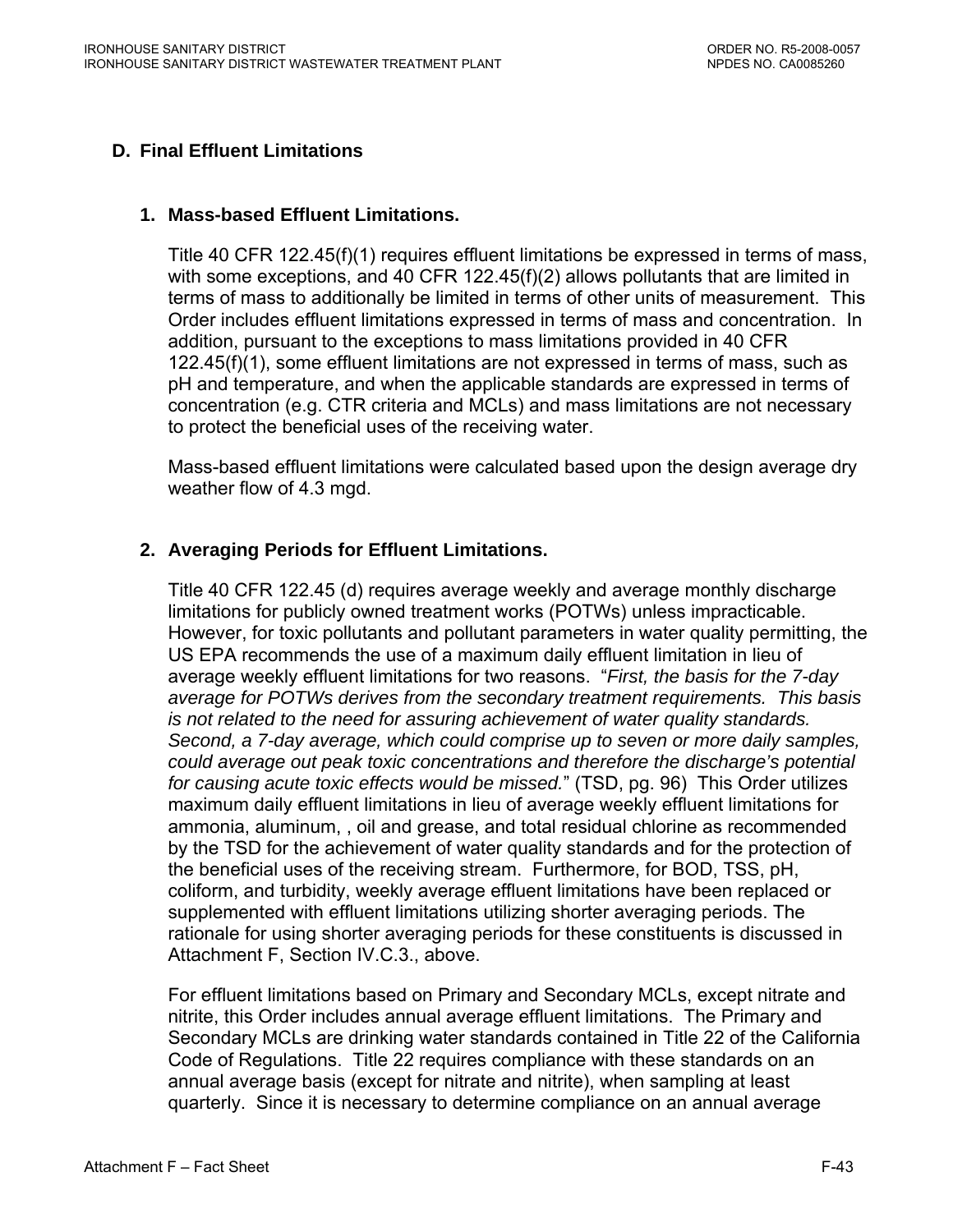basis, it is impracticable to calculate average weekly and average monthly effluent limitations.

### **3. Satisfaction of Anti-Backsliding Requirements.**

Since this Order is a new NPDES permit for a new discharge, the anti-backsliding requirements are not applicable.

### **4. Satisfaction of Antidegradation Policy**

The Discharger developed a report titled, *Antidegradation Analysis for the Ironhouse Sanitary District Wastewater Treatment Plant, December 2007*, (Robertson-Bryan Inc.), that provides a complete antidegradation analysis following the guidance provided by State Water Board APU 90-004. Pursuant to the guidelines, the Report evaluated whether changes in water quality resulting from the proposed new discharge to the San Joaquin River at Jersey Point (4.3 mgd tertiary treated wastewater) are consistent with the maximum benefit to the people of the state, will not unreasonably affect beneficial uses, will not cause water quality to be less than water quality objectives, and that the discharge provides protection for existing instream uses and water quality necessary to protect those uses. The Regional Water Board concurs with the Antidegradation Analysis.

**a. Water quality parameters and beneficial uses which will be affected by this Order and the extent of the impact.** This Order does not adversely impact beneficial uses of the receiving water or downstream receiving waters. All beneficial uses will be maintained and protected. This Order provides for an increase in the volume and mass of pollutants discharged directly to the receiving water. Code of Federal Regulations 40 CFR 131.12 defines the following tier designations to describe water quality in the receiving water body.

**Tier 1 Designation:** *Existing instream water uses and the level of water quality necessary to protect the existing uses shall be maintained and protected. (40 CFR 131.12)* 

**Tier 2 Designation***: Where the quality of waters exceed levels necessary to support propagation of fish, shellfish, and wildlife and recreation in and on the water, that quality shall be maintained and protected unless the State finds, after full satisfaction of the intergovernmental coordination and public participation provisions of the State's continuing planning process, that allowing lower water quality is necessary to accommodate important economic or social development in the area in which the waters are located. In allowing such degradation or lower water quality, the State shall assure water quality adequate to protect existing uses fully. Further, the State shall assure that there shall be achieved the highest statutory and regulatory requirements for all new and existing point sources and all cost-effective and reasonable best management practices for nonpoint source control. (40 CFR 131.12)*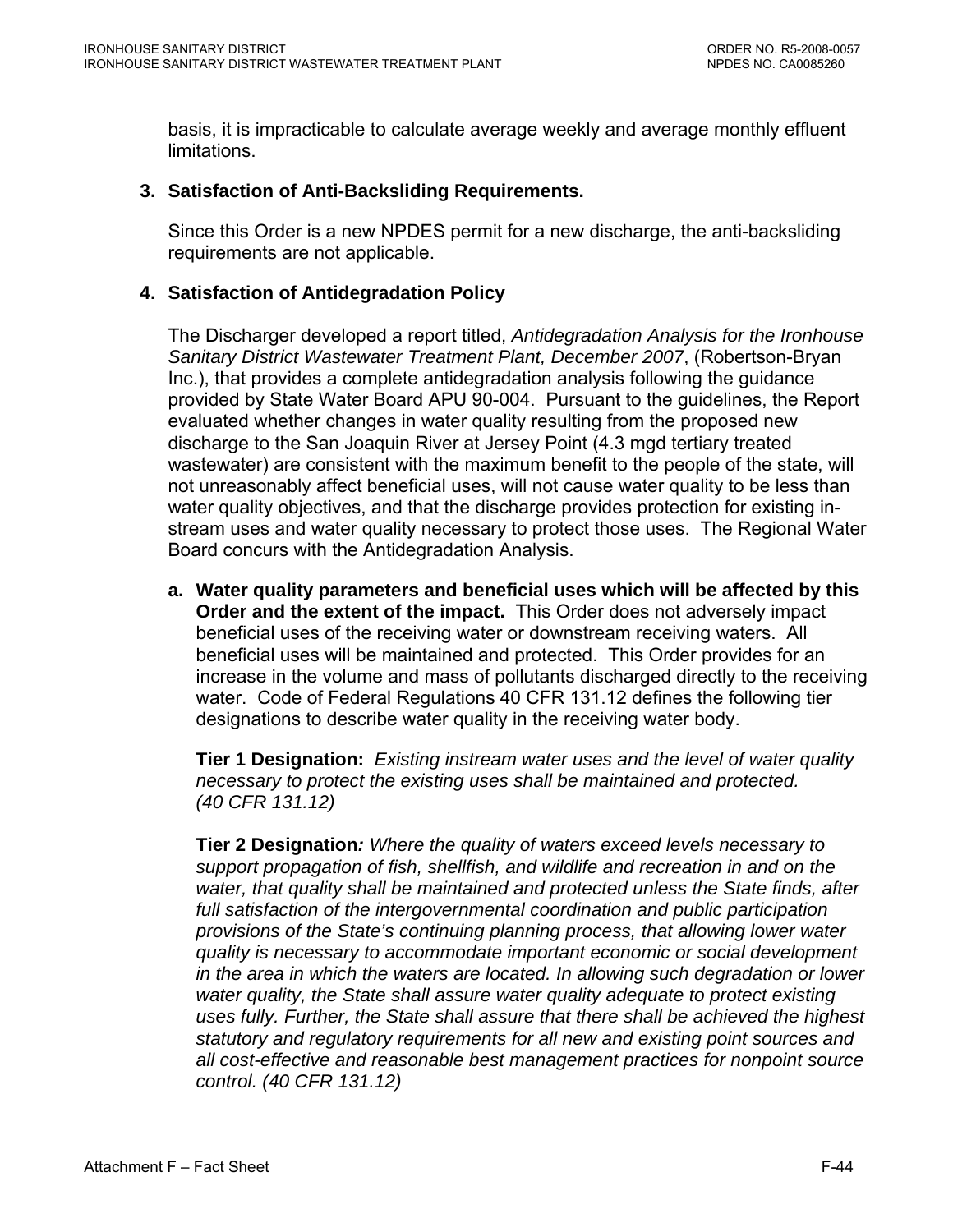The tier designation is assigned on a pollutant-by-pollutant basis. The following is the potential effect on water quality parameters regulated in this Order, and was assessed in the Antidegradation Analysis:

- The water quality of San Joaquin River off Jersey Island, with respect to chemical constituents, pH, DO, and turbidity would be minimally affected by the discharge, and water quality necessary to protect beneficial uses would be maintained. This is also expected to be the case for temperature; however, further assessment of this parameter may be warranted in the future.
- The new discharge would use less than 10% of available assimilative capacity for all constituents assessed. The discharge also would negligibly increase loading of bioaccumulative constituents. No beneficial uses of San Joaquin River are anticipated to be adversely affected by the planned action.
- **b. Scientific Rationale for Determining Potential Lowering of Water Quality.**  The rationale used in the Antidegradation Analysis is based on Code of Federal Regulation, Section 131.12 (40 CFR 131.12), USEPA memorandum Regarding Tier 2 Antidegradation Reviews and Significance Thresholds (USEPA 2005) USEPA Region 9 Guidance on Implementing the Antidegradation Provisions of 40 CFR 131.12 (USEPA 1987), State Water Board Resolution No. 68-16, a State Water Board 1987 policy memorandum to the Regional Water Quality Control Boards, and an Administrative Procedures Update (APU 90-004) issued by the State Water Board to the Regional Water Quality Control Boards.

The scientific rationale used in the Antidegradation Analysis to determine if the Order allows a lowering of water quality is to determine the reduction of assimilative capacity. Assimilative capacity was calculated on a mass-balanced, concentration basis and, for bioaccumulative constituents, calculated on a mass loading basis. This approach is consistent with recent USEPA guidance and addresses a key objective of the Antidegradation Analysis to "[c]ompare receiving water quality to the water quality objectives established to protect designated beneficial uses" (APU 90-004). USEPA has recommended ten (10) percent as a measure of significance for identifying those substantial lowerings of water quality that should receive a full tier 2 antidegradation review. APU 90-004 requires the consideration of "feasible alternative control measures" as part of the procedures for a complete antidegradation analysis.

The Antidegradation Analysis analyzed each pollutant detected in the effluent and receiving water to determine if the proposed discharge of 4.3 mgd authorized by this Order potentially allows significant increase of the amount of pollutants present in the upstream and downstream receiving water influenced by the proposed discharge. Pollutants that significantly increased concentration or mass downstream would have required an alternatives analysis to determine whether implementation of alternatives to the proposed action would be in the best socioeconomic interest of the people of the region, and be to the maximum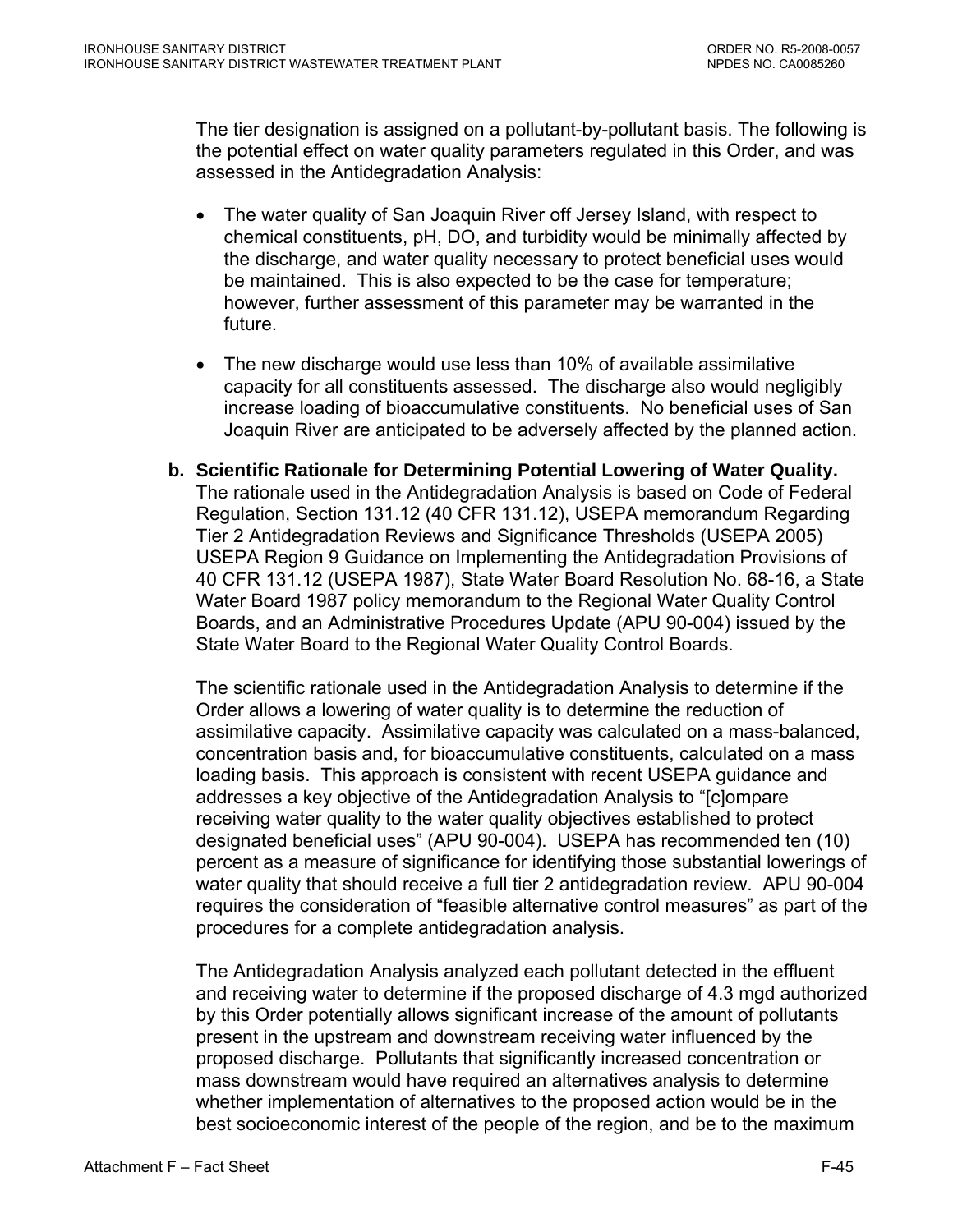benefit of the people of the State. Details on the scientific rationale are discussed in detail in the Antidegradation Analysis. This includes a detailed discussion on calculating acute, chronic, and long-term water quality effects associated with a continuous discharge to a tidal estuary where the jet-diffuser and tidal flows provide the critical mixing and dilution.

The Regional Water Board concurs with this scientific approach.

- **c. Alternative Control Measures.** The Discharger considered several alternatives that would reduce or eliminate the lowering of water quality resulting from the proposed 4.3 mgd discharge. A number of effluent disposal alternatives were assessed to determine if any alternative would substantially reduce or eliminate the lowering of water quality as a result of the proposed 4.3 mgd discharge. These plant expansion alternatives are summarized below:
	- 1. Different levels of treatment to address constituent-specific issues (i.e., extended air oxidation ditch with deep-bed sand filtration, MBR with microfiltration, chlorination, and UV disinfection);
	- 2. Zero discharge (100%) recycling of effluent;
	- 3. Alternative disposal options (percolation ponds, offsite reclamation, wetland construction);
	- 4. Winter-only discharge;
	- 5. Connect to, and expansion of, another regional wastewater treatment plant (conveyance of raw sewage to the Delta Diablo Sanitation District Wastewater Treatment Plant);
	- 6. Combined discharge of treated effluent with the City of Brentwood; and
	- 7. Alternative discharge locations (New York Slough and Sacramento River off Sherman Island).

None of the alternatives evaluated would substantially reduce or eliminate significant water quality impacts of the proposed action, because the proposed action would not significantly degrade water quality. Some of the alternatives may result in water quality effects elsewhere, or other environmental impacts, that are worse than those identified for the proposed action.

**d. Socioeconomic Evaluation.** The objective of the socioeconomic analysis was to determine if the lowering of San Joaquin River water quality off Jersey Island is in the maximum interest of the people of the state. The socioeconomic evaluation considered the social benefits and costs based on the ability to accommodate socioeconomic development in the Contra Costa County General Plan and the City of Oakley General Plan.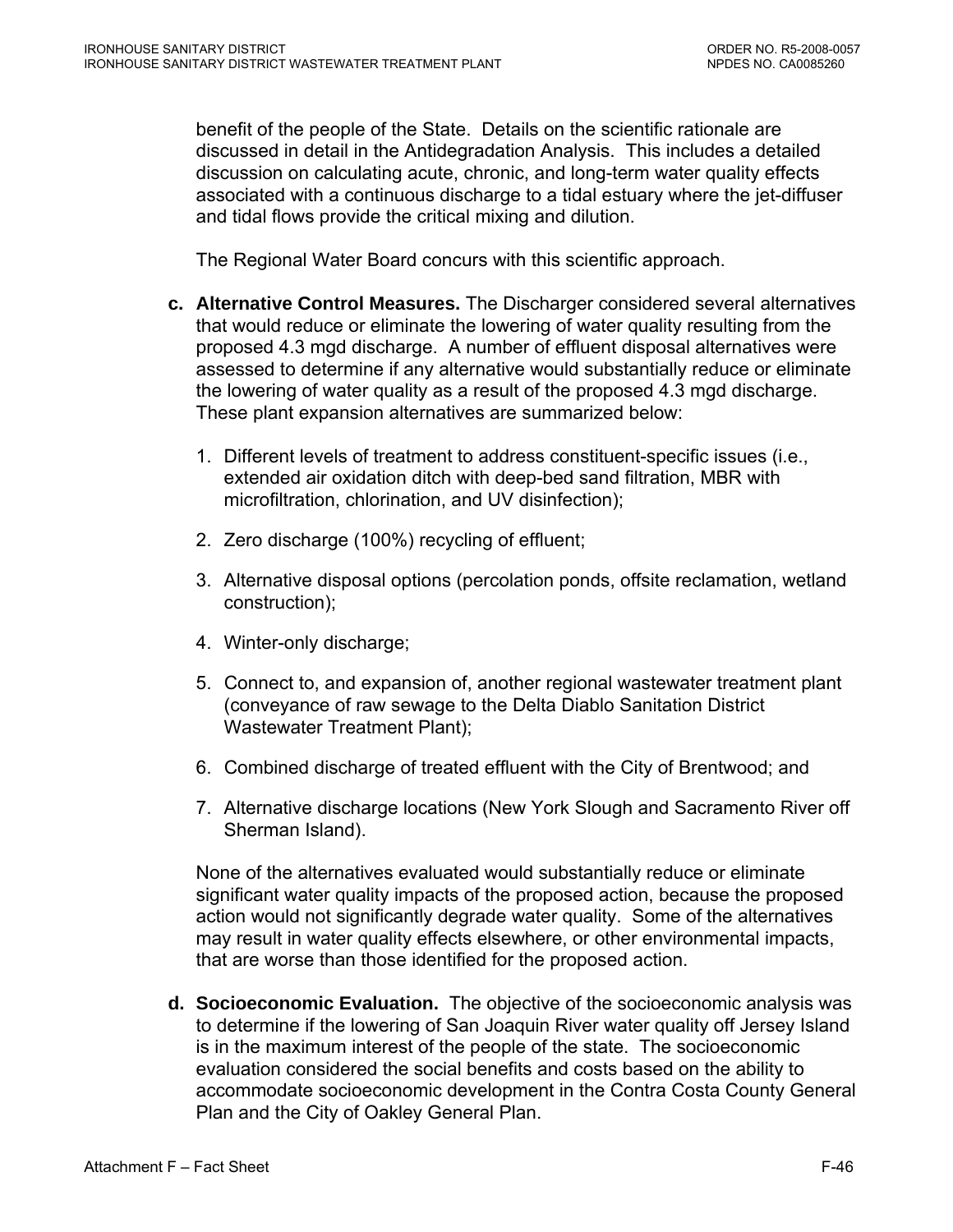Given the current infrastructure, future development in the City of Oakley and surrounding unincorporated Contra Costa County, would rely on the Discharger and its Facility for wastewater collection, treatment, and recycled water services. The plant expansion and new 4.3 mgd surface water discharge would accommodate planned and approved growth in the City of Oakley and surrounding areas. Should the incremental changes in San Joaquin water quality characterized herein be disallowed, such action would: (1) force future developments in the Discharger's service area to find alternative methods for disposing of wastewater; (2) require adding a reverse-osmosis treatment processes to a significant portion of flow, and possibly other plant upgrades, to eliminate the small water quality changes; or (3) prohibit planned and approved development within and adjacent to the Discharger's service area. On balance, allowing the minor degradation of water quality is in the best interest of the people of the area and the state, compared to these other options; and is necessary to accommodate important economic or social development in the area.

- **e. Justification for Allowing Degradation.** Potential degradation identified in the Antidegradation Analysis and due to this Order is justified by the following considerations:
	- 1. Implementation of alternatives does not provide important socioeconomic benefit to the people of the region, nor do they provide maximum benefit to the people of the State. The alternatives to the proposed project would inhibit socioeconomic growth making it economically infeasible for any new development to occur.
	- 2. The Discharger's planned wastewater treatment facility will produce Title 22 tertiary treated effluent that will result in minimal water quality degradation. The Discharger's planned wastewater treatment process will meet or exceed the highest statutory and regulatory requirements which meets or exceeds best practical, treatment and control (BPTC);
	- 3. The Order is fully protective of the beneficial uses of the San Joaquin River off Jersey Island. The anticipated water quality changes in the San Joaquin River will not reduce or impair its designated beneficial uses and is consistent with State and federal antidegradation policies;
	- 4. No feasible alternatives currently exist to reduce the impacts; and
	- 5. The Discharger has fully satisfied the requirements of the intergovernmental coordination and public participation provisions of the State's continuing planning process concurrent with the public participation period of this Order.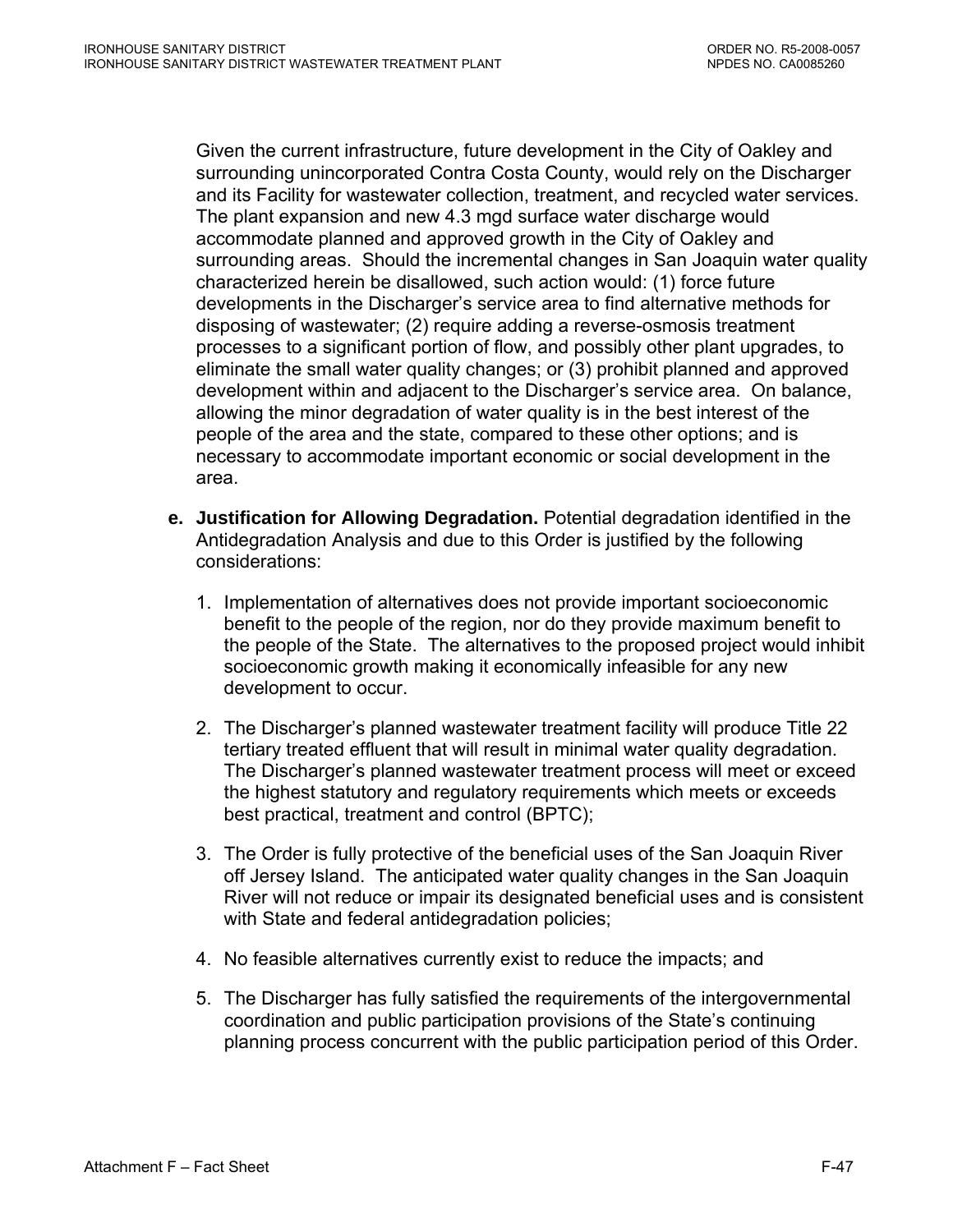### **Summary of Final Effluent Limitations Discharge Point 001**

|                                   |              |                             | .                        |                                |                                        |                                        |  |
|-----------------------------------|--------------|-----------------------------|--------------------------|--------------------------------|----------------------------------------|----------------------------------------|--|
|                                   |              | <b>Effluent Limitations</b> |                          |                                |                                        |                                        |  |
| <b>Parameter</b>                  | <b>Units</b> | Average<br><b>Monthly</b>   | Average<br>Weekly        | <b>Maximum</b><br><b>Daily</b> | <b>Instantaneous</b><br><b>Minimum</b> | <b>Instantaneous</b><br><b>Maximum</b> |  |
| <b>BOD</b>                        | mg/L         | 10                          | 15                       | 20                             |                                        |                                        |  |
|                                   | $lbs/day^7$  | 359                         | 537                      | 717                            |                                        |                                        |  |
| <b>TSS</b>                        | mg/L         | 10                          | 15                       | 20                             |                                        |                                        |  |
|                                   | $lbs/day^7$  | 359                         | 537                      | 717                            |                                        |                                        |  |
| Flow                              | mgd          | 4.3                         |                          |                                |                                        |                                        |  |
| Ammonia                           | mg/L         | 1.1                         |                          | 2.1                            | $---$                                  | ---                                    |  |
|                                   | lbs/day      | 39.4                        |                          | 75.3                           | $---$                                  | ---                                    |  |
| Nitrate + Nitrite                 | mg/L         | 10                          | ---                      | ---                            | ---                                    | ---                                    |  |
| Aluminum                          | µg/L         | 71                          | ---                      | 143                            | $---$                                  | ---                                    |  |
| Manganese                         | µg/L         | 50 <sup>1</sup>             | ---                      | $---$                          | ---                                    | ---                                    |  |
| <b>MBAS</b>                       | mg/L         | $340^{1}$                   | ---                      | $---$                          | ---                                    | ---                                    |  |
| Iron                              | µg/L         | 300 <sup>1</sup>            |                          |                                |                                        |                                        |  |
| Copper, Total                     | µg/L         | 8.5                         |                          | 17                             |                                        |                                        |  |
| Fluoride                          | mg/L         | 19.6                        | $---$                    | $---$                          | $---$                                  | ---                                    |  |
| Lead, Total                       | µg/L         | 3.4                         |                          | 6.9                            |                                        |                                        |  |
| Settleable<br>solids              | m/L          | 0.1                         | $-$                      | 0.2                            |                                        |                                        |  |
| pH                                | std units    | ш.,                         | $\overline{\phantom{a}}$ | $\overline{\phantom{a}}$       | 6.5                                    | 8.5                                    |  |
| Oil and Grease                    | mg/L         | 10                          |                          | 15                             |                                        |                                        |  |
| Turbidity <sup>2</sup>            | <b>NTU</b>   | ---                         | 5                        | $\overline{2}$                 | ---                                    | 10                                     |  |
| <b>Total Residual</b><br>Chlorine | mg/L         | 0.01                        | ---                      | 0.02                           |                                        |                                        |  |
| Total Coliform <sup>3</sup>       | MPN/100 mL   | $---$                       | $---$                    | 2.2                            | ---                                    | 240                                    |  |
| Temperature <sup>4</sup>          | °F           |                             |                          |                                |                                        |                                        |  |
| Acute Toxicity <sup>5</sup>       | % survival   |                             |                          |                                |                                        |                                        |  |
| Electrical<br>Conductivity        | umhos/cm     | $1,505^6$                   |                          |                                |                                        |                                        |  |

## **Table F-10. Summary of Final Effluent Limitations**

<sup>1</sup> Annual average effluent limitation<br><sup>2</sup> Effluent turbidity shall not exceed 2 NTU, as a daily average; 5 NTU, more than 5% of the time within a 24-hour period, and 10 NTU at any time.

 Effluent total coliform organisms shall not exceed 2.2 MPN/100mL as a 7-day median, 23 MPN/100mL more than once in a 30-day period, and 240 MPN/100mL at any time.

Effluent temperature shall not exceed the receiving water temperature by more than  $20^{\circ}$ F.<br>5 Survival of aquatic examings in 06 hour bioassays of undiluted waste shall be no loss that

 Survival of aquatic organisms in 96-hour bioassays of undiluted waste shall be no less than 70%, minimum for any one bioassay; and 90%, median for any three consecutive bioassays.

<sup>6</sup> Effluent limitation for EC dependent on assimilative capacity in San Joaquin River at Jersey Point.

Based upon a design treatment capacity of 4.3 mgd.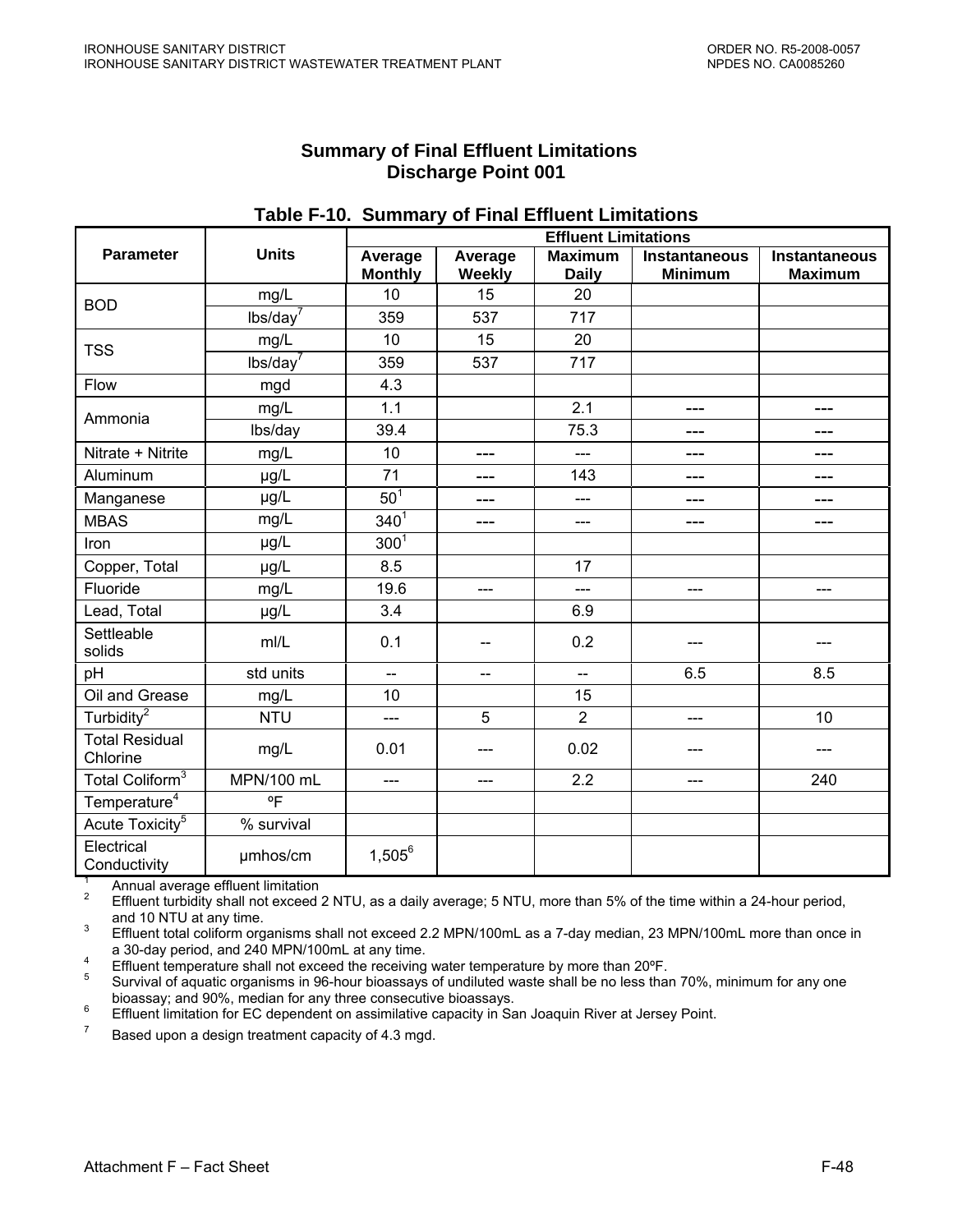# **E. Interim Effluent Limitations – Not Applicable**

#### **F. Land Discharge Specifications – Not Applicable**

1. The Land Discharge Specifications are contained in separate Wastewater Discharge Requirements

# **G. Reclamation Specifications - Not Applicable**

# **V. RATIONALE FOR RECEIVING WATER LIMITATIONS**

Basin Plan water quality objectives to protect the beneficial uses of surface water and groundwater include numeric objectives and narrative objectives, including objectives for chemical constituents, toxicity, and tastes and odors. The toxicity objective requires that surface water and groundwater be maintained free of toxic substances in concentrations that produce detrimental physiological responses in humans, plants, animals, or aquatic life. The chemical constituent objective requires that surface water and groundwater shall not contain chemical constituents in concentrations that adversely affect any beneficial use or that exceed the maximum contaminant levels (MCLs) in Title 22, CCR. The tastes and odors objective states that surface water and groundwater shall not contain taste- or odorproducing substances in concentrations that cause nuisance or adversely affect beneficial uses. The Basin Plan requires the application of the most stringent objective necessary to ensure that surface water and groundwater do not contain chemical constituents, toxic substances, radionuclides, or taste and odor producing substances in concentrations that adversely affect domestic drinking water supply, agricultural supply, or any other beneficial use.

#### **A. Surface Water**

1. CWA section 303(a-c), requires states to adopt water quality standards, including criteria where they are necessary to protect beneficial uses. The Regional Water Board adopted water quality criteria as water quality objectives in the Basin Plan. The Basin Plan states that "*[t]he numerical and narrative water quality objectives define the least stringent standards that the Regional Board will apply to regional waters in order to protect the beneficial uses*." The Basin Plan includes numeric and narrative water quality objectives for various beneficial uses and water bodies. This Order contains Receiving Surface Water Limitations based on the Basin Plan numerical and narrative water quality objectives for biostimulatory substances, chemical constituents, color, dissolved oxygen, floating material, oil and grease, pH, pesticides, radioactivity, salinity, sediment, settleable material, suspended material, tastes and odors, temperature, toxicity, turbidity, and electrical conductivity.

Numeric Basin Plan objectives for bacteria, dissolved oxygen, pH, temperature, and turbidity are applicable to this discharge and have been incorporated as Receiving Surface Water Limitations. Rational for these numeric receiving surface water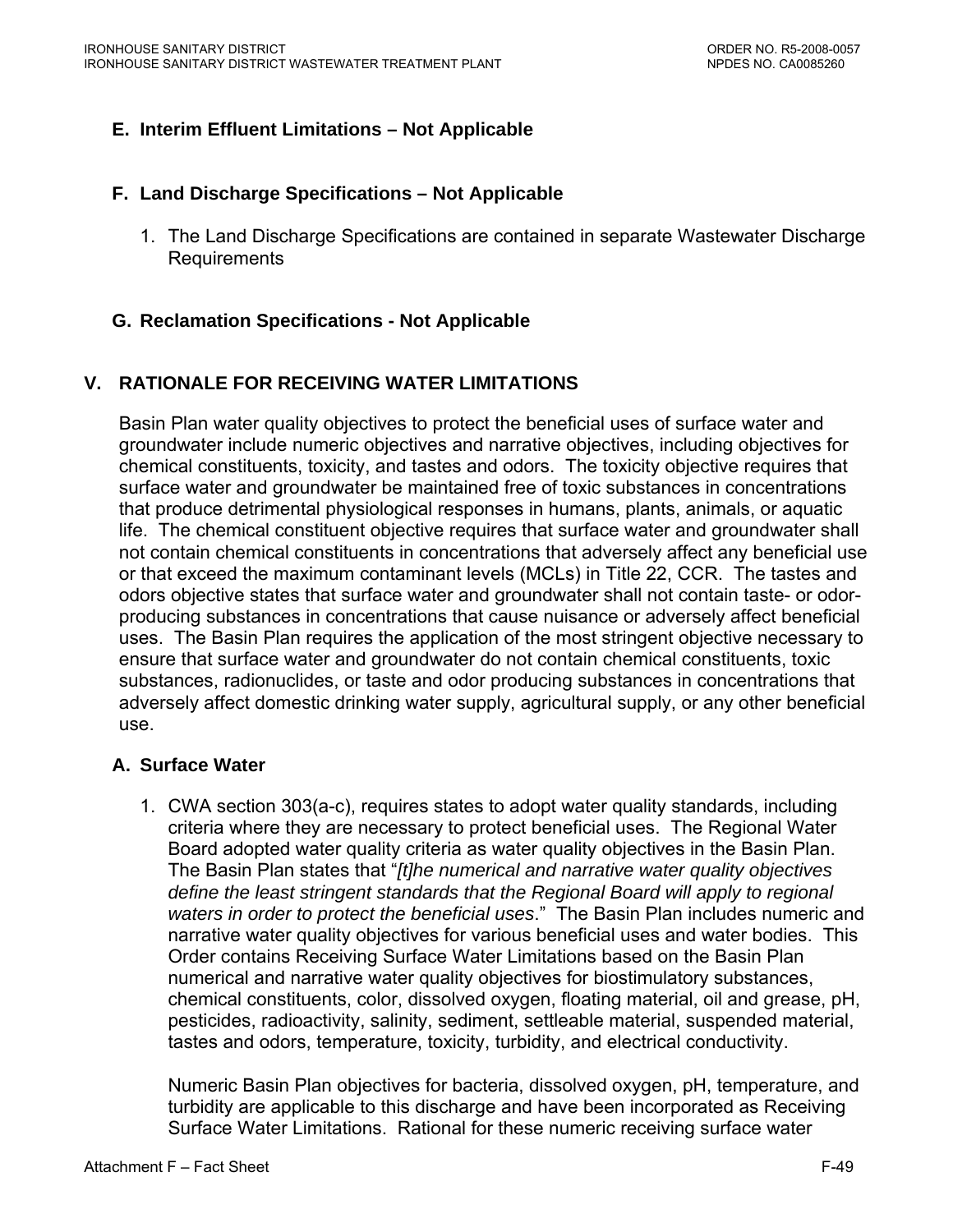limitations are as follows:

- a. *\****Ammonia***.* The Basin Plan states that, "[w]*aters shall not contain un-ionized ammonia in amounts which adversely affect beneficial uses. In no case shall the discharge of wastes cause concentrations of un-ionized ammonia (NH3) to exceed 0.025 mg/l (as N) in receiving waters.*"
- b. *\****Bacteria.** The Basin Plan includes a water quality objective that "*[I]n water designated for contact recreation (REC-1), the fecal coliform concentration based on a minimum of not less than five samples for any 30-day period shall not exceed a geometric mean of 200/100 ml, nor shall more than ten percent of the total number of samples taken during any 30-day period exceed 400/100 ml*." Numeric Receiving Water Limitations for bacteria are included in this Order and are based on the Basin Plan objective.
- c. *\****Biostimulatory Substances**. The Basin Plan includes a water quality objective that "*[W]ater shall not contain biostimulatory substances which promote aquatic growths in concentrations that cause nuisance or adversely affect beneficial uses."* Receiving Water Limitations for biostimulatory substances are included in this Order and are based on the Basin Plan objective.
- d. *\****Color**. The Basin Plan includes a water quality objective that "*[W]ater shall be free of discoloration that causes nuisance or adversely affects beneficial uses."*  Receiving Water Limitations for color are included in this Order and are based on the Basin Plan objective.
- e. *\****Chemical Constituents**. The Basin Plan includes a water quality objective that *"[W]aters shall not contain chemical constituents in concentrations that adversely affect beneficial uses."* Receiving Water Limitations for chemical constituents are included in this Order and are based on the Basin Plan objective.
- f. *\****Dissolved Oxygen.** The Basin Plan includes a water quality objective that "*[W]ithin the legal boundaries of the Delta, the dissolved oxygen concentrations shall not be reduced below: 7.0 mg/L in the Sacramento River (below the I Street Bridge) and in all Delta waters west of the Antioch Bridge; 6.0 mg/L in the San Joaquin River (between Turner Cut and Stockton, 1 September through 30 November); and 5.0 mg/L in all other Delta waters except those bodies of water which are constructed for special purposes and from which fish have been excluded or where the fishery is not important as a beneficial use*." Numeric Receiving Water Limitations for dissolved oxygen are included in this Order and are based on the Basin Plan objective.
- g. *\****Floating Material**. The Basin Plan includes a water quality objective that *"[W]ater shall not contain floating material in amounts that cause nuisance or adversely affect beneficial uses."* Receiving Water Limitations for floating material are included in this Order and are based on the Basin Plan objective.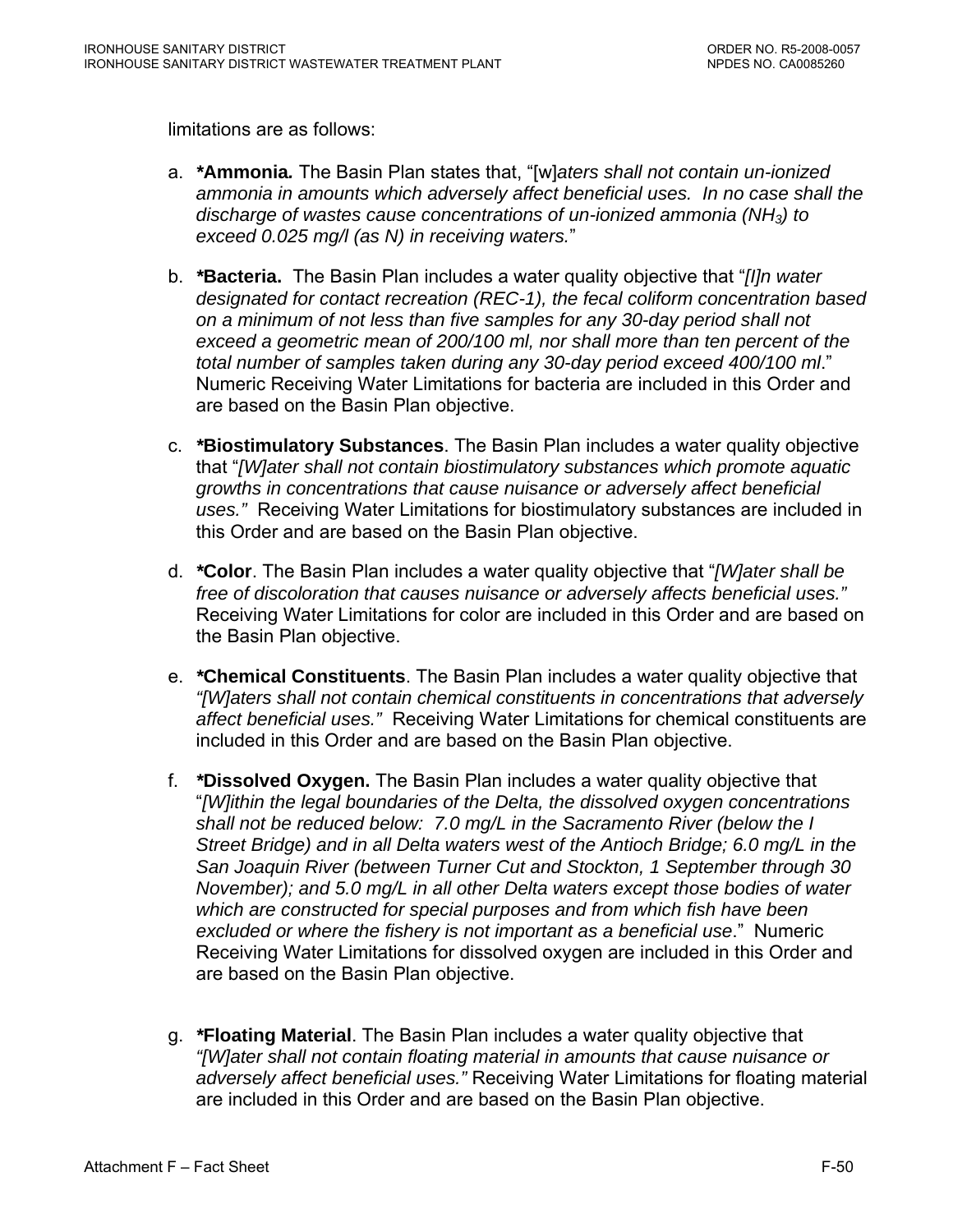- h. *\****Oil and Grease**. The Basin Plan includes a water quality objective that *"[W]aters shall not contain oils, greases, waxes, or other materials in concentrations that cause nuisance, result in a visible film or coating on the surface of the water or on objects in the water, or otherwise adversely affect beneficial uses."* Receiving Water Limitations for oil and grease are included in this Order and are based on the Basin Plan objective.
- i. *\****pH.** The Basin Plan includes water quality objective that *"[T]he pH shall not be depressed below 6.5 nor raised above 8.5. Changes in normal ambient pH levels shall not exceed 0.5 in fresh waters with designated COLD or WARM beneficial uses*" This Order includes receiving water limitations for both pH range and pH change.

The Basin Plan allows an appropriate averaging period for pH change in the receiving stream. Since there is no technical information available that indicates that aquatic organisms are adversely affected by shifts in pH within the 6.5 to 8.5 range, an averaging period is considered appropriate and an annual averaging period for determining compliance with the 0.5 receiving water pH limitation is included in this Order.

- j. *\****Pesticides**. The Basin Plan includes a water quality objective for pesticides beginning on page III-6.00. Receiving Water Limitations for pesticides are included in this Order and are based on the Basin Plan objective.
- k. *\****Radioactivity**. The Basin Plan includes a water quality objective that *"[R]adionuclides shall not be present in concentrations that are harmful to human, plant, animal or aquatic life nor that result in the accumulation of radionuclides in the food web to an extent that presents a hazard to human, plant, animal or aquatic life."* The Basin Plan states further that *"[A]t a minimum, waters designated for use as domestic or municipal supply (MUN) shall not contain concentrations of radionuclides in excess of the maximum contaminant levels (MCLs) specified in Table 4 (MCL Radioactivity) of Section 64443 of Title 22 of the California Code of Regulations…"* Receiving Water Limitations for radioactivity are included in this Order and are based on the Basin Plan objective.
- l. *\****Sediment.** The Basin Plan includes a water quality objective that *"[T]he suspended sediment load and suspended sediment discharge rate of surface waters shall not be altered in such a manner as to cause nuisance or adversely affect beneficial uses"* Receiving Water Limitations for suspended sediments are included in this Order and are based on the Basin Plan objective.
- m. *\****Settleable Material.** The Basin Plan includes a water quality objective that *"[W]aters shall not contain substances in concentrations that result in the deposition of material that causes nuisance or adversely affects beneficial uses."* Receiving Water Limitations for settleable material are included in this Order and are based on the Basin Plan objective.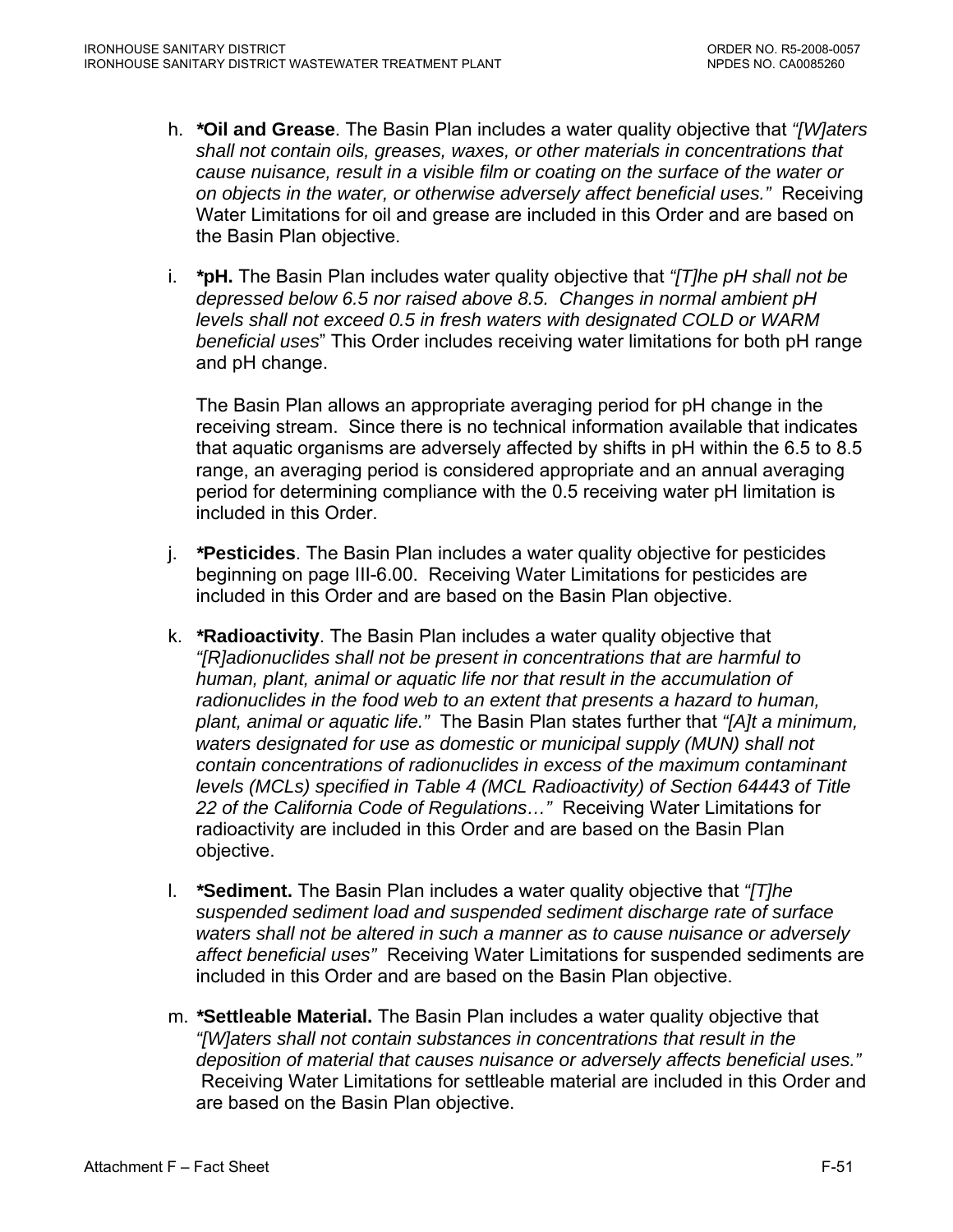- n. *\****Suspended Material.** The Basin Plan includes a water quality objective that *"[W]aters shall not contain suspended material in concentrations that cause nuisance or adversely affect beneficial uses."* Receiving Water Limitations for suspended material are included in this Order and are based on the Basin Plan objective.
- o. *\****Taste and Odors**. The Basin Plan includes a water quality objective that *"[W]ater shall not contain taste- or odor-producing substances in concentrations that impart undesirable tastes or odors to domestic or municipal water supplies or to fish flesh or other edible products of aquatic origin, or that cause nuisance, or otherwise adversely affect beneficial uses."* Receiving Water Limitations for taste- or odor-producing substances are included in this Order and are based on the Basin Plan objective.
- p. **Temperature.** The Thermal Plan is applicable to this discharge. The Thermal Plan requires that the discharge shall not cause the following in San Joaquin River:
	- i. The creation of a zone, defined by water temperatures of more than  $1^{\circ}F$ above natural receiving water temperature, which exceeds 25 percent of the cross-sectional area of the river channel at any point.
	- ii. A surface water temperature rise greater than  $4^{\circ}$ F above the natural temperature of the receiving water at any time or place.

Receiving Water Limitations for temperature are included in this Order and are based on the Thermal Plan requirements.

- q. *\****Toxicity**. The Basin Plan includes a water quality objective that *"[A]ll waters shall be maintained free of toxic substances in concentrations that produce detrimental physiological responses in human, plant, animal, or aquatic life."* Receiving Water Limitations for toxicity are included in this Order and are based on the Basin Plan objective.
- r. *\****Turbidity.** The Basin Plan includes a water quality objective that "*[I]ncreases in turbidity attributable to controllable water quality factors shall not exceed the following limits:* 
	- *Where natural turbidity is between 0 and 5 Nephelometric Turbidity Units (NTUs), increases shall not exceed 1 NTU.*
	- *Where natural turbidity is between 5 and 50 NTUs, increases shall not exceed 20 percent.*
	- *Where natural turbidity is between 50 and 100 NTUs, increases shall not exceed 10 NTUs.*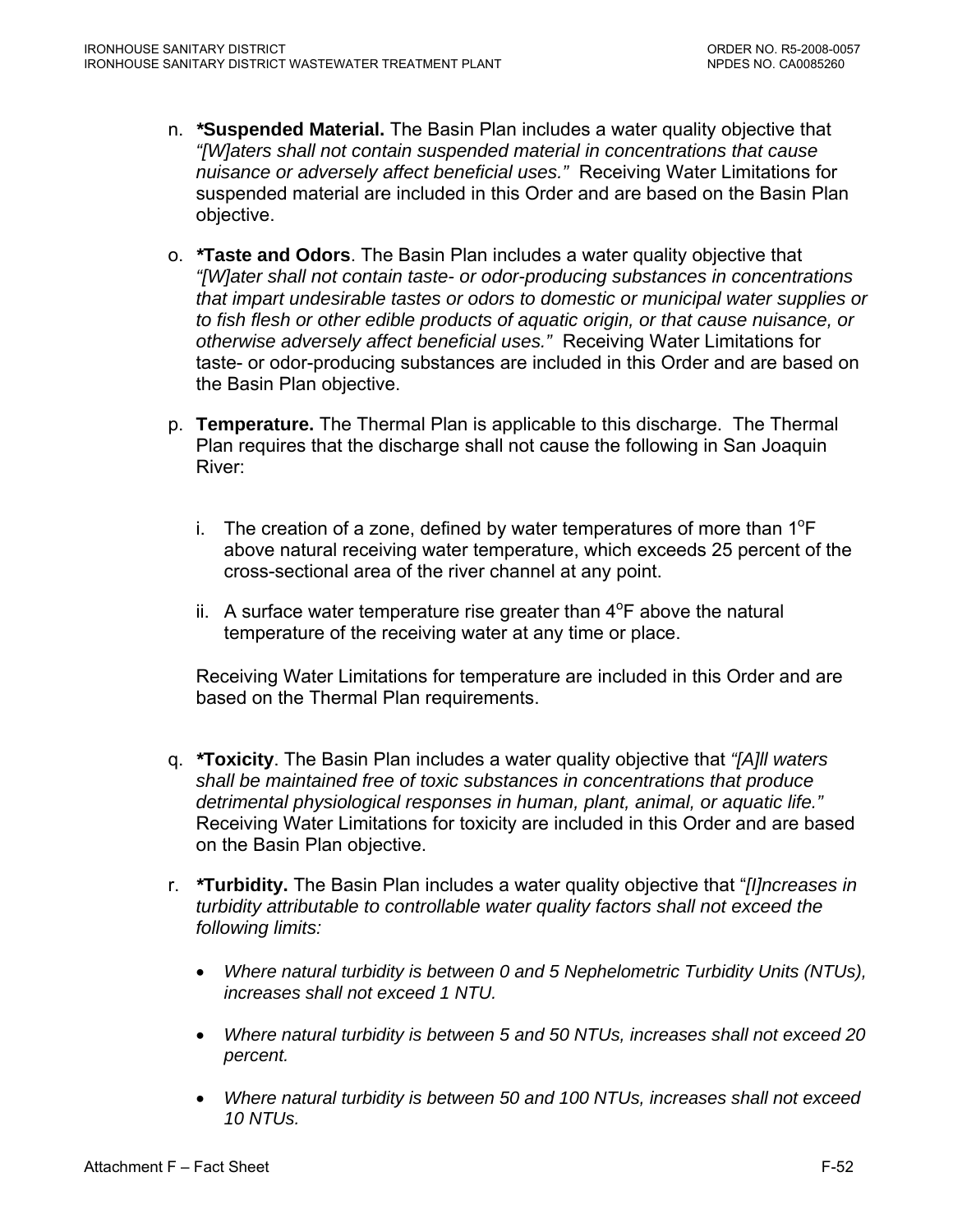• *Where natural turbidity is greater than 100 NTUs, increases shall not exceed 10 percent*."

A numeric Receiving Surface Water Limitation for turbidity is included in this Order and is based on the Basin Plan objective for turbidity.

### **B. Groundwater – Not Applicable**

Discharges to land are regulated by separate waste discharge requirements.

# **VI. RATIONALE FOR MONITORING AND REPORTING REQUIREMENTS**

Section 122.48 requires that all NPDES permits specify requirements for recording and reporting monitoring results. Water Code sections 13267 and 13383 authorizes the Regional Water Board to require technical and monitoring reports. The Monitoring and Reporting Program (MRP), Attachment E of this Order, establishes monitoring and reporting requirements to implement federal and state requirements. The following provides the rationale for the monitoring and reporting requirements contained in the MRP for this facility.

## **A. Influent Monitoring**

1. Influent monitoring is required to collect data on the characteristics of the wastewater and to assess compliance with effluent limitations (*e.g.*, BOD and TSS reduction requirements).

# **B. Effluent Monitoring**

- 1. Pursuant to the requirements of 40 CFR §122.44(i)(2) effluent monitoring is required for all constituents with effluent limitations. Effluent monitoring is necessary to assess compliance with effluent limitations, assess the effectiveness of the treatment process, and to assess the impacts of the discharge on the receiving stream.
- 2. The SIP states that if "…*all reported detection limits of the pollutant in the effluent are greater than or equal to the C* [water quality criterion or objective] *value, the RWQCB* [Regional Water Board] *shall establish interim requirements…that require*  additional monitoring for the pollutant...." The Constituent Study required in Section Section 2.b. Special Studies will be completed when operational data is available and all reported detection limits for all constituents are to be less than or equal to corresponding applicable water quality criteria or objectives. Monitoring for these constituents has been included in this Order in accordance with the SIP.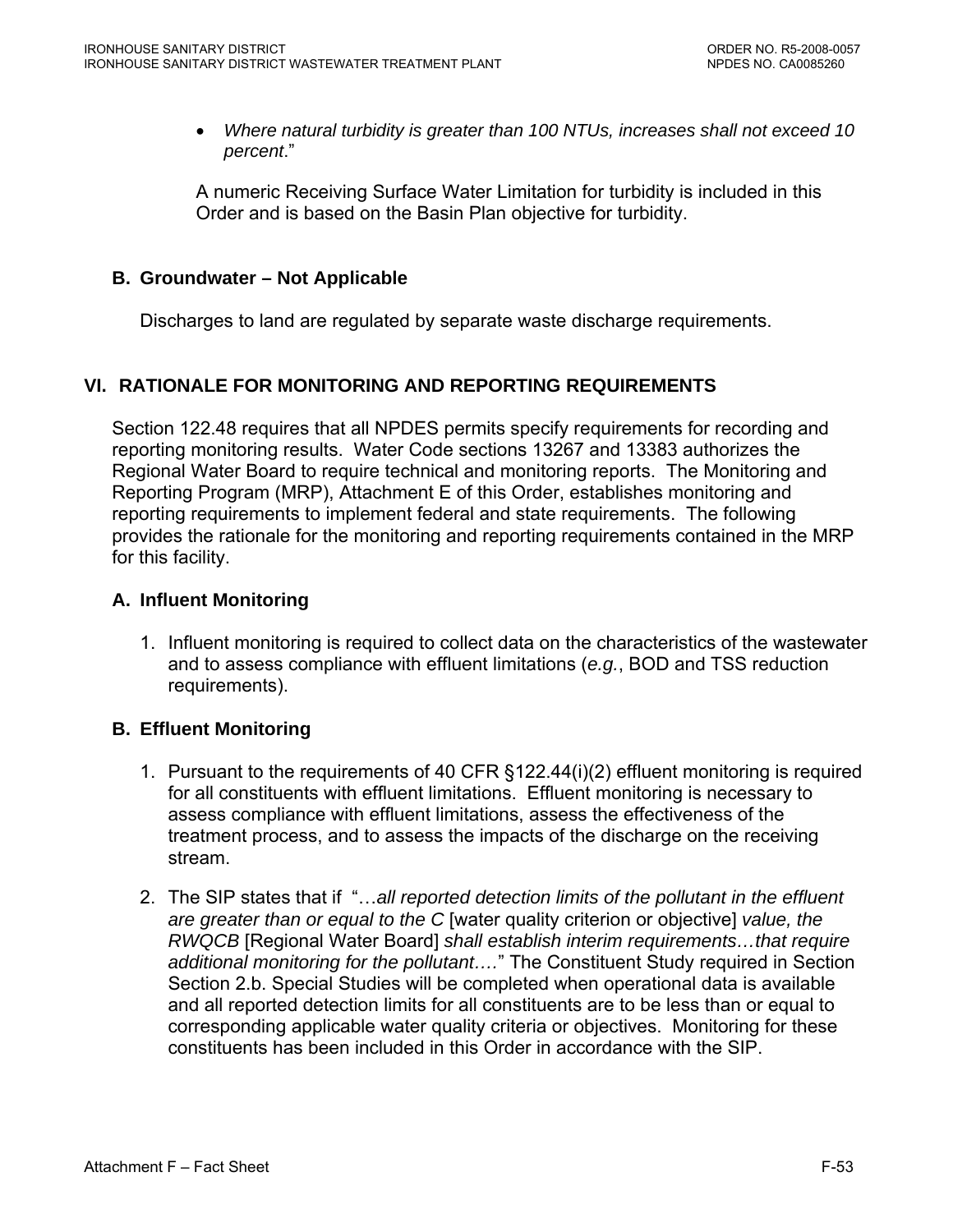## **C. Whole Effluent Toxicity Testing Requirements**

- 1. **Acute Toxicity.** Weekly 96-hour bioassay testing is required to demonstrate compliance with the effluent limitation for acute toxicity. The Delta is 303(d) listed for unknown toxicity. If the discharge does not exceed the acute toxicity effluent limitations during the first 12 months following initiation of discharge, the monitoring frequency may be reduced to monthly.
- 2. **Chronic Toxicity.** Monthly chronic whole effluent toxicity testing is required in order to demonstrate compliance with the Basin Plan's narrative toxicity objective. If the Discharger is not required to initiate a Toxicity Reduction Evaluation during the first 12 months following initiation of discharge (per Section VI.C.2.a. of the Limitations and Discharge Specifications), the monitoring frequency may be reduced to quarterly*.*

### **D. Receiving Water Monitoring**

#### **1. Surface Water**

- a. Receiving water monitoring is necessary to assess compliance with receiving water limitations and to assess the impacts of the discharge on the receiving stream.
- **2. Groundwater Not Applicable**

#### **E. Other Monitoring Requirements**

#### 1. **Water Supply Monitoring**

Water supply monitoring is required to evaluate the source of constituents in the wastewater.

# **VII. RATIONALE FOR PROVISIONS**

#### **A. Standard Provisions**

Standard Provisions, which apply to all NPDES permits in accordance with section 122.41, and additional conditions applicable to specified categories of permits in accordance with section 122.42, are provided in Attachment D. The discharger must comply with all standard provisions and with those additional conditions that are applicable under section 122.42.

Section 122.41(a)(1) and (b) through (n) establish conditions that apply to all Stateissued NPDES permits. These conditions must be incorporated into the permits either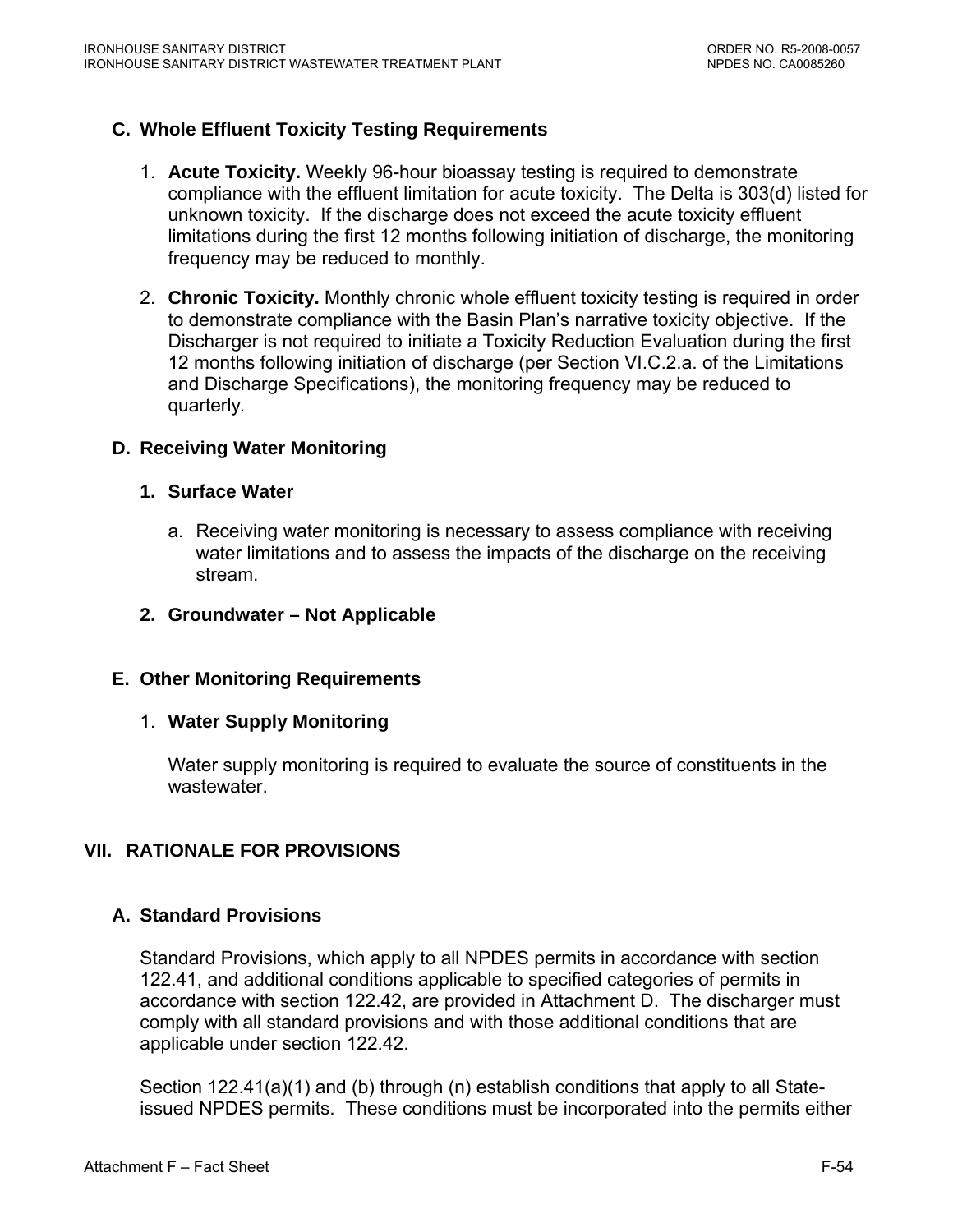expressly or by reference. If incorporated by reference, a specific citation to the regulations must be included in the Order. Section 123.25(a)(12) allows the state to omit or modify conditions to impose more stringent requirements. In accordance with section 123.25, this Order omits federal conditions that address enforcement authority specified in sections  $122.41(j)(5)$  and  $(k)(2)$  because the enforcement authority under the Water Code is more stringent. In lieu of these conditions, this Order incorporates by reference Water Code section 13387(e).

## **B. Special Provisions**

## **1. Reopener Provisions**

- a. **Mercury, EC, Diazinon and Chloropyifos TMDLs.** This reopener provision allows the Regional Water Board to reopen this Order for addition and/or modification of effluent limitations and requirements for total or methyl mercury, electrical conductivity or diazinon or chloropyrfos should TMDLs be adopted by the Board,
- b. **Pollution Prevention.** This Order requires the Discharger prepare pollution prevention plans following CWC section 13263.3(d)(3) for aluminum, manganese, mercury and electrical conductivity. This reopener provision allows the Regional Water Board to reopen this Order for addition and/or modification of effluent limitations and requirements for these constituents based on a review of the pollution prevention plans.
- c. **Whole Effluent Toxicity.** This Order requires the Discharger to investigate the causes of, and identify corrective actions to reduce or eliminate effluent toxicity through a Toxicity Reduction Evaluation (TRE). This Order may be reopened to include a numeric chronic toxicity limitation, a new acute toxicity limitation, and/or a limitation for a specific toxicant identified in the TRE. Additionally, if a numeric chronic toxicity water quality objective is adopted by the State Water Board, this Order may be reopened to include a numeric chronic toxicity limitation based on that objective.
- d. **Water Effects Ratio (WER) and Metal Translators.** A default WER of 1.0 has been used in this Order for calculating CTR criteria for applicable priority pollutant inorganic constituents.In addition, default dissolved-to-total metal translators have been used to convert water quality objectives from dissolved to total recoverable when developing effluent limitations for several constituents. If the Discharger performs studies to determine site-specific WERs and/or sitespecific dissolved-to-total metal translators, this Order may be reopened to modify the effluent limitations for the applicable inorganic constituents.
- e. **Constituent Study.** This Order requires the Discharger to conduct a constituent study to determine both reasonable potential and facility performance once the facility is operating. This reopener provision allows the Regional Water Board to reopen this Order for addition and/or modification of effluent limitations and requirements for any constituents based on a review of the constituent study.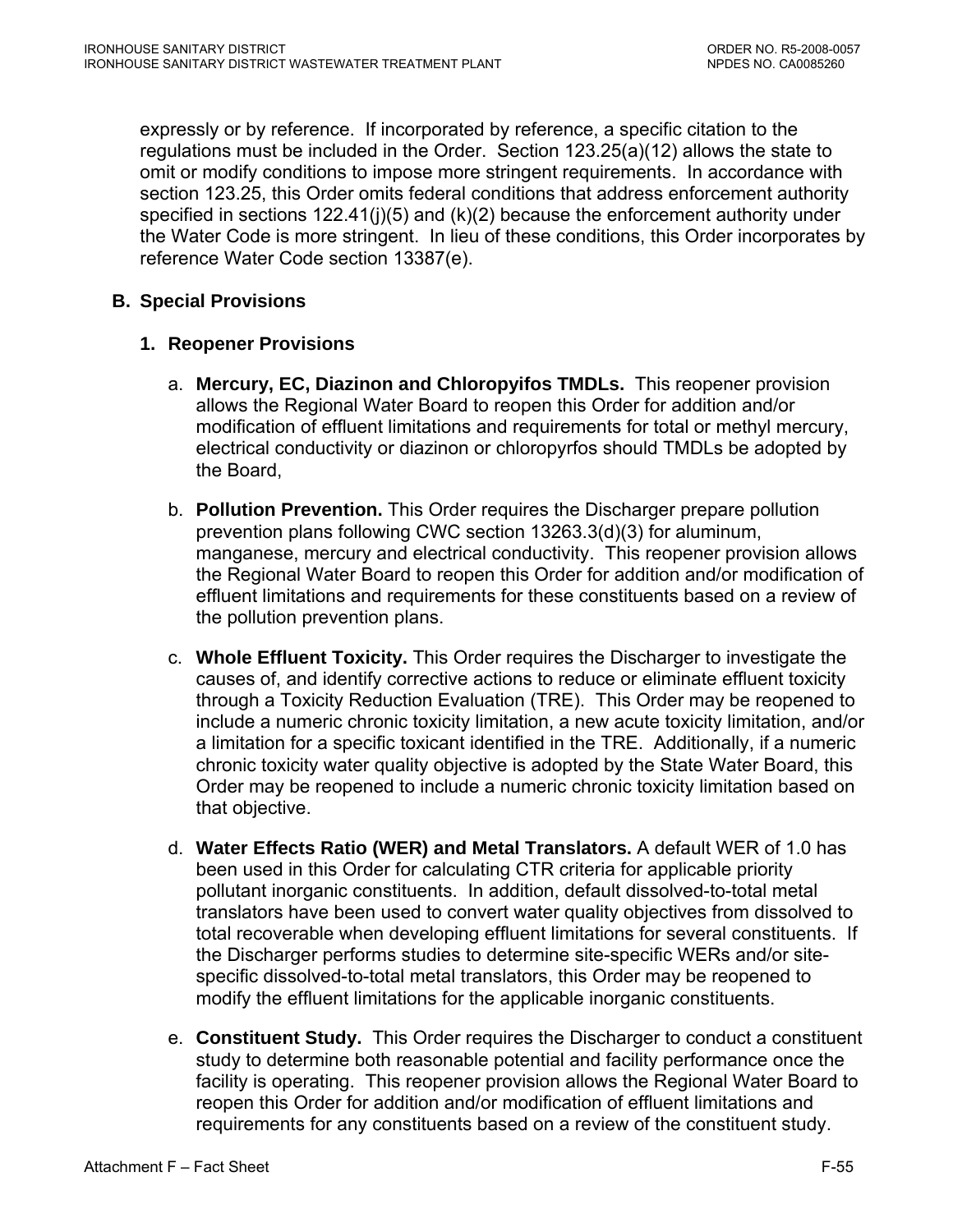- **f. Bis(2-ethylhexyl )phthalate Study, EC site-specific Study.** This Order requires the Discharger to conduct a site-specific study for EC, and collect and analyze bis(2-ethlyhexyl)phthalate using a clean technique. This Order may be reopened pending the results of these studies and establish new limitations.
- **g. Water Reclamation**. This Order requires the Discharger to evaluate water reclamation alternative for existing and future users in the Delta Diablo Sanitation District service area. Should the evaluation demonstrate potential reuse, the Order may be reopened to modify the permit as necessary.
- **h. Hardness-Dependent Metals Criteria.** The Discharger only supplied one hardness data point of the influent as an estimate of the proposed effluent hardness. In order to utilize the procedures outlined in Section IV.C.2.b. (Attachment F) for calculating water quality-based effluent limitations (WQBELs) for metals with hardness-dependent CTR criteria, it is necessary to have sufficient effluent hardness data to ensure that protective WQBELs are calculated. A conservative measurement of hardness was used in the calculation of the WQBELs for copper and lead (see Section IV.C.2.b.) A study is required to monitor the influent hardness for one-year to provide sufficient data to calculate the WQBELs. This Order may be reopened to modify the WQBELs for metals with hardness-dependent CTR criteria based on the results of the study.

# **2. Special Studies and Additional Monitoring Requirements**

 **a. Chronic Whole Effluent Toxicity Requirements.** The Basin Plan contains a narrative toxicity objective that states, "All waters shall be maintained free of toxic substances in concentrations that produce detrimental physiological responses in human, plant, animal, or aquatic life." (Basin Plan at III-8.00.) Adequate WET data is not available to determine if the discharge has reasonable potential to cause or contribute to an in-stream excursion above of the Basin Plan's narrative toxicity objective. Attachment E of this Order requires Quarterly chronic WET monitoring for demonstration of compliance with the narrative toxicity objective.

In addition to WET monitoring, this provision requires the Discharger to submit to the Regional Water Board an Initial Investigative TRE Work Plan for approval by the Executive Officer, to ensure the Discharger has a plan to immediately move forward with the initial tiers of a TRE, in the event effluent toxicity is encountered in the future. The provision also includes a numeric toxicity monitoring trigger and requirements for accelerated monitoring, as well as, requirements for TRE initiation if a pattern of toxicity is demonstrated.

**Monitoring Trigger.** A numeric toxicity monitoring trigger of > 16 TUc (where TUc = 100/NOEC) is applied in the provision, because this Order does not allow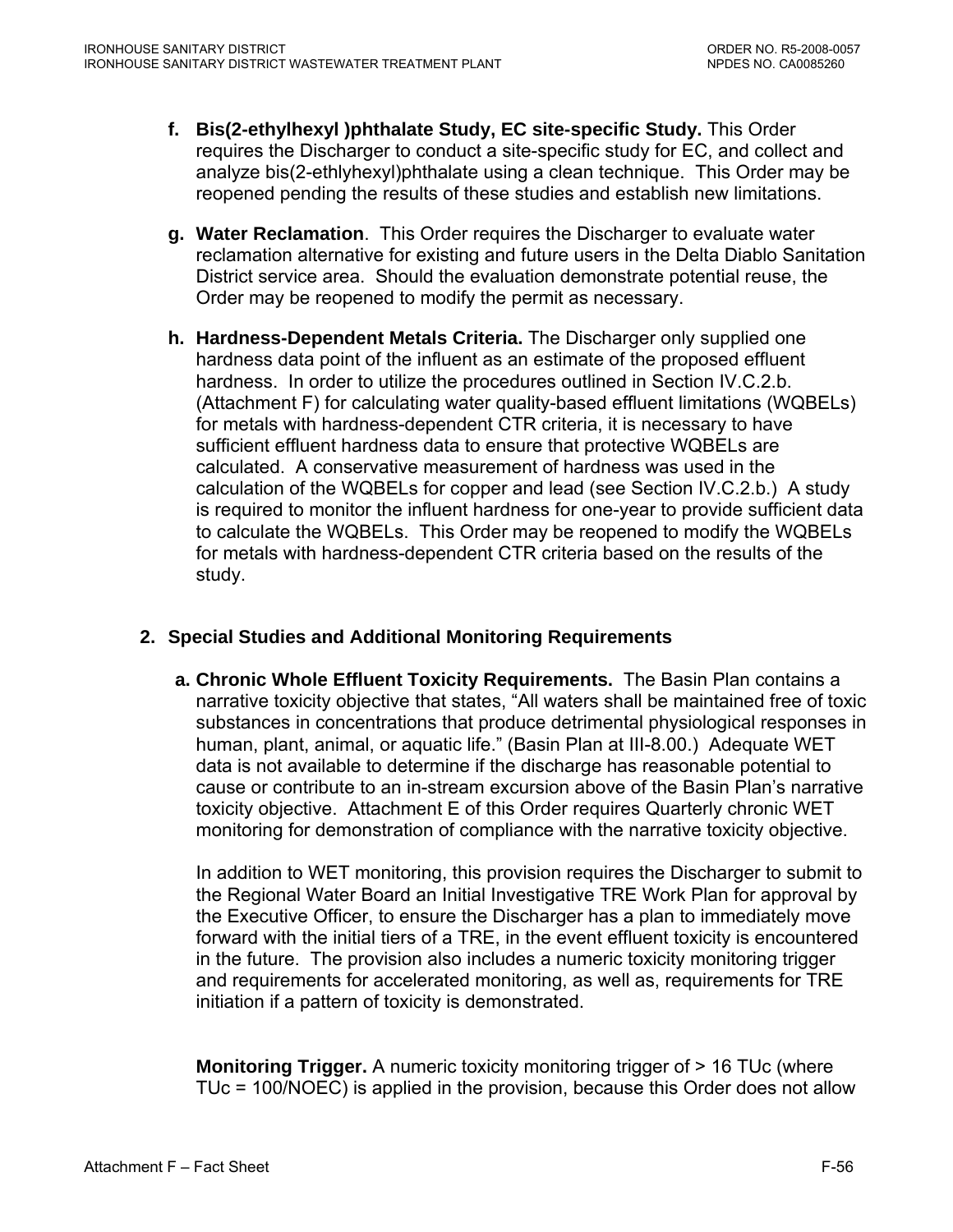any dilution for the chronic condition. Therefore, a TRE is triggered when the effluent exhibits a pattern of toxicity at 100% effluent.

**Accelerated Monitoring.** The provision requires accelerated WET testing when a regular WET test result exceeds the monitoring trigger. The purpose of accelerated monitoring is to determine, in an expedient manner, whether there is a pattern of toxicity before requiring the implementation of a TRE. Due to possible seasonality of the toxicity, the accelerated monitoring should be performed in a timely manner, preferably taking no more than 2 to 3 months to complete.

The provision requires accelerated monitoring consisting of four chronic toxicity tests every two weeks using the species that exhibited toxicity. Guidance regarding accelerated monitoring and TRE initiation is provided in the *Technical Support Document for Water Quality-based Toxics Control, EPA/505/2-90-001, March 1991* (TSD)*.* The TSD at page 118 states, "EPA recommends if toxicity is repeatedly or periodically present at levels above effluent limits more than 20 percent of the time, a TRE should be required." Therefore, four accelerated monitoring tests are required in this provision. If no toxicity is demonstrated in the four accelerated tests, then it demonstrates that toxicity is not present at levels above the monitoring trigger more than 20 percent of the time (only 1 of 5 tests are toxic, including the initial test). However, notwithstanding the accelerated monitoring results, if there is adequate evidence of a pattern of effluent toxicity (i.e. toxicity present exceeding the monitoring trigger more than 20 percent of the time), the Executive Officer may require that the Discharger initiate a TRE.

See the WET Accelerated Monitoring Flow Chart (Figure F-X), below, for further clarification of the accelerated monitoring requirements and for the decision points for determining the need for TRE initiation.

**TRE Guidance.** The Discharger is required to prepare a TRE Work Plan in accordance with USEPA guidance. Numerous guidance documents are available, as identified below:

- *Toxicity Reduction Evaluation Guidance for Municipal Wastewater Treatment Plants,* (EPA/833B-99/002), August 1999.
- Generalized Methodology for Conducting Industrial TREs*, (EPA/600/2- 88/070), April 1989.*
- *Methods for Aquatic Toxicity Identification Evaluations: Phase I Toxicity Characterization Procedures,* Second Edition, EPA 600/6-91/005F, February 1991.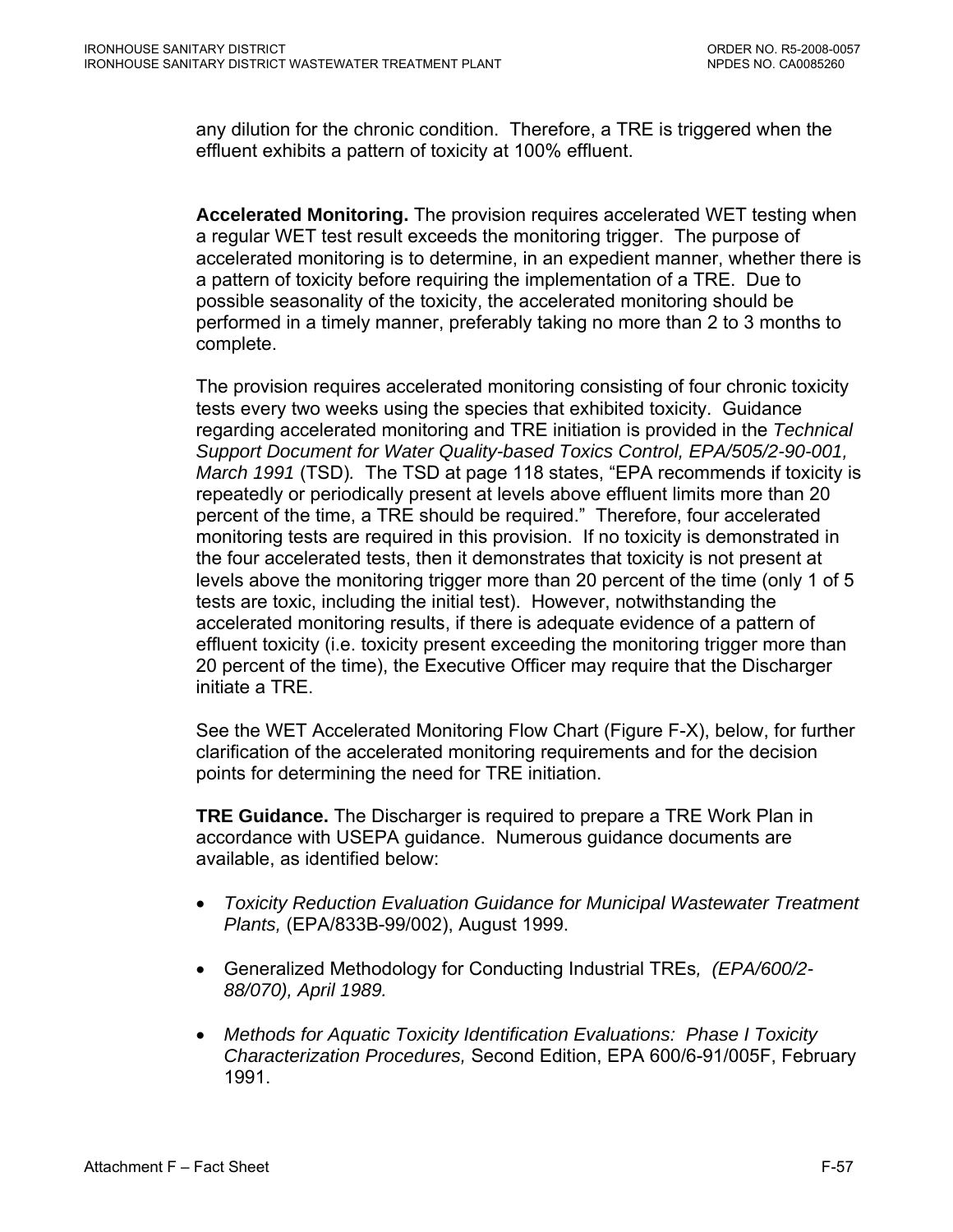- *Toxicity Identification Evaluation: Characterization of Chronically Toxic Effluents, Phase I*, EPA 600/6-91/005F, May 1992.
- *Methods for Aquatic Toxicity Identification Evaluations: Phase II Toxicity Identification Procedures for Samples Exhibiting acute and Chronic Toxicity,*  Second Edition, EPA 600/R-92/080, September 1993.
- *Methods for Aquatic Toxicity Identification Evaluations: Phase III Toxicity Confirmation Procedures for Samples Exhibiting Acute and Chronic Toxicity*, Second Edition, EPA 600/R-92/081, September 1993.
- *Methods for Measuring the Acute Toxicity of Effluents and Receiving Waters to Freshwater and Marine Organisms*, Fifth Edition, EPA-821-R-02-012, October 2002.
- *Short-term Methods for Estimating the Chronic Toxicity of Effluents and Receiving Waters to Freshwater Organisms*, Fourth Edition, EPA-821-R-02- 013, October 2002.
- *Technical Support Document for Water Quality-based Toxics Control, EPA/505/2-90-001, March 1991*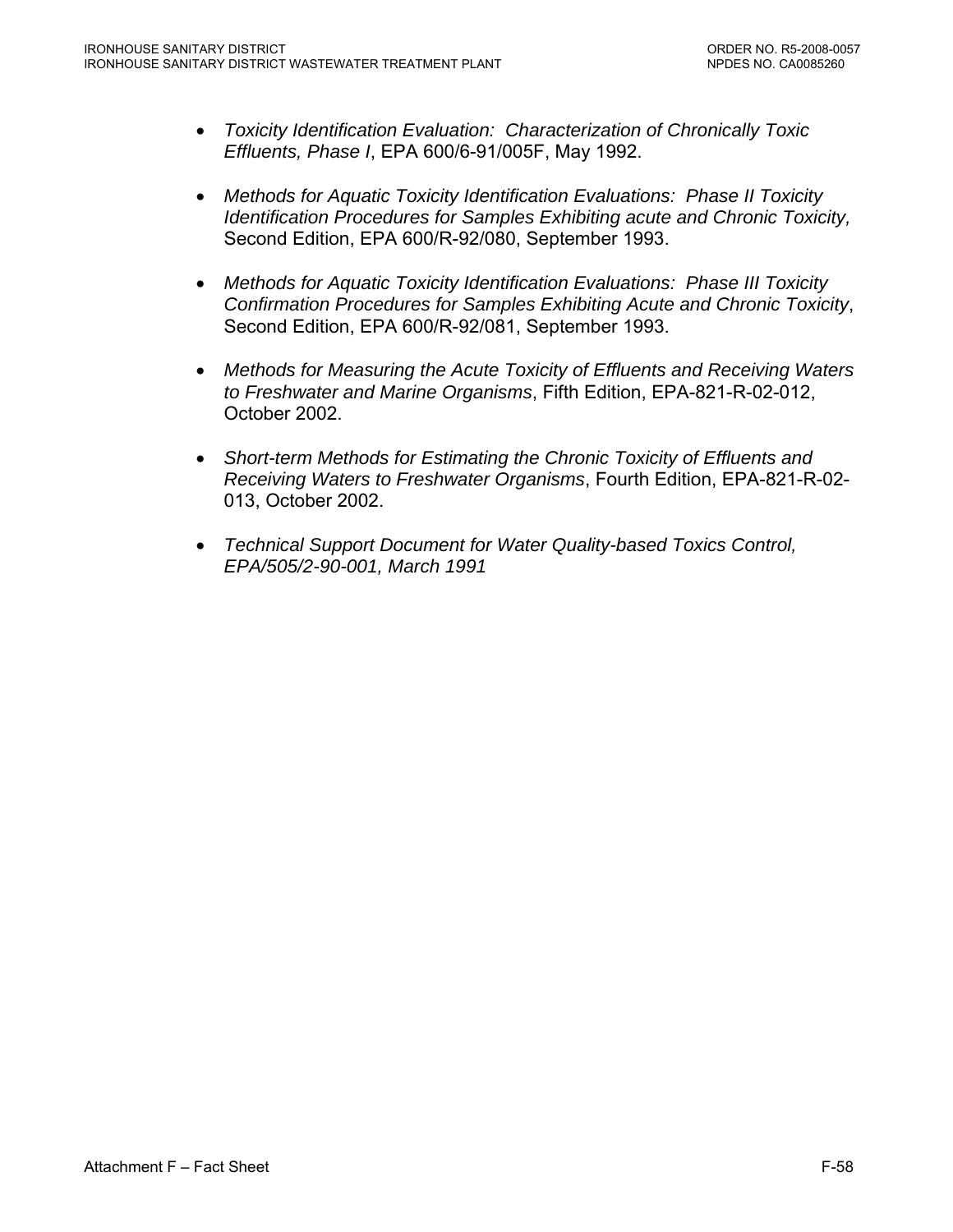

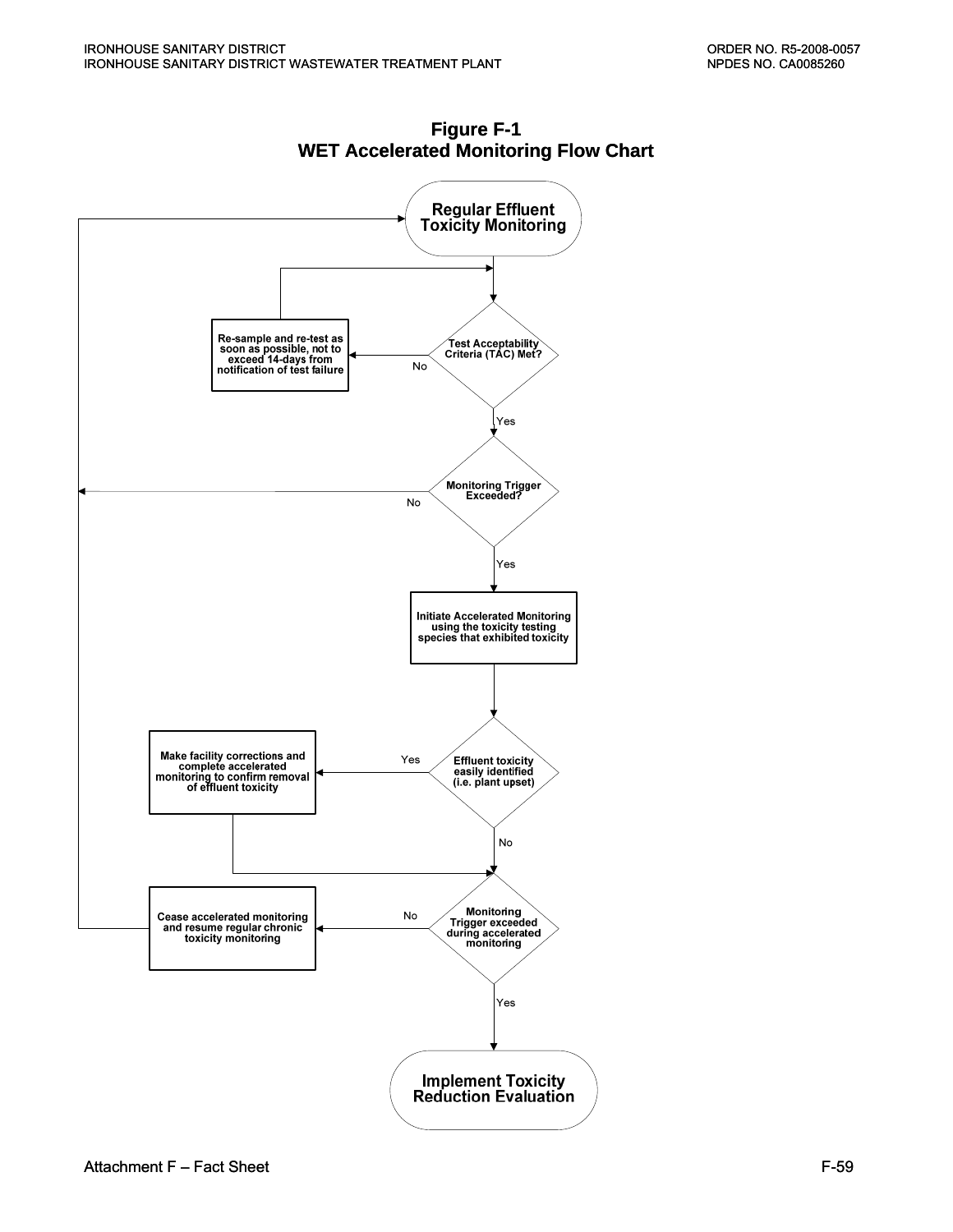- c. **Constituent Study.** This Order requires the Discharger to conduct a constituent study to determine both reasonable potential and facility performance once the facility is operating. This reopener provision allows the Regional Water Board to reopen this Order for addition and/or modification of effluent limitations and requirements for any constituents based on a review of the constituent study.
- f. **Reclamation Study**. The Discharger shall conduct a wastewater reclamation study. The study will identify existing and potential reclaimed water users and include an economic analysis of reclaiming wastewater. The Discharger shall complete and submit the study prior to initiating discharge to the San Joaquin River and no later than 31 December 2008.
- g. **Influent Hardness Study**. For one year, the Discharger shall conduct twice monthly hardness monitoring (as  $CaCO<sub>3</sub>$ ) of the influent to the existing wastewater treatment plant to better estimate the hardness of the effluent that will be discharged to the San Joaquin River. This Order may be reopened to modify the effluent limitations for metals with hardness-based CTR criteria. **The Discharger shall submit the results of the study within 18 months following adoption of this Order.**

The Discharger only supplied one hardness data point of the influent as an estimate of the proposed effluent hardness. In order to utilize the procedures outlined in Section IV.C.2.b. (Attachment F) for calculating effluent limitations for metals with hardness-dependent CTR criteria, it is necessary to have sufficient effluent hardness data to ensure that protective WQBELs are calculated. A conservative measurement of hardness was used in the calculation of the WQBELs for copper and lead (see Section IV.C.2.b.) This study will provide sufficient data to calculate the WQBELs. This Order may be reopened to modify the WQBELs for metals with hardness-dependent CTR criteria based on the results of the study.

# **3. Best Management Practices and Pollution Prevention**

- a. **Pollution Prevention Plan (PPP) for salinity and mercury.** A PPP for mercury and salinity is required in this Order per CWC section 13263.3(d)(3), as outlined in subsection b., below.
- b. **CWC section 13263.3(d)(3) Pollution Prevention Plans.** The pollution prevention plans required for aluminum, salinity, manganese, mercury, iron, copper, lead and chloride shall, at minimum, meet the requirements outlined in CWC section 13263.3(d)(3). The minimum requirements for the pollution prevention plans include the following: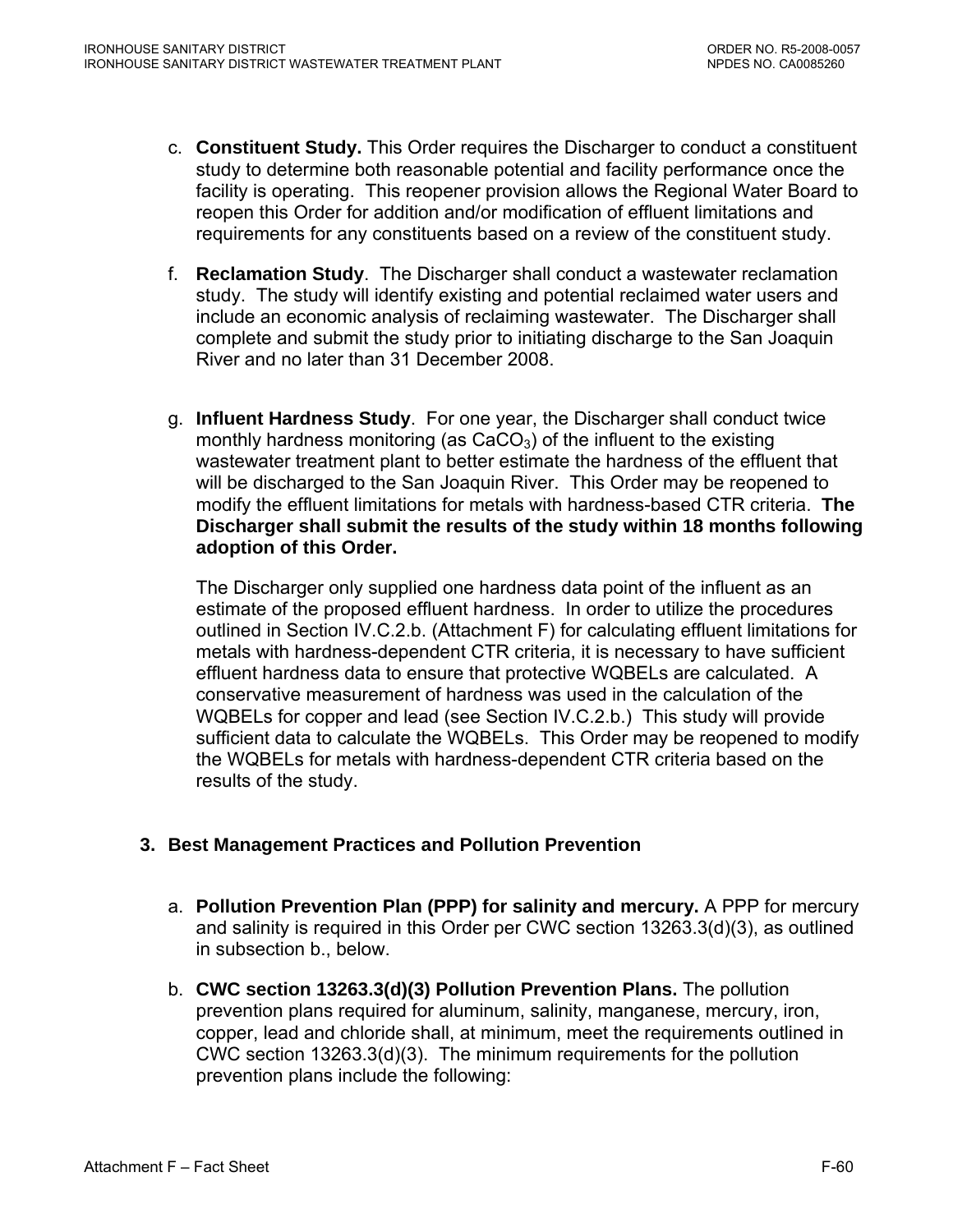- i. An estimate of all of the sources of a pollutant contributing, or potentially contributing, to the loadings of a pollutant in the treatment plant influent.
- ii. An analysis of the methods that could be used to prevent the discharge of the pollutants into the Facility, including application of local limits to industrial or commercial dischargers regarding pollution prevention techniques, public education and outreach, or other innovative and alternative approaches to reduce discharges of the pollutant to the Facility. The analysis also shall identify sources, or potential sources, not within the ability or authority of the Discharger to control, such as pollutants in the potable water supply, airborne pollutants, pharmaceuticals, or pesticides, and estimate the magnitude of those sources, to the extent feasible.
- iii. An estimate of load reductions that may be attained through the methods identified in subparagraph ii.
- iv. A plan for monitoring the results of the pollution prevention program.
- v. A description of the tasks, cost, and time required to investigate and implement various elements in the pollution prevention plan.
- vi. A statement of the Discharger's pollution prevention goals and strategies, including priorities for short-term and long-term action, and a description of the Discharger's intended pollution prevention activities for the immediate future.
- vii. A description of the Discharger's existing pollution prevention programs.
- viii. An analysis, to the extent feasible, of any adverse environmental impacts, including cross-media impacts or substitute chemicals that may result from the implementation of the pollution prevention program.
- ix. An analysis, to the extent feasible, of the costs and benefits that may be incurred to implement the pollution prevention program.

#### **4. Construction, Operation, and Maintenance Specifications – Not Applicable**

#### 5. **Special Provisions for Municipal Facilities (POTWs Only)**

a. Collection System. On May 2, 2006, the State Water Board adopted State Water Board Order 2006-0003, a Statewide General WDR for Sanitary Sewer Systems. The Discharger shall be subject to the requirements of Order 2006-0003 and any future revisions thereto. Order 2006-0003 requires that all public agencies that currently own or operate sanitary sewer systems apply for coverage under the General WDR. The Discharger has applied for and has been approved for coverage under State Water Board Order 2006-0003 for operation of its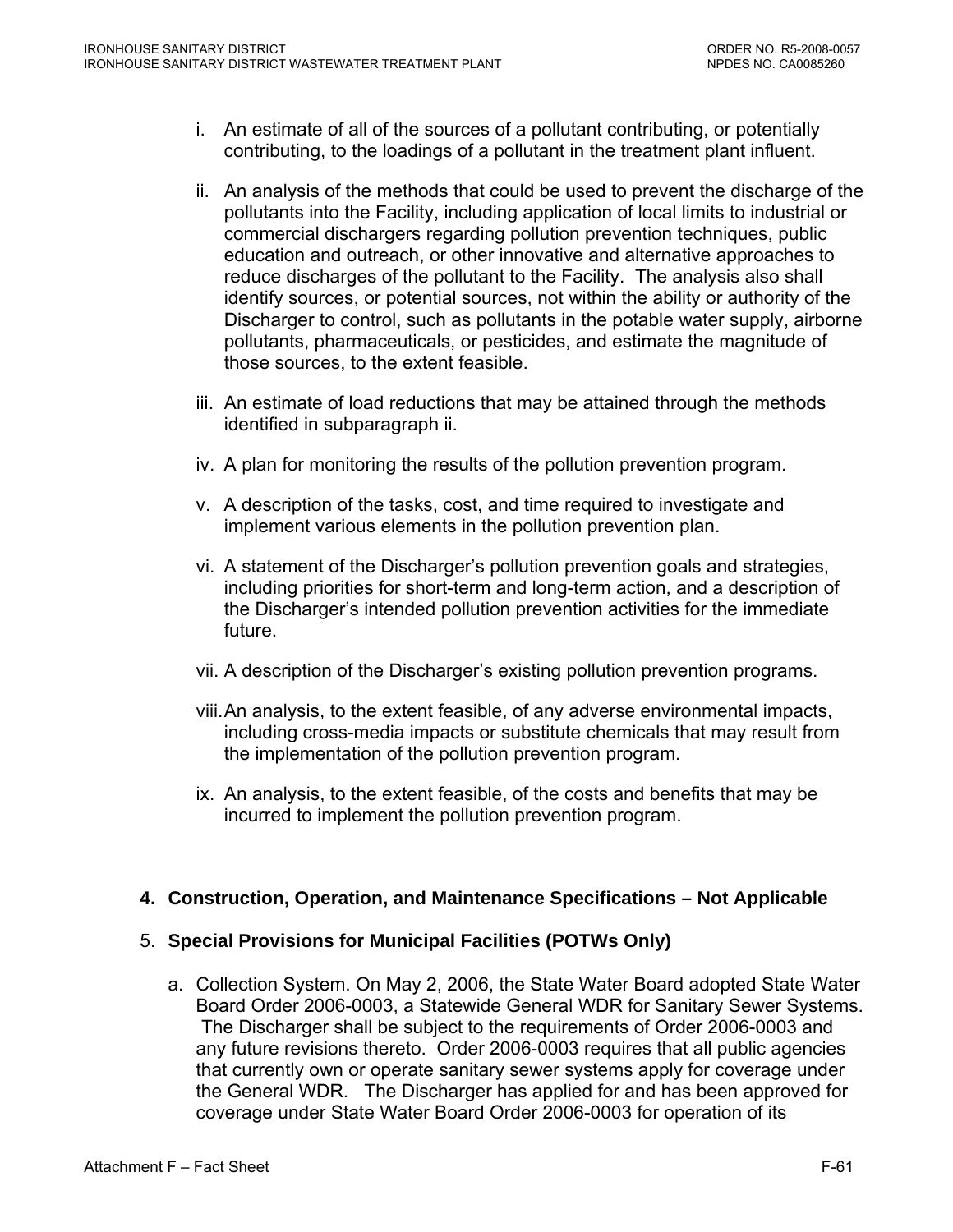wastewater collection system in October 2006.

Regardless of the coverage obtained under Order 2006-0003, the Discharger's collection system is part of the treatment system that is subject to this Order. As such, pursuant to federal regulations, the Discharger must properly operate and maintain its collection system [40 CFR section 122.41(e)], report any noncompliance [40 CFR section 122.41(l)(6) and (7)], and mitigate any discharge from the collection system in violation of this Order [40 CFR. section 122.41(d)].

## **6. Other Special Provisions**

#### **7. Compliance Schedules**

- a. **Initiation of Surface Water Discharge.** The surface water discharge to the San Joaquin River is contingent upon compliance with the following conditions:
	- i. **Outfall Diffuser.** The Discharger shall design, acquire necessary permits by appropriate agencies, and construct an outfall and diffuser to the San Joaquin river at Discharge Point EFF-001.
	- ii. **Facility Upgrades.** The Discharger shall have constructed the necessary Facility upgrades as described in Section VI.C.4.
	- iii. **Submit Waste Discharge Requirements (WDRs).** The Discharger shall submit a Report of Waste Discharge for land disposal and reclamation based on the new Facility.
	- iv. **Request for Surface Water Discharge.** The Discharger shall submit to the Regional Water Board a request for a surface water discharge to the San Joaquin River, which demonstrates compliance with items i. through iii., above. The surface water discharge is prohibited until the Executive Officer verifies compliance with Special Provisions VI.C.7.a., and approves the Discharger's request.

# **VIII. PUBLIC PARTICIPATION**

The California Regional Water Quality Control Board, Central Valley Region (Regional Water Board) is considering the issuance of waste discharge requirements (WDRs) that will serve as a National Pollutant Discharge Elimination System (NPDES) permit for Ironhouse Sanitary District Wastewater Treatment Plant. As a step in the WDR adoption process, the Regional Water Board staff has developed tentative WDRs. The Regional Water Board encourages public participation in the WDR adoption process.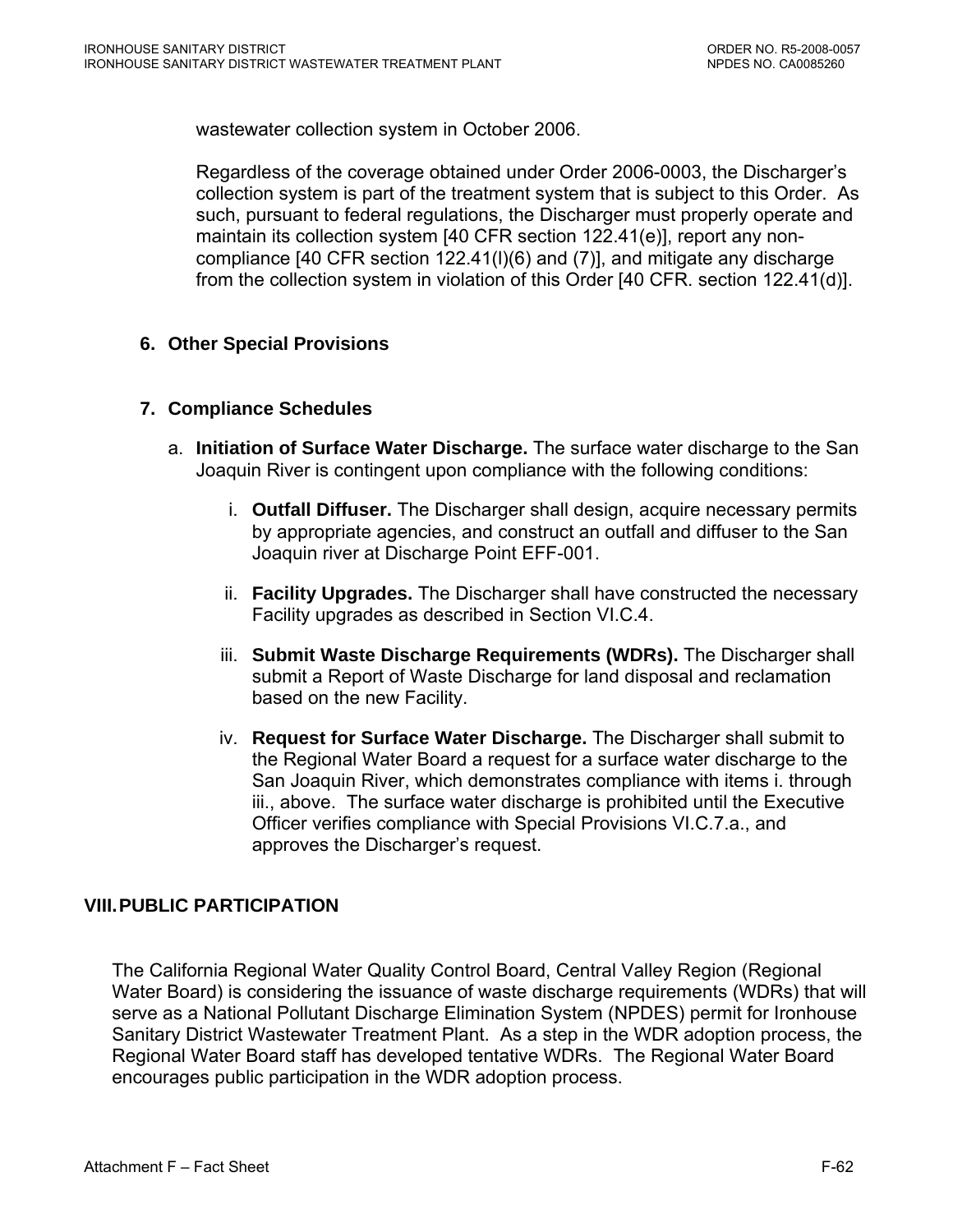## **A. Notification of Interested Parties**

The Regional Water Board has notified the Discharger and interested agencies and persons of its intent to prescribe waste discharge requirements for the discharge and has provided them with an opportunity to submit their written comments and recommendations. Notification was provided through the following Contra Costa Times on 14 February 2008 and the Oakley Post Office and the Bethel Island Post Office on 12 February 2009.

#### **B. Written Comments**

The staff determinations are tentative. Interested persons are invited to submit written comments concerning these tentative WDRs. Comments must be submitted either in person or by mail to the Executive Office at the Regional Water Board at the address above on the cover page of this Order.

To be fully responded to by staff and considered by the Regional Water Board, written comments should be received at the Regional Water Board offices by 5:00 p.m. on 14 March 2008.

#### **C. Public Hearing**

The Regional Water Board will hold a public hearing on the tentative WDRs during its regular Board meeting on the following date and time and at the following location:

Date: 24/25 April 2008 Time: 8:30 am Location: Regional Water Quality Control Board, Central Valley Region 11020 Sun Center Dr., Suite #200 Rancho Cordova, CA 95670

Interested persons are invited to attend. At the public hearing, the Regional Water Board will hear testimony, if any, pertinent to the discharge, WDRs, and permit. Oral testimony will be heard; however, for accuracy of the record, important testimony should be in writing.

Please be aware that dates and venues may change. Our Web address is <http://www.waterboards.ca.gov/rwqcb5/> where you can access the current agenda for changes in dates and locations.

#### **D. Waste Discharge Requirements Petitions**

Any aggrieved person may petition the State Water Resources Control Board to review the decision of the Regional Water Board regarding the final WDRs. The petition must be submitted within 30 days of the Regional Water Board's action to the following address: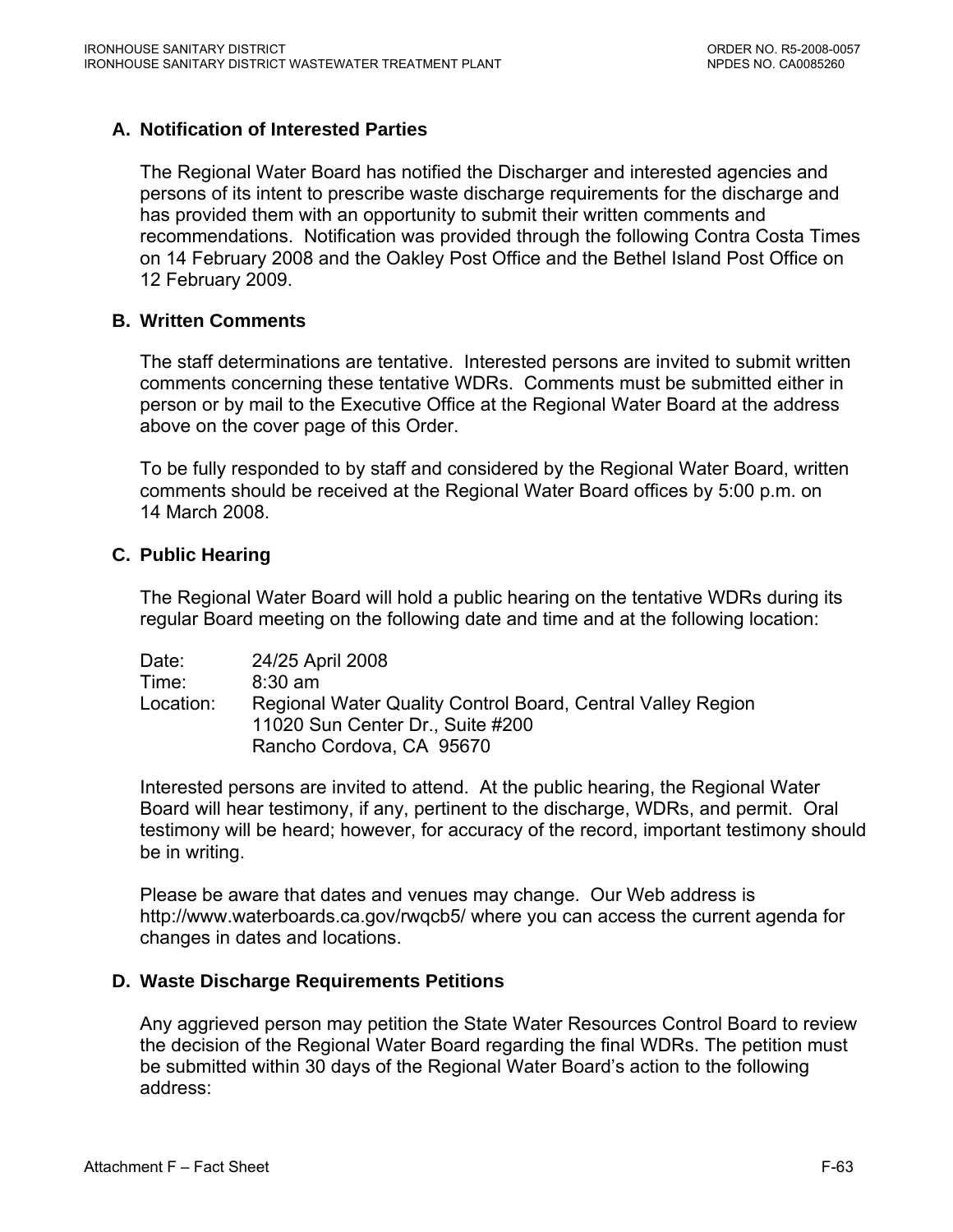State Water Resources Control Board Office of Chief Counsel P.O. Box 100, 1001 I Street Sacramento, CA 95812-0100

## **E. Information and Copying**

The Report of Waste Discharge (RWD), related documents, tentative effluent limitations and special provisions, comments received, and other information are on file and may be inspected at the address above at any time between 8:30 a.m. and 4:45 p.m., Monday through Friday. Copying of documents may be arranged through the Regional Water Board by calling (916) 464-3281.

#### **F. Register of Interested Persons**

Any person interested in being placed on the mailing list for information regarding the WDRs and NPDES permit should contact the Regional Water Board, reference this facility, and provide a name, address, and phone number.

## **G. Additional Information**

Requests for additional information or questions regarding this order should be directed to Kathleen Cole Harder at (916) 464-4778.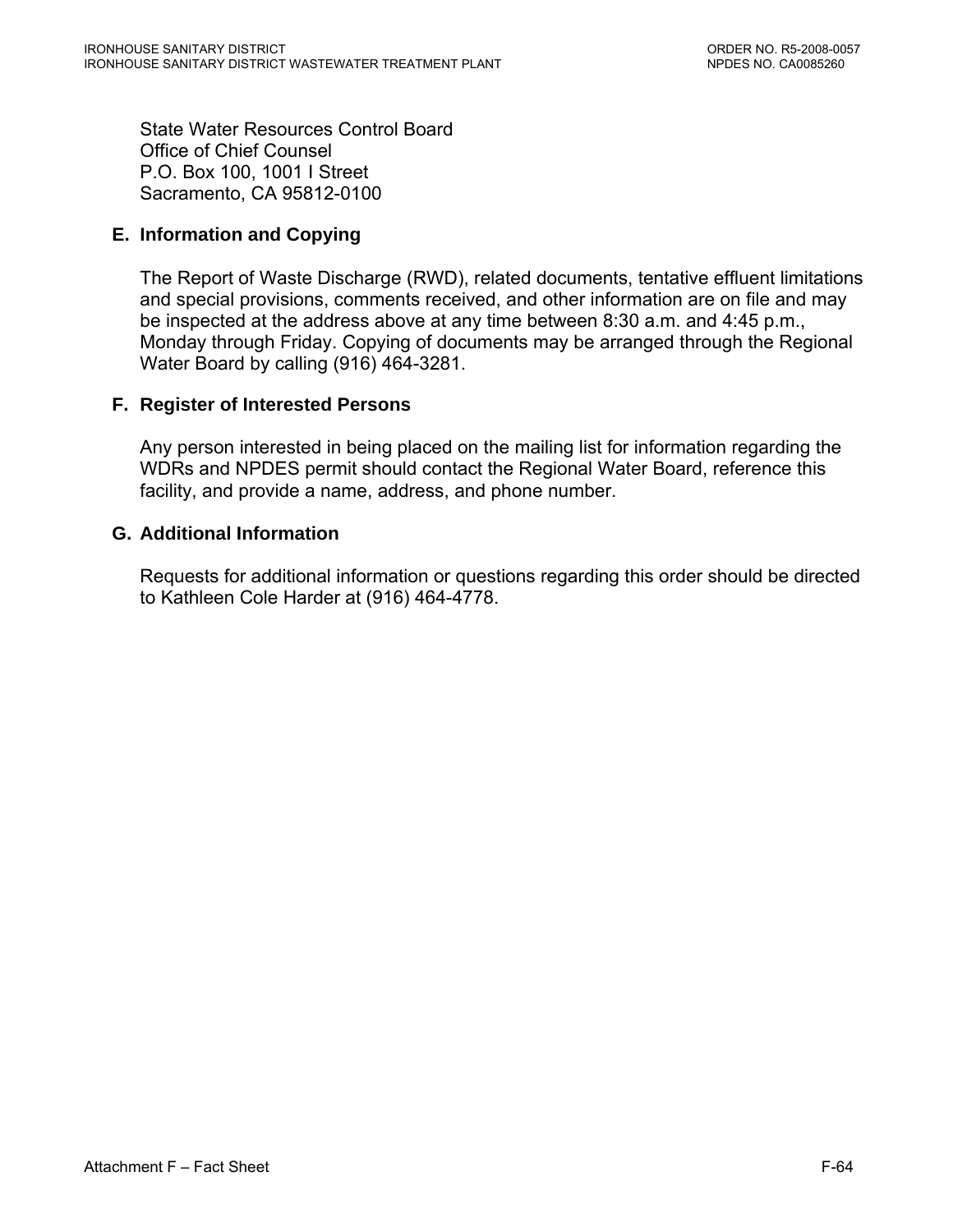#### **CTR # Constituent CAS Number Basis Criterion Concentration (ug/L or noted) (1) Criterion Quantitation Limit (ug/L or noted) Suggested Test Methods VOLATILE ORGANICS** 28 1,1-Dichloroethane 1 75343 Primary MCL 5 0.5 EPA 8260B 30 1,1-Dichloroethene 75354 National Toxics Rule 0.057 0.5 EPA 8260B 41 1,1,1-Trichloroethane 71556 Primary MCL 200 0.5 EPA 8260B 42 1.1.2-Trichloroethane The Term of the Term of the Mational Toxics Rule 1 0.6 1 0.5 EPA 8260B 37 1,1,2,2-Tetrachloroethane 79345 National Toxics Rule 0.17 0.5 EPA 8260B 75 1,2-Dichlorobenzene 95501 Taste & Odo 10 0.5 EPA 8260B 29 |1,2-Dichloroethane 107062 | National Toxics Rule | 0.38 | 0.5 | EPA 8260B cis-1,2-Dichloroethene 156592 Primary MCL 6 0.5 EPA 8260B 31 1,2-Dichloropropane 78875 Calif. Toxics Rule 0.52 0.5 EPA 8260B 101 1,2,4-Trichlorobenzene 120821 Public Health Goal 5 0.5 EPA 8260B 76 1,3-Dichlorobenzene 541731 Taste & Odor 10 0.5 EPA 8260B 32 1,3-Dichloropropene | 542756 | Primary MCL | 0.5 | 0.5 | EPA 8260B 77 1,4-Dichlorobenzene 106467 Primary MCL 5 0.5 EPA 8260B 17 Acrolein 107028 | Aquatic Toxicity | 21 | 2 | EPA 8260B 18 Acrylonitrile 107131 | National Toxics Rule | 0.059 | 2 | EPA 8260B 19 Benzene 71432 Primary MCL 1 0.5 EPA 8260B 20 Bromoform 75252 Calif. Toxics Rule 4.3 0.5 EPA 8260B 34 Bromomethane 1 1 74839 Calif. Toxics Rule 48 1 FPA 8260B 21 Carbon tetrachloride **120 Carbon tetrachloride** 1 Carbon 156235 National Toxics Rule 0.25 0.5 EPA 8260B 22 Chlorobenzene (mono chlorobenzene) | 108907 | Taste & Odor | 50 | 0.5 | EPA 8260B 24 Chloroethane 75003 Taste & Odor 16 0.5 EPA 8260B 25 2- Chloroethyl vinyl ether 110758 Aquatic Toxicity 122 (3) 1 1 EPA 8260B 26 Chloroform 67663 OEHHA Cancer Risk 1.1 0.5 EPA 8260B 35 Chloromethane 74873 USEPA Health Advisory 3 0.5 EPA 8260B 23 Dibromochloromethane 124481 Calif. Toxics Rule 0.41 0.5 EPA 8260B 27 Dichlorobromomethane 75274 Calif. Toxics Rule 0.56 0.5 EPA 8260B 36 Dichloromethane 75092 Calif. Toxics Rule 4.7 0.5 EPA 8260B 33 Ethylbenzene 100414 Taste & Odor 29 0.5 EPA 8260B 88 Hexachlorobenzene | 118741 | Calif. Toxics Rule | 0.00075 | 1 | EPA 8260B 89 Hexachlorobutadiene 87683 National Toxics Rule 0.44 1 EPA 8260B 91 Hexachloroethane The State of the GT721 National Toxics Rule 1.9 1 1 EPA 8260B 94 Naphthalene 91203 USEPA IRIS 14 10 EPA 8260B 38 Tetrachloroethene 127184 National Toxics Rule 0.8 0.5 EPA 8260B 39 Toluene 108883 Taste & Odor 42 0.5 EPA 8260B 40 |trans-1,2-Dichloroethylene | 156605 | Primary MCL | 10 |EPA 8260B 43 Trichloroethene The Text Control of the 19016 National Toxics Rule 1 2.7 1 0.5 EPA 8260B 44 |Vinyl chloride | 75014 | Primary MCL | 0.5 | 0.5 |EPA 8260B Methyl-tert-butyl ether (MTBE) 1634044 Secondary MCL 5 0.5 EPA 8260B Trichlorofluoromethane 75694 Primary MCL 150 5 EPA 8260B 1,1,2-Trichloro-1,2,2-Trifluoroethane | 76131 | Primary MCL | 1200 | 10 |EPA 8260B Styrene 100025 | Taste & Odor | 11 | 0.5 |EPA 8260B Xylenes 1330207 Taste & Odor 17 0.5 EPA 8260B **Attachment G - Constituents to be monitored Controlling Water Quality Criterion for Surface Waters**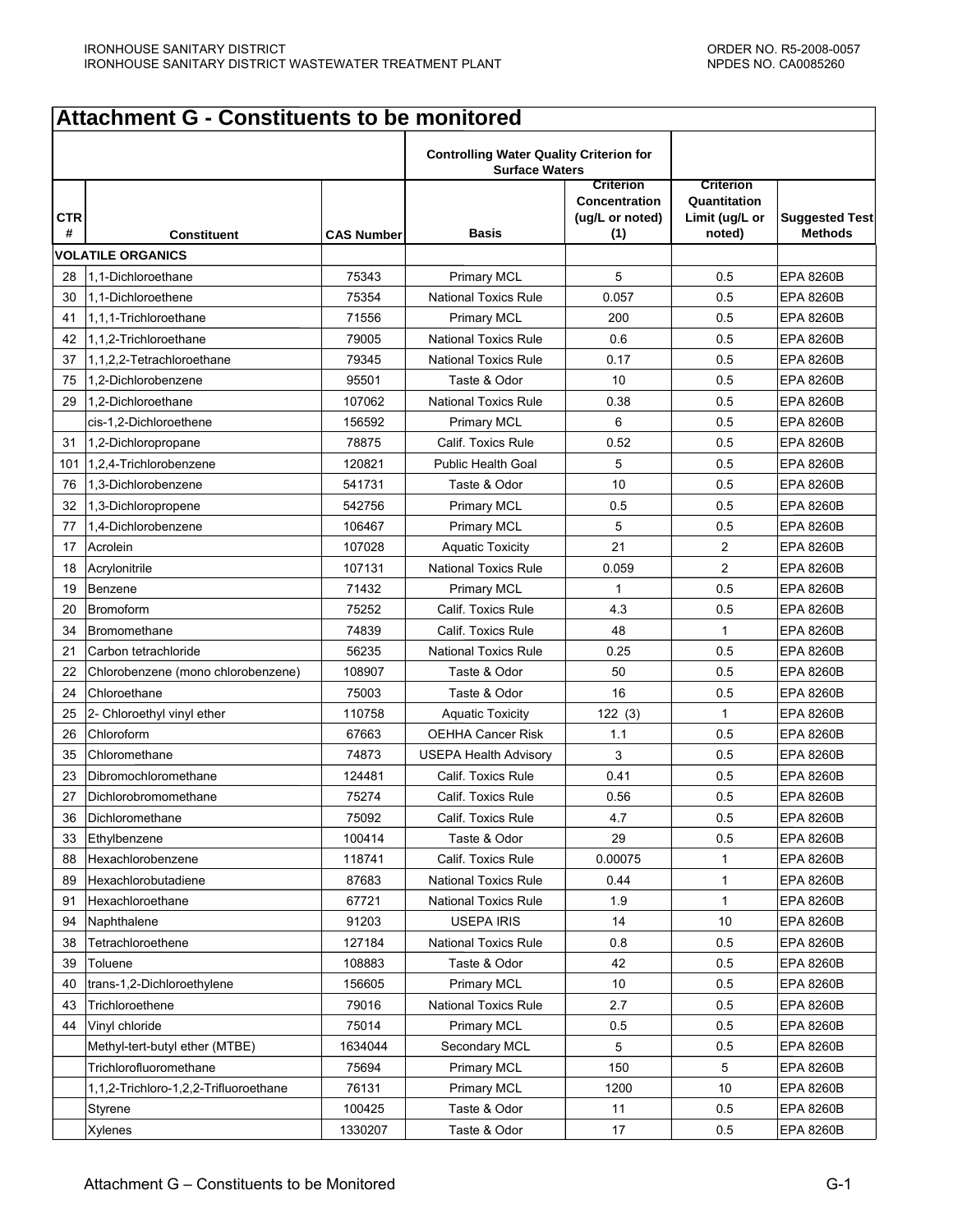| <b>SEMI-VOLATILE ORGANICS</b> |                                  |          |                             |                |                |                  |
|-------------------------------|----------------------------------|----------|-----------------------------|----------------|----------------|------------------|
| 60                            | 1,2-Benzanthracene               | 56553    | Calif. Toxics Rule          | 0.0044         | 5              | <b>EPA 8270C</b> |
| 85                            | 1,2-Diphenylhydrazine            | 122667   | <b>National Toxics Rule</b> | 0.04           | 1              | <b>EPA 8270C</b> |
| 45                            | 2-Chlorophenol                   | 95578    | Taste and Odor              | 0.1            | $\overline{2}$ | <b>EPA 8270C</b> |
| 46                            | 2,4-Dichlorophenol               | 120832   | Taste and Odor              | 0.3            | 1              | <b>EPA 8270C</b> |
| 47                            | 2,4-Dimethylphenol               | 105679   | Calif. Toxics Rule          | 540            | $\overline{2}$ | <b>EPA 8270C</b> |
| 49                            | 2,4-Dinitrophenol                | 51285    | <b>National Toxics Rule</b> | 70             | 5              | <b>EPA 8270C</b> |
| 82                            | 2,4-Dinitrotoluene               | 121142   | <b>National Toxics Rule</b> | 0.11           | 5              | <b>EPA 8270C</b> |
| 55                            | 2,4,6-Trichlorophenol            | 88062    | Taste and Odor              | $\overline{2}$ | 10             | <b>EPA 8270C</b> |
| 83                            | 2.6-Dinitrotoluene               | 606202   | <b>USEPA IRIS</b>           | 0.05           | 5              | <b>EPA 8270C</b> |
| 50                            | 2-Nitrophenol                    | 25154557 | <b>Aquatic Toxicity</b>     | 150(5)         | 10             | <b>EPA 8270C</b> |
| 71                            | 2-Chloronaphthalene              | 91587    | <b>Aquatic Toxicity</b>     | 1600 (6)       | 10             | <b>EPA 8270C</b> |
| 78                            | 3,3'-Dichlorobenzidine           | 91941    | <b>National Toxics Rule</b> | 0.04           | 5              | <b>EPA 8270C</b> |
| 62                            | 3,4-Benzofluoranthene            | 205992   | Calif. Toxics Rule          | 0.0044         | 10             | <b>EPA 8270C</b> |
| 52                            | 4-Chloro-3-methylphenol          | 59507    | <b>Aquatic Toxicity</b>     | 30             | 5              | <b>EPA 8270C</b> |
| 48                            | 4,6-Dinitro-2-methylphenol       | 534521   | <b>National Toxics Rule</b> | 13.4           | 10             | <b>EPA 8270C</b> |
| 51                            | 4-Nitrophenol                    | 100027   | USEPA Health Advisory       | 60             | 5              | <b>EPA 8270C</b> |
| 69                            | 4-Bromophenyl phenyl ether       | 101553   | <b>Aquatic Toxicity</b>     | 122            | 10             | <b>EPA 8270C</b> |
| 72                            | 4-Chlorophenyl phenyl ether      | 7005723  | <b>Aquatic Toxicity</b>     | 122(3)         | 5              | <b>EPA 8270C</b> |
| 56                            | Acenaphthene                     | 83329    | Taste and Odor              | 20             | $\mathbf{1}$   | <b>EPA 8270C</b> |
| 57                            | Acenaphthylene                   | 208968   | No Criteria Available       |                | 10             | <b>EPA 8270C</b> |
| 58                            | Anthracene                       | 120127   | Calif. Toxics Rule          | 9,600          | 10             | <b>EPA 8270C</b> |
| 59                            | Benzidine                        | 92875    | <b>National Toxics Rule</b> | 0.00012        | 5              | <b>EPA 8270C</b> |
| 61                            | Benzo(a)pyrene (3,4-Benzopyrene) | 50328    | Calif. Toxics Rule          | 0.0044         | 0.1            | <b>EPA 8270C</b> |
| 63                            | Benzo(g,h,i)perylene             | 191242   | No Criteria Available       |                | 5              | <b>EPA 8270C</b> |
| 64                            | Benzo(k)fluoranthene             | 207089   | Calif. Toxics Rule          | 0.0044         | $\overline{c}$ | <b>EPA 8270C</b> |
| 65                            | Bis(2-chloroethoxy) methane      | 111911   | No Criteria Available       |                | 5              | <b>EPA 8270C</b> |
| 66                            | Bis(2-chloroethyl) ether         | 111444   | <b>National Toxics Rule</b> | 0.031          | $\mathbf{1}$   | <b>EPA 8270C</b> |
| 67                            | Bis(2-chloroisopropyl) ether     | 39638329 | <b>Aquatic Toxicity</b>     | 122(3)         | 10             | <b>EPA 8270C</b> |
| 68                            | Bis(2-ethylhexyl) phthalate      | 117817   | <b>National Toxics Rule</b> | 1.8            | 3              | <b>EPA 8270C</b> |
| 70                            | Butyl benzyl phthalate           | 85687    | <b>Aquatic Toxicity</b>     | 3(7)           | 10             | <b>EPA 8270C</b> |
| 73                            | Chrysene                         | 218019   | Calif. Toxics Rule          | 0.0044         | 5              | <b>EPA 8270C</b> |
| 81                            | Di-n-butylphthalate              | 84742    | <b>Aquatic Toxicity</b>     | 3(7)           | 10             | <b>EPA 8270C</b> |
| 84                            | Di-n-octylphthalate              | 117840   | <b>Aquatic Toxicity</b>     | 3(7)           | 10             | <b>EPA 8270C</b> |
| 74                            | Dibenzo(a,h)-anthracene          | 53703    | Calif. Toxics Rule          | 0.0044         | 0.1            | EPA 8270C        |
| 79                            | Diethyl phthalate                | 84662    | <b>Aquatic Toxicity</b>     | 3(7)           | 2              | <b>EPA 8270C</b> |
| 80                            | Dimethyl phthalate               | 131113   | <b>Aquatic Toxicity</b>     | 3(7)           | 2              | <b>EPA 8270C</b> |
| 86                            | Fluoranthene                     | 206440   | Calif. Toxics Rule          | 300            | 10             | <b>EPA 8270C</b> |
| 87                            | Fluorene                         | 86737    | Calif. Toxics Rule          | 1300           | 10             | <b>EPA 8270C</b> |
| 90                            | Hexachlorocyclopentadiene        | 77474    | Taste and Odor              | 1              | 1              | <b>EPA 8270C</b> |
| 92                            | Indeno(1,2,3-c,d)pyrene          | 193395   | Calif. Toxics Rule          | 0.0044         | 0.05           | <b>EPA 8270C</b> |
| 93                            | Isophorone                       | 78591    | <b>National Toxics Rule</b> | 8.4            | 1              | <b>EPA 8270C</b> |
| 98                            | N-Nitrosodiphenylamine           | 86306    | <b>National Toxics Rule</b> | 5              | 1              | <b>EPA 8270C</b> |
| 96                            | N-Nitrosodimethylamine           | 62759    | <b>National Toxics Rule</b> | 0.00069        | 5              | <b>EPA 8270C</b> |
| 97                            | N-Nitrosodi-n-propylamine        | 621647   | Calif. Toxics Rule          | 0.005          | 5              | <b>EPA 8270C</b> |
| 95                            | Nitrobenzene                     | 98953    | <b>National Toxics Rule</b> | 17             | 10             | <b>EPA 8270C</b> |
| 53                            | Pentachlorophenol                | 87865    | Calif. Toxics Rule          | 0.28           | 0.2            | <b>EPA 8270C</b> |
| 99                            | Phenanthrene                     | 85018    | No Criteria Available       |                | 5              | <b>EPA 8270C</b> |
| 54                            | Phenol                           | 108952   | Taste and Odor              | 5              | 1              | <b>EPA 8270C</b> |
|                               | 100 Pyrene                       | 129000   | Calif. Toxics Rule          | 960            | 10             | <b>EPA 8270C</b> |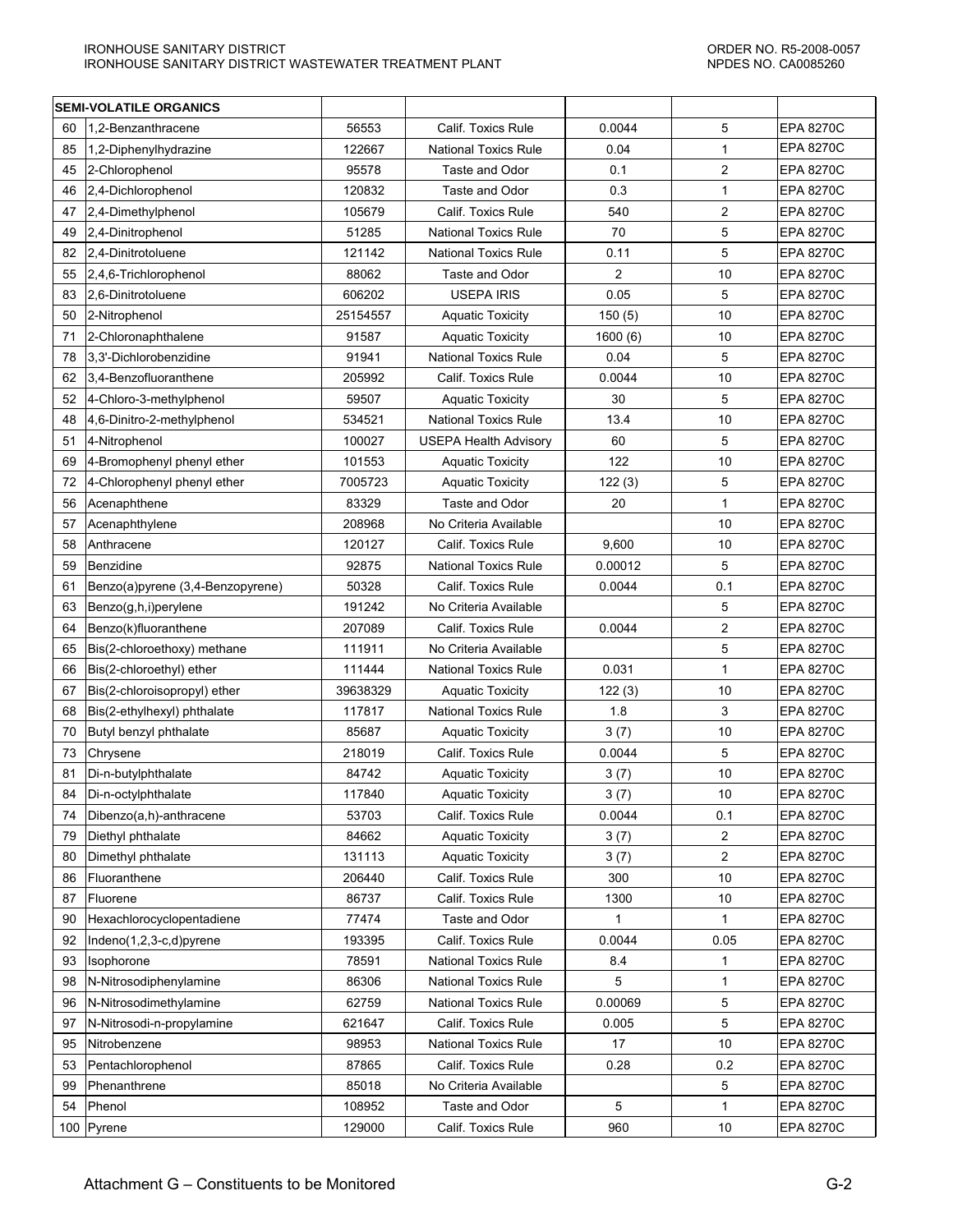|     | <b>INORGANICS</b>                         |          |                                                           |             |                         |                             |
|-----|-------------------------------------------|----------|-----------------------------------------------------------|-------------|-------------------------|-----------------------------|
|     | Aluminum                                  | 7429905  | <b>Ambient Water Quality</b>                              | 87          | 50                      | EPA 6020/200.8              |
| 1   | Antimony                                  | 7440360  | <b>Primary MCL</b>                                        | 6           | 5                       | EPA 6020/200.8              |
| 2   | Arsenic                                   | 7440382  | <b>Ambient Water Quality</b>                              | 0.018       | 0.01                    | EPA 1632                    |
| 15  | Asbestos                                  | 1332214  | <b>National Toxics Rule/</b><br><b>Primary MCL</b>        | 7 MFL       | 0.2 MFL >10um           | EPA/600/R-<br>93/116(PCM)   |
|     | <b>Barium</b>                             | 7440393  | Basin Plan Objective                                      | 100         | 100                     | EPA 6020/200.8              |
| 3   | Beryllium                                 | 7440417  | <b>Primary MCL</b>                                        | 4           | $\mathbf{1}$            | EPA 6020/200.8              |
| 4   | Cadmium                                   | 7440439  | <b>Public Health Goal</b>                                 | 0.07        | 0.25                    | EPA 1638/200.8              |
| 5a  | Chromium (total)                          | 7440473  | <b>Primary MCL</b>                                        | 50          | $\overline{\mathbf{c}}$ | EPA 6020/200.8<br>EPA 7199/ |
| 5b  | Chromium (VI)                             | 18540299 | <b>Public Health Goal</b>                                 | 0.2         | 0.5                     | 1636                        |
| 6   | Copper                                    | 7440508  | <b>National Toxics Rule</b>                               | 4.1(2)      | 0.5                     | EPA 6020/200.8              |
| 14  | Cyanide                                   | 57125    | <b>National Toxics Rule</b>                               | 5.2         | 5                       | EPA 9012A                   |
|     | Fluoride                                  | 7782414  | <b>Public Health Goal</b>                                 | 1000        | 0.1                     | <b>EPA 300</b>              |
|     | Iron                                      | 7439896  | Secondary MCL                                             | 300         | 100                     | EPA 6020/200.8              |
| 7   | Lead                                      | 7439921  | Calif. Toxics Rule                                        | 0.92(2)     | 0.5                     | EPA 1638                    |
| 8   | Mercury                                   | 7439976  | <b>TMDL Development</b>                                   |             | 0.0002(11)              | EPA 1669/1631               |
|     |                                           |          | Secondary MCL/ Basin Plan                                 |             |                         |                             |
|     | Manganese                                 | 7439965  | Objective                                                 | 50          | 20                      | EPA 6020/200.8              |
| 9   | <b>Nickel</b>                             | 7440020  | <b>Calif. Toxics Rule</b>                                 | 24(2)       | 5                       | EPA 6020/200.8              |
| 10  | Selenium                                  | 7782492  | Calif. Toxics Rule                                        | 5(8)        | 5                       | EPA 6020/200.8              |
| 11  | Silver                                    | 7440224  | Calif. Toxics Rule                                        | 0.71(2)     | 1                       | EPA 6020/200.8              |
| 12  | Thallium                                  | 7440280  | <b>National Toxics Rule</b>                               | 1.7         | 1                       | EPA 6020/200.8              |
|     | Tributyltin                               | 688733   | <b>Ambient Water Quality</b><br>Calif. Toxics Rule/ Basin | 0.063       | 0.002                   | EV-024/025                  |
| 13  | Zinc                                      | 7440666  | Plan Objective                                            | 54/16(2)    | 10                      | EPA 6020/200.8              |
|     |                                           |          |                                                           |             |                         |                             |
|     | <b>PESTICIDES - PCBs</b>                  |          |                                                           |             |                         |                             |
|     | 110 $ 4,4$ -DDD                           | 72548    | <b>Calif. Toxics Rule</b>                                 | 0.00083     | 0.02                    | EPA 8081A                   |
|     | 109 4,4'-DDE                              | 72559    | Calif. Toxics Rule                                        | 0.00059     | 0.01                    | <b>EPA 8081A</b>            |
|     | 108 4.4'-DDT                              | 50293    | Calif. Toxics Rule                                        | 0.00059     | 0.01                    | <b>EPA 8081A</b>            |
|     | 112 alpha-Endosulfan                      | 959988   | National Toxics Rule                                      | 0.056(9)    | 0.02                    | <b>EPA 8081A</b>            |
|     | 103 alpha-Hexachlorocyclohexane (BHC)     | 319846   | Calif. Toxics Rule                                        | 0.0039      | 0.01                    | <b>EPA 8081A</b>            |
|     | Alachlor                                  | 15972608 | <b>Primary MCL</b>                                        | 2           | 1                       | <b>EPA 8081A</b>            |
|     | 102 Aldrin                                | 309002   | Calif. Toxics Rule                                        | 0.00013     | 0.005                   | EPA 8081A                   |
| 113 | beta-Endosulfan                           | 33213659 | Calif. Toxics Rule                                        | 0.056(9)    | 0.01                    | EPA 8081A                   |
| 104 | beta-Hexachlorocyclohexane                | 319857   | Calif. Toxics Rule                                        | 0.014       | 0.005                   | EPA 8081A                   |
| 107 | Chlordane                                 | 57749    | Calif. Toxics Rule                                        | 0.00057     | 0.1                     | EPA 8081A                   |
| 106 | delta-Hexachlorocyclohexane               | 319868   | No Criteria Available                                     |             | 0.005                   | EPA 8081A                   |
| 111 | Dieldrin                                  | 60571    | Calif. Toxics Rule                                        | 0.00014     | 0.01                    | EPA 8081A                   |
|     | 114 Endosulfan sulfate                    | 1031078  | <b>Ambient Water Quality</b>                              | 0.056       | 0.05                    | EPA 8081A                   |
|     | 115 $ Endrin$                             | 72208    | Calif. Toxics Rule                                        | 0.036       | 0.01                    | EPA 8081A                   |
| 116 | Endrin Aldehyde                           | 7421934  | Calif. Toxics Rule                                        | 0.76        | 0.01                    | EPA 8081A                   |
| 117 | Heptachlor                                | 76448    | Calif. Toxics Rule                                        | 0.00021     | 0.01                    | EPA 8081A                   |
| 118 | Heptachlor Epoxide                        | 1024573  | Calif. Toxics Rule                                        | 0.0001      | 0.01                    | EPA 8081A                   |
|     | 105 Lindane (gamma-Hexachlorocyclohexane) | 58899    | Calif. Toxics Rule                                        | 0.019       | 0.019                   | EPA 8081A                   |
|     | 119   PCB-1016                            | 12674112 | Calif. Toxics Rule                                        | 0.00017(10) | 0.5                     | EPA 8082                    |
|     | 120 PCB-1221                              | 11104282 | Calif. Toxics Rule                                        | 0.00017(10) | 0.5                     | EPA 8082                    |
|     |                                           |          |                                                           |             |                         |                             |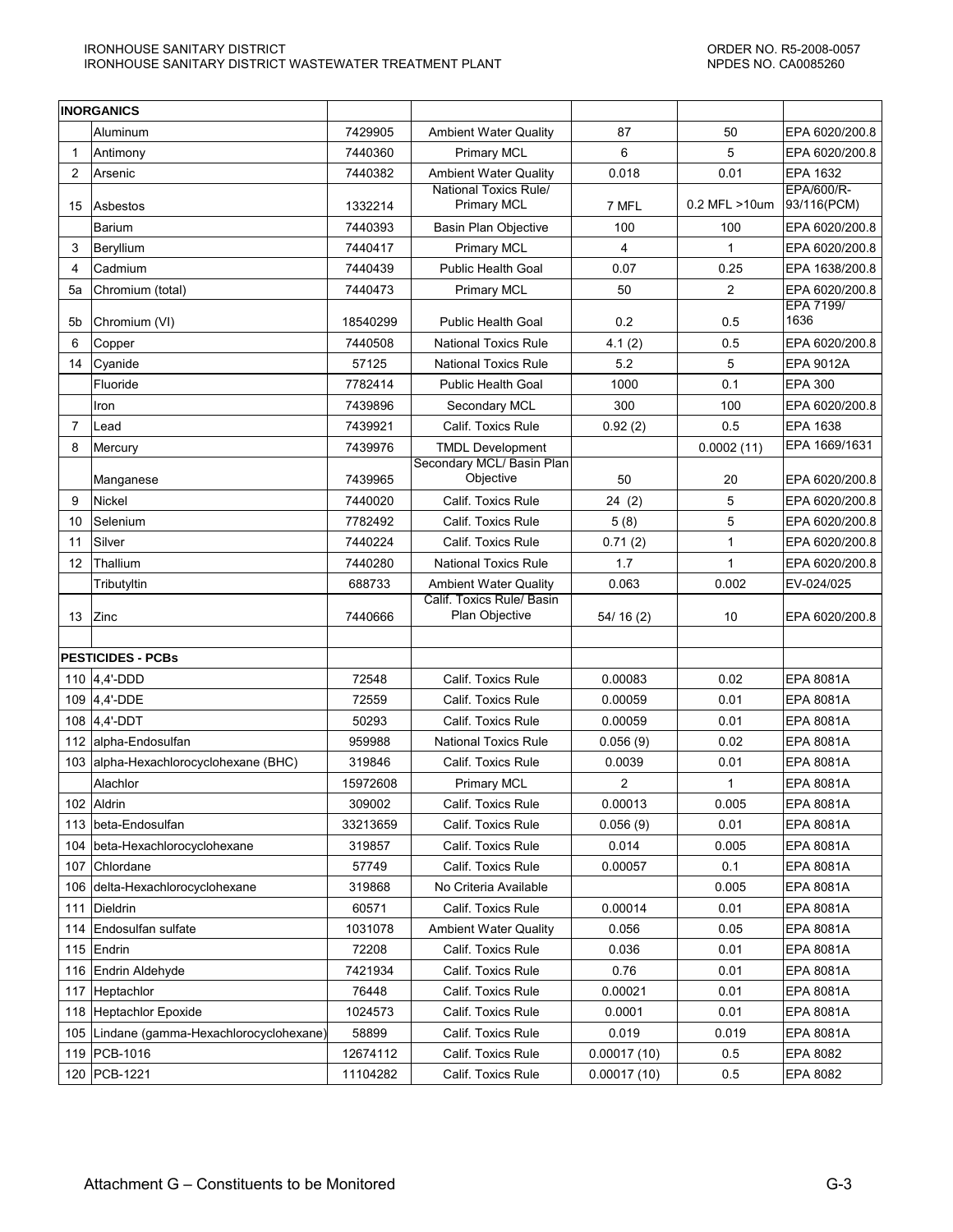| 121 | <b>PCB-1232</b>                    | 11141165 | Calif. Toxics Rule                     | 0.00017(10)    | 0.5            | EPA 8082                         |
|-----|------------------------------------|----------|----------------------------------------|----------------|----------------|----------------------------------|
|     | 122 PCB-1242                       | 53469219 | Calif. Toxics Rule                     | 0.00017(10)    | 0.5            | EPA 8082                         |
|     | 123 PCB-1248                       | 12672296 | Calif. Toxics Rule                     | 0.00017(10)    | 0.5            | EPA 8082                         |
|     | 124 PCB-1254                       | 11097691 | Calif. Toxics Rule                     | 0.00017(10)    | 0.5            | EPA 8082                         |
|     | 125 PCB-1260                       | 11096825 | Calif. Toxics Rule                     | 0.00017(10)    | 0.5            | EPA 8082                         |
|     | 126 Toxaphene                      | 8001352  | Calif. Toxics Rule                     | 0.0002         | 0.5            | EPA 8081A                        |
|     | Atrazine                           | 1912249  | <b>Public Health Goal</b>              | 0.15           | 1              | <b>EPA 8141A</b>                 |
|     | Bentazon                           | 25057890 | <b>Primary MCL</b>                     | 18             | 2              | EPA 643/<br>515.2                |
|     | Carbofuran                         | 1563662  | <b>CDFG Hazard Assess.</b>             | 0.5            | 5              | EPA 8318                         |
|     | $2,4-D$                            | 94757    | <b>Primary MCL</b>                     | 70             | 10             | <b>EPA 8151A</b>                 |
|     | Dalapon                            | 75990    | <b>Ambient Water Quality</b>           | 110            | 10             | <b>EPA 8151A</b>                 |
|     | 1,2-Dibromo-3-chloropropane (DBCP) | 96128    | <b>Public Health Goal</b>              | 0.0017         | 0.01           | <b>EPA 8260B</b>                 |
|     | Di(2-ethylhexyl)adipate            | 103231   | <b>USEPA IRIS</b>                      | 30             | 5              | <b>EPA 8270C</b>                 |
|     | Dinoseb                            | 88857    | <b>Primary MCL</b>                     | $\overline{7}$ | $\overline{2}$ | <b>EPA 8151A</b>                 |
|     | Diquat                             | 85007    | <b>Ambient Water Quality</b>           | 0.5            | 4              | <b>EPA 8340/</b><br>549.1/HPLC   |
|     | Endothal                           | 145733   | <b>Primary MCL</b>                     | 100            | 45             | EPA 548.1                        |
|     | Ethylene Dibromide                 | 106934   | <b>OEHHA Cancer Risk</b>               | 0.0097         | 0.02           | <b>EPA 8260B/</b><br>504         |
|     | Glyphosate                         | 1071836  | <b>Primary MCL</b>                     | 700            | 25             | HPLC/<br><b>EPA 547</b>          |
|     | Methoxychlor                       | 72435    | <b>Public Health Goal</b>              | 30             | 10             | EPA 8081A                        |
|     | Molinate (Ordram)                  | 2212671  | <b>CDFG Hazard Assess.</b>             | 13             | $\overline{2}$ | <b>EPA 634</b>                   |
|     | Oxamyl                             | 23135220 | <b>Public Health Goal</b>              | 50             | 20             | EPA 8318/<br>632                 |
|     | Picloram                           | 1918021  | <b>Primary MCL</b>                     | 500            | 1              | <b>EPA 8151A</b>                 |
|     | Simazine (Princep)                 | 122349   | <b>USEPA IRIS</b>                      | 3.4            | 1              | <b>EPA 8141A</b>                 |
|     | Thiobencarb                        | 28249776 | Basin Plan Objective/<br>Secondary MCL | $\mathbf{1}$   | 1              | HPLC/<br>EPA 639                 |
| 16  | $ 2,3,7,8$ -TCDD (Dioxin)          | 1746016  | Calif. Toxics Rule                     | 1.30E-08       | 5.00E-06       | <b>EPA 8290</b><br>(HRGC) MS     |
|     | $2,4,5$ -TP (Silvex)               | 93765    | <b>Ambient Water Quality</b>           | 10             | 1              | EPA 8151A                        |
|     | Diazinon                           | 333415   | <b>CDFG Hazard Assess.</b>             | 0.05           | 0.25           | <b>EPA 8141A/</b><br><b>GCMS</b> |
|     | Chlorpyrifos                       | 2921882  | <b>CDFG Hazard Assess.</b>             | 0.014          | 1              | <b>EPA 8141A/</b><br><b>GCMS</b> |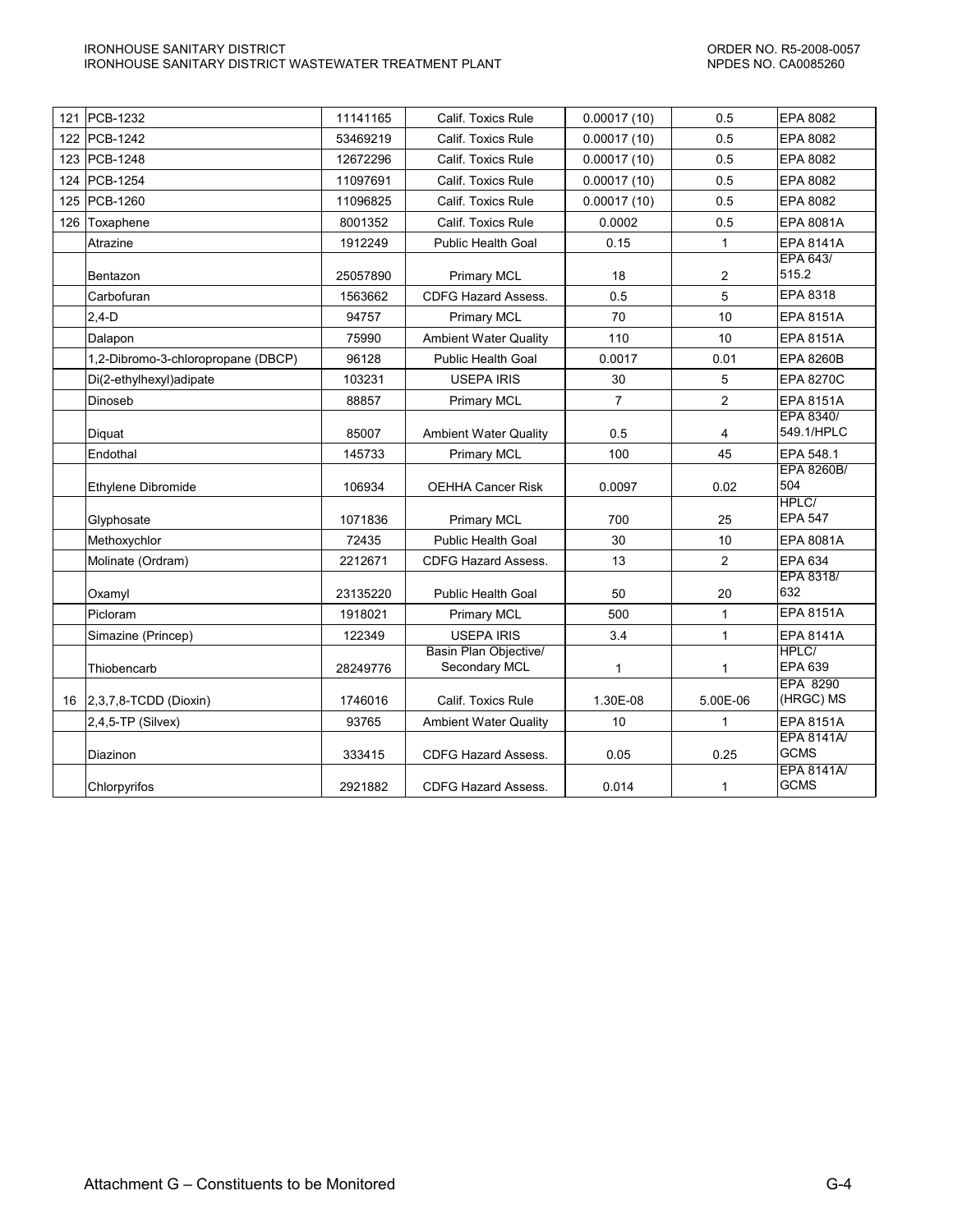#### IRONHOUSE SANITARY DISTRICT ORDER NO. R5-2008-0057 IRONHOUSE SANITARY DISTRICT WASTEWATER TREATMENT PLANT NETWORK AND AND ANDES NO. CA0085260

| <b>OTHER CONSTITUENTS</b>          |          |                              |                           |       |                |
|------------------------------------|----------|------------------------------|---------------------------|-------|----------------|
| Ammonia (as N)                     | 7664417  | <b>Ambient Water Quality</b> | 1500(4)                   |       | EPA 350.1      |
| Chloride                           | 16887006 | Agricultural Use             | 106,000                   |       | EPA 300.0      |
| Flow                               |          |                              | 1 CFS                     |       |                |
| Hardness (as $CaCO3$ )             |          |                              | 5000                      |       | EPA 130.2      |
| Foaming Agents (MBAS)              |          | Secondary MCL                | 500                       |       | <b>SM5540C</b> |
| Nitrate (as N)                     | 14797558 | <b>Primary MCL</b>           | 10,000                    | 2,000 | EPA 300.0      |
| Nitrite (as N)                     | 14797650 | <b>Primary MCL</b>           | 1000                      | 400   | EPA 300.0      |
| рH                                 |          | <b>Basin Plan Objective</b>  | $6.5 - 8.5$               | 0.1   | EPA 150.1      |
| Phosphorus, Total (as P)           | 7723140  | <b>USEPA IRIS</b>            | 0.14                      |       | EPA 365.3      |
| Specific conductance (EC)          |          | Agricultural Use             | 700 umhos/cm              |       | EPA 120.1      |
| Sulfate                            |          | Secondary MCL                | 250,000                   | 500   | EPA 300.0      |
| Sulfide (as S)                     |          | Taste and Odor               | 0.029                     |       | EPA 376.2      |
| Sulfite (as $SO_3$ )               |          | No Criteria Available        |                           |       | SM4500-SO3     |
| Temperature                        |          | Basin Plan Objective         | $\mathrm{P}_{\mathsf{F}}$ |       |                |
| <b>Total Disolved Solids (TDS)</b> |          | <b>Agricultural Use</b>      | 450,000                   |       | EPA 160.1      |
|                                    |          |                              |                           |       |                |

#### FOOTNOTES:

(1) - The Criterion Concentrations serve only as a point of reference for the selection of the appropriate analytical method. They do not indicate a regulatory decision that the cited concentration is either necessary or sufficient for full protection of beneficial uses. Available technology may require that effluent limits be set lower than these values.

(2) - Freshwater aquatic life criteria for metals are expressed as a function of total hardness (mg/L) in the water body. Values displayed correspond to a total hardness of 40 mg/L.

(3) - For haloethers

(4) - Freshwater aquatic life criteria for ammonia are expressed as a function of pH and temperature of the water body. Values displayed correspond to pH 8.0 and temperature of 22 C.

- (5) For nitrophenols.
- (6) For chlorinated naphthalenes.
- (7) For phthalate esters.
- (8) Basin Plan objective = 2 ug/L for Salt Slough and specific constructed channels in the Grassland watershed.
- (9) Criteria for sum of alpha- and beta- forms.
- (10) Criteria for sum of all PCBs.

(11) - Mercury monitoring shall utilize "ultra-clean" sampling and analytical methods. These methods include: Method 1669: Sampling Ambient Water for Trace Metals at EPA Water Quality Criteria Levels, US EPA; and Method 1631: Mercury in Water by Oxidation, Purge and Trap, and Cold Vapor Atomic Fluoresence, US EPA